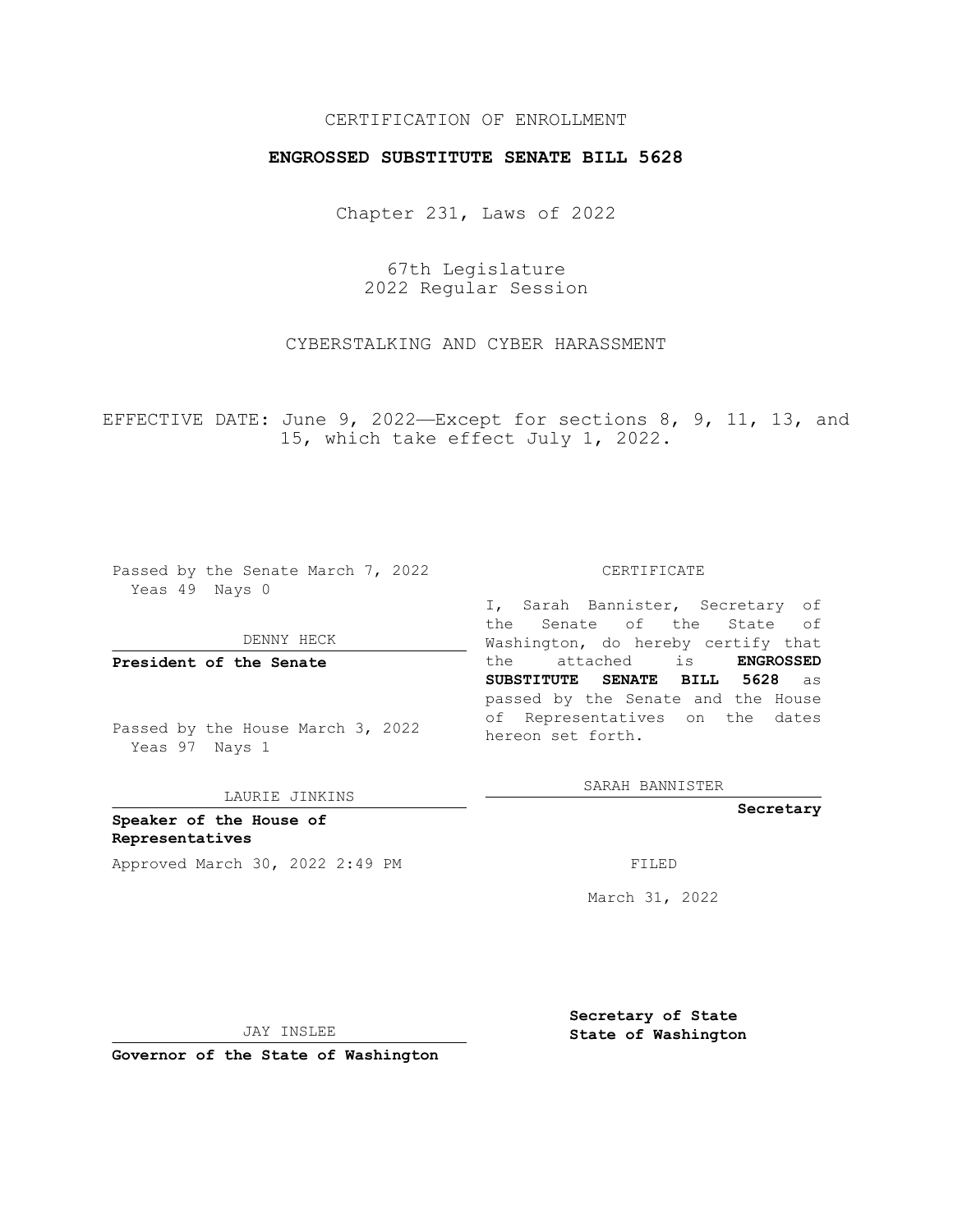### **ENGROSSED SUBSTITUTE SENATE BILL 5628**

AS AMENDED BY THE HOUSE

Passed Legislature - 2022 Regular Session

# **State of Washington 67th Legislature 2022 Regular Session**

**By** Senate Law & Justice (originally sponsored by Senators Dhingra, Frockt, Kuderer, Stanford, Trudeau, Wellman, and C. Wilson)

READ FIRST TIME 01/21/22.

 AN ACT Relating to cyber harassment, addressing concerns in the case of Rynearson v. Ferguson, and adding a crime of cyberstalking; amending RCW 9.61.260, 9A.90.030, 40.24.030, 7.77.170, 7.92.020, 7.105.010, 7.105.310, 9.94A.030, 9.94A.515, 9.94A.515, 9A.46.060, 9A.46.060, 26.50.060, and 26.50.070; reenacting and amending RCW 9.94A.030; adding new sections to chapter 9A.90 RCW; recodifying RCW 9.61.260; prescribing penalties; providing an effective date; and 8 providing an expiration date.

9 BE IT ENACTED BY THE LEGISLATURE OF THE STATE OF WASHINGTON:

10 **Sec. 1.** RCW 9.61.260 and 2004 c 94 s 1 are each amended to read as follows:11

12 (1) A person is guilty of ((e<del>yberstalking</del>)) cyber harassment if 13 ((he or she)) the person, with intent to harass( $(\tau)$ ) or intimidate( $(\tau)$ 14 torment, or embarrass)) any other person, and under circumstances not 15 constituting telephone harassment, makes an electronic communication 16 to ((such other)) that person or a third party and the communication:

17 (a) ((Using)) (i) Uses any lewd, lascivious, indecent, or obscene 18 words, images, or language, or ((suggesting)) suggests the commission 19 of any lewd or lascivious act;

20 (((b) Anonymously)) (ii) Is made anonymously or repeatedly 21 ((whether or not conversation occurs)); ((or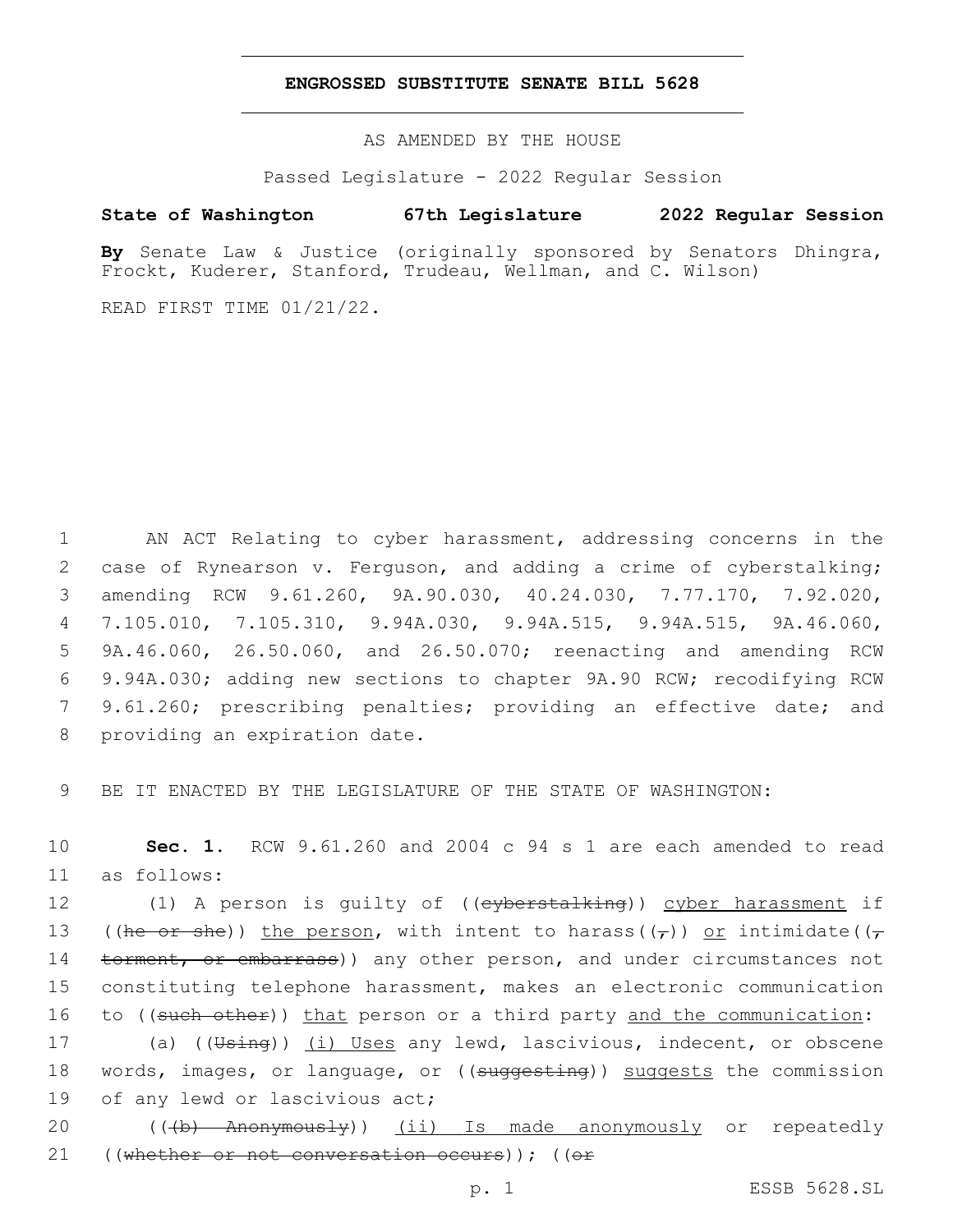(c) Threatening to inflict injury on the person or property of the person called or any member of his or her family or household)) (iii) Contains a threat to inflict bodily injury immediately or in 4 the future on the person threatened or to any other person; or (iv) Contains a threat to damage, immediately or in the future, 6 the property of the person threatened or of any other person; and (b) With respect to any offense committed under the circumstances identified in (a)(iii) or (iv) of this subsection: (i) Would cause a reasonable person, with knowledge of the 10 sender's history, to suffer emotional distress or to fear for the 11 safety of the person threatened; or (ii) Reasonably caused the threatened person to suffer emotional 13 distress or fear for the threatened person's safety. 14 (2) ((Cyberstalking is a gross misdemeanor, except as provided in 15 subsection (3) of this section. (3) Cyberstalking is a class C felony if either of the following applies: 18 (a) The perpetrator has previously been convicted of the crime of harassment, as defined in RCW 9A.46.060, with the same victim or a 20 member of the victim's family or household or any person specifically named in a no-contact order or no-harassment order in this or any 22 other state: or (b) The perpetrator engages in the behavior prohibited under 24 subsection (1)(c) of this section by threatening to kill the person 25 threatened or any other person.  $(4)$ )) (a) Except as provided in (b) of this subsection, cyber harassment is a gross misdemeanor. (b) A person who commits cyber harassment is guilty of a class C felony if any of the following apply: (i) The person has previously been convicted in this or any other state of any crime of harassment, as defined in RCW 9A.46.060, of the same victim or members of the victim's family or household or any person specifically named in a no-contact or no-harassment order; (ii) The person cyber harasses another person under subsection (1)(a)(iii) of this section by threatening to kill the person 36 threatened or any other person; (iii) The person cyber harasses a criminal justice participant or election official who is performing the participant's official duties or election official's official duties at the time the communication is made;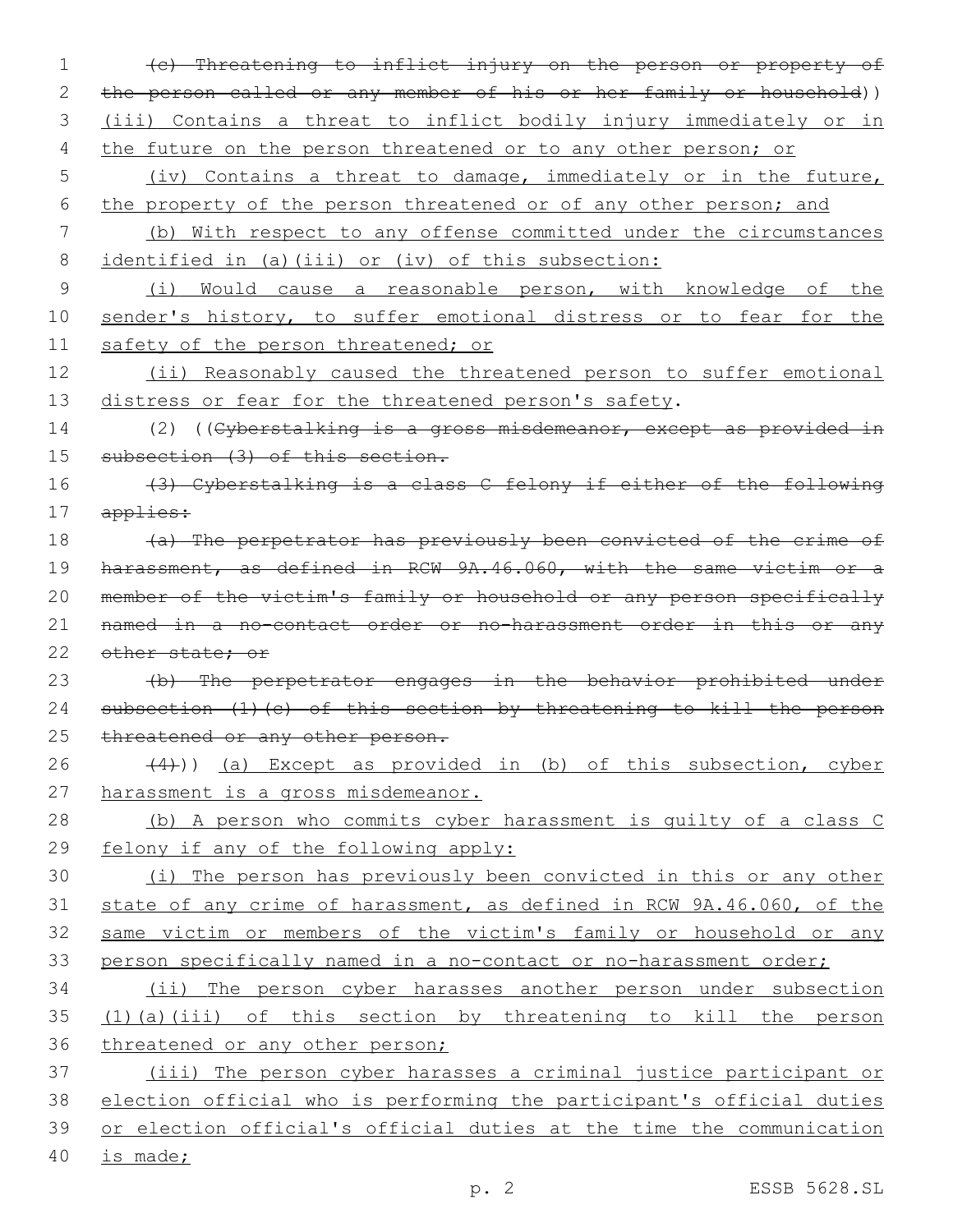| 1           | The person cyber harasses a criminal justice participant or<br>(iv)    |
|-------------|------------------------------------------------------------------------|
| 2           | election official because of an action taken or decision made by the   |
| 3           | criminal justice participant or election official during the           |
| 4           | performance of the participant's official duties or election           |
| 5           | official's official duties; or                                         |
| 6           | The person commits cyber harassment in violation of any<br>$(\nabla)$  |
| 7           | protective order protecting the victim.                                |
| 8           | (3) Any criminal justice participant or election official who is       |
| $\mathsf 9$ | a target for threats or harassment prohibited under subsection         |
| 10          | (2) (b) (iii) or (iv) of this section, and any family members residing |
| 11          | with the participant or election official, shall be eligible for the   |
| 12          | address confidentiality program created under RCW 40.24.030.           |
| 13          | (4) For purposes of this section, a criminal justice participant       |
| 14          | includes any:                                                          |
| 15          | (a) Federal, state, or municipal court judge;                          |
| 16          | (b) Federal, state, or municipal court staff;                          |
| 17          | (c) Federal, state, or local law enforcement agency employee;          |
| 18          | (d) Federal, state, or local prosecuting attorney or deputy            |
| 19          | prosecuting attorney;                                                  |
| 20          | (e) Staff member of any adult corrections institution or local         |
| 21          | adult detention facility;                                              |
| 22          | (f) Staff member of any juvenile corrections institution or local      |
| 23          | juvenile detention facility;                                           |
| 24          | (q) Community corrections officer, probation officer, or parole        |
| 25          | officer;                                                               |
| 26          | (h) Member of the indeterminate sentence review board;                 |
| 27          | (i) Advocate from a crime victim/witness program; or                   |
| 28          | (j) Defense attorney.                                                  |
| 29          | For the purposes of this section, an election official<br>(5)          |
| 30          | includes any staff member of the office of the secretary of state or   |
| 31          | staff member of a county auditor's office, regardless of whether the   |
| 32          | member is employed on a temporary or part-time basis, whose duties     |
| 33          | relate to voter registration or the processing of votes as provided    |
| 34          | in Title 29A RCW.                                                      |
| 35          | (6) The penalties provided in this section for cyber harassment        |
| 36          | do not preclude the victim from seeking any other remedy otherwise     |
| 37          | available under law.                                                   |
| 38          | (7) Any offense committed under this section may be deemed to          |
| 39          | have been committed either at the place from which the communication   |
| 40          | was made or at the place where the communication was received.         |

p. 3 ESSB 5628.SL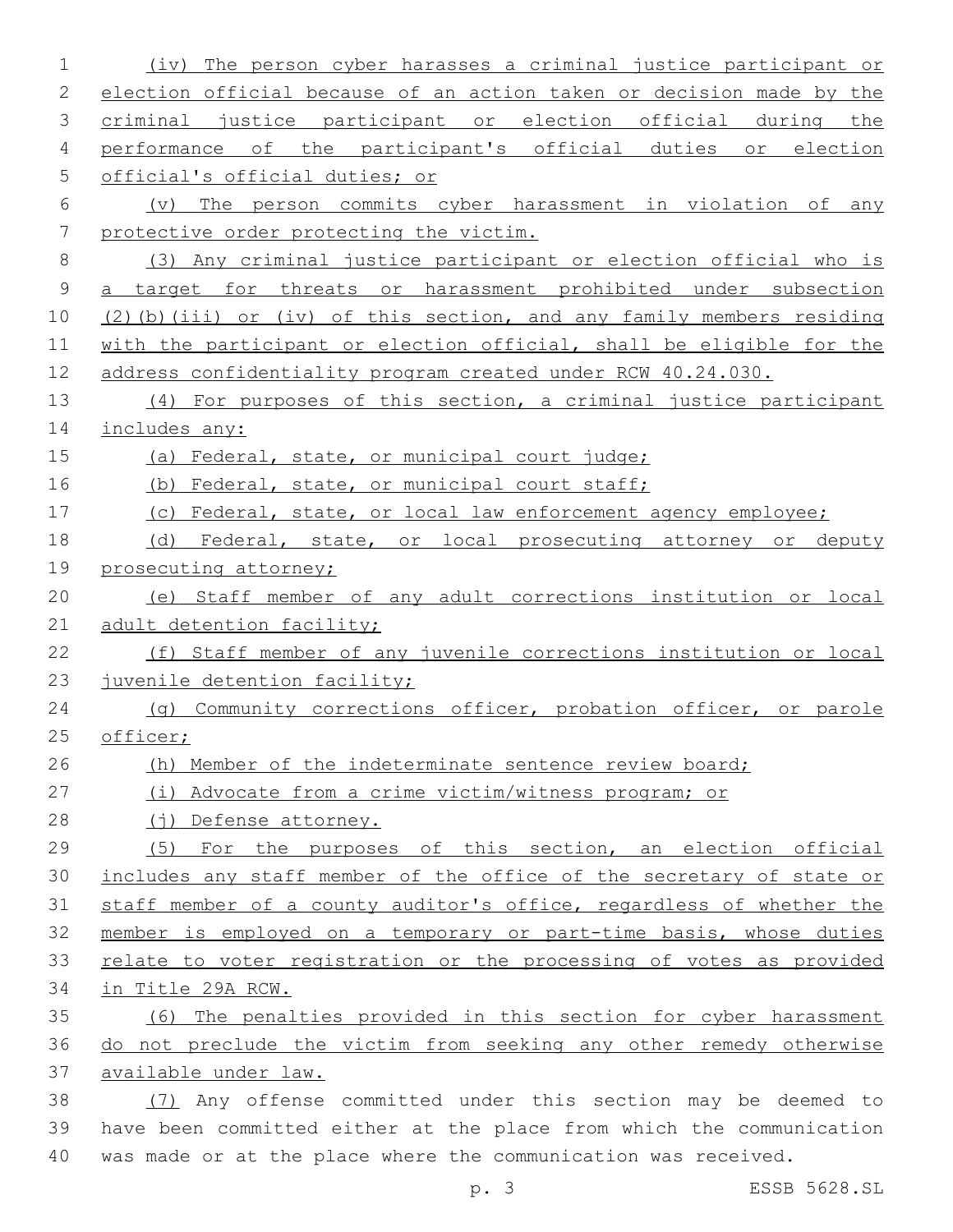1 (( $(45)$ )) (8) For purposes of this section, "electronic communication" means the transmission of information by wire, radio, optical cable, electromagnetic, or other similar means. "Electronic 4 communication" includes, but is not limited to, ((electronic mail)) email, internet-based communications, pager service, and electronic 6 text messaging.

 **Sec. 2.** RCW 9A.90.030 and 2016 c 164 s 3 are each amended to 8 read as follows:

 The definitions in this section apply throughout this chapter 10 unless the context clearly requires otherwise.

 (1) "Access" means to gain entry to, instruct, communicate with, store data in, retrieve data from, or otherwise make use of any resources of electronic data, data network, or data system, including 14 via electronic means.

(2) "Cybercrime" includes crimes of this chapter.

 (3) "Data" means a digital representation of information, knowledge, facts, concepts, data software, data programs, or instructions that are being prepared or have been prepared in a formalized manner and are intended for use in a data network, data 20 program, data services, or data system.

 (4) "Data network" means any system that provides digital communications between one or more data systems or other digital input/output devices including, but not limited to, display terminals, remote systems, mobile devices, and printers.

 (5) "Data program" means an ordered set of electronic data representing coded instructions or statements that when executed by a computer causes the device to process electronic data.

 (6) "Data services" includes data processing, storage functions, internet services, email services, electronic message services, website access, internet-based electronic gaming services, and other similar system, network, or internet-based services.

 (7) "Data system" means an electronic device or collection of electronic devices, including support devices one or more of which contain data programs, input data, and output data, and that performs functions including, but not limited to, logic, arithmetic, data storage and retrieval, communication, and control. This term does not include calculators that are not programmable and incapable of being 38 used in conjunction with external files.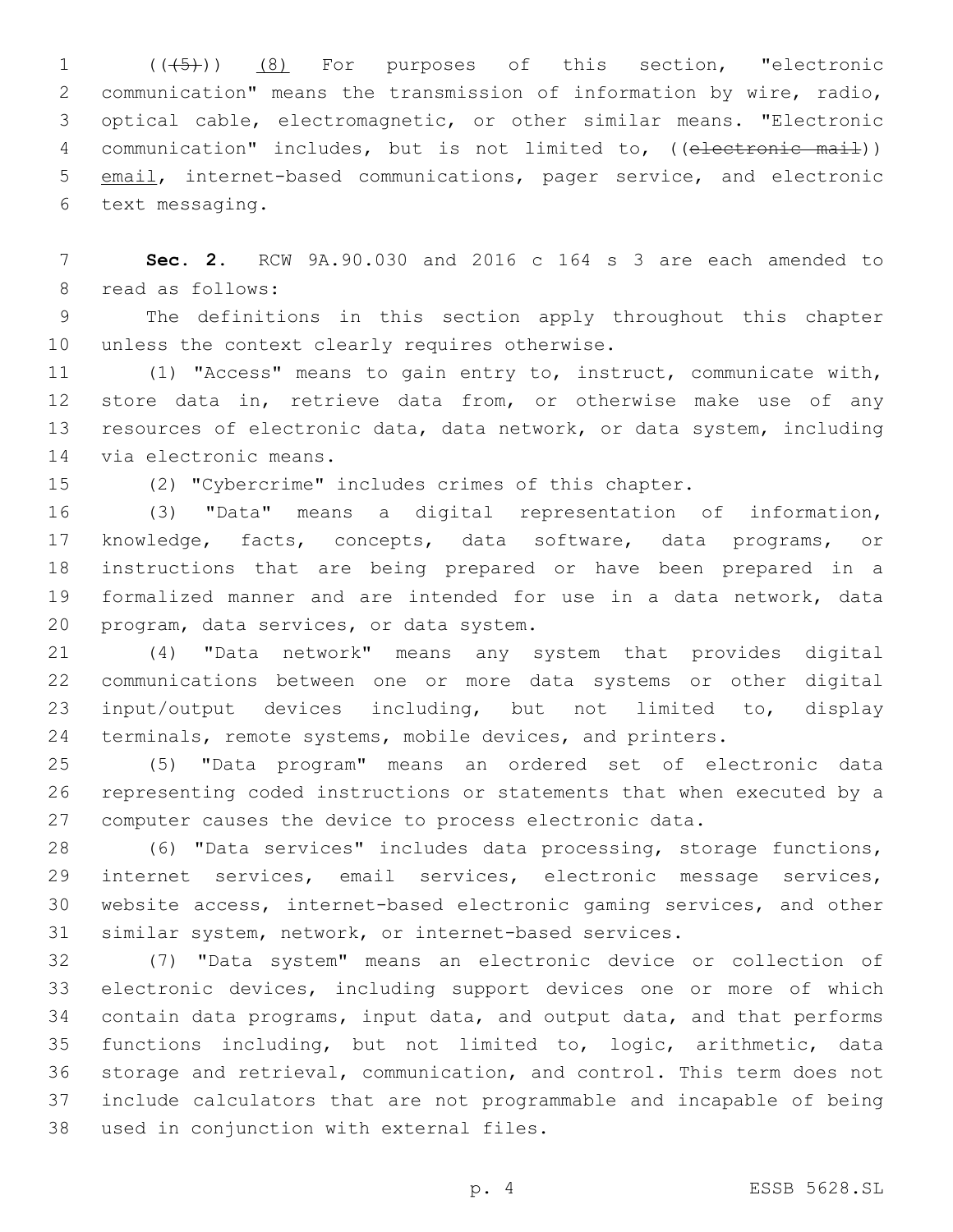(8) "Electronic tracking device" means an electronic device that permits a person to remotely determine or monitor the position and 3 movement of another person, vehicle, device, or other personal possession. As used in this definition, "electronic device" includes computer code or other digital instructions that once installed on a digital device, allows a person to remotely track the position of 7 that device.

 (9) "Identifying information" means information that, alone or in combination, is linked or linkable to a trusted entity that would be reasonably expected to request or provide credentials to access a targeted data system or network. It includes, but is not limited to, recognizable names, addresses, telephone numbers, logos, HTML links, email addresses, registered domain names, reserved IP addresses, user names, social media profiles, cryptographic keys, and biometric 15 identifiers.

16 (((49))) (10) "Malware" means any set of data instructions that are designed, without authorization and with malicious intent, to disrupt computer operations, gather sensitive information, or gain access to private computer systems. "Malware" does not include software that installs security updates, removes malware, or causes unintentional harm due to some deficiency. It includes, but is not limited to, a group of data instructions commonly called viruses or worms, that are self-replicating or self-propagating and are designed to infect other data programs or data, consume data resources, modify, destroy, record, or transmit data, or in some other fashion usurp the normal operation of the data, data system, or data network.

27 (((410)) (11) "White hat security research" means accessing a data program, service, or system solely for purposes of good faith testing, investigation, identification, and/or correction of a security flaw or vulnerability, where such activity is carried out, and where the information derived from the activity is used, 32 primarily to promote security or safety.

33 (((41))) (12) "Without authorization" means to knowingly circumvent technological access barriers to a data system in order to obtain information without the express or implied permission of the owner, where such technological access measures are specifically designed to exclude or prevent unauthorized individuals from obtaining such information, but does not include white hat security research or circumventing a technological measure that does not effectively control access to a computer. The term "without the

p. 5 ESSB 5628.SL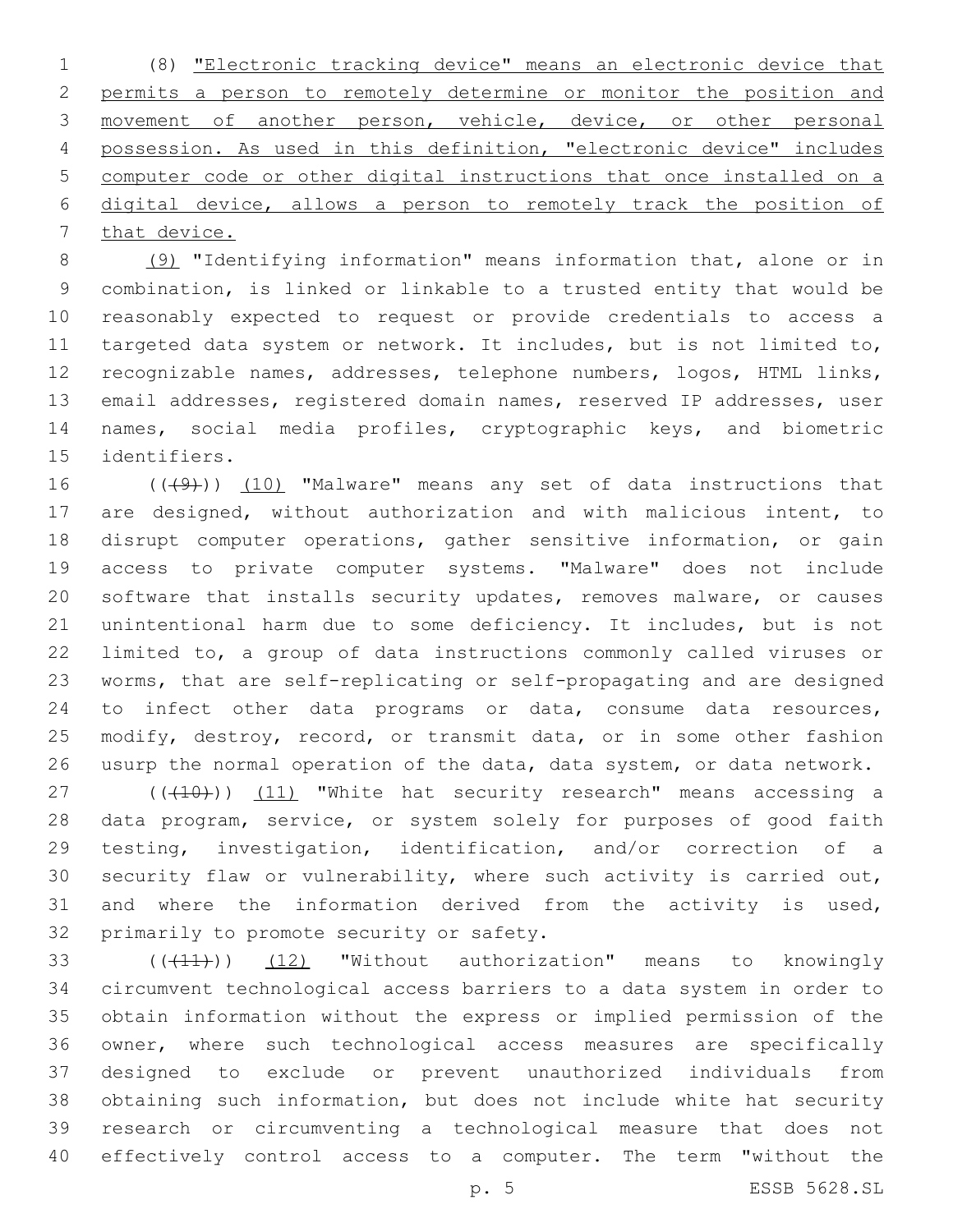express or implied permission" does not include access in violation of a duty, agreement, or contractual obligation, such as an acceptable use policy or terms of service agreement, with an internet service provider, internet website, or employer. The term "circumvent technological access barriers" may include unauthorized elevation of privileges, such as allowing a normal user to execute code as administrator, or allowing a remote person without any privileges to 8 run code.

 NEW SECTION. **Sec. 3.** A new section is added to chapter 9A.90 10 RCW to read as follows:

 (1) A person commits the crime of cyberstalking if, without lawful authority and under circumstances not amounting to a felony 13 attempt of another crime:

14 (a) The person knowingly and without consent:

 (i) Installs or monitors an electronic tracking device with the intent to track the location of another person; or

 (ii) Causes an electronic tracking device to be installed, placed, or used with the intent to track the location of another 19 person; and

 (b)(i) The person knows or reasonably should know that knowledge of the installation or monitoring of the tracking device would cause 22 the other person reasonable fear;

 (ii) The person has notice that the other person does not want to 24 be contacted or monitored by him or her; or

 (iii) The other person has a protective order in effect 26 protecting him or her from the person.

 (2)(a) It is not a defense to the crime of cyberstalking that the person was not given actual notice that the other person did not want 29 the person to contact or monitor him or her; and

 (b) It is not a defense to the crime of cyberstalking that the person did not intend to frighten, intimidate, or harass the other 32 person.

 (3)(a) Except as provided in (b) of this subsection, a person who cyberstalks another person is guilty of a gross misdemeanor.

 (b) A person who cyberstalks another person is guilty of a class 36 C felony if any of the following applies:

 (i) The person has previously been convicted in this state or any other state of any crime of harassment, as defined in RCW 9A.46.060,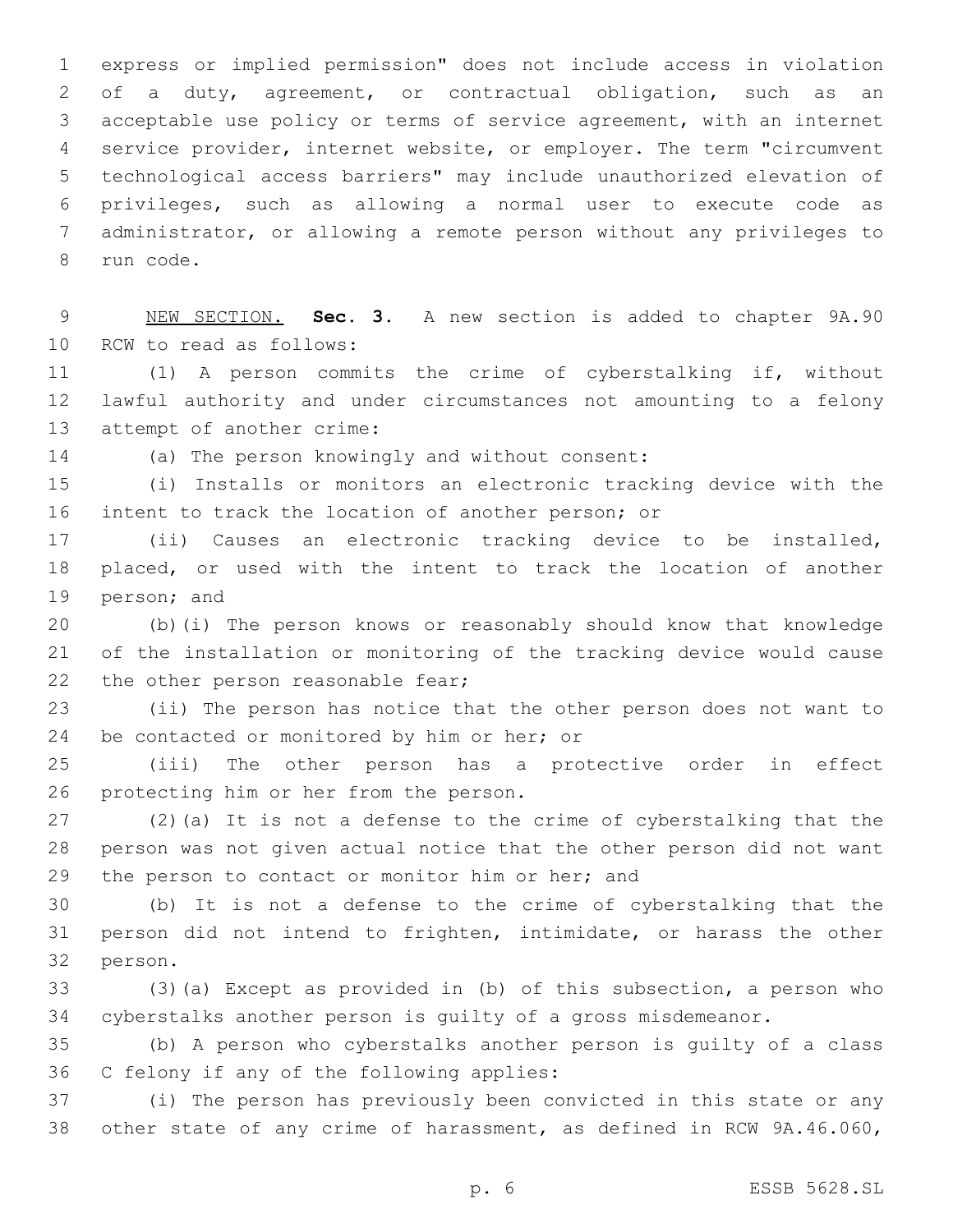of the same victim or members of the victim's family or household or any person specifically named in a protective order;

 (ii) There is a protective order in effect protecting the victim 4 from contact with the person;

 (iii) The person has previously been convicted of a gross misdemeanor or felony stalking offense for stalking another person;

 (iv) The person has previously been convicted of a gross misdemeanor or felony cyberstalking offense for cyberstalking another 9 person;

 (v)(A) The victim is or was a law enforcement officer; judge; 11 juror; attorney; victim advocate; legislator; community corrections officer; employee, contract staff person, or volunteer of a correctional agency; court employee, court clerk, or courthouse facilitator; or employee of the child protective, child welfare, or adult protective services division within the department of social 16 and health services; and

 (B) The person cyberstalked the victim to retaliate against the victim for an act the victim performed during the course of official duties or to influence the victim's performance of official duties; 20 or

 (vi) The victim is a current, former, or prospective witness in an adjudicative proceeding, and the person cyberstalked the victim to retaliate against the victim as a result of the victim's testimony or 24 potential testimony.

 (4) The provisions of this section do not apply to the installation, placement, or use of an electronic tracking device by 27 any of the following:

 (a) A law enforcement officer, judicial officer, probation or parole officer, or other public employee when any such person is engaged in the lawful performance of official duties and in 31 accordance with state or federal law;

 (b) The installation, placement, or use of an electronic tracking 33 device authorized by an order of a state or federal court;

 (c) A legal guardian for a disabled adult or a legally authorized individual or organization designated to provide protective services to a disabled adult when the electronic tracking device is installed, placed, or used to track the location of the disabled adult for which the person is a legal guardian or the individual or organization is 39 designated to provide protective services;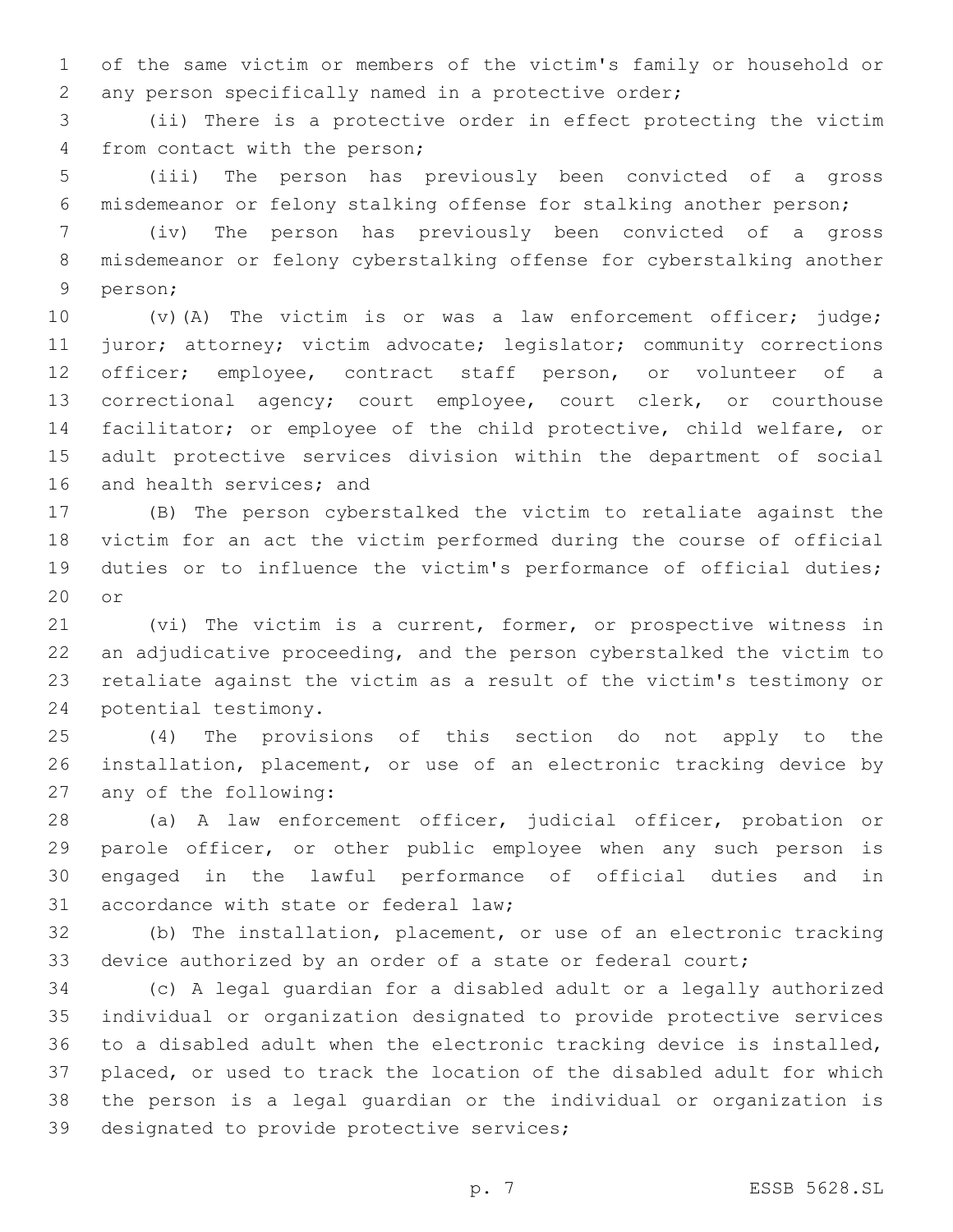(d) A parent or legal guardian of a minor when the electronic tracking device is installed, placed, or used to track the location of that minor unless the parent or legal guardian is subject to a court order that orders the parent or legal guardian not to assault, 5 threaten, harass, follow, or contact that minor;

 (e) An employer, school, or other organization, who owns the device on which the tracking device is installed and provides the device to a person for use in connection with the person's involvement with the employer, school, or other organization and the use of the device is limited to recovering lost or stolen items; or

 (f) The owner of fleet vehicles, when tracking such vehicles. For the purposes of this section, "fleet vehicle" means any of the 13 following:

 (i) One or more motor vehicles owned by a single entity and operated by employees or agents of the entity for business or 16 government purposes;

 (ii) Motor vehicles held for lease or rental to the general 18 public; or

 (iii) Motor vehicles held for sale, or used as demonstrators, test vehicles, or loaner vehicles, by motor vehicle dealers.

 NEW SECTION. **Sec. 4.** RCW 9.61.260 is recodified as a new section in chapter 9A.90 RCW.

 **Sec. 5.** RCW 40.24.030 and 2019 c 278 s 3 are each amended to read as follows:24

 (1)(a) An adult person, a parent or guardian acting on behalf of a minor, or a guardian acting on behalf of an incapacitated person, 27 as defined in RCW 11.88.010, ((and)) (b) any election official as described in RCW 9.61.260 (as recodified by this act) who is a target for threats or harassment prohibited under RCW 9.61.260(2)(b) (iii) or (iv) (as recodified by this act), and any family members residing with him or her, and (c) any criminal justice participant as defined in RCW 9A.46.020 who is a target for threats or harassment prohibited under RCW 9A.46.020(2)(b) (iii) or (iv) and any criminal justice participant as defined in RCW 9.61.260 (as recodified by this act) who is a target for threats or harassment prohibited under RCW  $9.61.260(2)$  (b) (iii) or (iv) (as recodified by this act), and any family members residing with him or her, may apply to the secretary of state to have an address designated by the secretary of state

p. 8 ESSB 5628.SL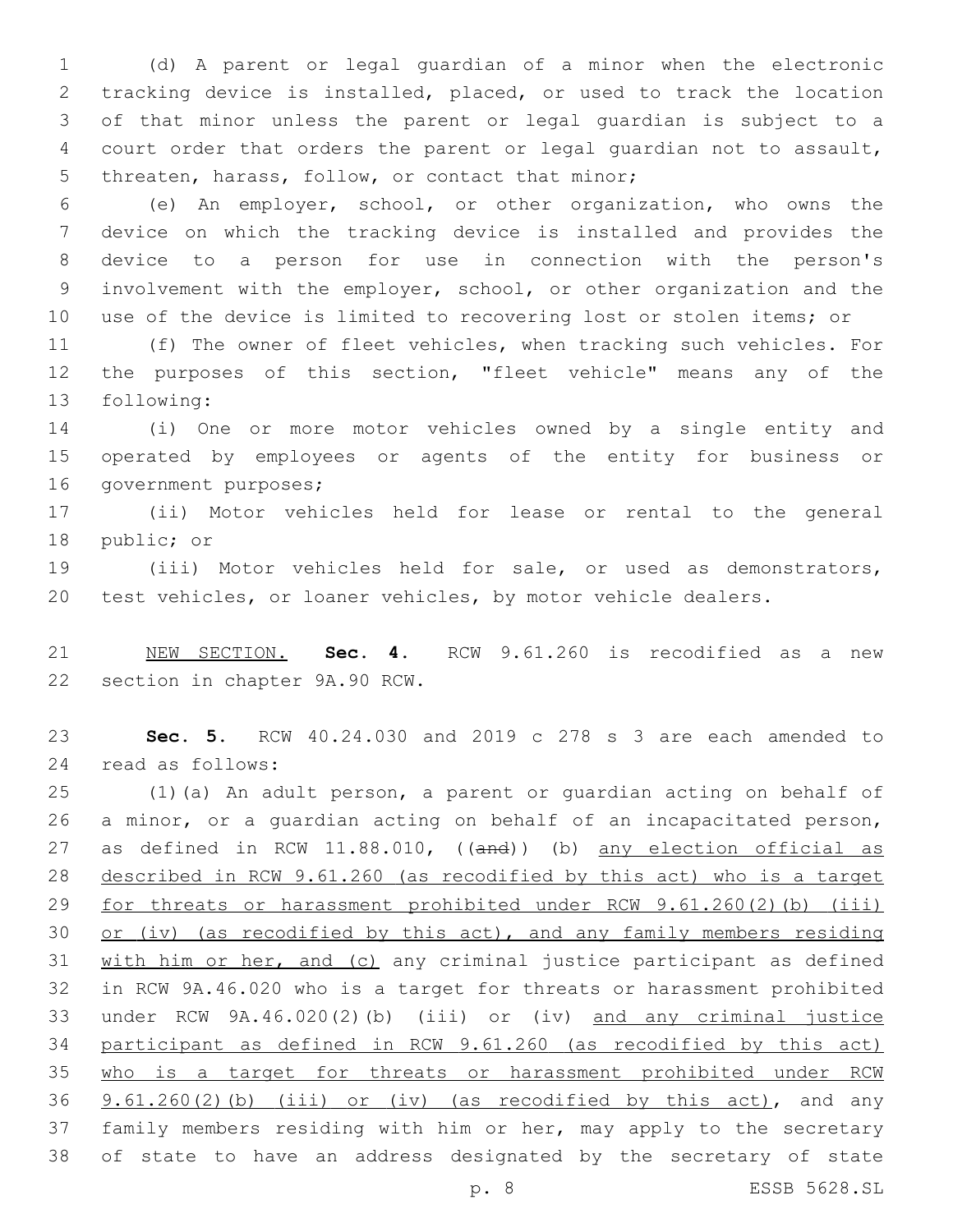serve as the person's address or the address of the minor or incapacitated person. The secretary of state shall approve an application if it is filed in the manner and on the form prescribed 4 by the secretary of state and if it contains:

 (i) A sworn statement, under penalty of perjury, by the applicant that the applicant has good reason to believe (A) that the applicant, or the minor or incapacitated person on whose behalf the application is made, is a victim of domestic violence, sexual assault, trafficking, or stalking and that the applicant fears for his or her safety or his or her children's safety, or the safety of the minor or 11 incapacitated person on whose behalf the application is made;  $((\theta \hat{r}))$  (B) that the applicant, as an election official as described in RCW 13 9.61.260 (as recodified by this act), is a target for threats or harassment prohibited under RCW 9.61.260(2)(b) (iii) or (iv) (as 15 recodified by this act); or  $(C)$  that the applicant, as a criminal justice participant as defined in RCW 9A.46.020, is a target for threats or harassment prohibited under RCW 9A.46.020(2)(b) (iii) or 18 (iv), or that the applicant, as a criminal justice participant as defined in RCW 9.61.260 (as recodified by this act) is a target for threats or harassment prohibited under RCW 9.61.260(2)(b) (iii) or 21 (iv) (as recodified by this  $act$ );

 (ii) If applicable, a sworn statement, under penalty of perjury, by the applicant, that the applicant has reason to believe they are a victim of (A) domestic violence, sexual assault, or stalking 25 perpetrated by an employee of a law enforcement agency,  $or_{i}$  (B) threats or harassment prohibited under RCW 9.61.260(2)(b) (iii) or 27 (iv) (as recodified by this act) or  $9A.46.020(2)$  (b) (iii) or (iv);

 (iii) A designation of the secretary of state as agent for purposes of service of process and for the purpose of receipt of 30 mail;

 (iv) The residential address and any telephone number where the applicant can be contacted by the secretary of state, which shall not be disclosed because disclosure will increase the risk of (A) domestic violence, sexual assault, trafficking, or stalking, or (B) threats or harassment prohibited under RCW 9.61.260(2)(b) (iii) or 36 (iv) (as recodified by this act) or  $9A.46.020(2)$  (b) (iii) or (iv);

 (v) The signature of the applicant and of any individual or representative of any office designated in writing under RCW 40.24.080 who assisted in the preparation of the application, and the date on which the applicant signed the application.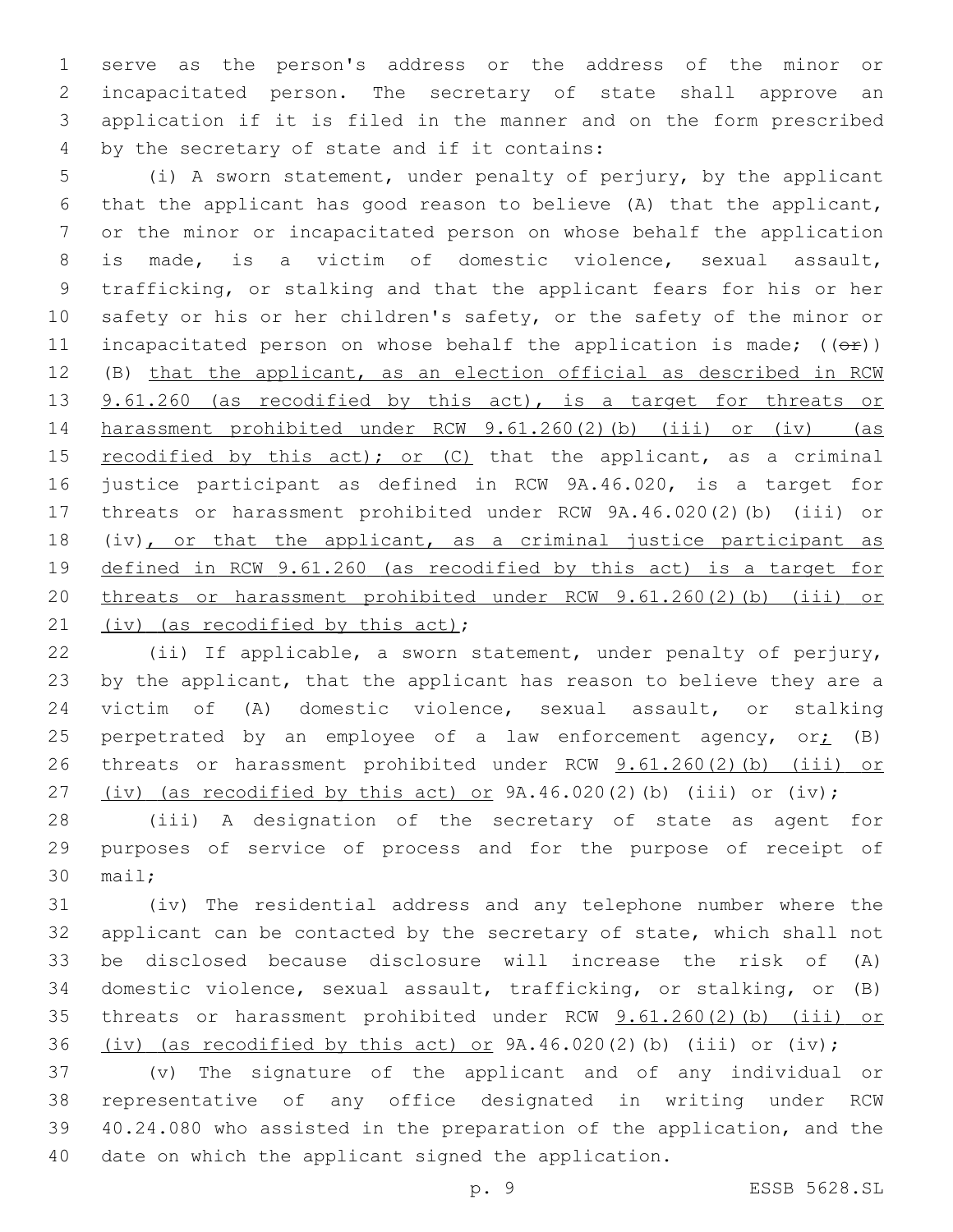(2) Applications shall be filed with the office of the secretary 2 of state.

 (3) Upon filing a properly completed application, the secretary of state shall certify the applicant as a program participant. Applicants shall be certified for four years following the date of filing unless the certification is withdrawn or invalidated before that date. The secretary of state shall by rule establish a renewal 8 procedure.

 (4)(a) During the application process, the secretary of state shall provide each applicant a form to direct the department of licensing to change the address of registration for vehicles or vessels solely or jointly registered to the applicant and the address associated with the applicant's driver's license or identicard to the applicant's address as designated by the secretary of state upon certification in the program. The directive to the department of licensing is only valid if signed by the applicant. The directive may only include information required by the department of licensing to verify the applicant's identity and ownership information for vehicles and vessels. This information is limited to the:

(i) Applicant's full legal name;20

 (ii) Applicant's Washington driver's license or identicard 22 number;

23 (iii) Applicant's date of birth;

 (iv) Vehicle identification number and license plate number for 25 each vehicle solely or jointly registered to the applicant; and

 (v) Hull identification number or vessel document number and vessel decal number for each vessel solely or jointly registered to 28 the applicant.

 (b) Upon certification of the applicants, the secretary of state shall transmit completed and signed directives to the department of 31 licensing.

32 (c) Within ((thirty)) 30 days of receiving a completed and signed directive, the department of licensing shall update the applicant's 34 address on registration and licensing records.

 (d) Applicants are not required to sign the directive to the department of licensing to be certified as a program participant.

 (5) A person who knowingly provides false or incorrect information upon making an application or falsely attests in an application that disclosure of the applicant's address would endanger (a) the applicant's safety or the safety of the applicant's children

p. 10 ESSB 5628.SL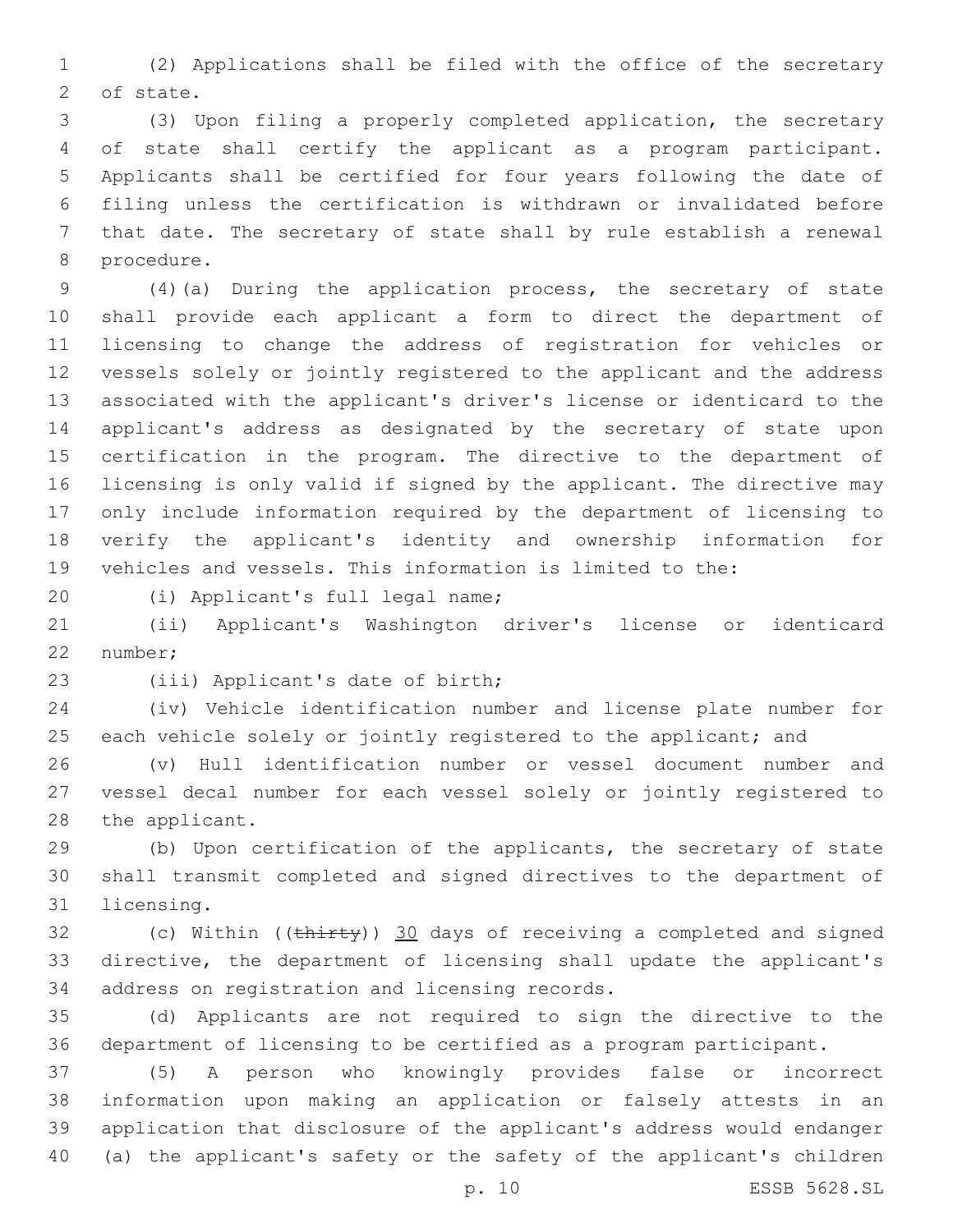or the minor or incapacitated person on whose behalf the application 2 is made,  $((e^{\pi}))$  (b) the safety of any election official as described in RCW 9.61.260 (as recodified by this act) who is a target for threats or harassment prohibited under RCW 9.61.260(2)(b) (iii) or (iv) (as recodified by this act), or (c) the safety of any criminal justice participant as defined in RCW 9A.46.020 who is a target for threats or harassment prohibited under RCW 9A.46.020(2)(b) (iii) or (iv) or of any criminal justice participant as defined in RCW 9 9.61.260 (as recodified by this act) who is a target for threats or harassment prohibited under RCW 9.61.260(2)(b) (iii) or (iv) (as 11 recodified by this act), or any family members residing with him or her, shall be punished under RCW 40.16.030 or other applicable 13 statutes.

 **Sec. 6.** RCW 7.77.170 and 2013 c 119 s 18 are each amended to 15 read as follows:

 (1) There is no privilege under RCW 7.77.150 for a collaborative 17 law communication that is:

 (a) Available to the public under chapter 42.56 RCW or made during a session of a collaborative law process that is open, or is 20 required by law to be open, to the public;

 (b) A threat or statement of a plan to inflict bodily injury or 22 commit a crime of violence;

 (c) Intentionally used to plan a crime, commit or attempt to commit a crime, or conceal an ongoing crime or ongoing criminal 25 activity; or

26 (d) In an agreement resulting from the collaborative law process, evidenced by a record signed by all parties to the agreement.

 (2) The privileges under RCW 7.77.150 for a collaborative law communication do not apply to the extent that a communication is:

 (a) Sought or offered to prove or disprove a claim or complaint of professional misconduct or malpractice arising from or related to 32 a collaborative law process;

 (b) Sought or offered to prove or disprove abuse, neglect, abandonment, or exploitation of a child or adult, unless the child protective services agency or adult protective services agency is a party to or otherwise participates in the process; or

 (c) Sought or offered to prove or disprove stalking or ((cyberstalking)) cyber harassment of a party or child.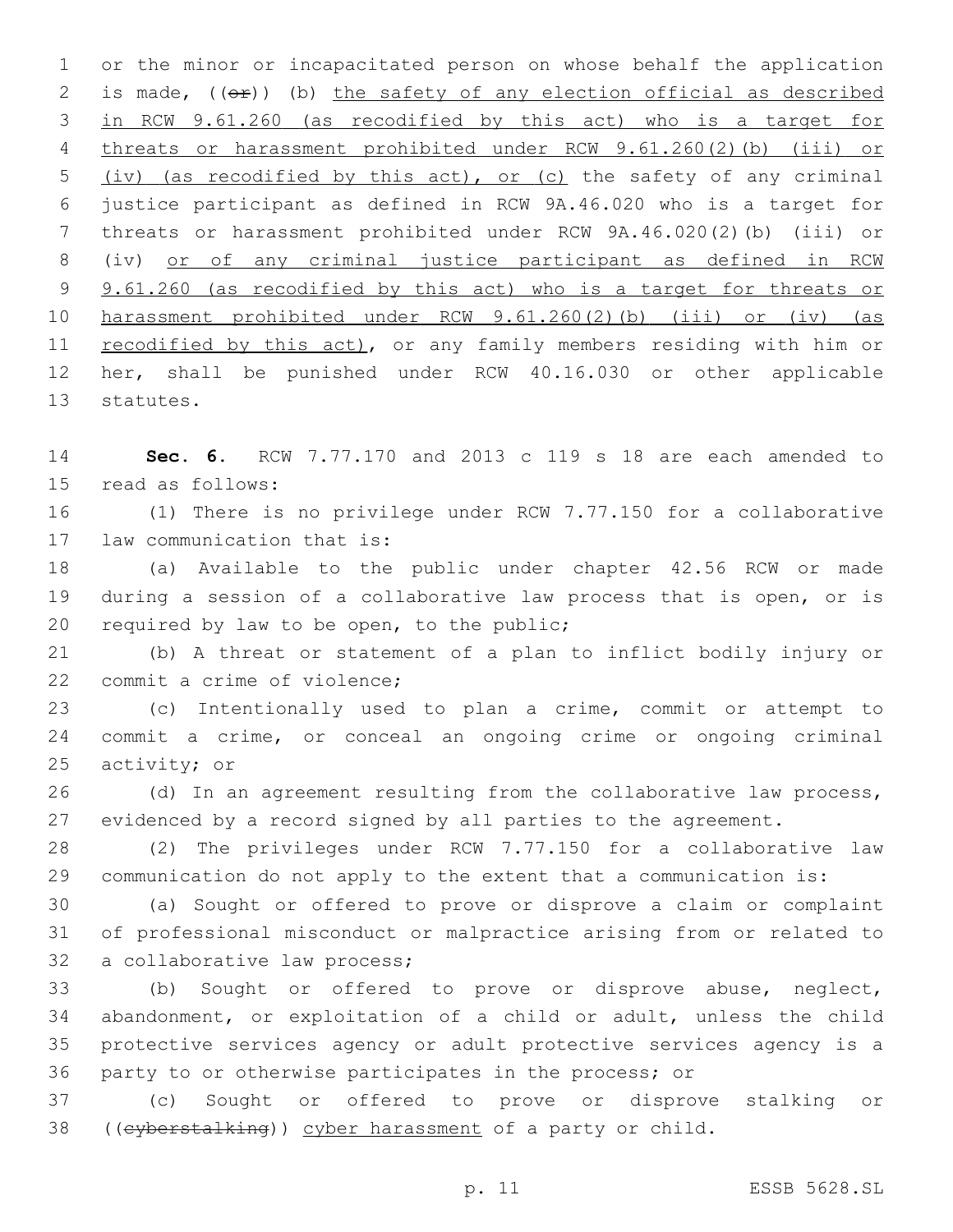(3) There is no privilege under RCW 7.77.150 if a tribunal finds, after a hearing in camera, that the party seeking discovery or the proponent of the evidence has shown the evidence is not otherwise available, the need for the evidence substantially outweighs the interest in protecting confidentiality, and the collaborative law communication is sought or offered in:6

(a) A court proceeding involving a felony or misdemeanor; or

 (b) A proceeding seeking rescission or reformation of a contract arising out of the collaborative law process or in which a defense to 10 avoid liability on the contract is asserted.

 (4) If a collaborative law communication is subject to an exception under subsection (2) or (3) of this section, only the part of the communication necessary for the application of the exception 14 may be disclosed or admitted.

 (5) Disclosure or admission of evidence excepted from the privilege under subsection (2) or (3) of this section does not make the evidence or any other collaborative law communication 18 discoverable or admissible for any other purpose.

 (6) The privileges under RCW 7.77.150 do not apply if the parties agree in advance in a signed record, or if a record of a proceeding reflects agreement by the parties, that all or part of a collaborative law process is not privileged. This subsection does not apply to a collaborative law communication made by a person that did not receive actual notice of the agreement before the communication 25 was made.

 **Sec. 7.** RCW 7.92.020 and 2020 c 296 s 4 are each amended to read as follows:27

 The definitions in this section apply throughout this chapter 29 unless the context clearly requires otherwise.

(1) "Electronic monitoring" means the same as in RCW 9.94A.030.

31 (2) "Minor" means a person who is under ((eighteen)) 18 years of 32 age.

 (3) "Petitioner" means any named petitioner for the stalking protection order or any named victim of stalking conduct on whose 35 behalf the petition is brought.

(4) "Stalking conduct" means any of the following:

(a) Any act of stalking as defined under RCW 9A.46.110;

38 (b) Any act of ((eyberstalking)) cyber harassment as defined 39 under RCW 9.61.260 (as recodified by this act);

p. 12 ESSB 5628.SL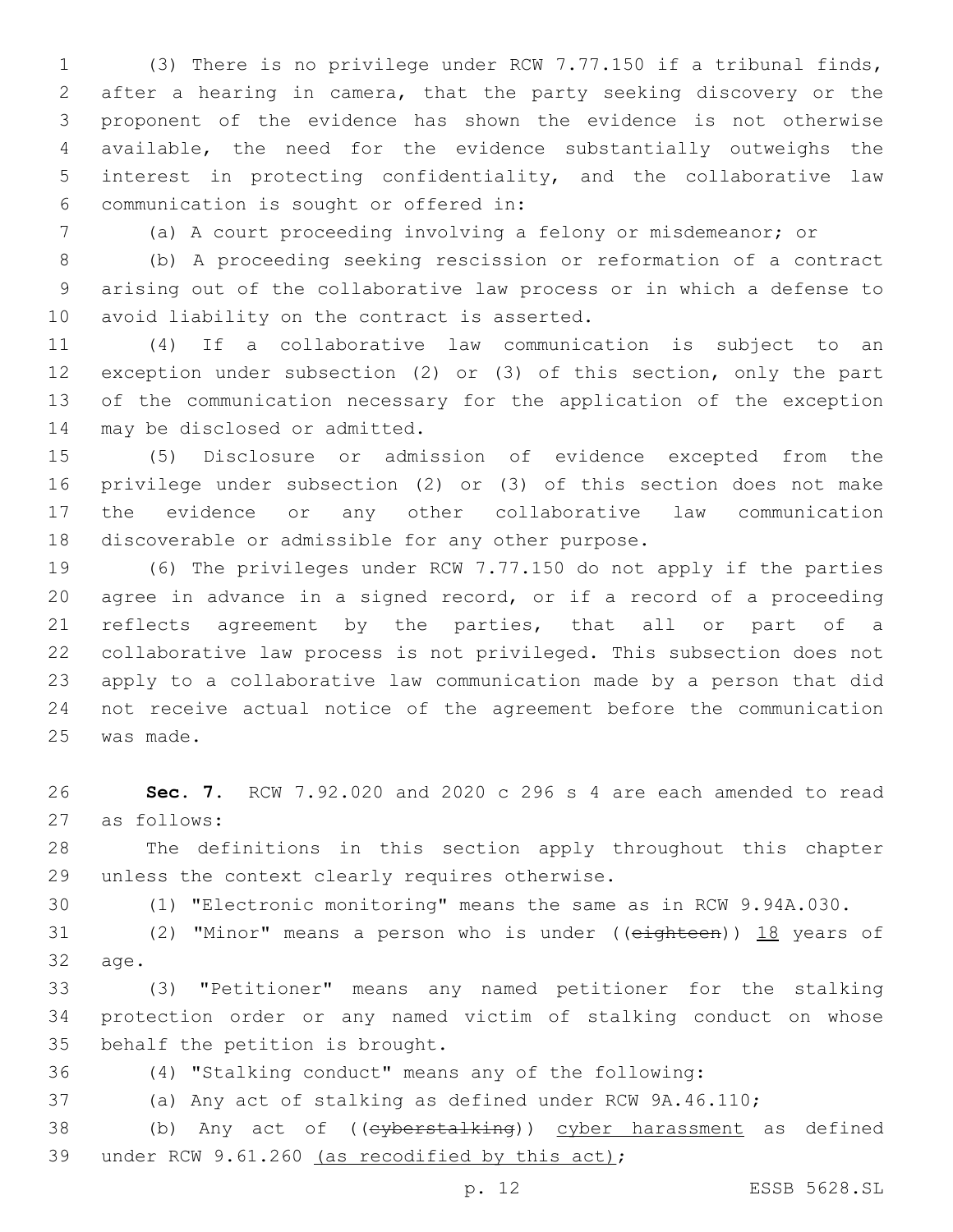(c) Any course of conduct involving repeated or continuing contacts, attempts to contact, monitoring, tracking, keeping under 3 observation, or following of another that:

 (i) Would cause a reasonable person to feel intimidated, frightened, or threatened and that actually causes such a feeling; (ii) Serves no lawful purpose; and6

 (iii) The stalker knows or reasonably should know threatens, frightens, or intimidates the person, even if the stalker did not intend to intimidate, frighten, or threaten the person.

 (5) "Stalking no-contact order" means a temporary order or a final order granted under this chapter against a person charged with or arrested for stalking, which includes a remedy authorized under 13 RCW 7.92.160.

 (6) "Stalking protection order" means an ex parte temporary order 15 or a final order granted under this chapter, which includes a remedy 16 authorized in RCW 7.92.100.

 **Sec. 8.** RCW 7.105.010 and 2021 c 215 s 2 are each amended to 18 read as follows:

 The definitions in this section apply throughout this chapter 20 unless the context clearly requires otherwise.

 (1) "Abandonment" means action or inaction by a person or entity with a duty of care for a vulnerable adult that leaves the vulnerable adult without the means or ability to obtain necessary food, 24 clothing, shelter, or health care.

 (2) "Abuse," for the purposes of a vulnerable adult protection order, means intentional, willful, or reckless action or inaction that inflicts injury, unreasonable confinement, intimidation, or punishment on a vulnerable adult. In instances of abuse of a vulnerable adult who is unable to express or demonstrate physical harm, pain, or mental anguish, the abuse is presumed to cause physical harm, pain, or mental anguish. "Abuse" includes sexual abuse, mental abuse, physical abuse, personal exploitation, and improper use of restraint against a vulnerable adult, which have the 34 following meanings:

 (a) "Improper use of restraint" means the inappropriate use of chemical, physical, or mechanical restraints for convenience or discipline, or in a manner that: (i) Is inconsistent with federal or state licensing or certification requirements for facilities, hospitals, or programs authorized under chapter 71A.12 RCW; (ii) is

p. 13 ESSB 5628.SL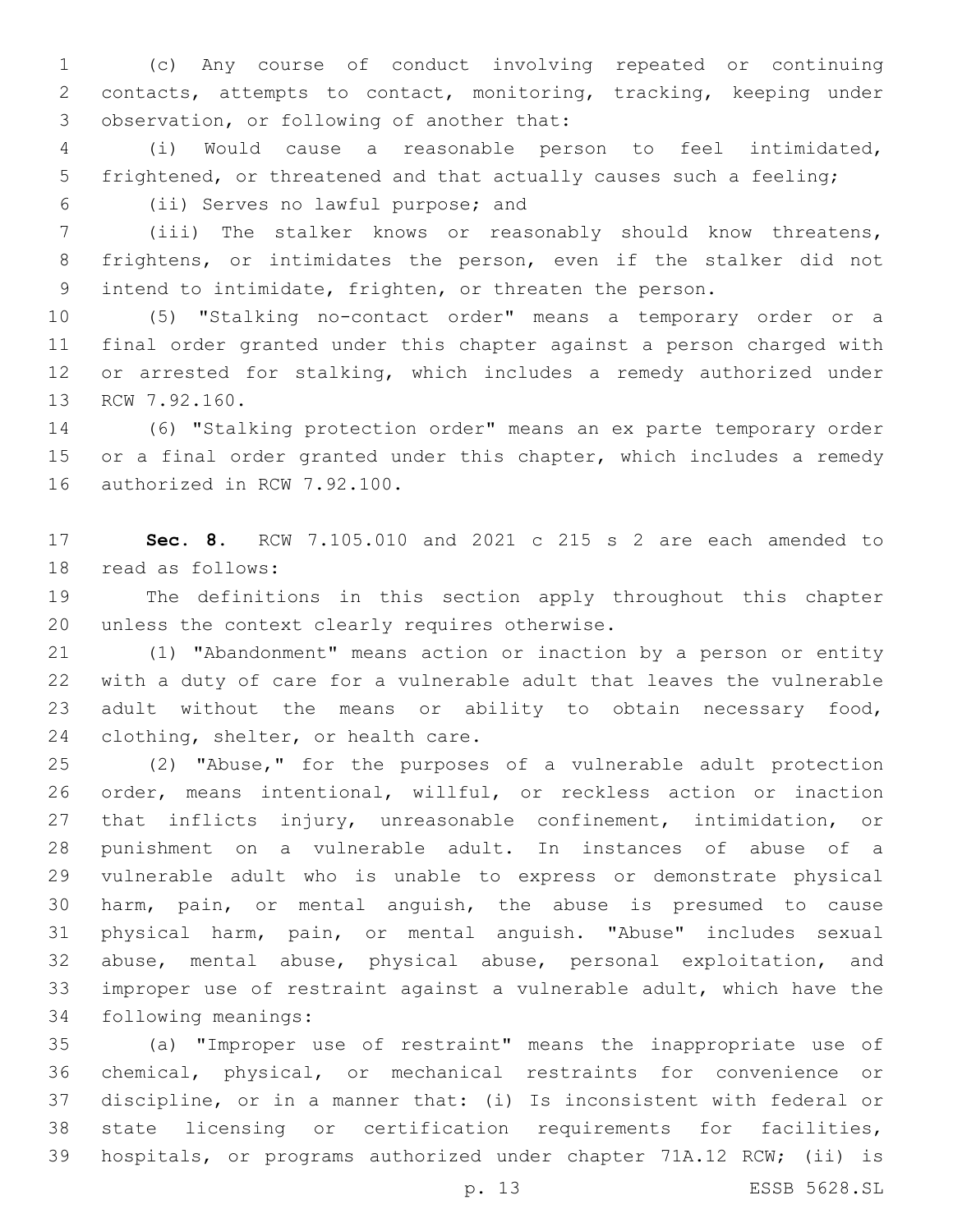not medically authorized; or (iii) otherwise constitutes abuse under 2 this section.

 (b) "Mental abuse" means an intentional, willful, or reckless verbal or nonverbal action that threatens, humiliates, harasses, coerces, intimidates, isolates, unreasonably confines, or punishes a vulnerable adult. "Mental abuse" may include ridiculing, yelling, swearing, or withholding or tampering with prescribed medications or 8 their dosage.

 (c) "Personal exploitation" means an act of forcing, compelling, or exerting undue influence over a vulnerable adult causing the vulnerable adult to act in a way that is inconsistent with relevant past behavior, or causing the vulnerable adult to perform services 13 for the benefit of another.

 (d) "Physical abuse" means the intentional, willful, or reckless action of inflicting bodily injury or physical mistreatment. "Physical abuse" includes, but is not limited to, striking with or without an object, slapping, pinching, strangulation, suffocation, 18 kicking, shoving, or prodding.

 (e) "Sexual abuse" means any form of nonconsensual sexual conduct including, but not limited to, unwanted or inappropriate touching, rape, molestation, indecent liberties, sexual coercion, sexually explicit photographing or recording, voyeurism, indecent exposure, and sexual harassment. "Sexual abuse" also includes any sexual conduct between a staff person, who is not also a resident or client, of a facility or a staff person of a program authorized under chapter 71A.12 RCW, and a vulnerable adult living in that facility or receiving service from a program authorized under chapter 71A.12 RCW, 28 whether or not the sexual conduct is consensual.

 (3) "Chemical restraint" means the administration of any drug to manage a vulnerable adult's behavior in a way that reduces the safety risk to the vulnerable adult or others, has the temporary effect of restricting the vulnerable adult's freedom of movement, and is not standard treatment for the vulnerable adult's medical or psychiatric 34 condition.

 (4) "Consent" in the context of sexual acts means that at the time of sexual contact, there are actual words or conduct indicating freely given agreement to that sexual contact. Consent must be ongoing and may be revoked at any time. Conduct short of voluntary agreement does not constitute consent as a matter of law. Consent cannot be freely given when a person does not have capacity due to

p. 14 ESSB 5628.SL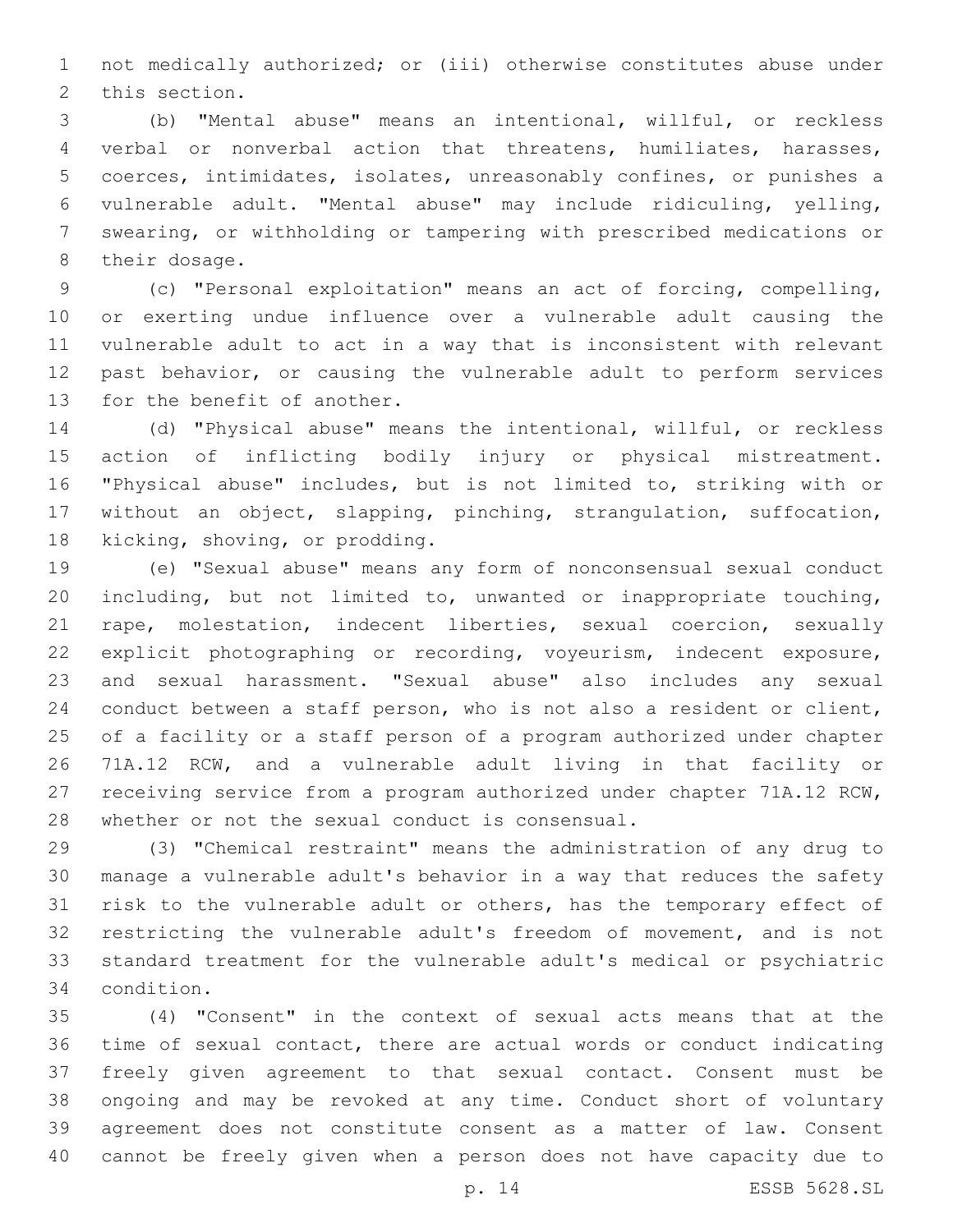disability, intoxication, or age. Consent cannot be freely given when the other party has authority or control over the care or custody of 3 a person incarcerated or detained.

 (5)(a) "Course of conduct" means a pattern of conduct composed of a series of acts over a period of time, however short, evidencing a continuity of purpose. "Course of conduct" includes any form of communication, contact, or conduct, including the sending of an electronic communication, but does not include constitutionally protected free speech. Constitutionally protected activity is not included within the meaning of "course of conduct."

 (b) In determining whether the course of conduct serves any legitimate or lawful purpose, a court should consider whether:

 (i) Any current contact between the parties was initiated by the 14 respondent only or was initiated by both parties;

 (ii) The respondent has been given clear notice that all further 16 contact with the petitioner is unwanted;

 (iii) The respondent's course of conduct appears designed to 18 alarm, annoy, or harass the petitioner;

 (iv) The respondent is acting pursuant to any statutory authority including, but not limited to, acts which are reasonably necessary 21 to:

(A) Protect property or liberty interests;

23 (B) Enforce the law; or

(C) Meet specific statutory duties or requirements;

 (v) The respondent's course of conduct has the purpose or effect of unreasonably interfering with the petitioner's privacy or the purpose or effect of creating an intimidating, hostile, or offensive 28 living environment for the petitioner; or

 (vi) Contact by the respondent with the petitioner or the petitioner's family has been limited in any manner by any previous 31 court order.

 (6) "Court clerk" means court administrators in courts of limited 33 jurisdiction and elected court clerks.

 (7) "Dating relationship" means a social relationship of a romantic nature. Factors that the court may consider in making this determination include: (a) The length of time the relationship has existed; (b) the nature of the relationship; and (c) the frequency of 38 interaction between the parties.

(8) "Domestic violence" means:39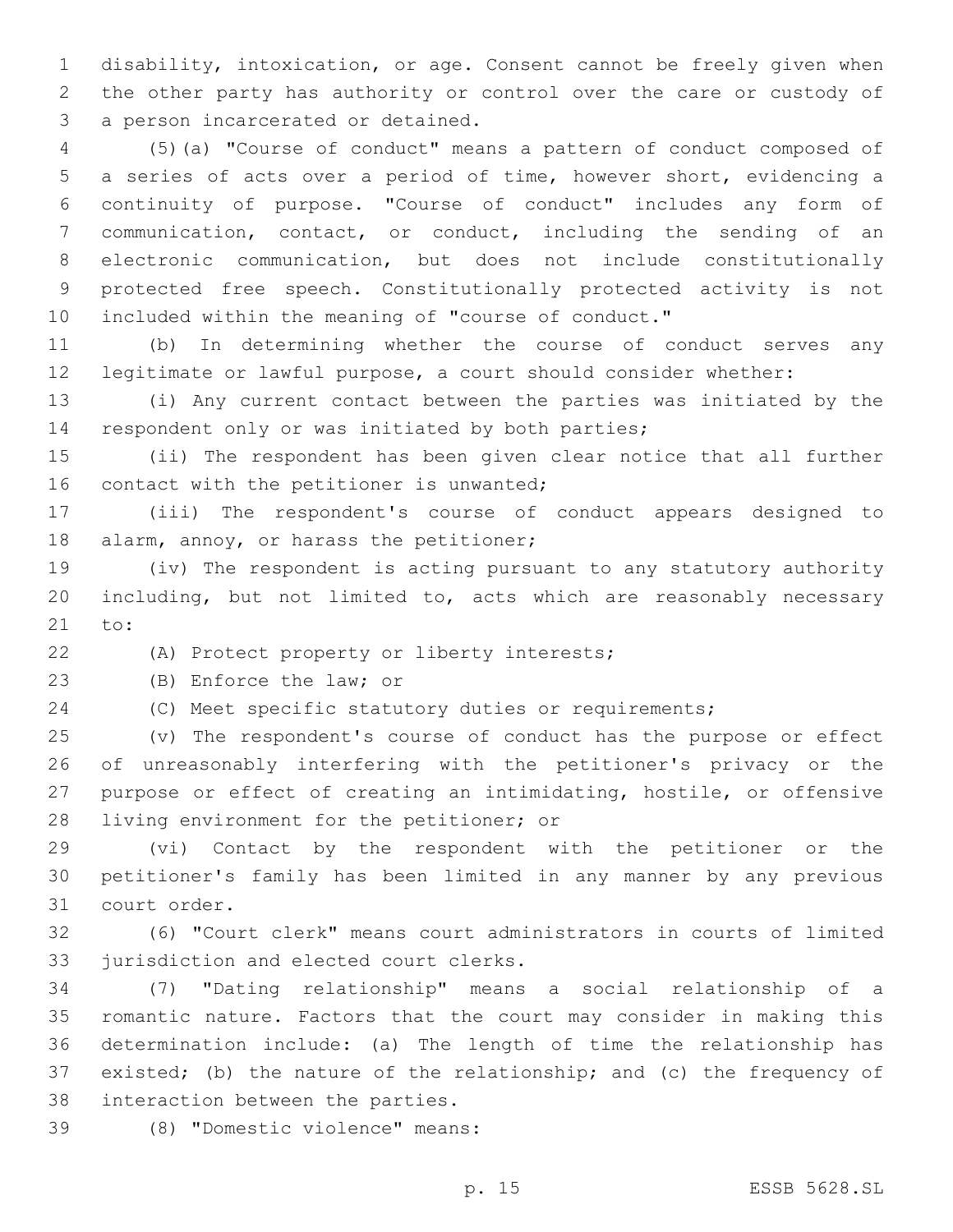(a) Physical harm, bodily injury, assault, or the infliction of fear of physical harm, bodily injury, or assault; nonconsensual sexual conduct or nonconsensual sexual penetration; unlawful harassment; or stalking of one intimate partner by another intimate 5 partner; or

 (b) Physical harm, bodily injury, assault, or the infliction of fear of physical harm, bodily injury, or assault; nonconsensual sexual conduct or nonconsensual sexual penetration; unlawful harassment; or stalking of one family or household member by another 10 family or household member.

 (9) "Electronic monitoring" has the same meaning as in RCW 12 9.94A.030.

 (10) "Essential personal effects" means those items necessary for a person's immediate health, welfare, and livelihood. "Essential personal effects" includes, but is not limited to, clothing, cribs, bedding, medications, personal hygiene items, cellular phones and other electronic devices, and documents, including immigration, health care, financial, travel, and identity documents.

 (11) "Facility" means a residence licensed or required to be licensed under chapter 18.20 RCW, assisted living facilities; chapter 21 18.51 RCW, nursing homes; chapter 70.128 RCW, adult family homes; chapter 72.36 RCW, soldiers' homes; chapter 71A.20 RCW, residential habilitation centers; or any other facility licensed or certified by 24 the department of social and health services.

 (12) "Family or household members" means: (a) Persons related by blood, marriage, domestic partnership, or adoption; (b) persons who currently or formerly resided together; (c) persons who have a biological or legal parent-child relationship, including stepparents and stepchildren and grandparents and grandchildren, or a parent's intimate partner and children; and (d) a person who is acting or has 31 acted as a legal quardian.

 (13) "Financial exploitation" means the illegal or improper use 33 of, control over, or withholding of, the property, income, resources, or trust funds of the vulnerable adult by any person or entity for any person's or entity's profit or advantage other than for the vulnerable adult's profit or advantage. "Financial exploitation" 37 includes, but is not limited to:

 (a) The use of deception, intimidation, or undue influence by a person or entity in a position of trust and confidence with a 40 vulnerable adult to obtain or use the property, income, resources,

p. 16 ESSB 5628.SL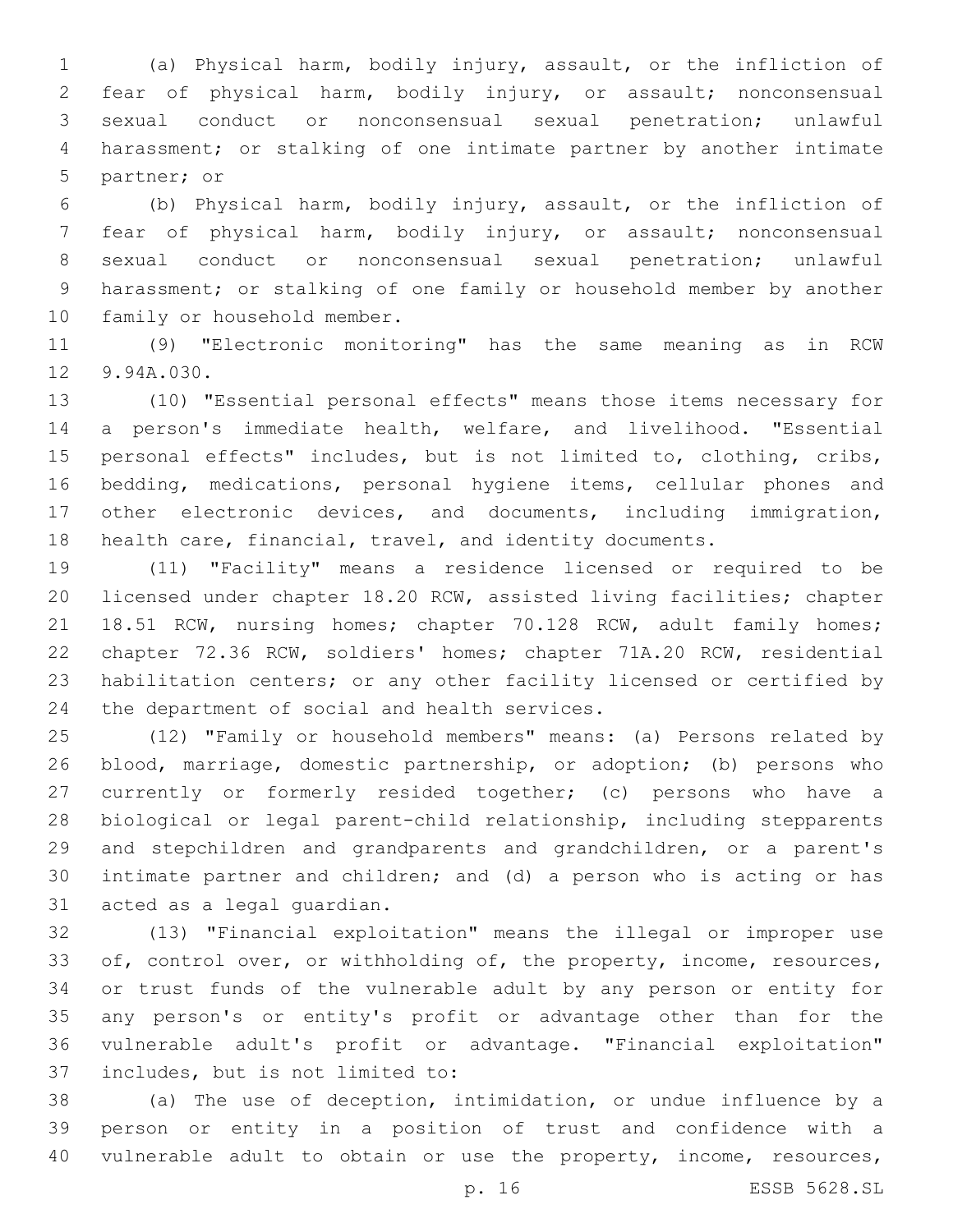government benefits, health insurance benefits, or trust funds of the vulnerable adult for the benefit of a person or entity other than the 3 vulnerable adult;

 (b) The breach of a fiduciary duty, including, but not limited to, the misuse of a power of attorney, trust, or a guardianship or conservatorship appointment, that results in the unauthorized 7 appropriation, sale, or transfer of the property, income, resources, or trust funds of the vulnerable adult for the benefit of a person or 9 entity other than the vulnerable adult; or

 (c) Obtaining or using a vulnerable adult's property, income, resources, or trust funds without lawful authority, by a person or entity who knows or clearly should know that the vulnerable adult lacks the capacity to consent to the release or use of the vulnerable 14 adult's property, income, resources, or trust funds.

 (14) "Firearm" means a weapon or device from which a projectile or projectiles may be fired by an explosive such as gunpowder. "Firearm" does not include a flare gun or other pyrotechnic visual distress signaling device, or a powder-actuated tool or other device designed solely to be used for construction purposes. "Firearm" also includes parts that can be assembled to make a firearm.

 (15) "Full hearing" means a hearing where the court determines 22 whether to issue a full protection order.

 (16) "Full protection order" means a protection order that is issued by the court after notice to the respondent and where the parties had the opportunity for a full hearing by the court. "Full protection order" includes a protection order entered by the court by agreement of the parties to resolve the petition for a protection 28 order without a full hearing.

 (17) "Hospital" means a facility licensed under chapter 70.41 or 71.12 RCW or a state hospital defined in chapter 72.23 RCW and any employee, agent, officer, director, or independent contractor 32 thereof.

 (18) "Interested person" means a person who demonstrates to the court's satisfaction that the person is interested in the welfare of a vulnerable adult, that the person has a good faith belief that the court's intervention is necessary, and that the vulnerable adult is unable, due to incapacity, undue influence, or duress at the time the petition is filed, to protect his or her own interests.

 (19) "Intimate partner" means: (a) Spouses or domestic partners; (b) former spouses or former domestic partners; (c) persons who have

p. 17 ESSB 5628.SL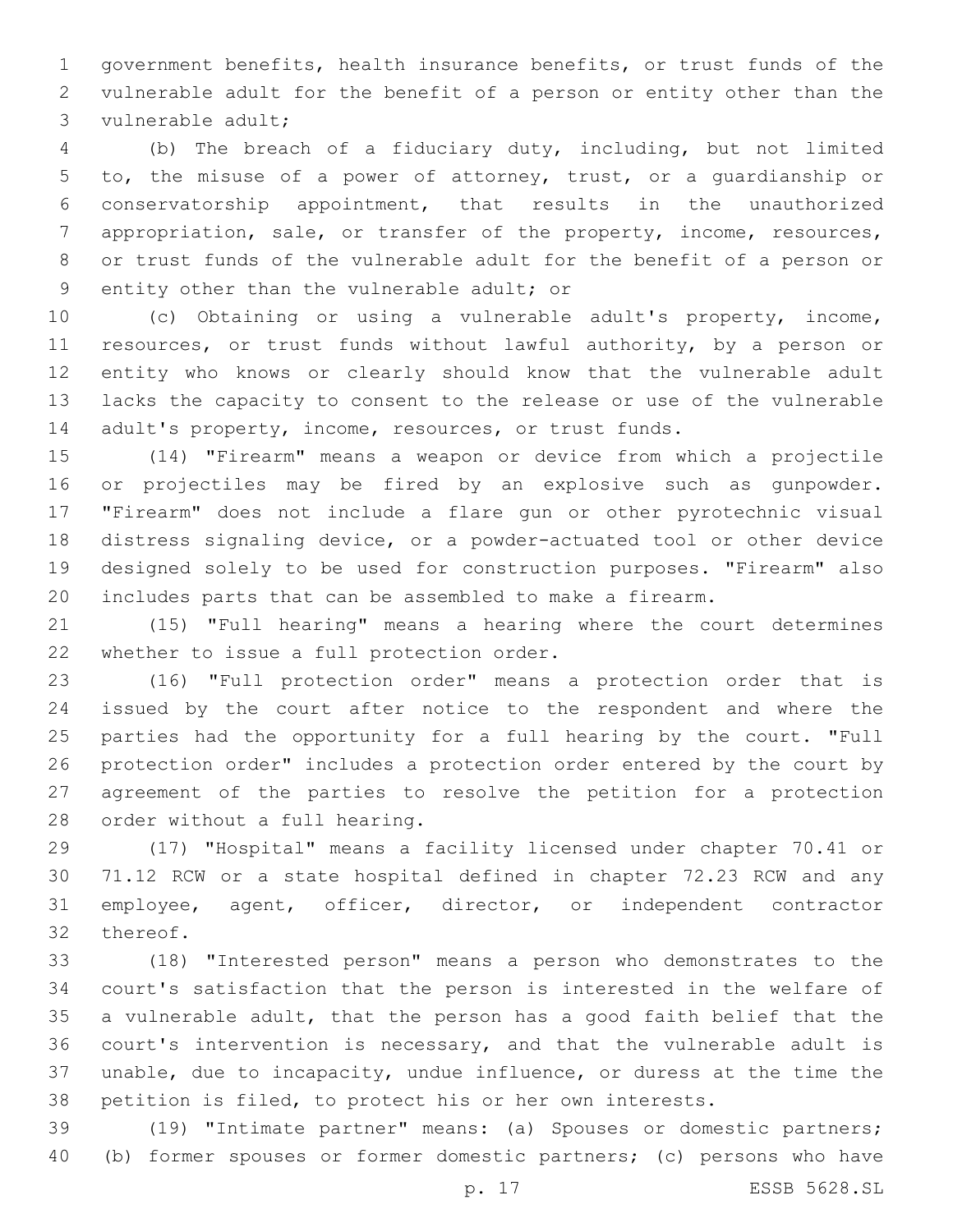a child in common regardless of whether they have been married or have lived together at any time; or (d) persons who have or have had a dating relationship where both persons are at least 13 years of age or older.4

 (20)(a) "Isolate" or "isolation" means to restrict a person's ability to communicate, visit, interact, or otherwise associate with persons of his or her choosing. Isolation may be evidenced by acts 8 including, but not limited to:

 (i) Acts that prevent a person from sending, making, or receiving his or her personal mail, electronic communications, or telephone 11 calls; or

 (ii) Acts that prevent or obstruct a person from meeting with others, such as telling a prospective visitor or caller that the 14 person is not present or does not wish contact, where the statement 15 is contrary to the express wishes of the person.

 (b) The term "isolate" or "isolation" may not be construed in a manner that prevents a guardian or limited guardian from performing his or her fiduciary obligations under chapter 11.92 RCW or prevents a hospital or facility from providing treatment consistent with the 20 standard of care for delivery of health services.

 (21) "Judicial day" means days of the week other than Saturdays, 22 Sundays, or legal holidays.

 (22) "Mechanical restraint" means any device attached or adjacent to a vulnerable adult's body that the vulnerable adult cannot easily remove that restricts freedom of movement or normal access to the vulnerable adult's body. "Mechanical restraint" does not include the use of devices, materials, or equipment that are (a) medically authorized, as required, and (b) used in a manner that is consistent with federal or state licensing or certification requirements for facilities, hospitals, or programs authorized under chapter 71A.12 31 RCW.

(23) "Minor" means a person who is under 18 years of age.

 (24) "Neglect" means: (a) A pattern of conduct or inaction by a person or entity with a duty of care that fails to provide the goods and services that maintain the physical or mental health of a vulnerable adult, or that fails to avoid or prevent physical or mental harm or pain to a vulnerable adult; or (b) an act or omission by a person or entity with a duty of care that demonstrates a serious disregard of consequences of such a magnitude as to constitute a clear and present danger to the vulnerable adult's health, welfare,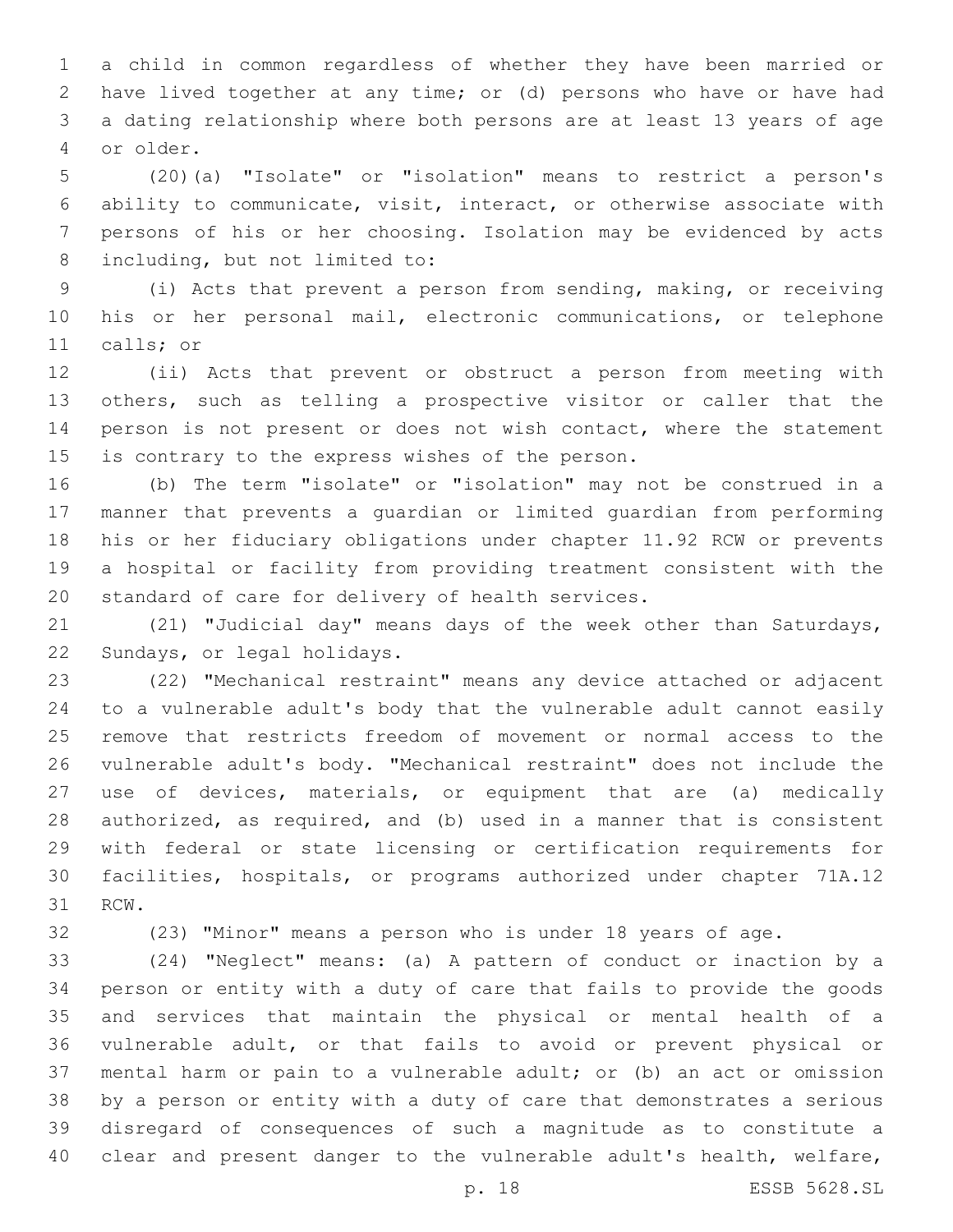or safety including, but not limited to, conduct prohibited under RCW 2 9A.42.100.

(25) "Nonconsensual" means a lack of freely given consent.

 (26) "Nonphysical contact" includes, but is not limited to, written notes, mail, telephone calls, email, text messages, contact through social media applications, contact through other 7 technologies, and contact through third parties.

 (27) "Petitioner" means any named petitioner or any other person identified in the petition on whose behalf the petition is brought.

 (28) "Physical restraint" means the application of physical force without the use of any device, for the purpose of restraining the free movement of a vulnerable adult's body. "Physical restraint" does not include (a) briefly holding, without undue force, a vulnerable adult in order to calm or comfort him or her, or (b) holding a vulnerable adult's hand to safely escort him or her from one area to 16 another.

 (29) "Possession" means having an item in one's custody or control. Possession may be either actual or constructive. Actual possession occurs when the item is in the actual physical custody of the person charged with possession. Constructive possession occurs when there is no actual physical possession, but there is dominion 22 and control over the item.

 (30) "Respondent" means the person who is identified as the respondent in a petition filed under this chapter.

(31) "Sexual conduct" means any of the following:

 (a) Any intentional or knowing touching or fondling of the genitals, anus, or breasts, directly or indirectly, including through 28 clothing;

 (b) Any intentional or knowing display of the genitals, anus, or breasts for the purposes of arousal or sexual gratification of the 31 respondent;

 (c) Any intentional or knowing touching or fondling of the genitals, anus, or breasts, directly or indirectly, including through clothing, that the petitioner is forced to perform by another person 35 or the respondent;

 (d) Any forced display of the petitioner's genitals, anus, or breasts for the purposes of arousal or sexual gratification of the 38 respondent or others;

 (e) Any intentional or knowing touching of the clothed or unclothed body of a child under the age of 16, if done for the

p. 19 ESSB 5628.SL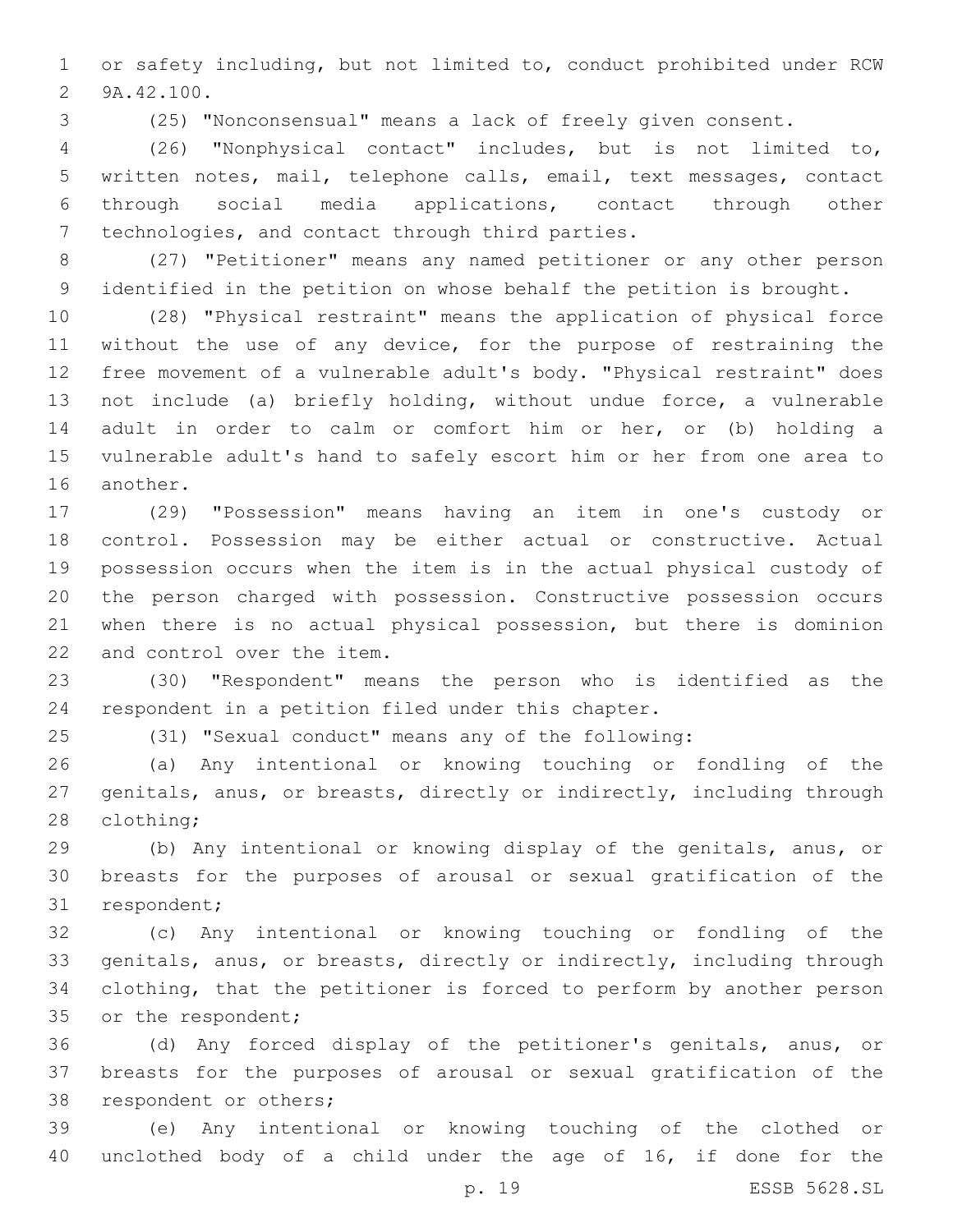purpose of sexual gratification or arousal of the respondent or 2 others; or

 (f) Any coerced or forced touching or fondling by a child under the age of 16, directly or indirectly, including through clothing, of the genitals, anus, or breasts of the respondent or others.

 (32) "Sexual penetration" means any contact, however slight, between the sex organ or anus of one person by an object, the sex organ, mouth, or anus of another person, or any intrusion, however slight, of any part of the body of one person or of any animal or object into the sex organ or anus of another person including, but not limited to, cunnilingus, fellatio, or anal penetration. Evidence of emission of semen is not required to prove sexual penetration.

13 (33) "Stalking" means any of the following:

(a) Any act of stalking as defined under RCW 9A.46.110;

15 (b) Any act of ((eyberstalking)) cyber harassment as defined 16 under RCW 9.61.260 (as recodified by this act); or

 (c) Any course of conduct involving repeated or continuing 18 contacts, attempts to contact, monitoring, tracking, surveillance, keeping under observation, disrupting activities in a harassing 20 manner, or following of another person that:

 (i) Would cause a reasonable person to feel intimidated, frightened, under duress, significantly disrupted, or threatened and 23 that actually causes such a feeling;

24 (ii) Serves no lawful purpose; and

 (iii) The respondent knows, or reasonably should know, threatens, frightens, or intimidates the person, even if the respondent did not intend to intimidate, frighten, or threaten the person.

 (34) "Temporary protection order" means a protection order that is issued before the court has decided whether to issue a full protection order. "Temporary protection order" includes ex parte temporary protection orders, as well as temporary protection orders that are reissued by the court pending the completion of a full hearing to decide whether to issue a full protection order. An "ex parte temporary protection order" means a temporary protection order that is issued without prior notice to the respondent.

(35) "Unlawful harassment" means:36

 (a) A knowing and willful course of conduct directed at a specific person that seriously alarms, annoys, harasses, or is detrimental to such person, and that serves no legitimate or lawful purpose. The course of conduct must be such as would cause a

p. 20 ESSB 5628.SL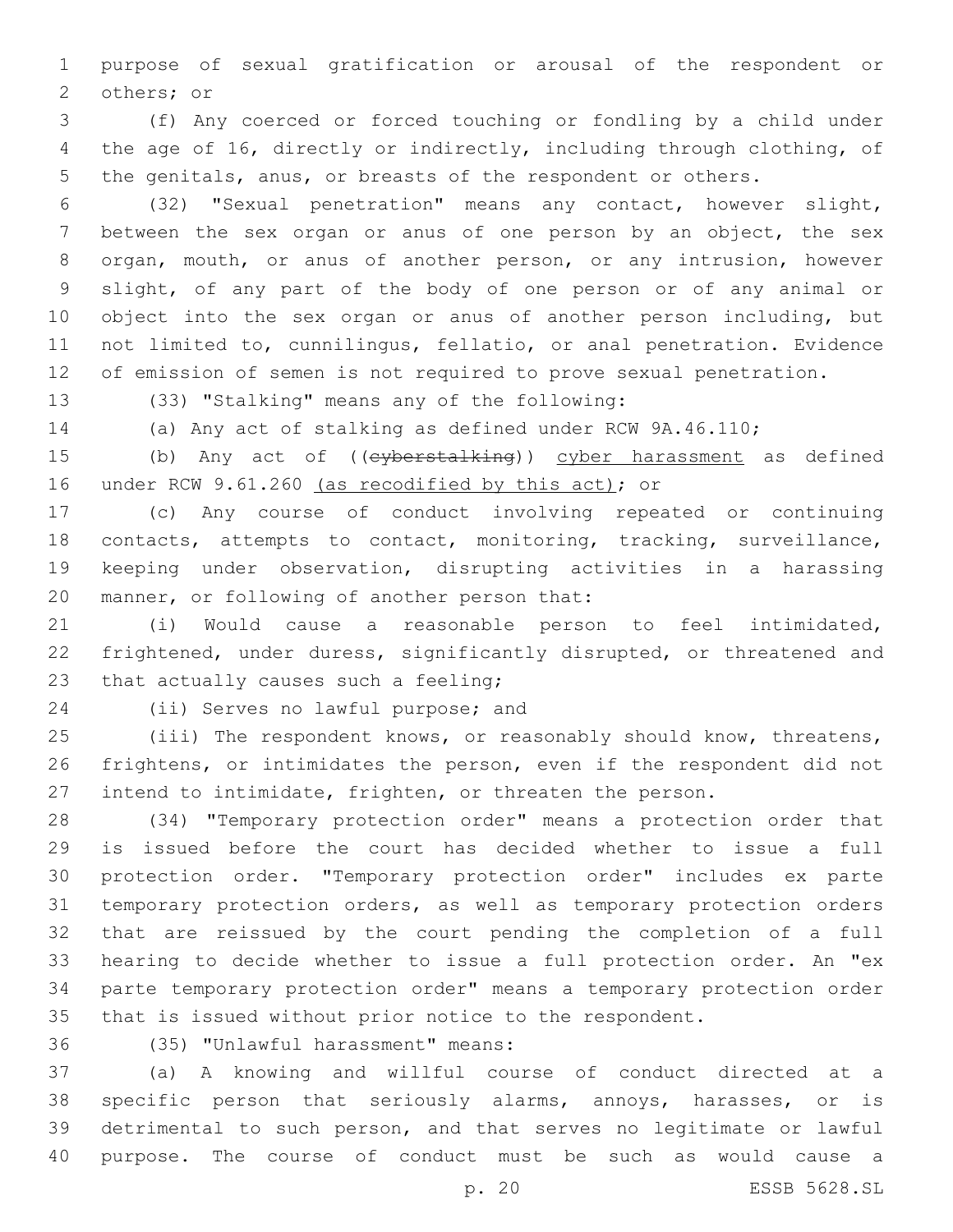reasonable person to suffer substantial emotional distress, and must actually cause substantial emotional distress to the petitioner; or

 (b) A single act of violence or threat of violence directed at a specific person that seriously alarms, annoys, harasses, or is detrimental to such person, and that serves no legitimate or lawful purpose, which would cause a reasonable person to suffer substantial emotional distress, and must actually cause substantial emotional distress to the petitioner. A single threat of violence must include: (i) A malicious and intentional threat as described in RCW 9A.36.080(1)(c); or (ii) the presence of a firearm or other weapon.

11 (36) "Vulnerable adult" includes a person:

 (a) Sixty years of age or older who has the functional, mental, or physical inability to care for himself or herself; or

 (b) Subject to a guardianship under RCW 11.130.265 or adult subject to conservatorship under RCW 11.130.360; or

 (c) Who has a developmental disability as defined under RCW 17 71A.10.020; or

18 (d) Admitted to any facility; or

 (e) Receiving services from home health, hospice, or home care agencies licensed or required to be licensed under chapter 70.127 21 RCW; or

 (f) Receiving services from a person under contract with the department of social and health services to provide services in the 24 home under chapter 74.09 or 74.39A RCW; or

 (g) Who self-directs his or her own care and receives services 26 from a personal aide under chapter 74.39 RCW.

 **Sec. 9.** RCW 7.105.310 and 2021 c 215 s 39 are each amended to read as follows:28

 (1) In issuing any type of protection order, other than an extreme risk protection order, the court shall have broad discretion to grant such relief as the court deems proper, including an order 32 that provides relief as follows:

 (a) Restrain the respondent from committing any of the following acts against the petitioner and other persons protected by the order: Domestic violence; nonconsensual sexual conduct or nonconsensual sexual penetration; sexual abuse; stalking; acts of abandonment, abuse, neglect, or financial exploitation against a vulnerable adult; 38 and unlawful harassment;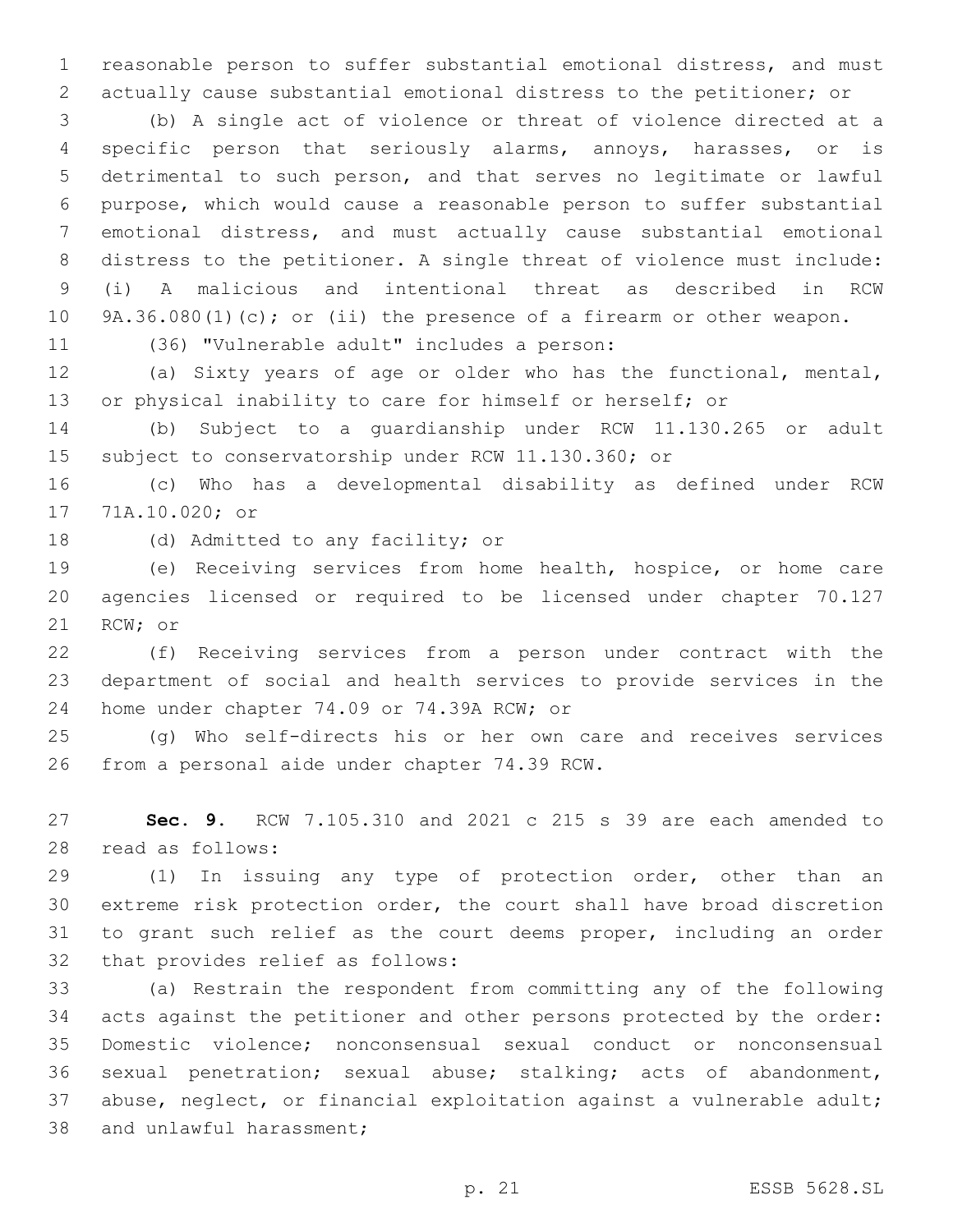(b) Restrain the respondent from making any attempts to have contact, including nonphysical contact, with the petitioner or the petitioner's family or household members who are minors or other members of the petitioner's household, either directly, indirectly, or through third parties regardless of whether those third parties 6 know of the order;

 (c) Exclude the respondent from the dwelling that the parties share; from the residence, workplace, or school of the petitioner; or 9 from the day care or school of a minor child;

 (d) Restrain the respondent from knowingly coming within, or knowingly remaining within, a specified distance from a specified location including, but not limited to, a residence, school, day care, workplace, the protected party's person, and the protected party's vehicle. The specified distance shall presumptively be at least 1,000 feet, unless the court for good cause finds that a 16 shorter specified distance is appropriate;

 (e) If the parties have children in common, make residential provisions with regard to their minor children on the same basis as is provided in chapter 26.09 RCW. However, parenting plans as specified in chapter 26.09 RCW must not be required under this chapter. The court may not delay or defer relief under this chapter on the grounds that the parties could seek a parenting plan or modification to a parenting plan in a different action. A protection order must not be denied on the grounds that the parties have an existing parenting plan in effect. A protection order may suspend the respondent's contact with the parties' children under an existing parenting plan, subject to further orders in a family law proceeding;

 (f) Order the respondent to participate in a state-certified domestic violence perpetrator treatment program approved under RCW 43.20A.735 or a state-certified sex offender treatment program 31 approved under RCW 18.155.070;

 (g) Order the respondent to obtain a mental health or chemical dependency evaluation. If the court determines that a mental health evaluation is necessary, the court shall clearly document the reason for this determination and provide a specific question or questions to be answered by the mental health professional. The court shall consider the ability of the respondent to pay for an evaluation. Minors are presumed to be unable to pay. The parent or legal guardian is responsible for costs unless the parent or legal guardian 40 demonstrates inability to pay;

p. 22 ESSB 5628.SL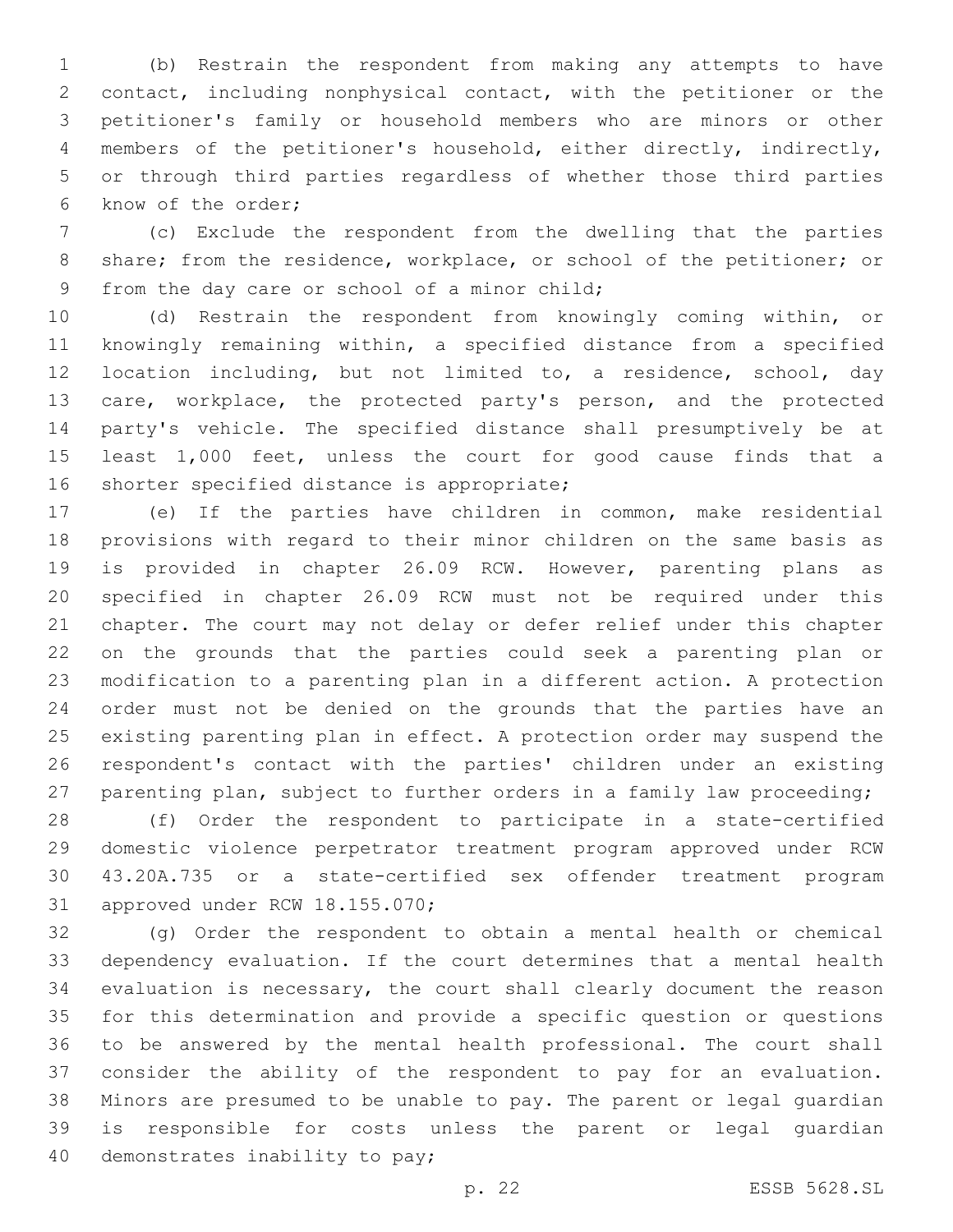(h) In cases where the petitioner and the respondent are students who attend the same public or private elementary, middle, or high school, the court, when issuing a protection order and providing relief, shall consider, among the other facts of the case, the severity of the act, any continuing physical danger, emotional distress, or educational disruption to the petitioner, and the financial difficulty and educational disruption that would be caused by a transfer of the respondent to another school. The court may order that the respondent not attend the public or private elementary, middle, or high school attended by the petitioner. If a minor respondent is prohibited attendance at the minor's assigned public school, the school district must provide the student comparable educational services in another setting. In such a case, the district shall provide transportation at no cost to the respondent if the respondent's parent or legal guardian is unable to pay for transportation. The district shall put in place any needed supports to ensure successful transition to the new school environment. The court shall send notice of the restriction on attending the same school as the petitioner to the public or private school the respondent will attend and to the school the petitioner 21 attends;

 (i) Require the respondent to pay the administrative court costs and service fees, as established by the county or municipality incurring the expense, and to reimburse the petitioner for costs incurred in bringing the action, including reasonable attorneys' fees or limited license legal technician fees when such fees are incurred by a person licensed and practicing in accordance with state supreme court admission and practice rule 28, the limited practice rule for limited license legal technicians. Minors are presumed to be unable to pay. The parent or legal guardian is responsible for costs unless the parent or legal guardian demonstrates inability to pay;

 (j) Restrain the respondent from harassing, following, monitoring, keeping under physical or electronic surveillance, ((cyberstalking)) cyber harassment as defined in RCW 9.61.260 (as 35 recodified by this act), and using telephonic, audiovisual, or other electronic means to monitor the actions, location, or communication of the petitioner or the petitioner's family or household members who are minors or other members of the petitioner's household. For the purposes of this subsection, "communication" includes both "wire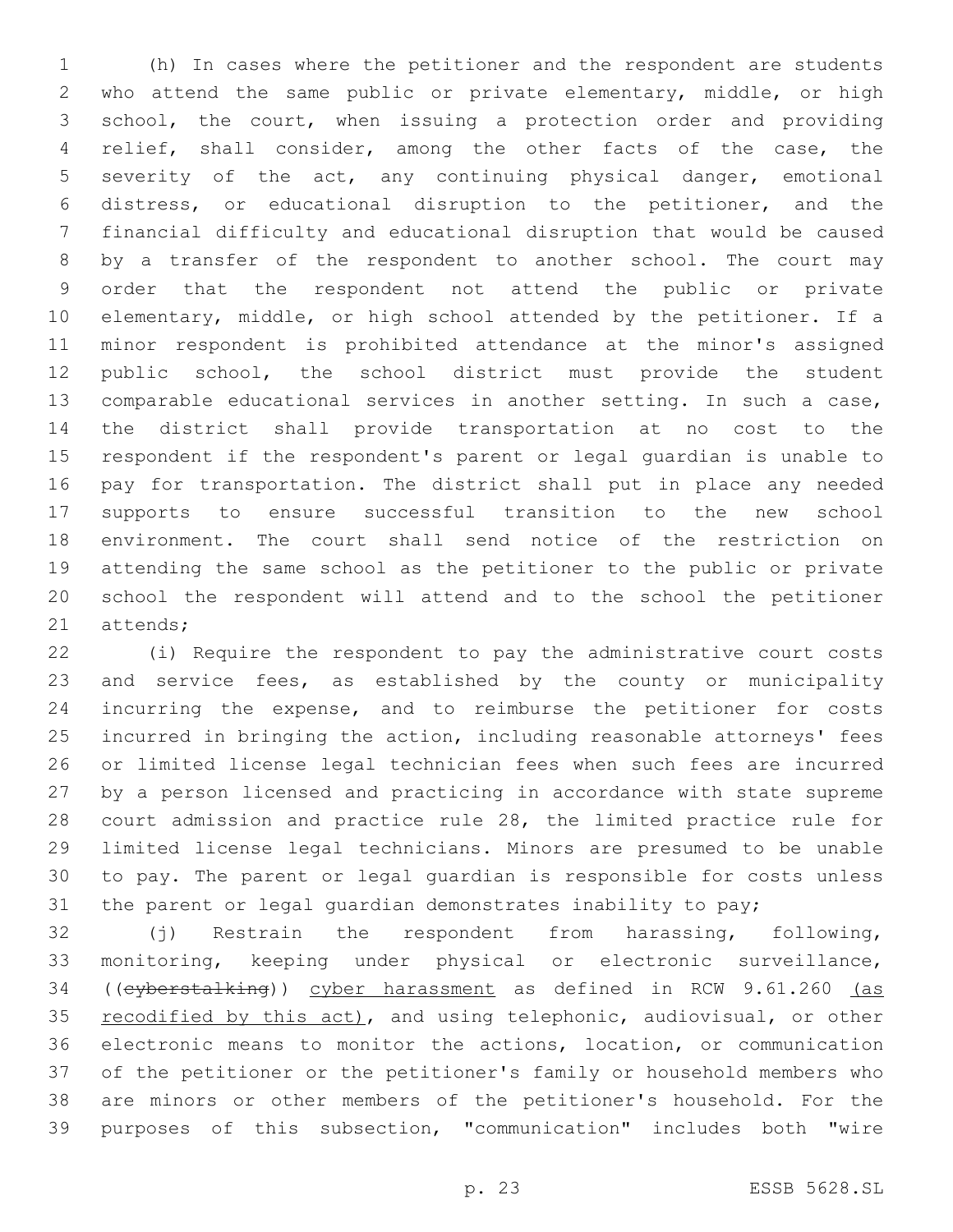communication" and "electronic communication" as defined in RCW 9.73.260;2

 (k) Other than for respondents who are minors, require the respondent to submit to electronic monitoring. The order must specify who shall provide the electronic monitoring services and the terms under which the monitoring must be performed. The order also may include a requirement that the respondent pay the costs of the monitoring. The court shall consider the ability of the respondent to 9 pay for electronic monitoring;

 (l) Consider the provisions of RCW 9.41.800, and order the 11 respondent to surrender, and prohibit the respondent from accessing, having in his or her custody or control, possessing, purchasing, attempting to purchase or receive, or receiving, all firearms, dangerous weapons, and any concealed pistol license, as required in 15 RCW 9.41.800;

 (m) Order possession and use of essential personal effects. The court shall list the essential personal effects with sufficient specificity to make it clear which property is included. Personal effects may include pets. The court may order that a petitioner be granted the exclusive custody or control of any pet owned, possessed, leased, kept, or held by the petitioner, respondent, or minor child residing with either the petitioner or respondent, and may prohibit the respondent from interfering with the petitioner's efforts to obtain the pet. The court may also prohibit the respondent from knowingly coming within, or knowingly remaining within, a specified distance of specified locations where the pet is regularly found;

27 (n) Order use of a vehicle;

 (o) Enter an order restricting the respondent from engaging in abusive litigation as set forth in chapter 26.51 RCW or in frivolous filings against the petitioner, making harassing or libelous communications about the petitioner to third parties, or making false reports to investigative agencies. A petitioner may request this relief in the petition or by separate motion. A petitioner may request this relief by separate motion at any time within five years of the date the protection order is entered even if the order has since expired. A stand-alone motion for an order restricting abusive litigation may be brought by a party who meets the requirements of chapter 26.51 RCW regardless of whether the party has previously sought a protection order under this chapter, provided the motion is made within five years of the date the order that made a finding of

p. 24 ESSB 5628.SL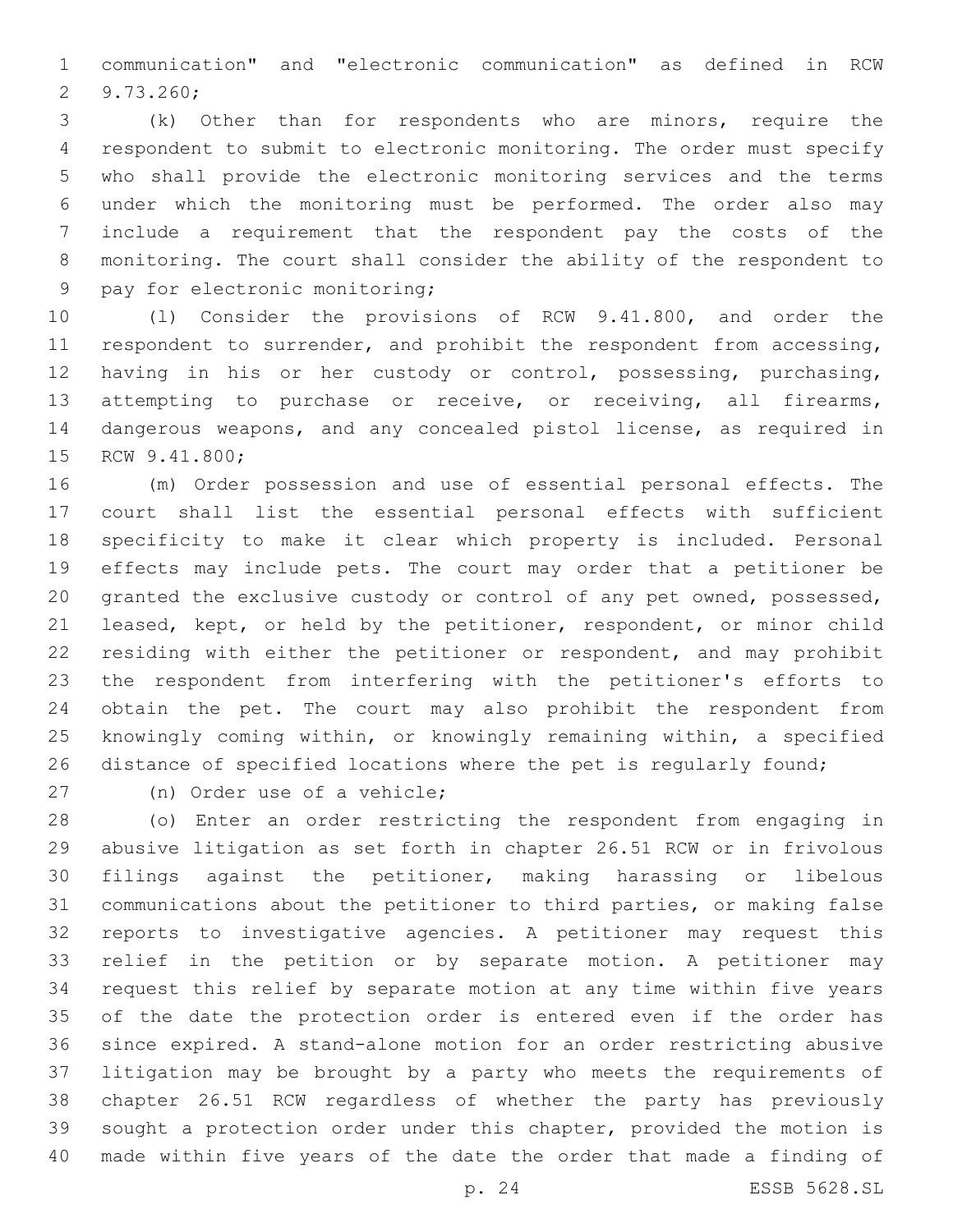domestic violence was entered. In cases where a finding of domestic violence was entered pursuant to an order under chapter 26.09, 26.26, or 26.26A RCW, a motion for an order restricting abusive litigation may be brought under the family law case or as a stand-alone action filed under this chapter, when it is not reasonable or practical to 6 file under the family law case;

 (p) Restrain the respondent from committing acts of abandonment, 8 abuse, neglect, or financial exploitation against a vulnerable adult;

 (q) Require an accounting by the respondent of the disposition of 10 the vulnerable adult's income or other resources;

 (r) Restrain the transfer of either the respondent's or vulnerable adult's property, or both, for a specified period not 13 exceeding 90 days;

 (s) Order financial relief and restrain the transfer of jointly 15 owned assets;

 (t) Restrain the respondent from possessing or distributing intimate images, as defined in RCW 9A.86.010, depicting the petitioner including, but not limited to, requiring the respondent to: Take down and delete all intimate images and recordings of the petitioner in the respondent's possession or control; and cease any and all disclosure of those intimate images. The court may also inform the respondent that it would be appropriate to ask third parties in possession or control of the intimate images of this protection order to take down and delete the intimate images so that 25 the order may not inadvertently be violated; or

 (u) Order other relief as it deems necessary for the protection of the petitioner and other family or household members who are minors or vulnerable adults for whom the petitioner has sought protection, including orders or directives to a law enforcement 30 officer, as allowed under this chapter.

 (2) The court in granting a temporary antiharassment protection order or a civil antiharassment protection order shall not prohibit the respondent from exercising constitutionally protected free speech. Nothing in this section prohibits the petitioner from utilizing other civil or criminal remedies to restrain conduct or communications not otherwise constitutionally protected.

 (3) The court shall not take any of the following actions in 38 issuing a protection order.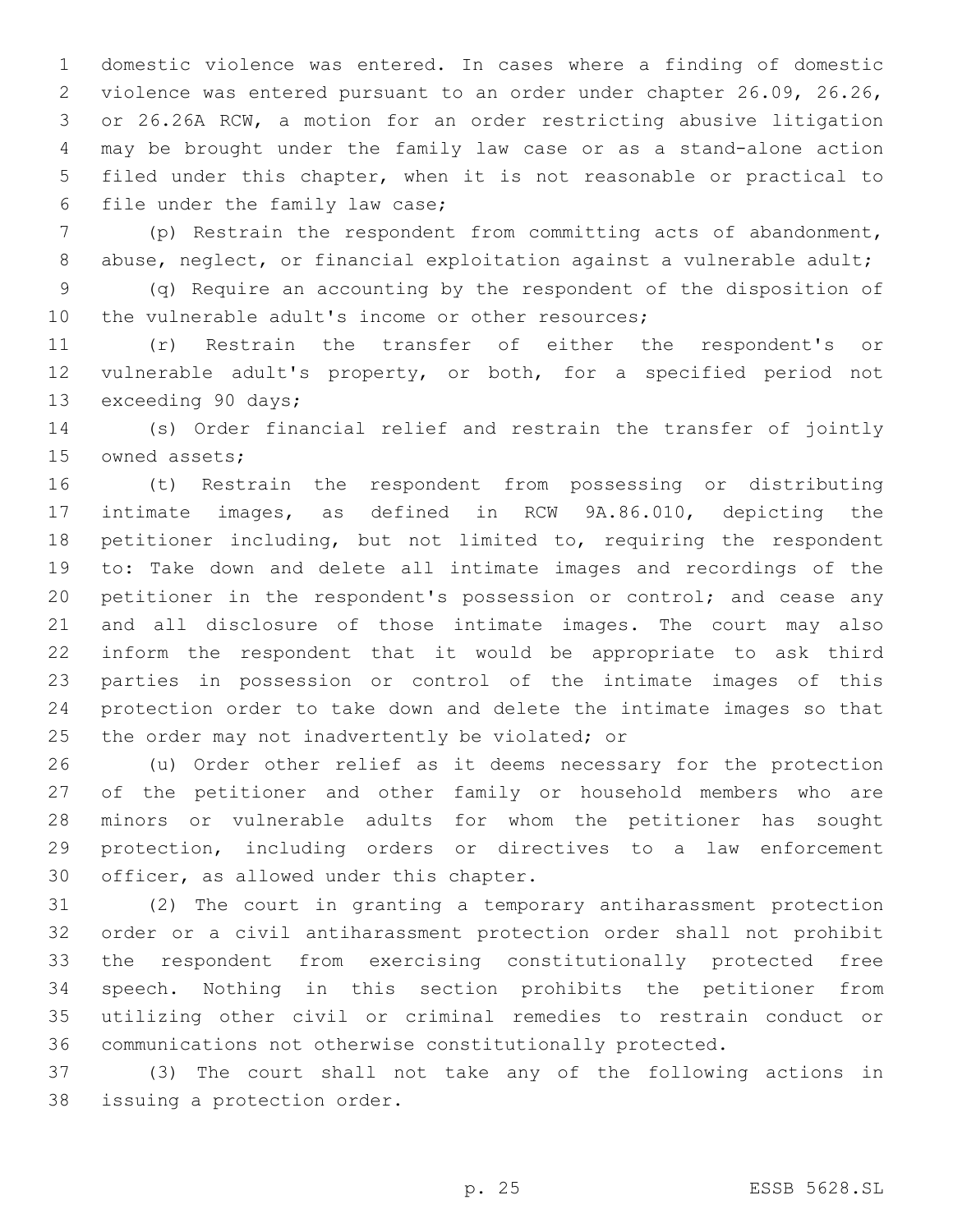(a) The court may not order the petitioner to obtain services including, but not limited to, drug testing, victim support services, a mental health assessment, or a psychological evaluation.

 (b) The court may not order the petitioner to pay the 5 respondent's attorneys' fees or other costs.

 (c) The court shall not issue a full protection order to any party except upon notice to the respondent and the opportunity for a hearing pursuant to a petition or counter-petition filed and served by the party seeking relief in accordance with this chapter. Except as provided in RCW 7.105.210, the court shall not issue a temporary protection order to any party unless the party has filed a petition or counter-petition for a protection order seeking relief in 13 accordance with this chapter.

 (d) Under no circumstances shall the court deny the petitioner the type of protection order sought in the petition on the grounds that the court finds that a different type of protection order would 17 have a less severe impact on the respondent.

 (4) The order shall specify the date the order expires, if any. For permanent orders, the court shall set the date to expire 99 years from the issuance date. The order shall also state whether the court issued the protection order following personal service, service by electronic means, service by mail, or service by publication, and whether the court has approved service by mail or publication of an 24 order issued under this section.

 **Sec. 10.** RCW 9.94A.030 and 2021 c 237 s 1 are each amended to read as follows:26

 Unless the context clearly requires otherwise, the definitions in 28 this section apply throughout this chapter.

 (1) "Board" means the indeterminate sentence review board created 30 under chapter 9.95 RCW.

 (2) "Collect," or any derivative thereof, "collect and remit," or 32 "collect and deliver," when used with reference to the department, means that the department, either directly or through a collection agreement authorized by RCW 9.94A.760, is responsible for monitoring and enforcing the offender's sentence with regard to the legal financial obligation, receiving payment thereof from the offender, and, consistent with current law, delivering daily the entire payment to the superior court clerk without depositing it in a departmental 39 account.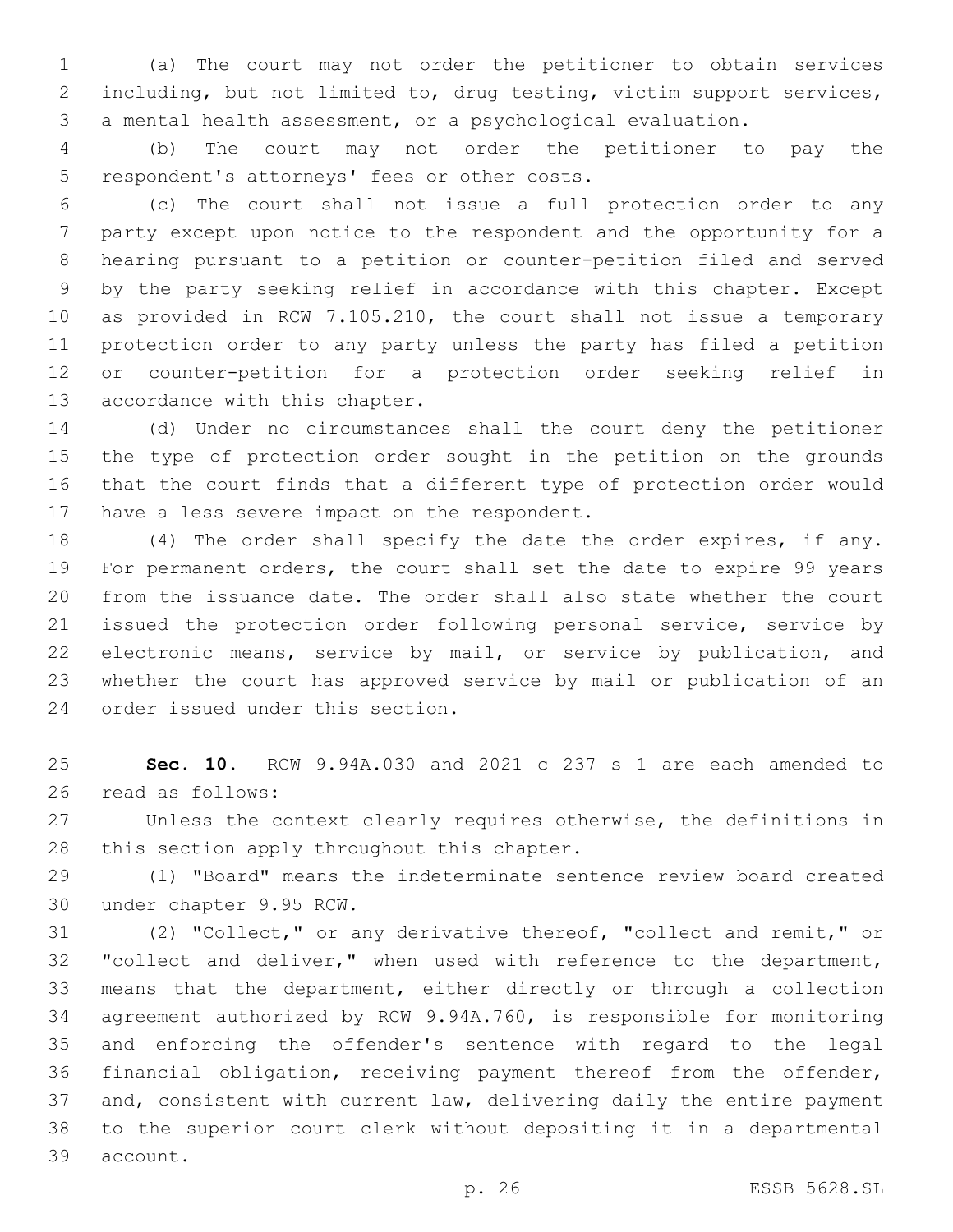(3) "Commission" means the sentencing guidelines commission.

 (4) "Community corrections officer" means an employee of the department who is responsible for carrying out specific duties in supervision of sentenced offenders and monitoring of sentence 5 conditions.

 (5) "Community custody" means that portion of an offender's sentence of confinement in lieu of earned release time or imposed as part of a sentence under this chapter and served in the community subject to controls placed on the offender's movement and activities 10 by the department.

11 (6) "Community protection zone" means the area within ((eight 12 hundred eighty)) 880 feet of the facilities and grounds of a public 13 or private school.

 (7) "Community restitution" means compulsory service, without compensation, performed for the benefit of the community by the 16 offender.

(8) "Confinement" means total or partial confinement.

 (9) "Conviction" means an adjudication of guilt pursuant to Title 10 or 13 RCW and includes a verdict of guilty, a finding of guilty, 20 and acceptance of a plea of quilty.

 (10) "Crime-related prohibition" means an order of a court prohibiting conduct that directly relates to the circumstances of the crime for which the offender has been convicted, and shall not be construed to mean orders directing an offender affirmatively to participate in rehabilitative programs or to otherwise perform affirmative conduct. However, affirmative acts necessary to monitor compliance with the order of a court may be required by the 28 department.

 (11) "Criminal history" means the list of a defendant's prior convictions and juvenile adjudications, whether in this state, in federal court, or elsewhere, and any issued certificates of restoration of opportunity pursuant to RCW 9.97.020.

 (a) The history shall include, where known, for each conviction (i) whether the defendant has been placed on probation and the length 35 and terms thereof; and (ii) whether the defendant has been incarcerated and the length of incarceration.36

 (b) A conviction may be removed from a defendant's criminal history only if it is vacated pursuant to RCW 9.96.060, 9.94A.640, 9.95.240, or a similar out-of-state statute, or if the conviction has been vacated pursuant to a governor's pardon. However, when a

p. 27 ESSB 5628.SL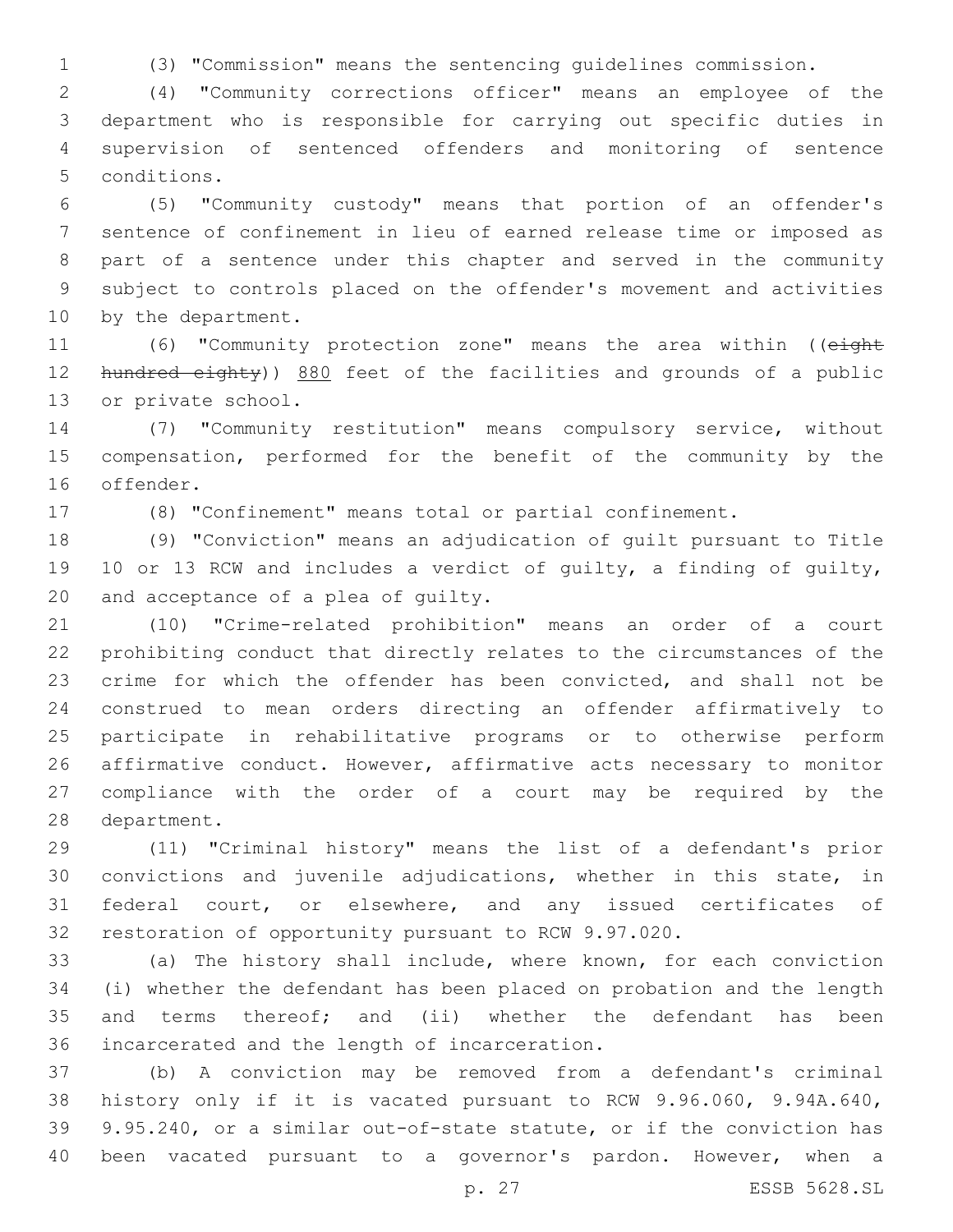defendant is charged with a recidivist offense, "criminal history" includes a vacated prior conviction for the sole purpose of establishing that such vacated prior conviction constitutes an element of the present recidivist offense as provided in RCW 5 9.94A.640(4)(b) and  $9.96.060(7)(c)$ .

 (c) The determination of a defendant's criminal history is distinct from the determination of an offender score. A prior conviction that was not included in an offender score calculated pursuant to a former version of the sentencing reform act remains 10 part of the defendant's criminal history.

 (12) "Criminal street gang" means any ongoing organization, association, or group of three or more persons, whether formal or informal, having a common name or common identifying sign or symbol, having as one of its primary activities the commission of criminal acts, and whose members or associates individually or collectively engage in or have engaged in a pattern of criminal street gang activity. This definition does not apply to employees engaged in concerted activities for their mutual aid and protection, or to the activities of labor and bona fide nonprofit organizations or their 20 members or agents.

 (13) "Criminal street gang associate or member" means any person who actively participates in any criminal street gang and who intentionally promotes, furthers, or assists in any criminal act by 24 the criminal street gang.

 (14) "Criminal street gang-related offense" means any felony or misdemeanor offense, whether in this state or elsewhere, that is committed for the benefit of, at the direction of, or in association with any criminal street gang, or is committed with the intent to promote, further, or assist in any criminal conduct by the gang, or is committed for one or more of the following reasons:

(a) To gain admission, prestige, or promotion within the gang;

 (b) To increase or maintain the gang's size, membership, prestige, dominance, or control in any geographical area;

 (c) To exact revenge or retribution for the gang or any member of 35 the gang;

 (d) To obstruct justice, or intimidate or eliminate any witness 37 against the gang or any member of the gang;

 (e) To directly or indirectly cause any benefit, aggrandizement, gain, profit, or other advantage for the gang, its reputation, 40 influence, or membership; or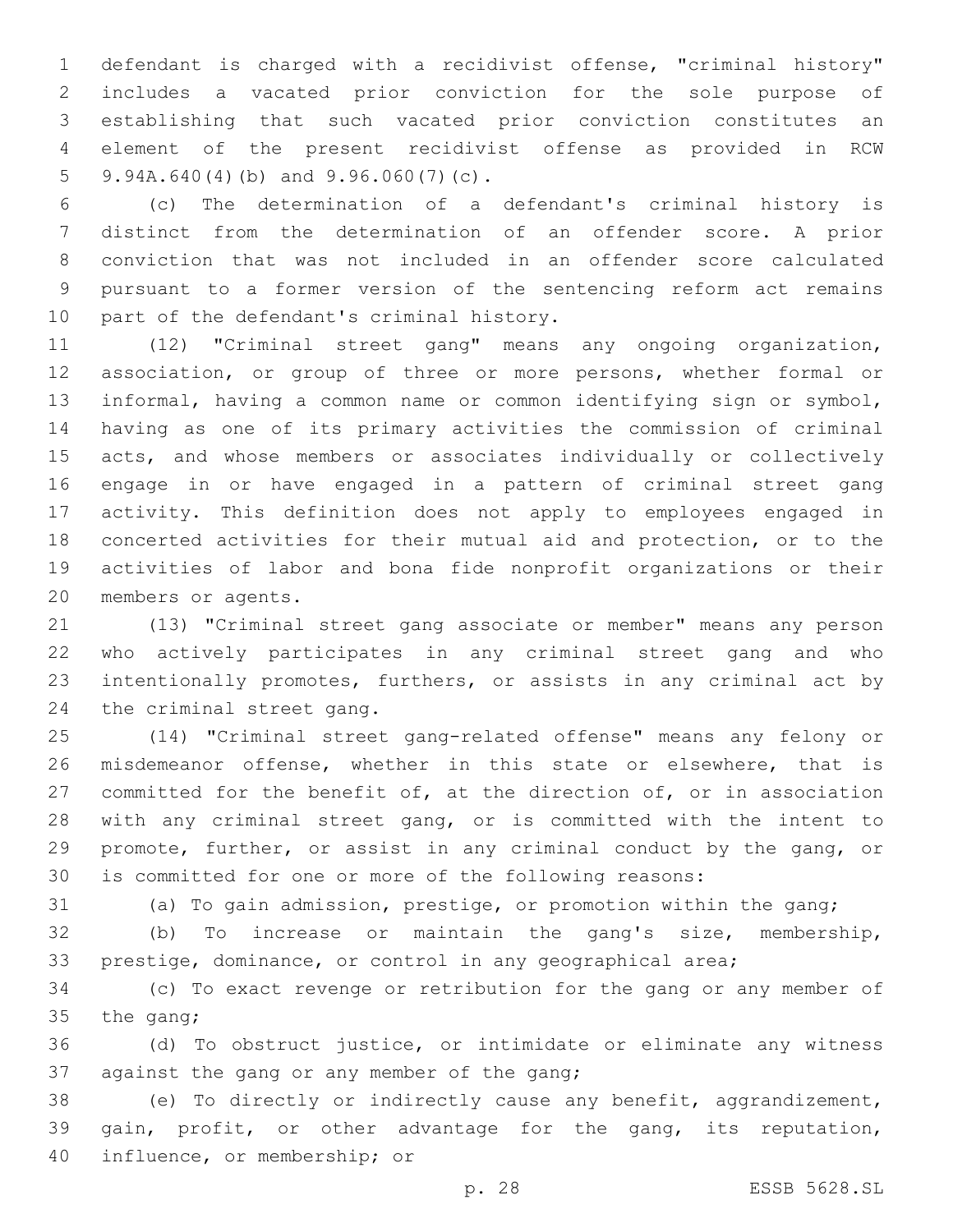(f) To provide the gang with any advantage in, or any control or dominance over any criminal market sector, including, but not limited to, manufacturing, delivering, or selling any controlled substance (chapter 69.50 RCW); arson (chapter 9A.48 RCW); trafficking in stolen property (chapter 9A.82 RCW); promoting prostitution (chapter 9A.88 RCW); human trafficking (RCW 9A.40.100); promoting commercial sexual 7 abuse of a minor (RCW 9.68A.101); or promoting pornography (chapter 9.68 RCW).8

 (15) "Day fine" means a fine imposed by the sentencing court that equals the difference between the offender's net daily income and the reasonable obligations that the offender has for the support of the 12 offender and any dependents.

 (16) "Day reporting" means a program of enhanced supervision designed to monitor the offender's daily activities and compliance with sentence conditions, and in which the offender is required to report daily to a specific location designated by the department or 17 the sentencing court.

(17) "Department" means the department of corrections.

 (18) "Determinate sentence" means a sentence that states with exactitude the number of actual years, months, or days of total 21 confinement, of partial confinement, of community custody, the number of actual hours or days of community restitution work, or dollars or terms of a legal financial obligation. The fact that an offender through earned release can reduce the actual period of confinement shall not affect the classification of the sentence as a determinate 26 sentence.

 (19) "Disposable earnings" means that part of the earnings of an offender remaining after the deduction from those earnings of any amount required by law to be withheld. For the purposes of this definition, "earnings" means compensation paid or payable for personal services, whether denominated as wages, salary, commission, bonuses, or otherwise, and, notwithstanding any other provision of law making the payments exempt from garnishment, attachment, or other process to satisfy a court-ordered legal financial obligation, specifically includes periodic payments pursuant to pension or retirement programs, or insurance policies of any type, but does not include payments made under Title 50 RCW, except as provided in RCW 38 50.40.020 and 50.40.050, or Title 74 RCW.

 (20) "Domestic violence" has the same meaning as defined in RCW 40 10.99.020 and 26.50.010.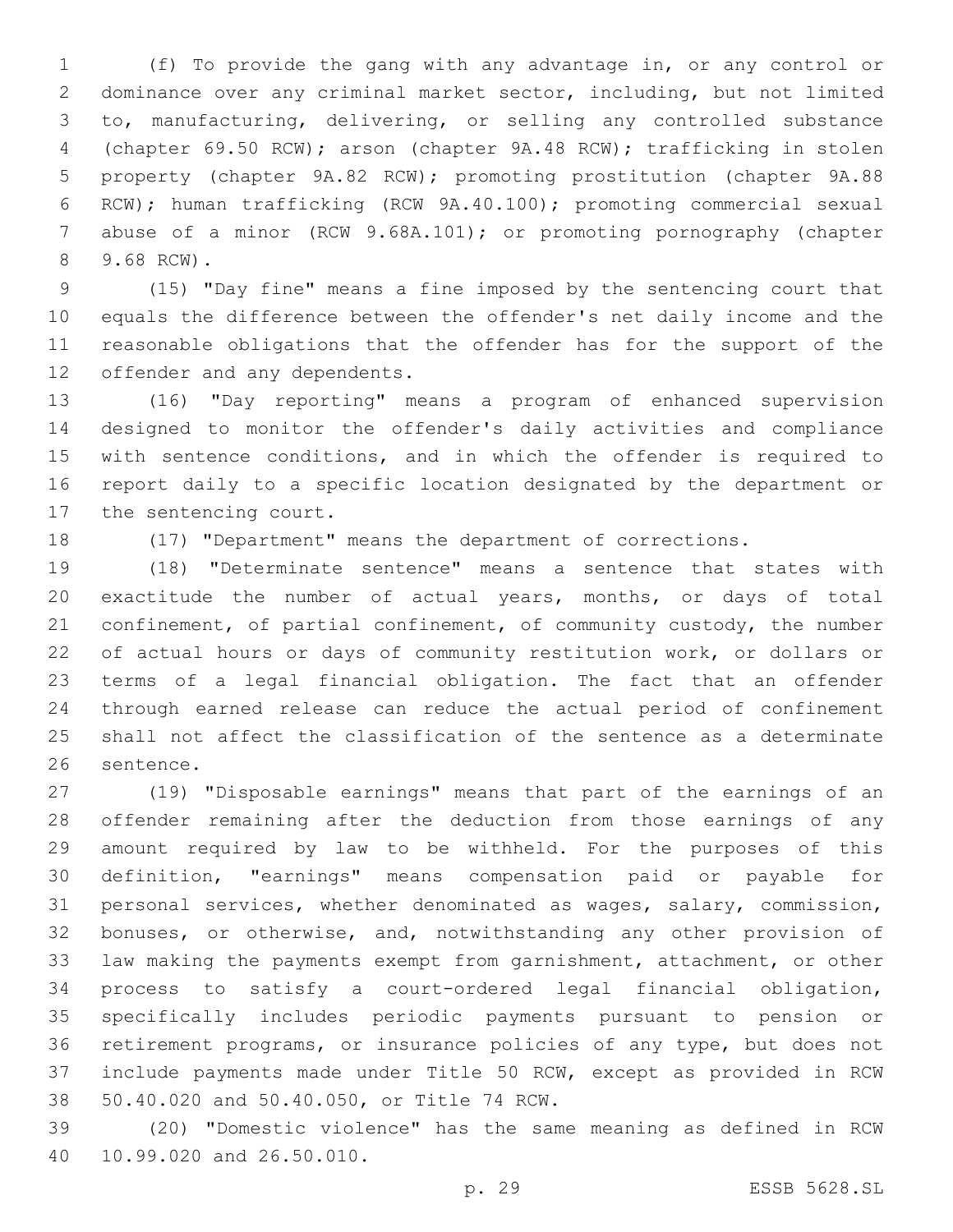(21) "Drug offender sentencing alternative" is a sentencing option available to persons convicted of a felony offense who are 3 eligible for the option under RCW 9.94A.660.

(22) "Drug offense" means:4

 (a) Any felony violation of chapter 69.50 RCW except possession of a controlled substance (RCW 69.50.4013) or forged prescription for 7 a controlled substance (RCW 69.50.403);

 (b) Any offense defined as a felony under federal law that relates to the possession, manufacture, distribution, or 10 transportation of a controlled substance; or

 (c) Any out-of-state conviction for an offense that under the laws of this state would be a felony classified as a drug offense 13 under (a) of this subsection.

 (23) "Earned release" means earned release from confinement as 15 provided in RCW 9.94A.728.

 (24) "Electronic monitoring" means tracking the location of an individual through the use of technology that is capable of determining or identifying the monitored individual's presence or absence at a particular location including, but not limited to:

 (a) Radio frequency signaling technology, which detects if the monitored individual is or is not at an approved location and notifies the monitoring agency of the time that the monitored individual either leaves the approved location or tampers with or 24 removes the monitoring device; or

 (b) Active or passive global positioning system technology, which detects the location of the monitored individual and notifies the monitoring agency of the monitored individual's location and which may also include electronic monitoring with victim notification technology that is capable of notifying a victim or protected party, either directly or through a monitoring agency, if the monitored individual enters within the restricted distance of a victim or protected party, or within the restricted distance of a designated 33 location.

34 (25) "Escape" means:

 (a) Sexually violent predator escape (RCW 9A.76.115), escape in the first degree (RCW 9A.76.110), escape in the second degree (RCW 9A.76.120), willful failure to return from furlough (RCW 72.66.060), willful failure to return from work release (RCW 72.65.070), or willful failure to be available for supervision by the department 40 while in community custody (RCW 72.09.310); or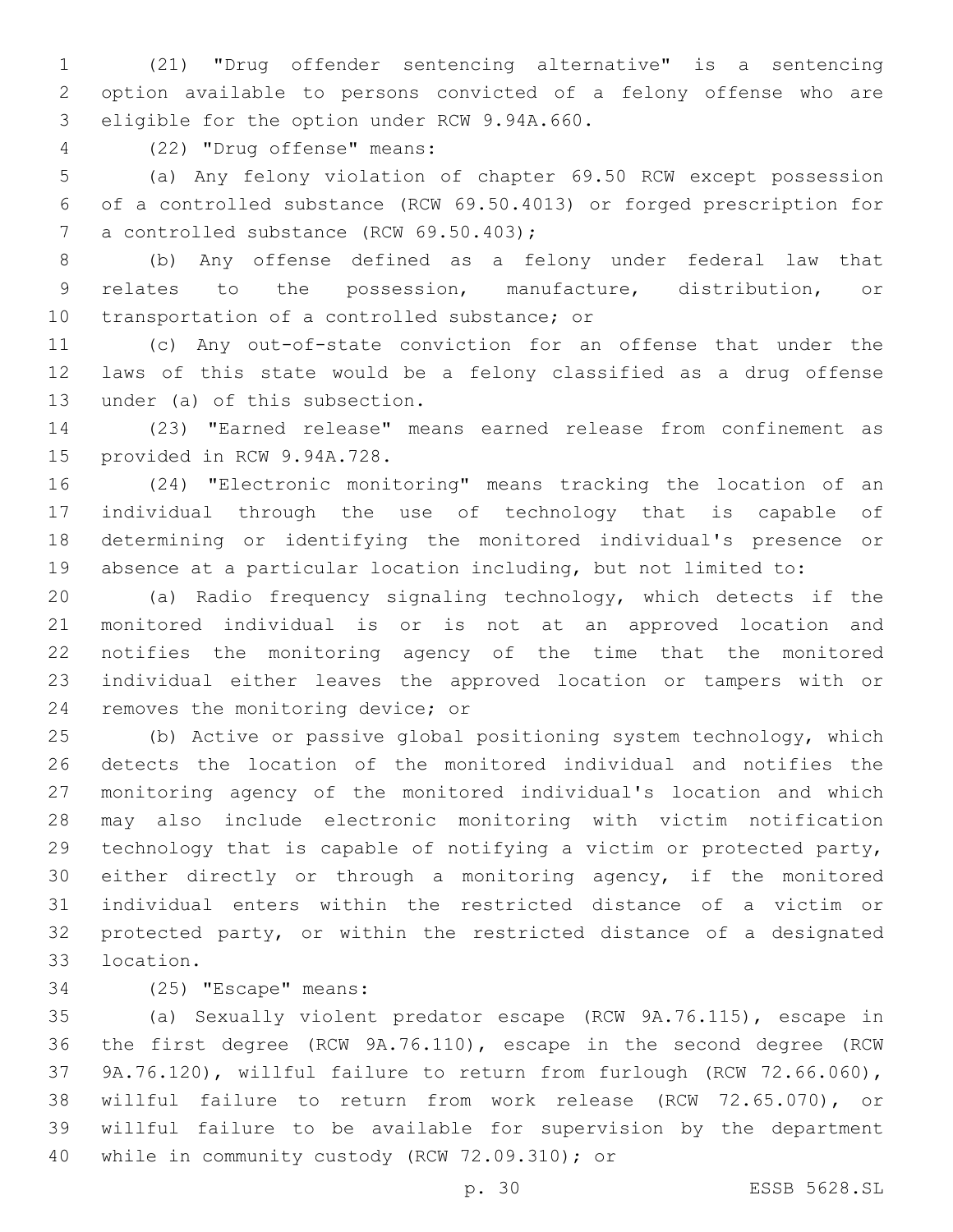(b) Any federal or out-of-state conviction for an offense that under the laws of this state would be a felony classified as an 3 escape under (a) of this subsection.

(26) "Felony traffic offense" means:4

 (a) Vehicular homicide (RCW 46.61.520), vehicular assault (RCW 46.61.522), eluding a police officer (RCW 46.61.024), felony hit-and- run injury-accident (RCW 46.52.020(4)), felony driving while under 8 the influence of intoxicating liquor or any drug (RCW 46.61.502(6)), or felony physical control of a vehicle while under the influence of 10 intoxicating liquor or any drug (RCW 46.61.504(6)); or

 (b) Any federal or out-of-state conviction for an offense that under the laws of this state would be a felony classified as a felony 13 traffic offense under (a) of this subsection.

 (27) "Fine" means a specific sum of money ordered by the sentencing court to be paid by the offender to the court over a 16 specific period of time.

 (28) "First-time offender" means any person who has no prior convictions for a felony and is eligible for the first-time offender 19 waiver under RCW 9.94A.650.

 (29) "Home detention" is a subset of electronic monitoring and means a program of partial confinement available to offenders wherein 22 the offender is confined in a private residence (( $t$ wenty-four)) 24 hours a day, unless an absence from the residence is approved, authorized, or otherwise permitted in the order by the court or other supervising agency that ordered home detention, and the offender is 26 subject to electronic monitoring.

 (30) "Homelessness" or "homeless" means a condition where an individual lacks a fixed, regular, and adequate nighttime residence and who has a primary nighttime residence that is:

 (a) A supervised, publicly or privately operated shelter designed 31 to provide temporary living accommodations;

 (b) A public or private place not designed for, or ordinarily used as, a regular sleeping accommodation for human beings; or

 (c) A private residence where the individual stays as a transient 35 invitee.

 (31) "Legal financial obligation" means a sum of money that is ordered by a superior court of the state of Washington for legal financial obligations which may include restitution to the victim, statutorily imposed crime victims' compensation fees as assessed pursuant to RCW 7.68.035, court costs, county or interlocal drug

p. 31 ESSB 5628.SL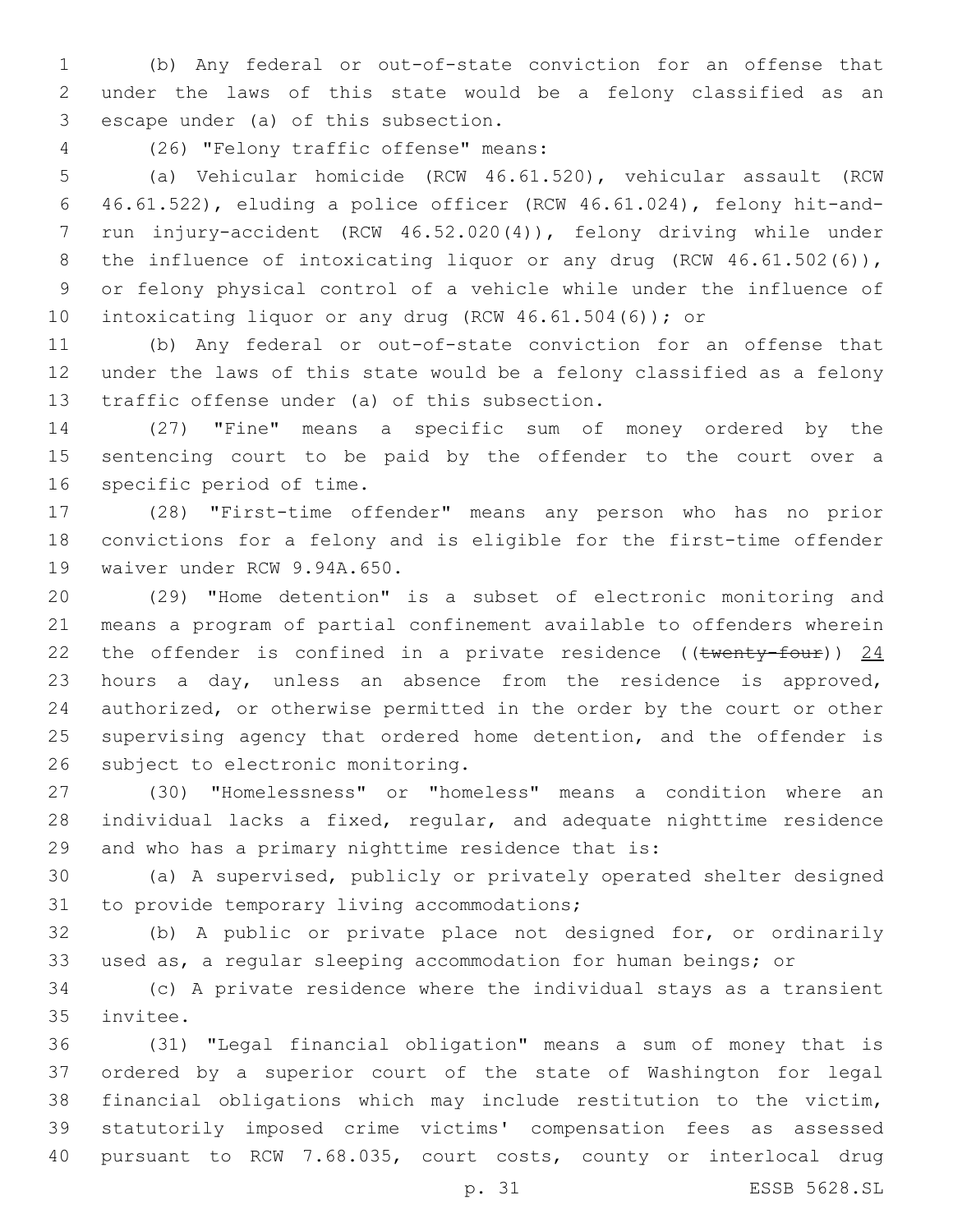funds, court-appointed attorneys' fees, and costs of defense, fines, and any other financial obligation that is assessed to the offender as a result of a felony conviction. Upon conviction for vehicular assault while under the influence of intoxicating liquor or any drug, RCW 46.61.522(1)(b), or vehicular homicide while under the influence of intoxicating liquor or any drug, RCW 46.61.520(1)(a), legal financial obligations may also include payment to a public agency of the expense of an emergency response to the incident resulting in the 9 conviction, subject to RCW 38.52.430.

10 (32) "Most serious offense" means any of the following felonies 11 or a felony attempt to commit any of the following felonies:

12 (a) Any felony defined under any law as a class A felony or 13 criminal solicitation of or criminal conspiracy to commit a class A 14 felony;

15 (b) Assault in the second degree;

16 (c) Assault of a child in the second degree; 17 (d) Child molestation in the second degree; 18 (e) Controlled substance homicide; 19 (f) Extortion in the first degree; 20 (g) Incest when committed against a child under age ((<del>fourteen</del>)) 21  $14;$ (h) Indecent liberties;22 23 (i) Kidnapping in the second degree; 24 (j) Leading organized crime; 25 (k) Manslaughter in the first degree; 26 (1) Manslaughter in the second degree; 27 (m) Promoting prostitution in the first degree; 28 (n) Rape in the third degree; (o) Sexual exploitation;29 30 (p) Vehicular assault, when caused by the operation or driving of 31 a vehicle by a person while under the influence of intoxicating 32 liquor or any drug or by the operation or driving of a vehicle in a 33 reckless manner; 34 (q) Vehicular homicide, when proximately caused by the driving of 35 any vehicle by any person while under the influence of intoxicating 36 liquor or any drug as defined by RCW 46.61.502, or by the operation 37 of any vehicle in a reckless manner; 38 (r) Any other class B felony offense with a finding of sexual

39 motivation;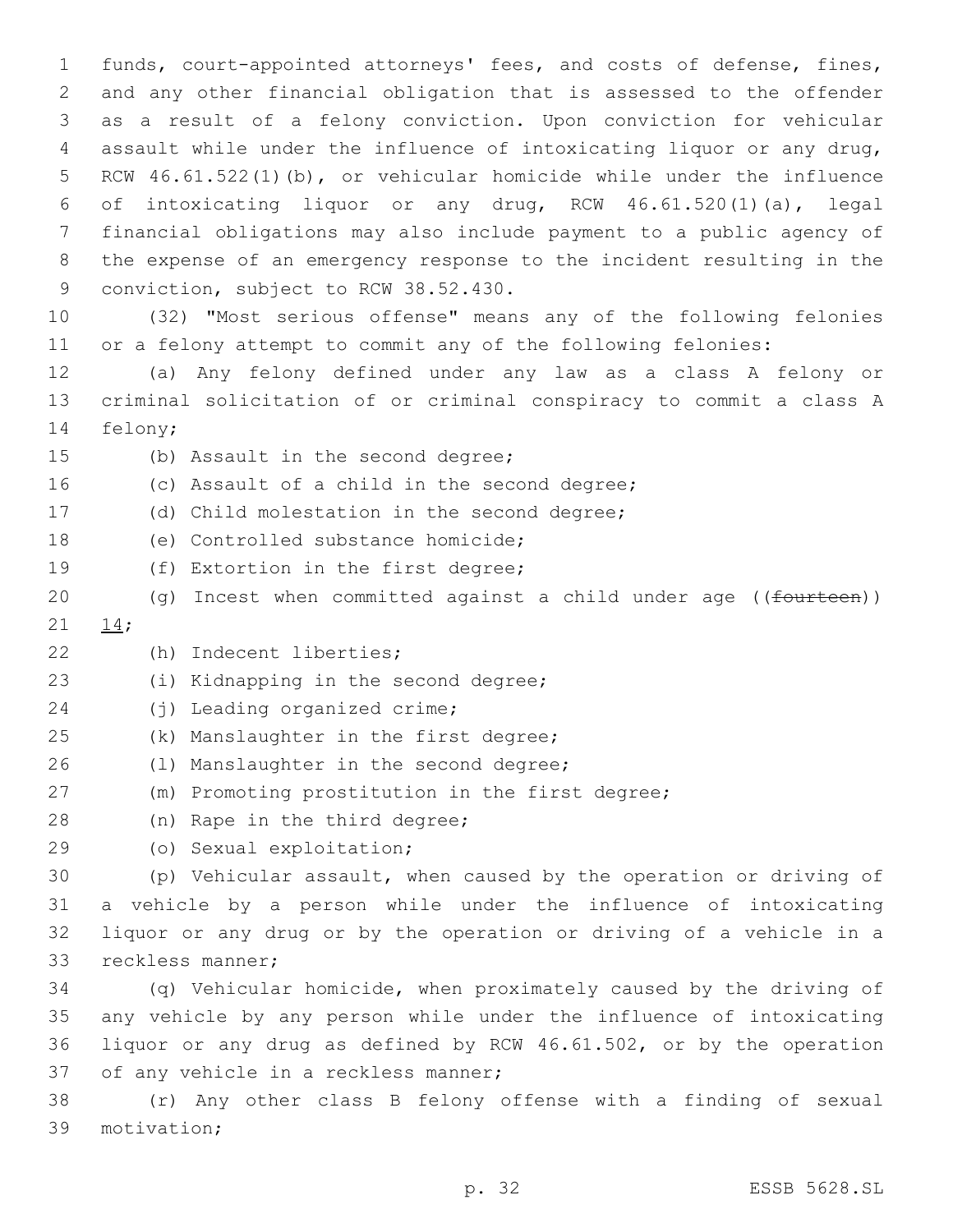(s) Any other felony with a deadly weapon verdict under RCW 2 9.94A.825;

 (t) Any felony offense in effect at any time prior to December 2, 1993, that is comparable to a most serious offense under this subsection, or any federal or out-of-state conviction for an offense that under the laws of this state would be a felony classified as a 7 most serious offense under this subsection;

 (u)(i) A prior conviction for indecent liberties under RCW 9A.44.100(1) (a), (b), and (c), chapter 260, Laws of 1975 1st ex. sess. as it existed until July 1, 1979, RCW 9A.44.100(1) (a), (b), and (c) as it existed from July 1, 1979, until June 11, 1986, and RCW 9A.44.100(1) (a), (b), and (d) as it existed from June 11, 1986, 13 until July 1, 1988;

 (ii) A prior conviction for indecent liberties under RCW 9A.44.100(1)(c) as it existed from June 11, 1986, until July 1, 1988, if: (A) The crime was committed against a child under the age of 17 (( $f$ ourteen))  $14$ ; or (B) the relationship between the victim and perpetrator is included in the definition of indecent liberties under RCW 9A.44.100(1)(c) as it existed from July 1, 1988, through July 27, 1997, or RCW 9A.44.100(1) (d) or (e) as it existed from July 25, 21 1993, through July 27, 1997;

 (v) Any out-of-state conviction for a felony offense with a finding of sexual motivation if the minimum sentence imposed was 24 ((ten)) 10 years or more; provided that the out-of-state felony offense must be comparable to a felony offense under this title and Title 9A RCW and the out-of-state definition of sexual motivation must be comparable to the definition of sexual motivation contained 28 in this section.

 (33) "Nonviolent offense" means an offense which is not a violent 30 offense.

 (34) "Offender" means a person who has committed a felony 32 established by state law and is  $((e\text{-}q\text{-}h\text{-}e\text{-}e\text{-}h))$  18 years of age or older 33 or is less than ( $(e^{i\theta t} + e^{i\theta t})$ ) 18 years of age but whose case is under superior court jurisdiction under RCW 13.04.030 or has been transferred by the appropriate juvenile court to a criminal court pursuant to RCW 13.40.110. In addition, for the purpose of community custody requirements under this chapter, "offender" also means a misdemeanant or gross misdemeanant probationer ordered by a superior court to probation pursuant to RCW 9.92.060, 9.95.204, or 9.95.210 and supervised by the department pursuant to RCW 9.94A.501 and

p. 33 ESSB 5628.SL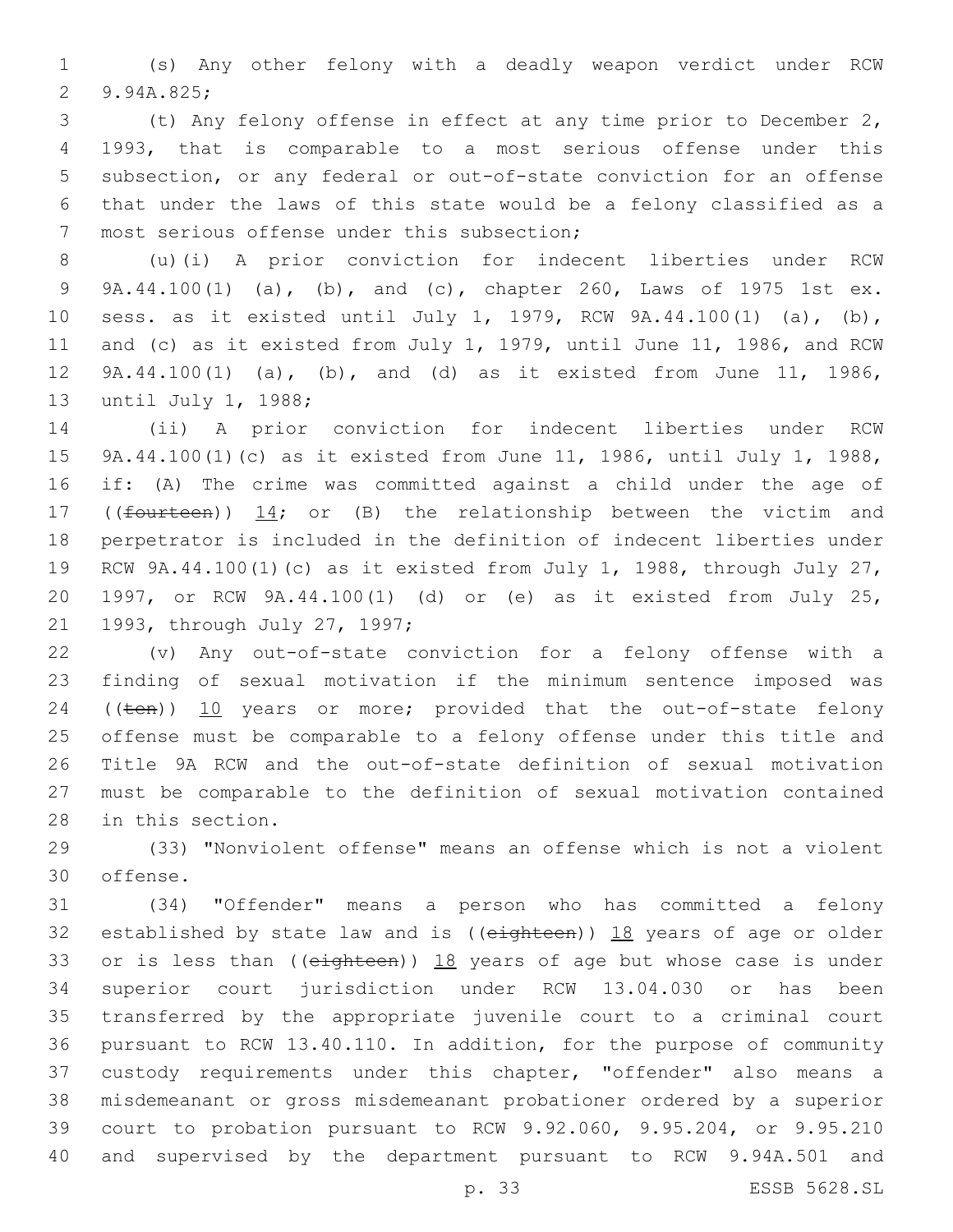9.94A.5011. Throughout this chapter, the terms "offender" and 2 "defendant" are used interchangeably.

 (35) "Partial confinement" means confinement for no more than one year in a facility or institution operated or utilized under contract by the state or any other unit of government, or, if home detention, electronic monitoring, or work crew has been ordered by the court or home detention has been ordered by the department as part of the parenting program or the graduated reentry program, in an approved residence, for a substantial portion of each day with the balance of the day spent in the community. Partial confinement includes work release, home detention, work crew, electronic monitoring, and a combination of work crew, electronic monitoring, and home detention.

(36) "Pattern of criminal street gang activity" means:

 (a) The commission, attempt, conspiracy, or solicitation of, or any prior juvenile adjudication of or adult conviction of, two or more of the following criminal street gang-related offenses:

 (i) Any "serious violent" felony offense as defined in this section, excluding Homicide by Abuse (RCW 9A.32.055) and Assault of a 19 Child 1 (RCW 9A.36.120);

 (ii) Any "violent" offense as defined by this section, excluding 21 Assault of a Child 2 (RCW 9A.36.130);

 (iii) Deliver or Possession with Intent to Deliver a Controlled 23 Substance (chapter 69.50 RCW);

 (iv) Any violation of the firearms and dangerous weapon act 25 (chapter 9.41 RCW);

(v) Theft of a Firearm (RCW  $9A.56.300$ );

(vi) Possession of a Stolen Firearm (RCW 9A.56.310);

28 (vii) Hate Crime (RCW 9A.36.080);

 (viii) Harassment where a subsequent violation or deadly threat 30 is made (RCW 9A.46.020(2)(b));

(ix) Criminal Gang Intimidation (RCW 9A.46.120);

32 (x) Any felony conviction by a person ((eighteen)) 18 years of age or older with a special finding of involving a juvenile in a 34 felony offense under RCW 9.94A.833;

35 (xi) Residential Burglary (RCW 9A.52.025);

36 (xii) Burglary 2 (RCW 9A.52.030);

37 (xiii) Malicious Mischief 1 (RCW 9A.48.070);

38 (xiv) Malicious Mischief 2 (RCW 9A.48.080);

(xv) Theft of a Motor Vehicle (RCW 9A.56.065);

(xvi) Possession of a Stolen Motor Vehicle (RCW 9A.56.068);

p. 34 ESSB 5628.SL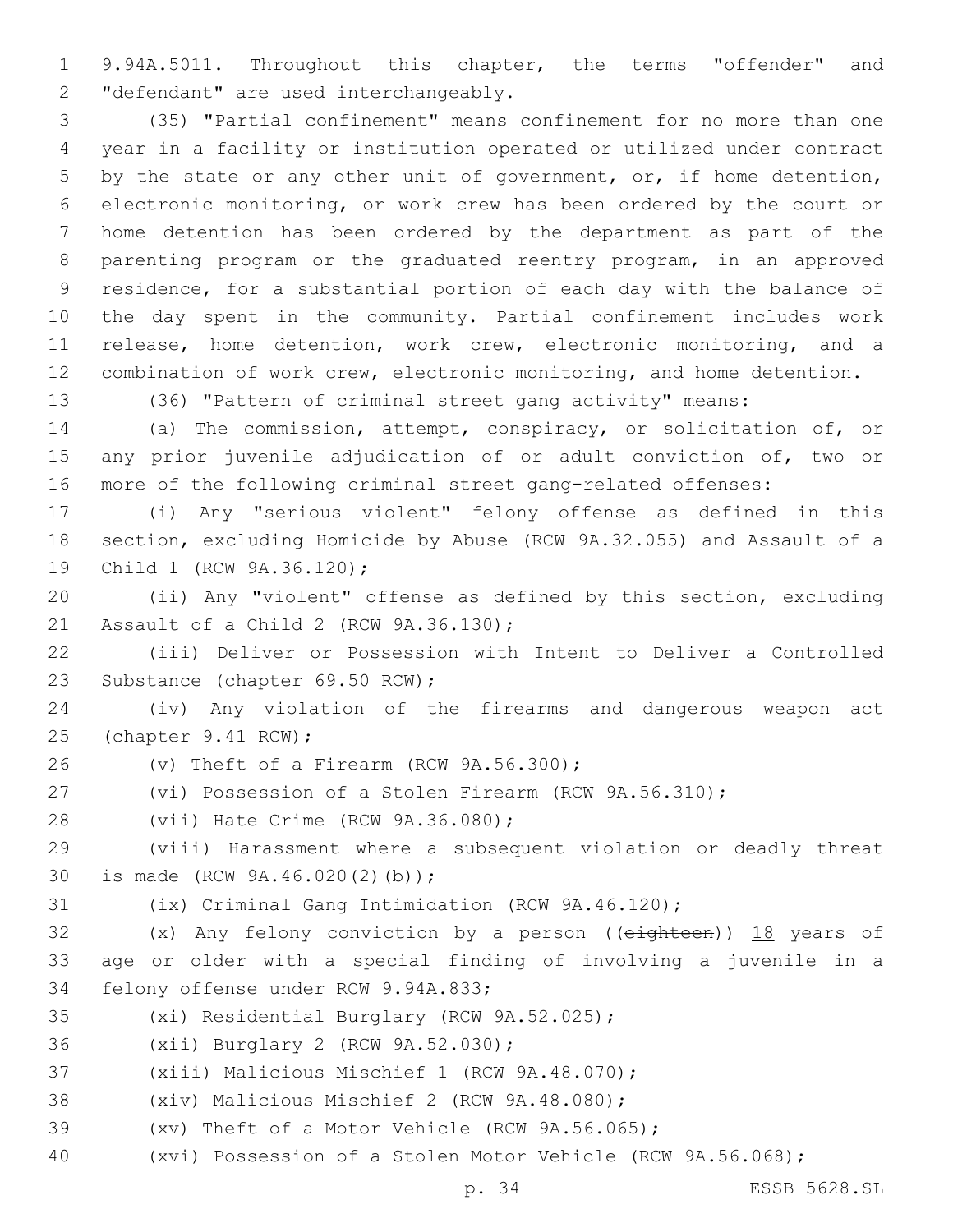(xvii) Taking a Motor Vehicle Without Permission 1 (RCW  $9A.56.070$ ; (xviii) Taking a Motor Vehicle Without Permission 2 (RCW 9A.56.075); 5 (xix) Extortion 1 (RCW 9A.56.120); (xx) Extortion 2 (RCW 9A.56.130);6 7 (xxi) Intimidating a Witness (RCW 9A.72.110); (xxii) Tampering with a Witness (RCW 9A.72.120); 9 (xxiii) Reckless Endangerment (RCW 9A.36.050); 10 (xxiv) Coercion (RCW 9A.36.070); 11 (xxv) Harassment (RCW 9A.46.020); or 12 (xxvi) Malicious Mischief 3 (RCW 9A.48.090); (b) That at least one of the offenses listed in (a) of this subsection shall have occurred after July 1, 2008; (c) That the most recent committed offense listed in (a) of this subsection occurred within three years of a prior offense listed in 17 (a) of this subsection; and (d) Of the offenses that were committed in (a) of this subsection, the offenses occurred on separate occasions or were 20 committed by two or more persons. (37) "Persistent offender" is an offender who: (a)(i) Has been convicted in this state of any felony considered 23 a most serious offense; and (ii) Has, before the commission of the offense under (a) of this subsection, been convicted as an offender on at least two separate occasions, whether in this state or elsewhere, of felonies that under the laws of this state would be considered most serious offenses and would be included in the offender score under RCW 9.94A.525; provided that of the two or more previous convictions, at least one conviction must have occurred before the commission of any of the other most serious offenses for which the offender was previously convicted; or (b)(i) Has been convicted of: (A) Rape in the first degree, rape of a child in the first degree, child molestation in the first degree, rape in the second degree, rape of a child in the second degree, or indecent liberties by forcible compulsion; (B) any of the following offenses with a finding of sexual motivation: Murder in the first degree, murder in the second degree, homicide by abuse, kidnapping in the first degree, kidnapping in the second degree, assault in the first degree, assault in the second degree, assault of

a child in the first degree, assault of a child in the second degree,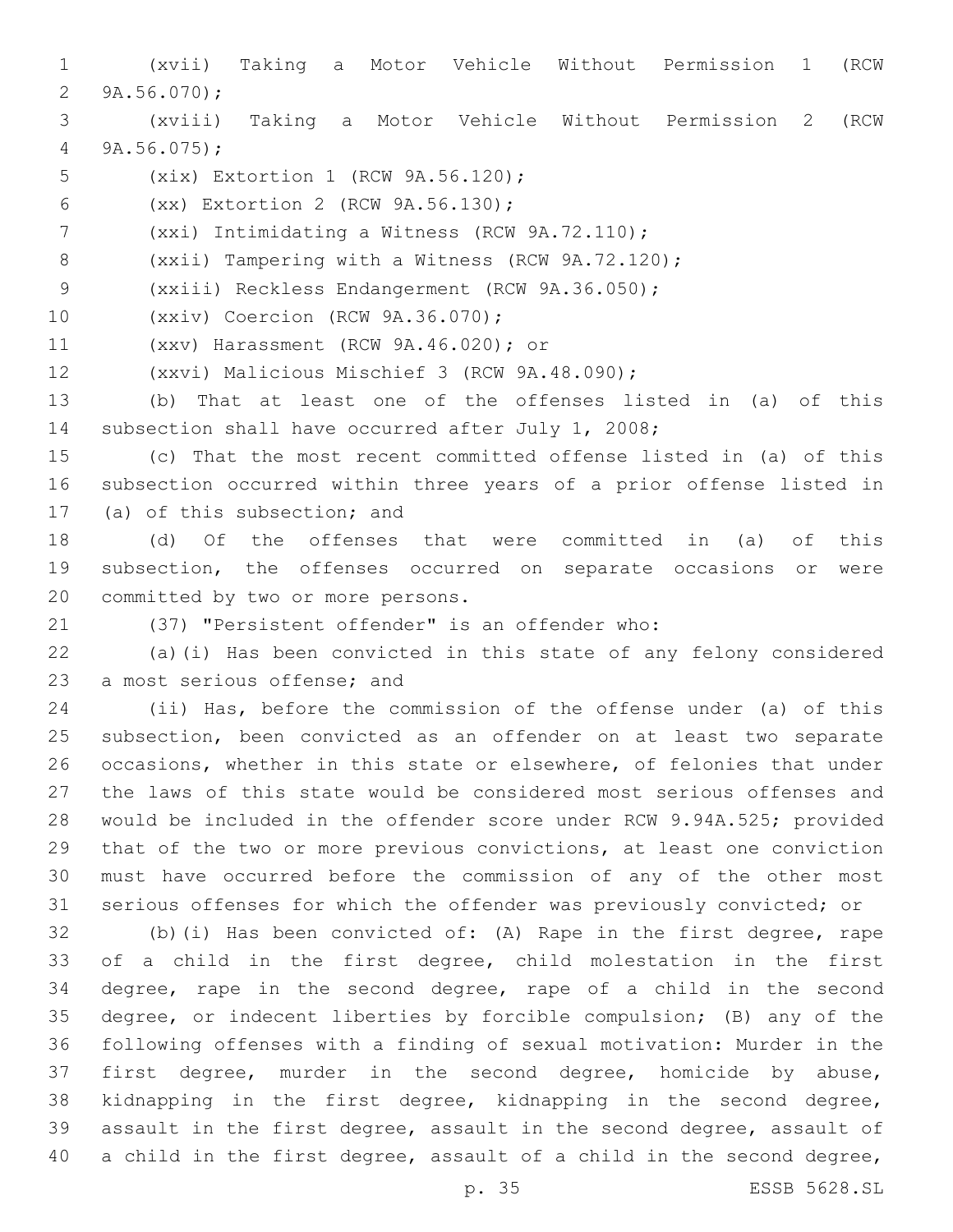or burglary in the first degree; or (C) an attempt to commit any 2 crime listed in this subsection  $(37)$  (b) (i); and

 (ii) Has, before the commission of the offense under (b)(i) of this subsection, been convicted as an offender on at least one occasion, whether in this state or elsewhere, of an offense listed in (b)(i) of this subsection or any federal or out-of-state offense or offense under prior Washington law that is comparable to the offenses listed in (b)(i) of this subsection. A conviction for rape of a child in the first degree constitutes a conviction under (b)(i) of this 10 subsection only when the offender was ((sixteen)) 16 years of age or older when the offender committed the offense. A conviction for rape of a child in the second degree constitutes a conviction under (b)(i) 13 of this subsection only when the offender was ((eighteen)) 18 years of age or older when the offender committed the offense.

 (38) "Predatory" means: (a) The perpetrator of the crime was a stranger to the victim, as defined in this section; (b) the perpetrator established or promoted a relationship with the victim prior to the offense and the victimization of the victim was a significant reason the perpetrator established or promoted the relationship; or (c) the perpetrator was: (i) A teacher, counselor, volunteer, or other person in authority in any public or private school and the victim was a student of the school under his or her authority or supervision. For purposes of this subsection, "school" does not include home-based instruction as defined in RCW 28A.225.010; (ii) a coach, trainer, volunteer, or other person in authority in any recreational activity and the victim was a participant in the activity under his or her authority or supervision; (iii) a pastor, elder, volunteer, or other person in authority in any church or religious organization, and the victim was a member or participant of the organization under his or her authority; or (iv) a teacher, counselor, volunteer, or other person in authority providing home-based instruction and the victim was a student receiving home-based instruction while under his or her authority or supervision. For purposes of this subsection: (A) "Home- based instruction" has the same meaning as defined in RCW 28A.225.010; and (B) "teacher, counselor, volunteer, or other person in authority" does not include the parent or legal guardian of the 38 victim.

 (39) "Private school" means a school regulated under chapter 28A.195 or 28A.205 RCW.40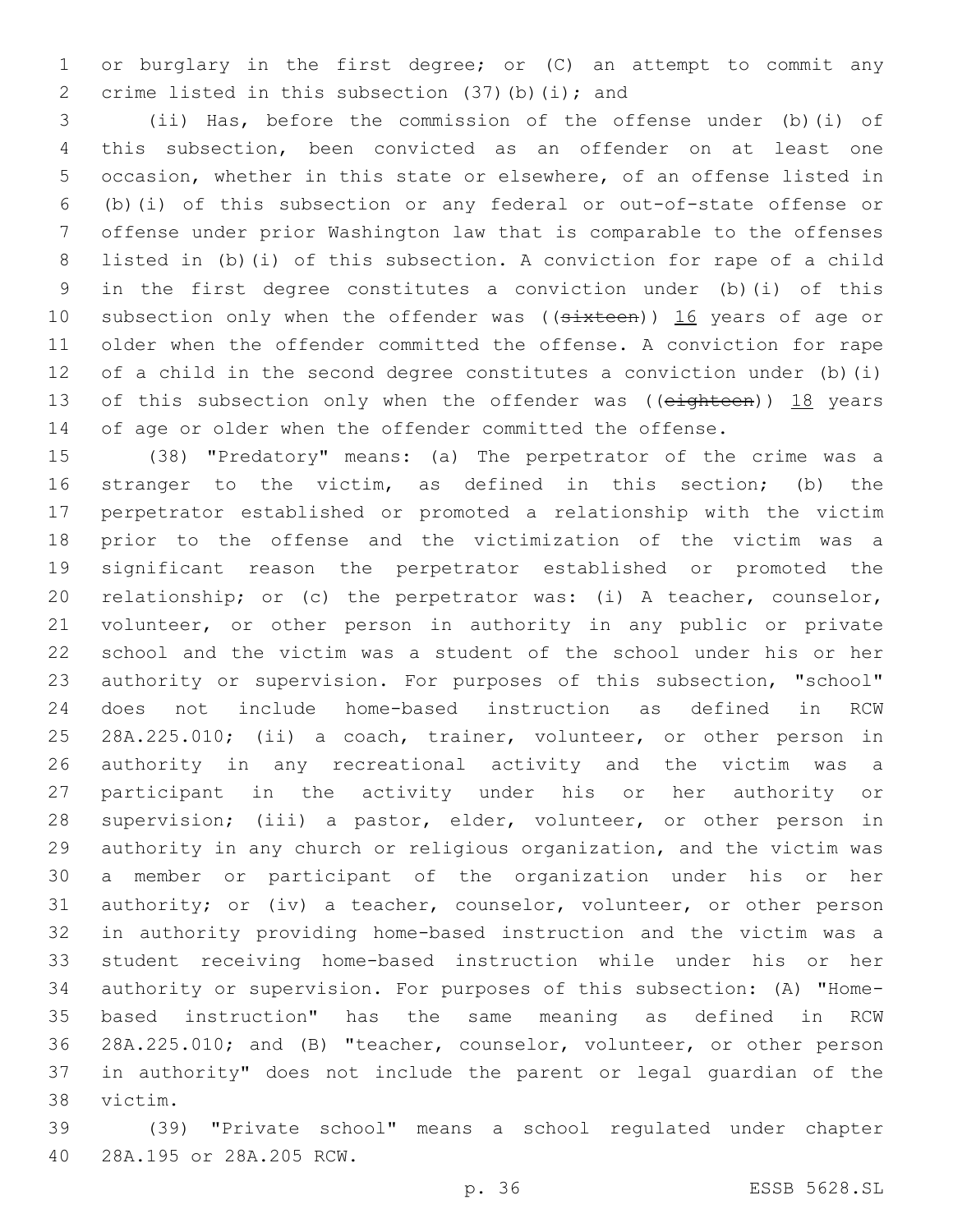(40) "Public school" has the same meaning as in RCW 28A.150.010.

 (41) "Recidivist offense" means a felony offense where a prior conviction of the same offense or other specified offense is an element of the crime including, but not limited to:

 (a) Assault in the fourth degree where domestic violence is 6 pleaded and proven, RCW  $9A.36.041(3)$ ;

7 (b)  $((\text{Cyberstalking}))$  Cyber harassment, RCW  $9.61.260((\text{Cyberstalking}))$  $(2)$  (b)(i) (as recodified by this act);

9 (c) Harassment, RCW 9A.46.020(2)(b)(i);

10 (d) Indecent exposure, RCW 9A.88.010(2)(c);

(e) Stalking, RCW 9A.46.110(5)(b) (i) and (iii);

(f) Telephone harassment, RCW 9.61.230(2)(a); and

 (g) Violation of a no-contact or protection order, RCW 14 26.50.110(5).

(42) "Repetitive domestic violence offense" means any:

 (a)(i) Domestic violence assault that is not a felony offense 17 under RCW 9A.36.041;

 (ii) Domestic violence violation of a no-contact order under 19 chapter 10.99 RCW that is not a felony offense;

 (iii) Domestic violence violation of a protection order under chapter 26.09, 26.26A, 26.26B, or 26.50 RCW that is not a felony 22 offense;

 (iv) Domestic violence harassment offense under RCW 9A.46.020 24 that is not a felony offense; or

 (v) Domestic violence stalking offense under RCW 9A.46.110 that 26 is not a felony offense; or

 (b) Any federal, out-of-state, tribal court, military, county, or municipal conviction for an offense that under the laws of this state would be classified as a repetitive domestic violence offense under 30 (a) of this subsection.

 (43) "Restitution" means a specific sum of money ordered by the sentencing court to be paid by the offender to the court over a specified period of time as payment of damages. The sum may include 34 both public and private costs.

 (44) "Risk assessment" means the application of the risk instrument recommended to the department by the Washington state institute for public policy as having the highest degree of predictive accuracy for assessing an offender's risk of reoffense.

(45) "Serious traffic offense" means:39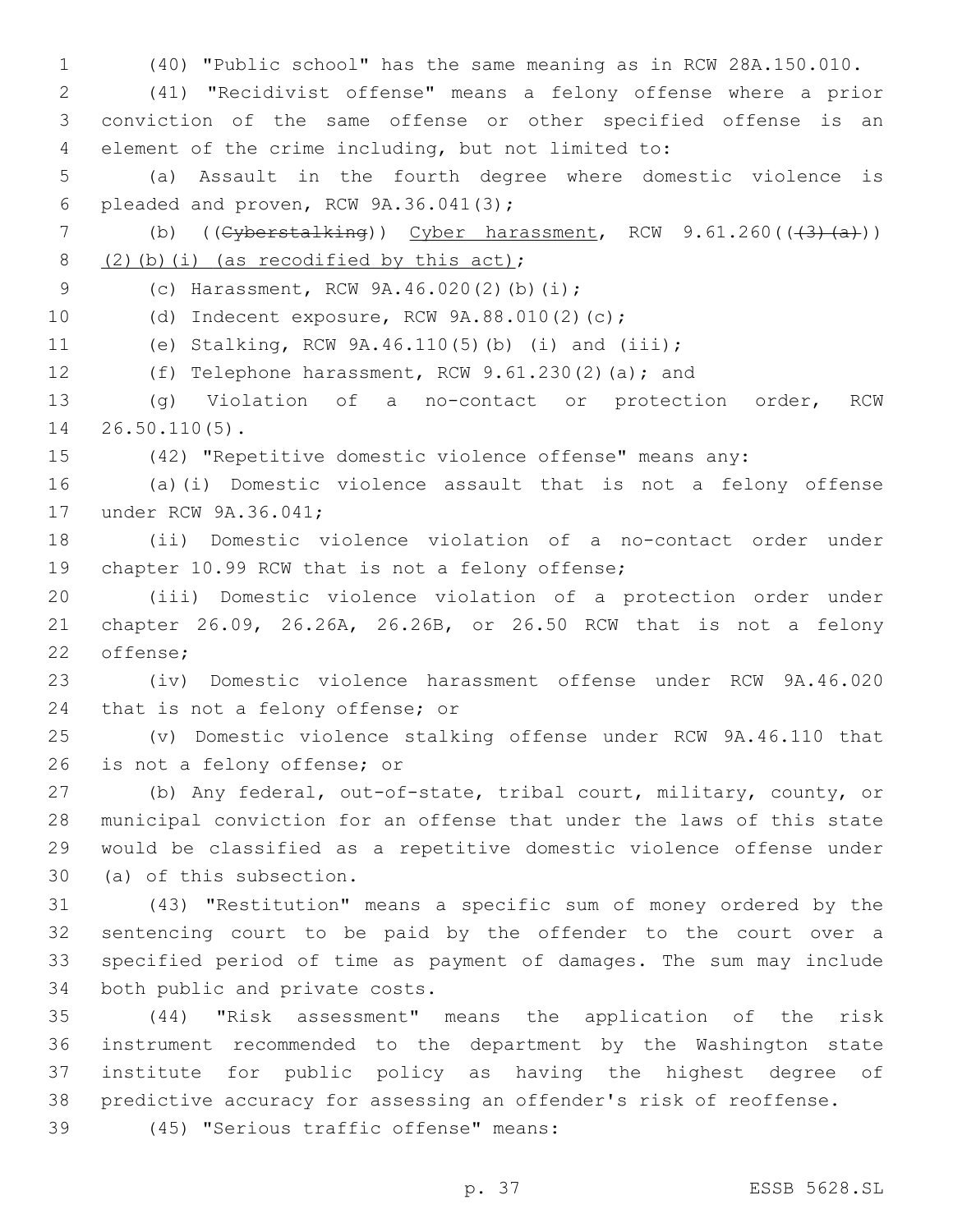(a) Nonfelony driving while under the influence of intoxicating liquor or any drug (RCW 46.61.502), nonfelony actual physical control while under the influence of intoxicating liquor or any drug (RCW 46.61.504), reckless driving (RCW 46.61.500), or hit-and-run an attended vehicle (RCW 46.52.020(5)); or5

6 (b) Any federal, out-of-state, county, or municipal conviction 7 for an offense that under the laws of this state would be classified 8 as a serious traffic offense under (a) of this subsection.

9 (46) "Serious violent offense" is a subcategory of violent 10 offense and means:

- 11 (a)(i) Murder in the first degree;
- 12 (ii) Homicide by abuse;
- 13 (iii) Murder in the second degree;

14 (iv) Manslaughter in the first degree;

15 (v) Assault in the first degree;

16 (vi) Kidnapping in the first degree;

- 17 (vii) Rape in the first degree;
- 18 (viii) Assault of a child in the first degree; or

19 (ix) An attempt, criminal solicitation, or criminal conspiracy to 20 commit one of these felonies; or

21 (b) Any federal or out-of-state conviction for an offense that 22 under the laws of this state would be a felony classified as a 23 serious violent offense under (a) of this subsection.

(47) "Sex offense" means:24

25 (a)(i) A felony that is a violation of chapter 9A.44 RCW other 26 than RCW 9A.44.132;

27 (ii) A violation of RCW 9A.64.020;

28 (iii) A felony that is a violation of chapter 9.68A RCW other 29 than RCW 9.68A.080;

30 (iv) A felony that is, under chapter 9A.28 RCW, a criminal 31 attempt, criminal solicitation, or criminal conspiracy to commit such 32 crimes; or

 (v) A felony violation of RCW 9A.44.132(1) (failure to register as a sex offender) if the person has been convicted of violating RCW 9A.44.132(1) (failure to register as a sex offender) or 9A.44.130 prior to June 10, 2010, on at least one prior occasion;

37 (b) Any conviction for a felony offense in effect at any time 38 prior to July 1, 1976, that is comparable to a felony classified as a 39 sex offense in (a) of this subsection;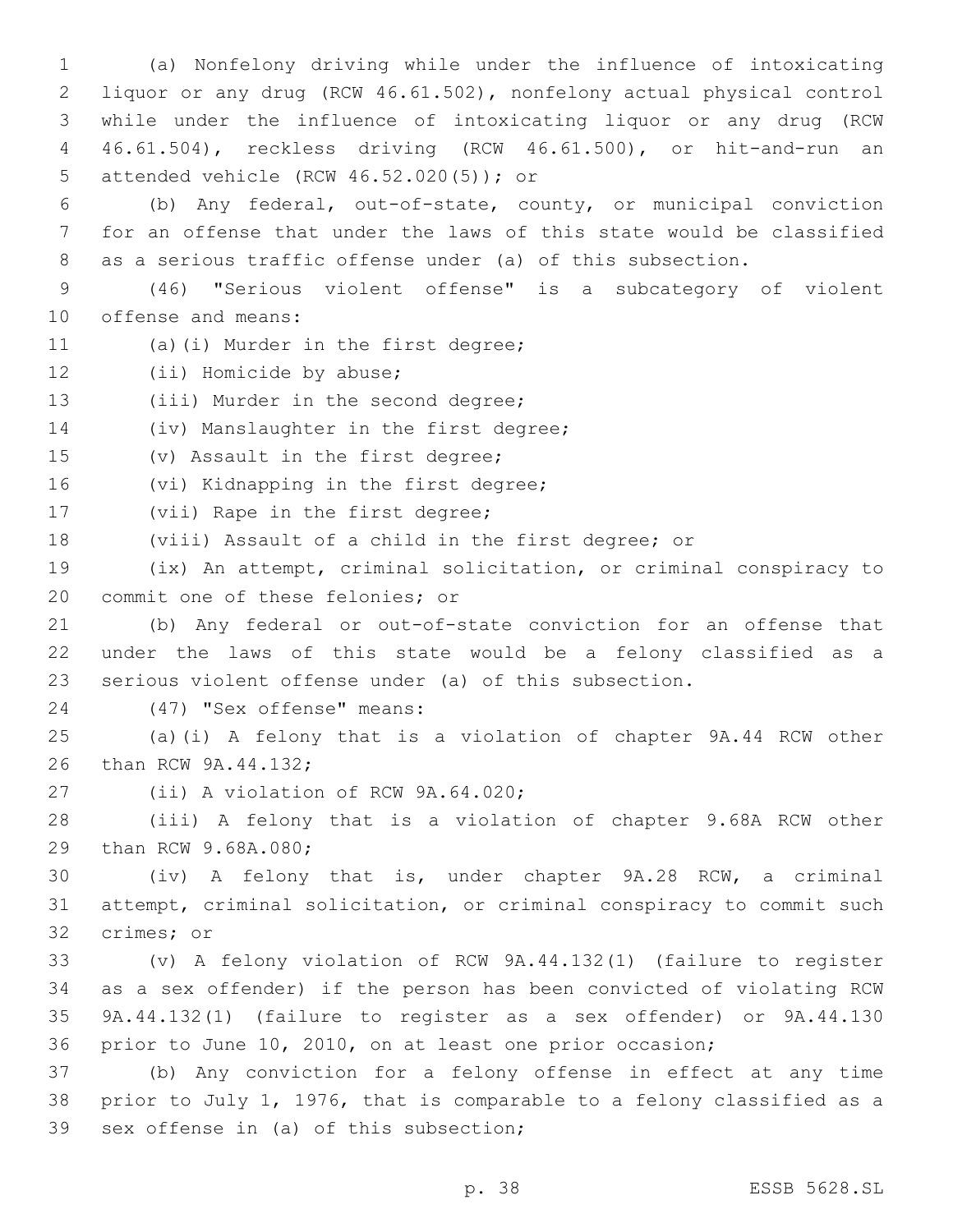(c) A felony with a finding of sexual motivation under RCW 9.94A.835 or 13.40.135; or2

 (d) Any federal or out-of-state conviction for an offense that under the laws of this state would be a felony classified as a sex 5 offense under (a) of this subsection.

 (48) "Sexual motivation" means that one of the purposes for which the defendant committed the crime was for the purpose of his or her 8 sexual gratification.

 (49) "Standard sentence range" means the sentencing court's discretionary range in imposing a nonappealable sentence.

 (50) "Statutory maximum sentence" means the maximum length of time for which an offender may be confined as punishment for a crime as prescribed in chapter 9A.20 RCW, RCW 9.92.010, the statute defining the crime, or other statute defining the maximum penalty for 15 a crime.

 (51) "Stranger" means that the victim did not know the offender 17 (( $t$ wenty-four)) 24 hours before the offense.

 (52) "Total confinement" means confinement inside the physical boundaries of a facility or institution operated or utilized under 20 contract by the state or any other unit of government for  $($  (twenty- $f_{\text{out}}$ )) 24 hours a day, or pursuant to RCW 72.64.050 and 72.64.060.

 (53) "Transition training" means written and verbal instructions and assistance provided by the department to the offender during the two weeks prior to the offender's successful completion of the work ethic camp program. The transition training shall include instructions in the offender's requirements and obligations during 27 the offender's period of community custody.

 (54) "Victim" means any person who has sustained emotional, psychological, physical, or financial injury to person or property as 30 a direct result of the crime charged.

 (55) "Victim of domestic violence" means an intimate partner or household member who has been subjected to the infliction of physical harm or sexual and psychological abuse by an intimate partner or household member as part of a pattern of assaultive, coercive, and controlling behaviors directed at achieving compliance from or control over that intimate partner or household member. Domestic violence includes, but is not limited to, the offenses listed in RCW 10.99.020 and 26.50.010 committed by an intimate partner or household member against a victim who is an intimate partner or household 40 member.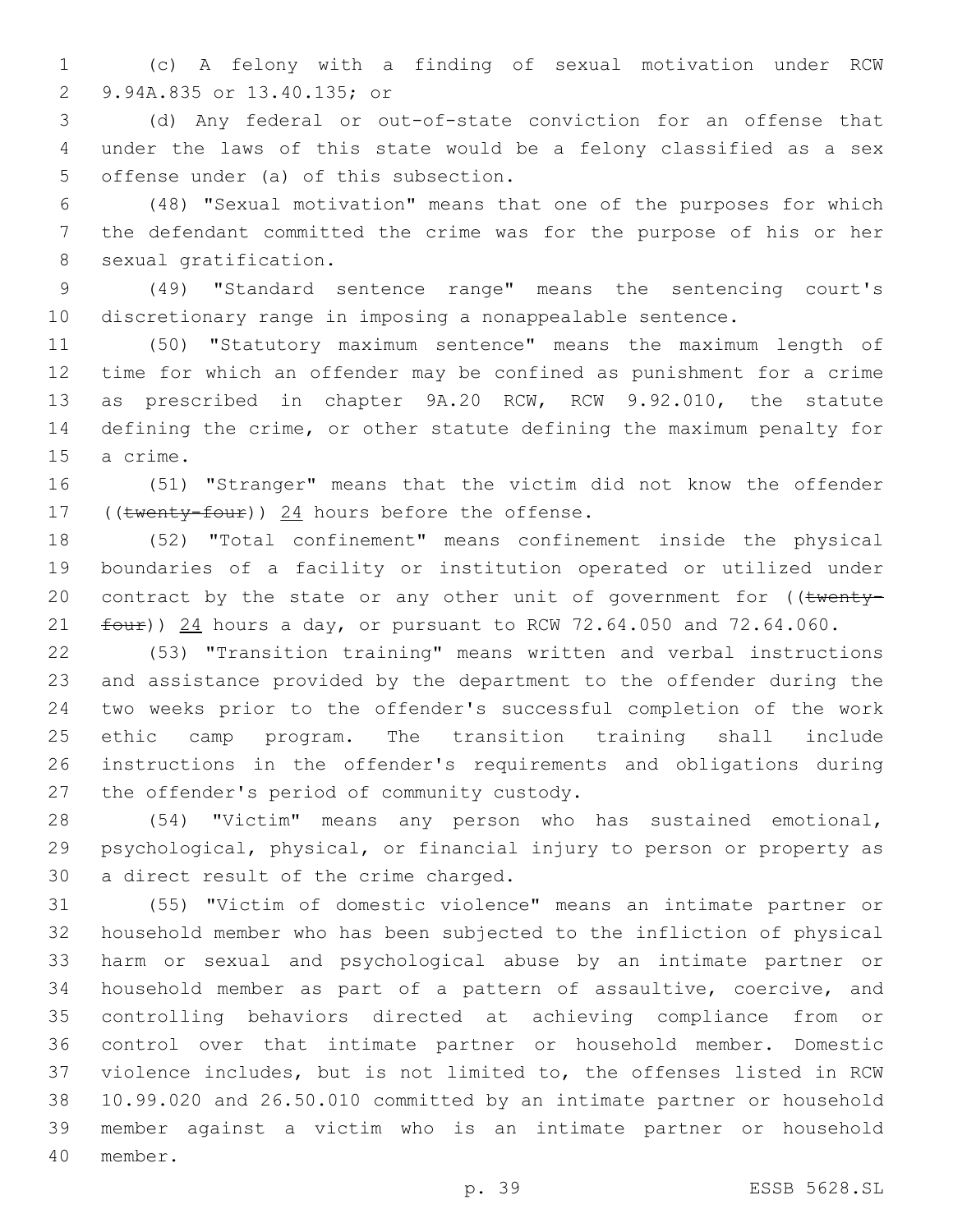(56) "Victim of sex trafficking, prostitution, or commercial sexual abuse of a minor" means a person who has been forced or coerced to perform a commercial sex act including, but not limited to, being a victim of offenses defined in RCW 9A.40.100, 9A.88.070, 9.68A.101, and the trafficking victims protection act of 2000, 22 U.S.C. Sec. 7101 et seq.; or a person who was induced to perform a commercial sex act when they were less than 18 years of age including but not limited to the offenses defined in chapter 9.68A RCW.

 (57) "Victim of sexual assault" means any person who is a victim of a sexual assault offense, nonconsensual sexual conduct, or nonconsensual sexual penetration and as a result suffers physical, emotional, financial, or psychological impacts. Sexual assault offenses include, but are not limited to, the offenses defined in 14 chapter 9A.44 RCW.

15 (58) "Violent offense" means:

16 (a) Any of the following felonies:

17 (i) Any felony defined under any law as a class A felony or an 18 attempt to commit a class A felony;

19 (ii) Criminal solicitation of or criminal conspiracy to commit a 20 class A felony;

21 (iii) Manslaughter in the first degree;

22 (iv) Manslaughter in the second degree;

23 (v) Indecent liberties if committed by forcible compulsion;

24 (vi) Kidnapping in the second degree;

25 (vii) Arson in the second degree;

26 (viii) Assault in the second degree;

27 (ix) Assault of a child in the second degree;

28 (x) Extortion in the first degree;

29 (xi) Robbery in the second degree;

30 (xii) Drive-by shooting;

 (xiii) Vehicular assault, when caused by the operation or driving of a vehicle by a person while under the influence of intoxicating liquor or any drug or by the operation or driving of a vehicle in a 34 reckless manner; and

 (xiv) Vehicular homicide, when proximately caused by the driving of any vehicle by any person while under the influence of intoxicating liquor or any drug as defined by RCW 46.61.502, or by the operation of any vehicle in a reckless manner;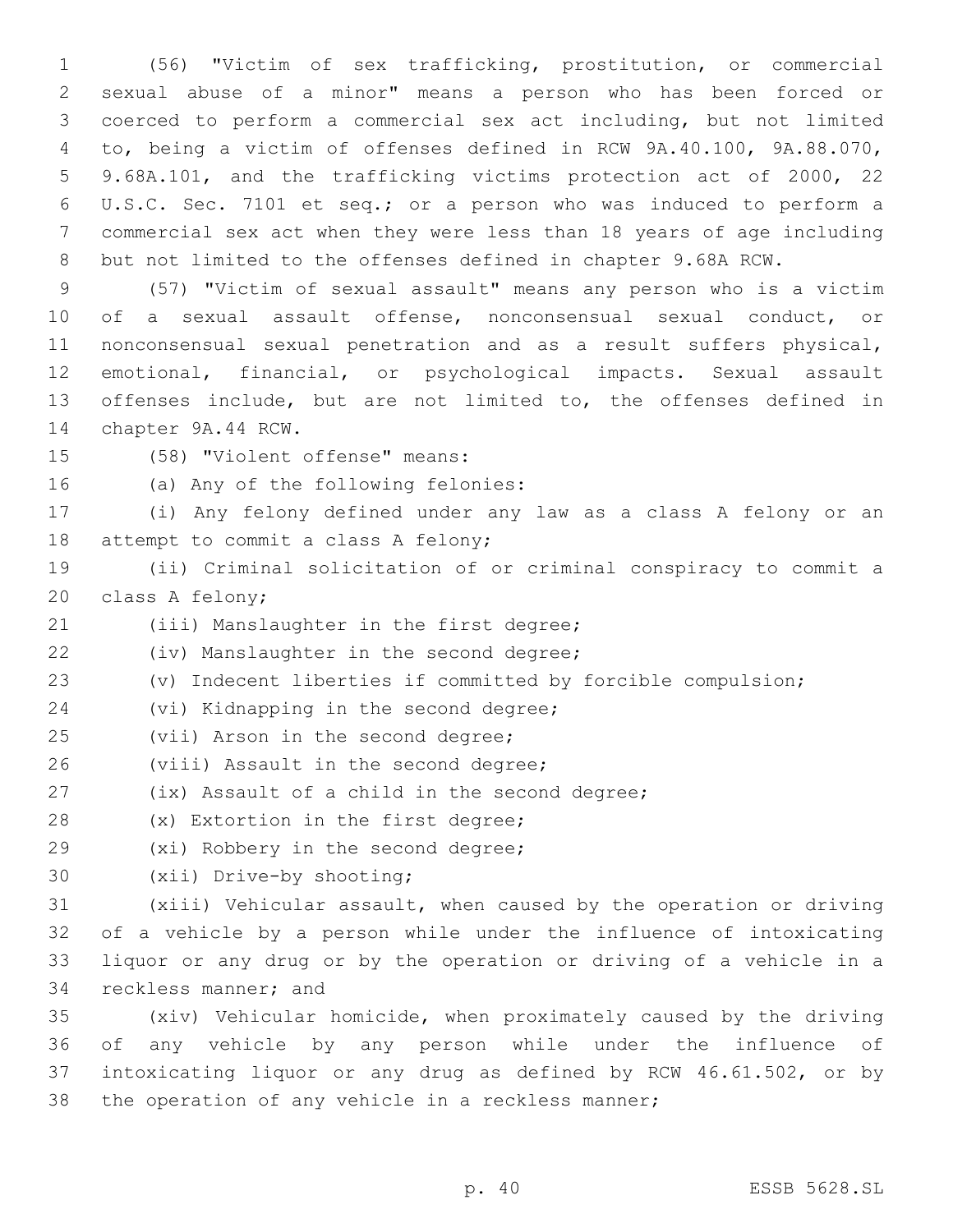(b) Any conviction for a felony offense in effect at any time prior to July 1, 1976, that is comparable to a felony classified as a 3 violent offense in (a) of this subsection; and

 (c) Any federal or out-of-state conviction for an offense that under the laws of this state would be a felony classified as a violent offense under (a) or (b) of this subsection.

 (59) "Work crew" means a program of partial confinement consisting of civic improvement tasks for the benefit of the 9 community that complies with RCW 9.94A.725.

 (60) "Work ethic camp" means an alternative incarceration program as provided in RCW 9.94A.690 designed to reduce recidivism and lower the cost of corrections by requiring offenders to complete a comprehensive array of real-world job and vocational experiences, character-building work ethics training, life management skills development, substance abuse rehabilitation, counseling, literacy 16 training, and basic adult education.

 (61) "Work release" means a program of partial confinement available to offenders who are employed or engaged as a student in a 19 regular course of study at school.

 **Sec. 11.** RCW 9.94A.030 and 2021 c 237 s 1 and 2021 c 215 s 97 are each reenacted and amended to read as follows:

 Unless the context clearly requires otherwise, the definitions in 23 this section apply throughout this chapter.

 (1) "Board" means the indeterminate sentence review board created 25 under chapter 9.95 RCW.

 (2) "Collect," or any derivative thereof, "collect and remit," or 27 "collect and deliver," when used with reference to the department, means that the department, either directly or through a collection agreement authorized by RCW 9.94A.760, is responsible for monitoring and enforcing the offender's sentence with regard to the legal financial obligation, receiving payment thereof from the offender, and, consistent with current law, delivering daily the entire payment to the superior court clerk without depositing it in a departmental 34 account.

(3) "Commission" means the sentencing guidelines commission.

 (4) "Community corrections officer" means an employee of the department who is responsible for carrying out specific duties in supervision of sentenced offenders and monitoring of sentence conditions.39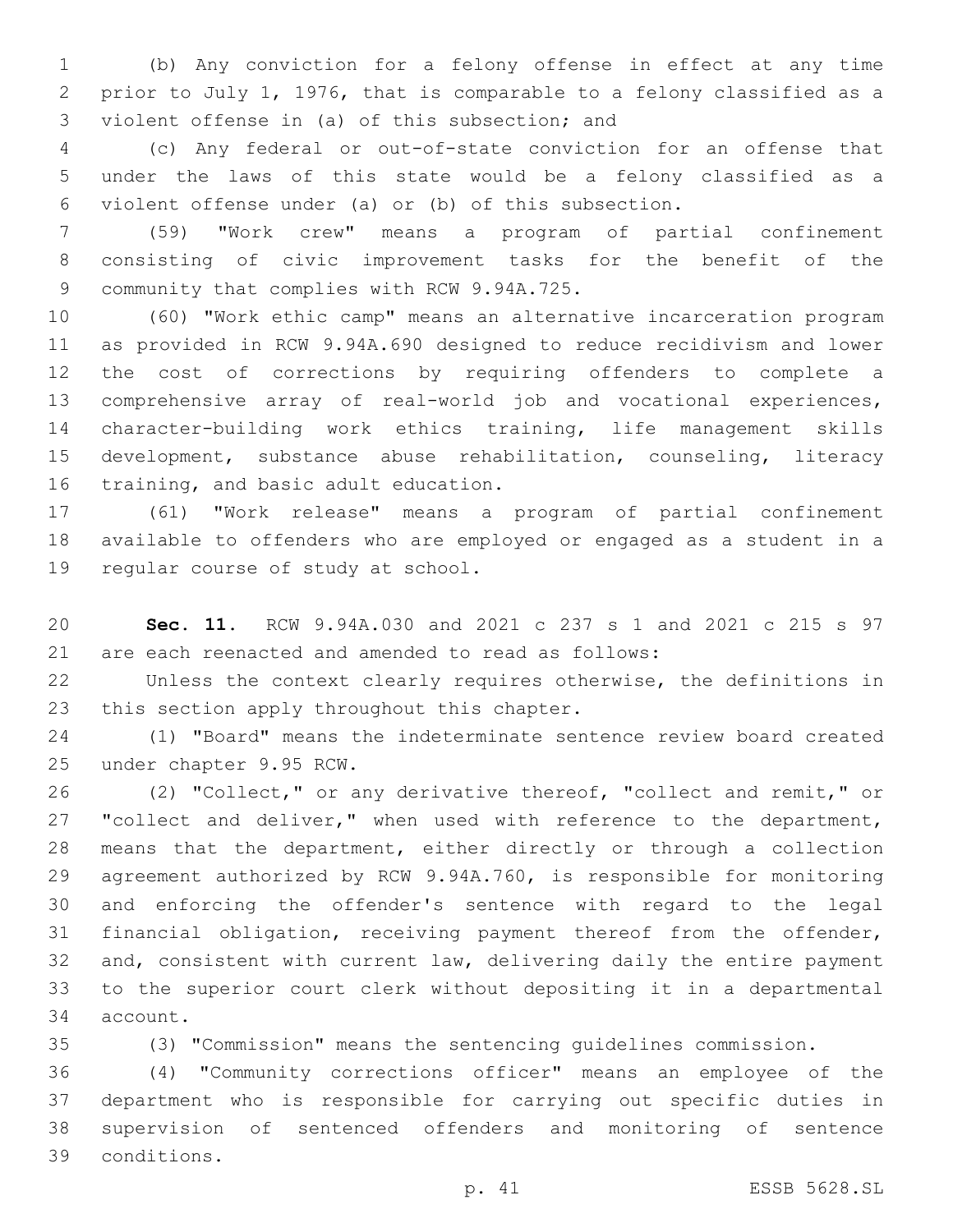(5) "Community custody" means that portion of an offender's sentence of confinement in lieu of earned release time or imposed as part of a sentence under this chapter and served in the community subject to controls placed on the offender's movement and activities 5 by the department.

 (6) "Community protection zone" means the area within ((eight 7 hundred eighty)) 880 feet of the facilities and grounds of a public 8 or private school.

 (7) "Community restitution" means compulsory service, without compensation, performed for the benefit of the community by the 11 offender.

(8) "Confinement" means total or partial confinement.

 (9) "Conviction" means an adjudication of guilt pursuant to Title 10 or 13 RCW and includes a verdict of guilty, a finding of guilty, 15 and acceptance of a plea of quilty.

 (10) "Crime-related prohibition" means an order of a court prohibiting conduct that directly relates to the circumstances of the crime for which the offender has been convicted, and shall not be construed to mean orders directing an offender affirmatively to participate in rehabilitative programs or to otherwise perform affirmative conduct. However, affirmative acts necessary to monitor compliance with the order of a court may be required by the 23 department.

 (11) "Criminal history" means the list of a defendant's prior convictions and juvenile adjudications, whether in this state, in 26 federal court, or elsewhere, and any issued certificates of restoration of opportunity pursuant to RCW 9.97.020.

 (a) The history shall include, where known, for each conviction (i) whether the defendant has been placed on probation and the length and terms thereof; and (ii) whether the defendant has been 31 incarcerated and the length of incarceration.

 (b) A conviction may be removed from a defendant's criminal history only if it is vacated pursuant to RCW 9.96.060, 9.94A.640, 9.95.240, or a similar out-of-state statute, or if the conviction has been vacated pursuant to a governor's pardon. However, when a defendant is charged with a recidivist offense, "criminal history" includes a vacated prior conviction for the sole purpose of establishing that such vacated prior conviction constitutes an element of the present recidivist offense as provided in RCW  $9.94A.640(4)(b)$  and  $9.96.060(7)(c)$ .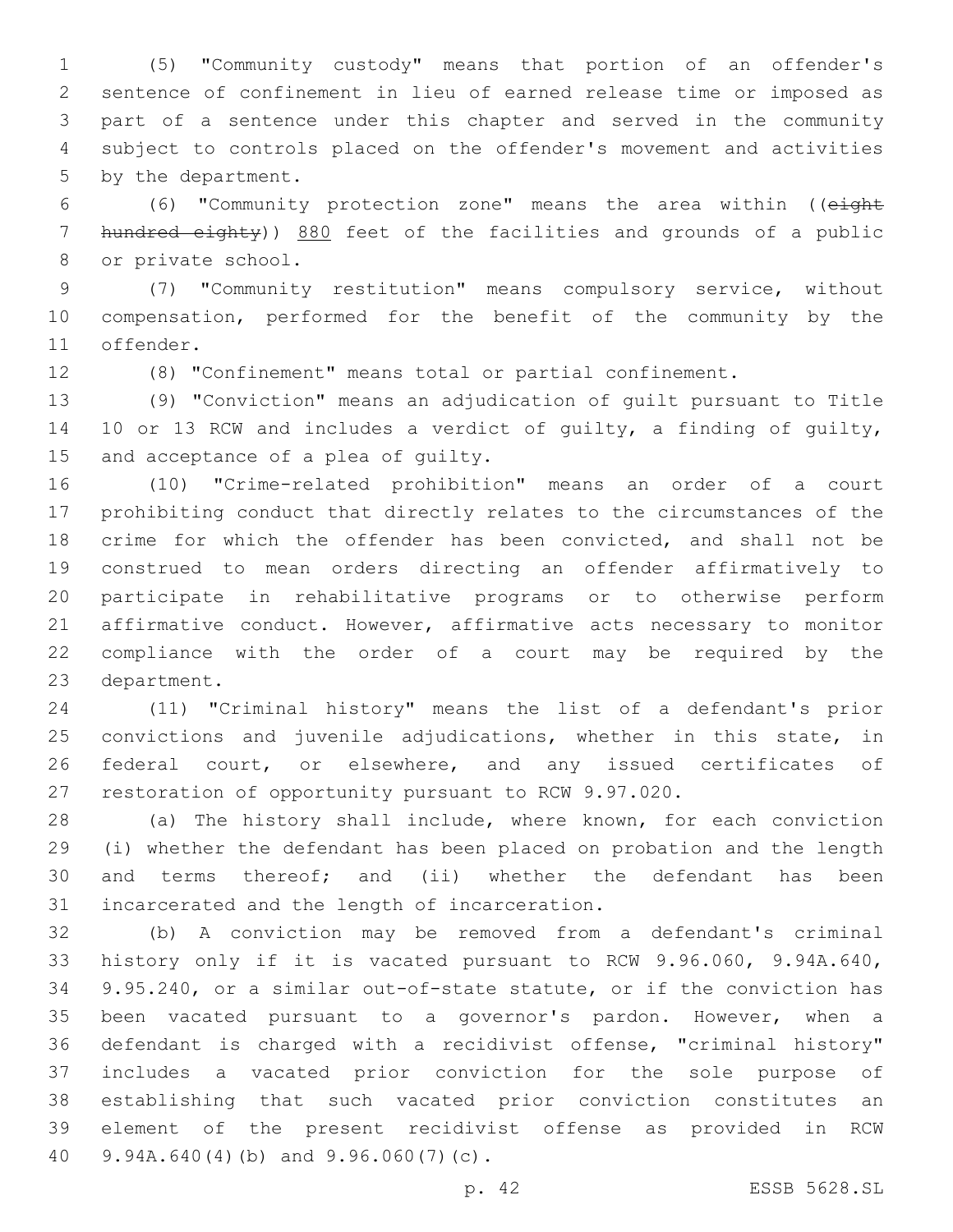(c) The determination of a defendant's criminal history is distinct from the determination of an offender score. A prior conviction that was not included in an offender score calculated pursuant to a former version of the sentencing reform act remains 5 part of the defendant's criminal history.

 (12) "Criminal street gang" means any ongoing organization, association, or group of three or more persons, whether formal or informal, having a common name or common identifying sign or symbol, having as one of its primary activities the commission of criminal acts, and whose members or associates individually or collectively engage in or have engaged in a pattern of criminal street gang activity. This definition does not apply to employees engaged in concerted activities for their mutual aid and protection, or to the activities of labor and bona fide nonprofit organizations or their 15 members or agents.

 (13) "Criminal street gang associate or member" means any person who actively participates in any criminal street gang and who intentionally promotes, furthers, or assists in any criminal act by 19 the criminal street gang.

 (14) "Criminal street gang-related offense" means any felony or misdemeanor offense, whether in this state or elsewhere, that is committed for the benefit of, at the direction of, or in association with any criminal street gang, or is committed with the intent to promote, further, or assist in any criminal conduct by the gang, or is committed for one or more of the following reasons:

(a) To gain admission, prestige, or promotion within the gang;

 (b) To increase or maintain the gang's size, membership, prestige, dominance, or control in any geographical area;

 (c) To exact revenge or retribution for the gang or any member of 30 the gang;

 (d) To obstruct justice, or intimidate or eliminate any witness 32 against the gang or any member of the gang;

 (e) To directly or indirectly cause any benefit, aggrandizement, gain, profit, or other advantage for the gang, its reputation, 35 influence, or membership; or

 (f) To provide the gang with any advantage in, or any control or dominance over any criminal market sector, including, but not limited to, manufacturing, delivering, or selling any controlled substance (chapter 69.50 RCW); arson (chapter 9A.48 RCW); trafficking in stolen property (chapter 9A.82 RCW); promoting prostitution (chapter 9A.88

p. 43 ESSB 5628.SL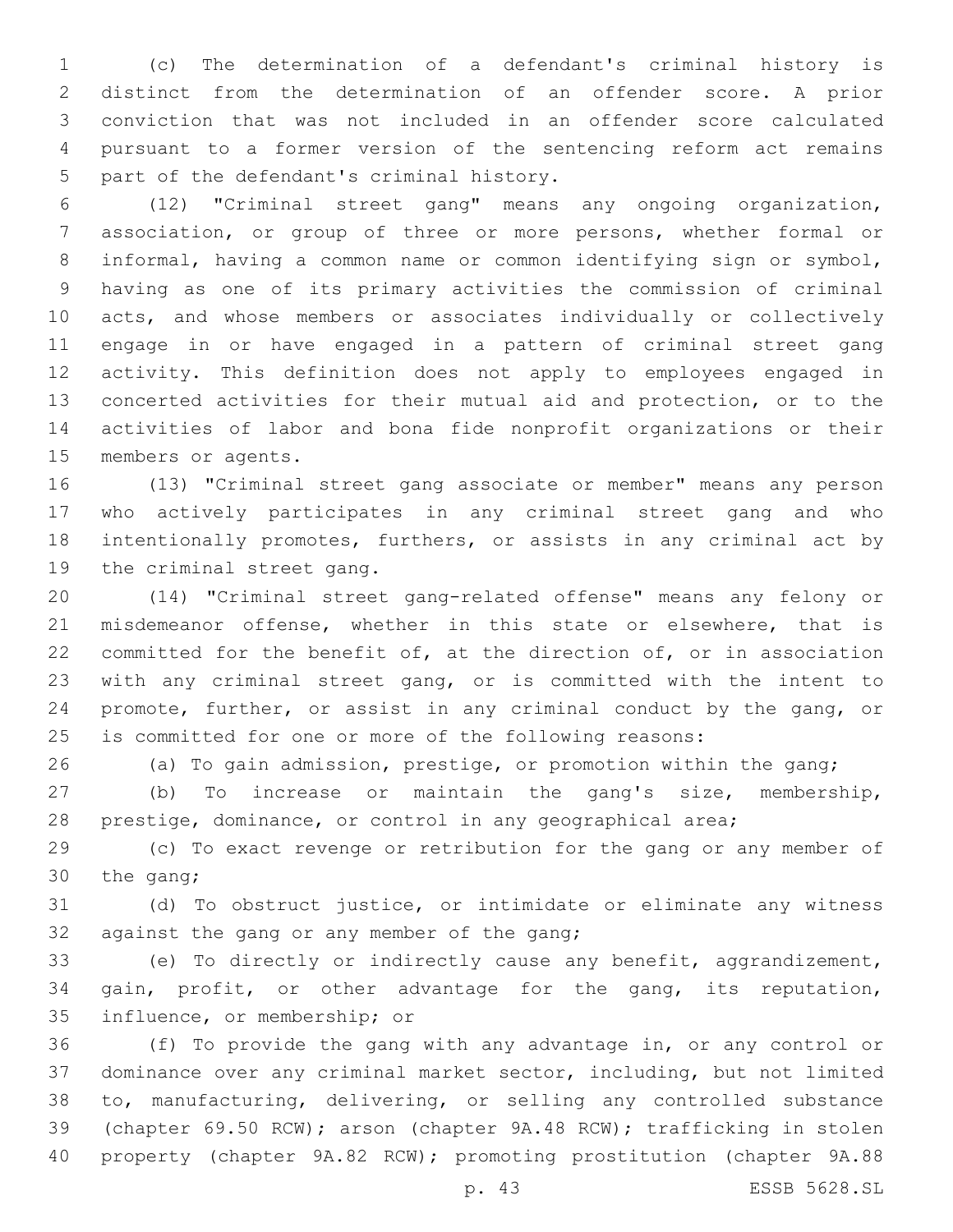RCW); human trafficking (RCW 9A.40.100); promoting commercial sexual abuse of a minor (RCW 9.68A.101); or promoting pornography (chapter 3 9.68 RCW).

 (15) "Day fine" means a fine imposed by the sentencing court that equals the difference between the offender's net daily income and the reasonable obligations that the offender has for the support of the 7 offender and any dependents.

 (16) "Day reporting" means a program of enhanced supervision designed to monitor the offender's daily activities and compliance with sentence conditions, and in which the offender is required to report daily to a specific location designated by the department or 12 the sentencing court.

(17) "Department" means the department of corrections.

 (18) "Determinate sentence" means a sentence that states with exactitude the number of actual years, months, or days of total 16 confinement, of partial confinement, of community custody, the number of actual hours or days of community restitution work, or dollars or terms of a legal financial obligation. The fact that an offender through earned release can reduce the actual period of confinement shall not affect the classification of the sentence as a determinate 21 sentence.

 (19) "Disposable earnings" means that part of the earnings of an offender remaining after the deduction from those earnings of any amount required by law to be withheld. For the purposes of this definition, "earnings" means compensation paid or payable for personal services, whether denominated as wages, salary, commission, bonuses, or otherwise, and, notwithstanding any other provision of law making the payments exempt from garnishment, attachment, or other process to satisfy a court-ordered legal financial obligation, specifically includes periodic payments pursuant to pension or retirement programs, or insurance policies of any type, but does not include payments made under Title 50 RCW, except as provided in RCW 33 50.40.020 and 50.40.050, or Title 74 RCW.

 (20)(a) "Domestic violence" has the same meaning as defined in 35 RCW 10.99.020.

 (b) "Domestic violence" also means: (i) Physical harm, bodily injury, assault, or the infliction of fear of imminent physical harm, bodily injury, or assault, sexual assault, or stalking, as defined in RCW 9A.46.110, of one intimate partner by another intimate partner as defined in RCW 10.99.020; or (ii) physical harm, bodily injury,

p. 44 ESSB 5628.SL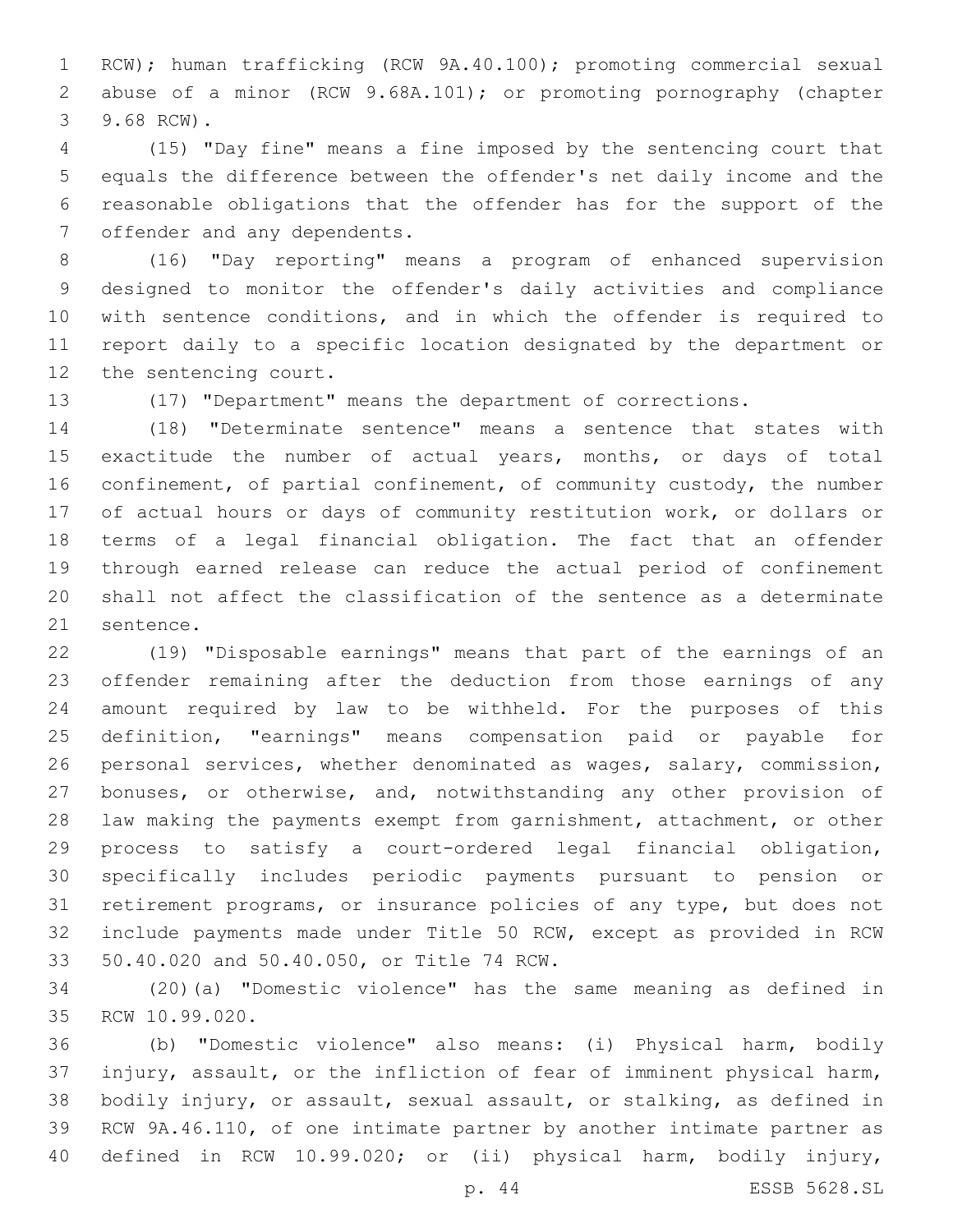assault, or the infliction of fear of imminent physical harm, bodily injury, or assault, sexual assault, or stalking, as defined in RCW 9A.46.110, of one family or household member by another family or household member as defined in RCW 10.99.020.4

 (21) "Drug offender sentencing alternative" is a sentencing option available to persons convicted of a felony offense who are 7 eligible for the option under RCW 9.94A.660.

8 (22) "Drug offense" means:

 (a) Any felony violation of chapter 69.50 RCW except possession of a controlled substance (RCW 69.50.4013) or forged prescription for 11 a controlled substance (RCW 69.50.403);

 (b) Any offense defined as a felony under federal law that relates to the possession, manufacture, distribution, or 14 transportation of a controlled substance; or

 (c) Any out-of-state conviction for an offense that under the laws of this state would be a felony classified as a drug offense 17 under (a) of this subsection.

 (23) "Earned release" means earned release from confinement as 19 provided in RCW 9.94A.728.

 (24) "Electronic monitoring" means tracking the location of an individual through the use of technology that is capable of determining or identifying the monitored individual's presence or absence at a particular location including, but not limited to:

 (a) Radio frequency signaling technology, which detects if the monitored individual is or is not at an approved location and notifies the monitoring agency of the time that the monitored individual either leaves the approved location or tampers with or 28 removes the monitoring device; or

 (b) Active or passive global positioning system technology, which detects the location of the monitored individual and notifies the monitoring agency of the monitored individual's location and which may also include electronic monitoring with victim notification technology that is capable of notifying a victim or protected party, either directly or through a monitoring agency, if the monitored individual enters within the restricted distance of a victim or protected party, or within the restricted distance of a designated location.37

38 (25) "Escape" means:

 (a) Sexually violent predator escape (RCW 9A.76.115), escape in the first degree (RCW 9A.76.110), escape in the second degree (RCW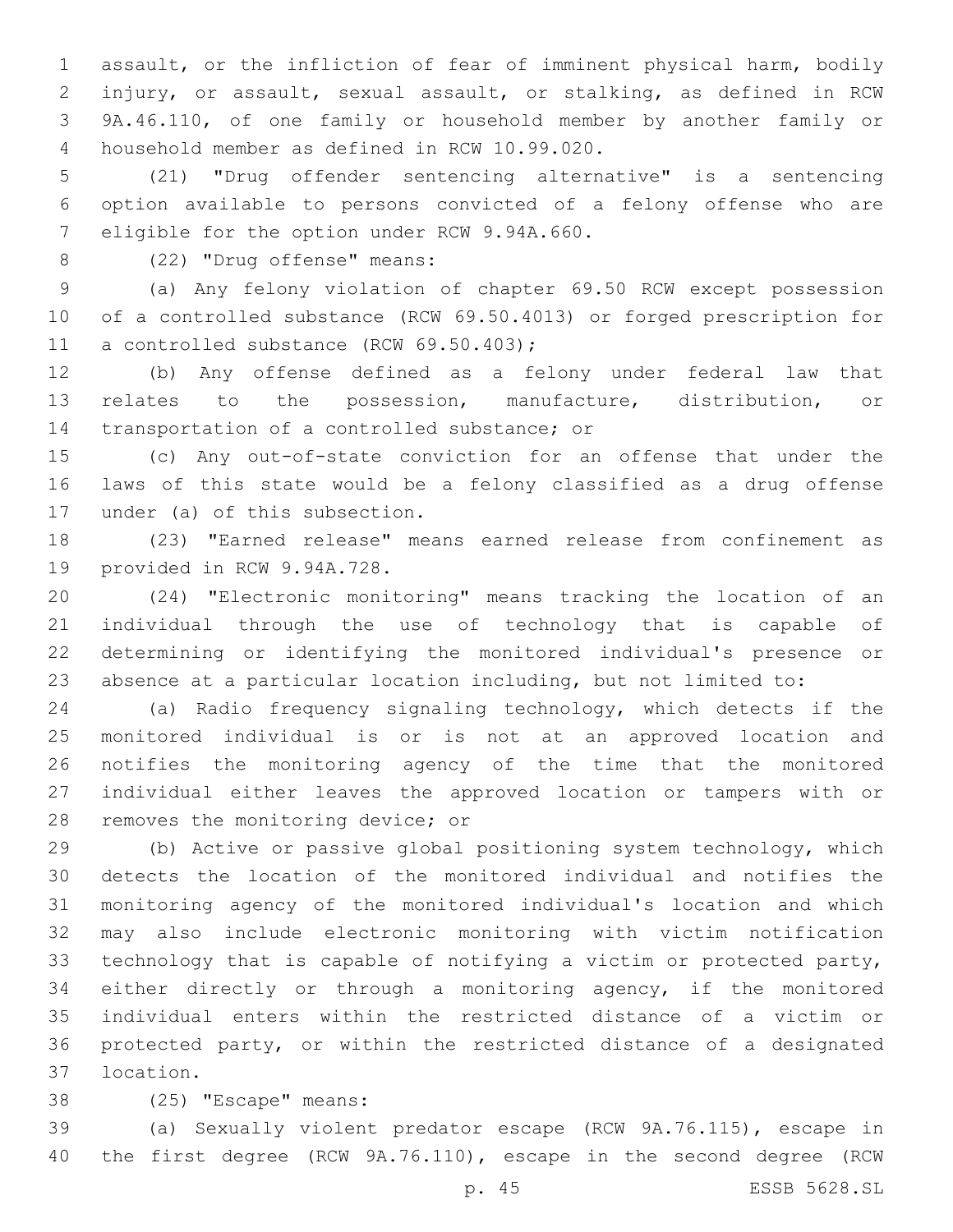9A.76.120), willful failure to return from furlough (RCW 72.66.060), willful failure to return from work release (RCW 72.65.070), or willful failure to be available for supervision by the department 4 while in community custody (RCW 72.09.310); or

 (b) Any federal or out-of-state conviction for an offense that under the laws of this state would be a felony classified as an 7 escape under (a) of this subsection.

8 (26) "Felony traffic offense" means:

 (a) Vehicular homicide (RCW 46.61.520), vehicular assault (RCW 46.61.522), eluding a police officer (RCW 46.61.024), felony hit-and- run injury-accident (RCW 46.52.020(4)), felony driving while under 12 the influence of intoxicating liquor or any drug (RCW 46.61.502(6)), or felony physical control of a vehicle while under the influence of intoxicating liquor or any drug (RCW 46.61.504(6)); or

 (b) Any federal or out-of-state conviction for an offense that under the laws of this state would be a felony classified as a felony 17 traffic offense under (a) of this subsection.

 (27) "Fine" means a specific sum of money ordered by the sentencing court to be paid by the offender to the court over a 20 specific period of time.

 (28) "First-time offender" means any person who has no prior convictions for a felony and is eligible for the first-time offender 23 waiver under RCW 9.94A.650.

 (29) "Home detention" is a subset of electronic monitoring and means a program of partial confinement available to offenders wherein 26 the offender is confined in a private residence (( $t$ wenty-four)) 24 hours a day, unless an absence from the residence is approved, authorized, or otherwise permitted in the order by the court or other supervising agency that ordered home detention, and the offender is 30 subject to electronic monitoring.

 (30) "Homelessness" or "homeless" means a condition where an individual lacks a fixed, regular, and adequate nighttime residence and who has a primary nighttime residence that is:

 (a) A supervised, publicly or privately operated shelter designed 35 to provide temporary living accommodations;

 (b) A public or private place not designed for, or ordinarily used as, a regular sleeping accommodation for human beings; or

 (c) A private residence where the individual stays as a transient 39 invitee.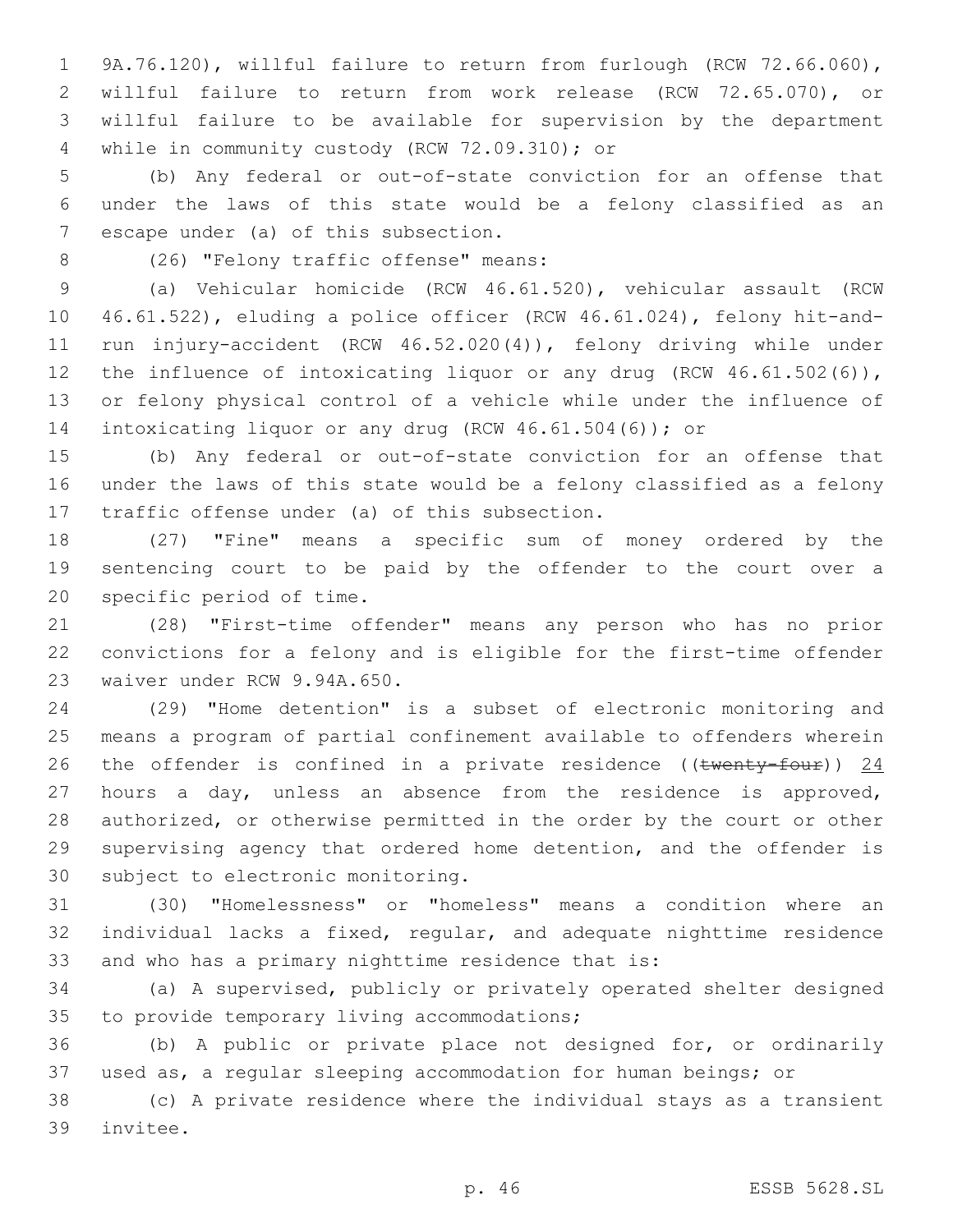(31) "Legal financial obligation" means a sum of money that is ordered by a superior court of the state of Washington for legal financial obligations which may include restitution to the victim, statutorily imposed crime victims' compensation fees as assessed pursuant to RCW 7.68.035, court costs, county or interlocal drug funds, court-appointed attorneys' fees, and costs of defense, fines, and any other financial obligation that is assessed to the offender as a result of a felony conviction. Upon conviction for vehicular assault while under the influence of intoxicating liquor or any drug, RCW 46.61.522(1)(b), or vehicular homicide while under the influence of intoxicating liquor or any drug, RCW 46.61.520(1)(a), legal financial obligations may also include payment to a public agency of the expense of an emergency response to the incident resulting in the 14 conviction, subject to RCW 38.52.430.

15 (32) "Most serious offense" means any of the following felonies 16 or a felony attempt to commit any of the following felonies:

17 (a) Any felony defined under any law as a class A felony or 18 criminal solicitation of or criminal conspiracy to commit a class A 19 felony;

- 20 (b) Assault in the second degree;
- 21 (c) Assault of a child in the second degree;
- (d) Child molestation in the second degree;
- (e) Controlled substance homicide;23
- 24 (f) Extortion in the first degree;
- 25 (g) Incest when committed against a child under age ((fourteen))
- 26 14;
- (h) Indecent liberties;27
- 28 (i) Kidnapping in the second degree;
- 29 (i) Leading organized crime;
- 30 (k) Manslaughter in the first degree;
- 31 (1) Manslaughter in the second degree;
- 32 (m) Promoting prostitution in the first degree;
- 33 (n) Rape in the third degree;
- 34 (o) Sexual exploitation;

 (p) Vehicular assault, when caused by the operation or driving of a vehicle by a person while under the influence of intoxicating liquor or any drug or by the operation or driving of a vehicle in a 38 reckless manner;

39 (q) Vehicular homicide, when proximately caused by the driving of 40 any vehicle by any person while under the influence of intoxicating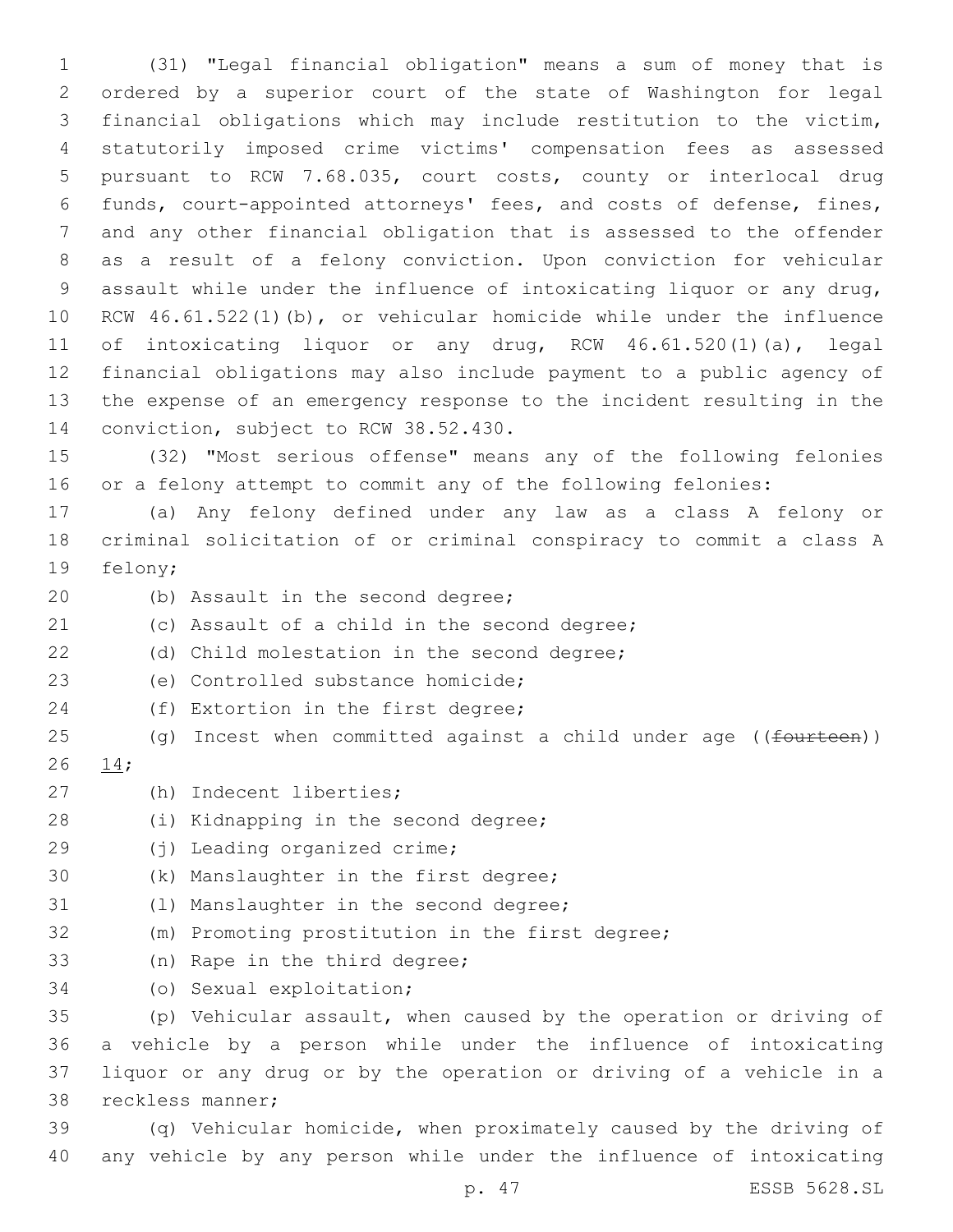liquor or any drug as defined by RCW 46.61.502, or by the operation 2 of any vehicle in a reckless manner;

 (r) Any other class B felony offense with a finding of sexual motivation;4

 (s) Any other felony with a deadly weapon verdict under RCW 9.94A.825;6

 (t) Any felony offense in effect at any time prior to December 2, 1993, that is comparable to a most serious offense under this subsection, or any federal or out-of-state conviction for an offense that under the laws of this state would be a felony classified as a 11 most serious offense under this subsection;

 (u)(i) A prior conviction for indecent liberties under RCW 9A.44.100(1) (a), (b), and (c), chapter 260, Laws of 1975 1st ex. sess. as it existed until July 1, 1979, RCW 9A.44.100(1) (a), (b), and (c) as it existed from July 1, 1979, until June 11, 1986, and RCW 9A.44.100(1) (a), (b), and (d) as it existed from June 11, 1986, 17 until July 1, 1988;

 (ii) A prior conviction for indecent liberties under RCW 9A.44.100(1)(c) as it existed from June 11, 1986, until July 1, 1988, if: (A) The crime was committed against a child under the age of 21 (( $f$ ourteen))  $14$ ; or (B) the relationship between the victim and perpetrator is included in the definition of indecent liberties under RCW 9A.44.100(1)(c) as it existed from July 1, 1988, through July 27, 1997, or RCW 9A.44.100(1) (d) or (e) as it existed from July 25, 25 1993, through July 27, 1997;

 (v) Any out-of-state conviction for a felony offense with a finding of sexual motivation if the minimum sentence imposed was 28 ((ten)) 10 years or more; provided that the out-of-state felony offense must be comparable to a felony offense under this title and Title 9A RCW and the out-of-state definition of sexual motivation must be comparable to the definition of sexual motivation contained 32 in this section.

 (33) "Nonviolent offense" means an offense which is not a violent 34 offense.

 (34) "Offender" means a person who has committed a felony 36 established by state law and is ((eighteen)) 18 years of age or older 37 or is less than ( $(e^{i\theta t} + e^{i\theta t})$ )  $18$  years of age but whose case is under superior court jurisdiction under RCW 13.04.030 or has been transferred by the appropriate juvenile court to a criminal court pursuant to RCW 13.40.110. In addition, for the purpose of community

p. 48 ESSB 5628.SL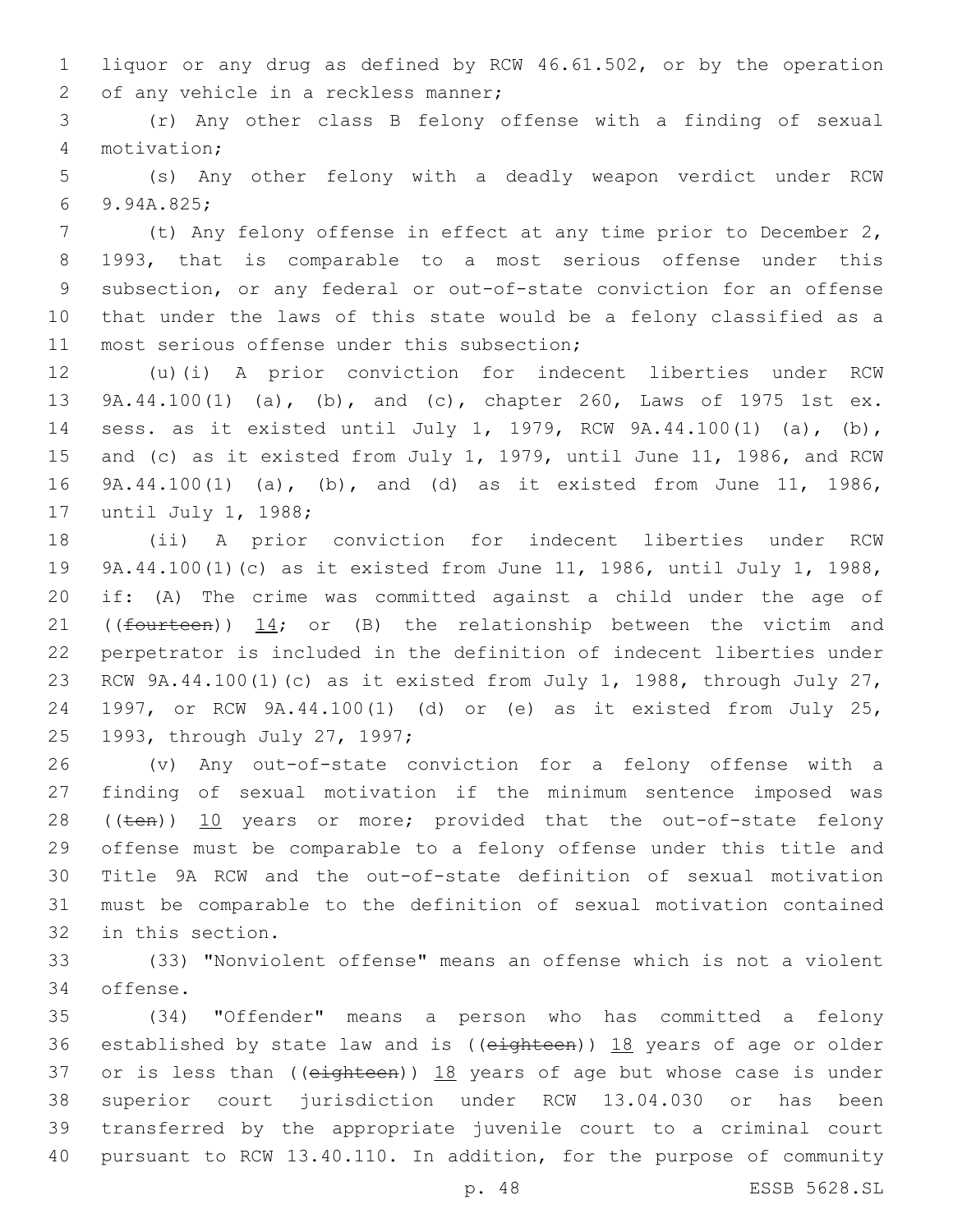custody requirements under this chapter, "offender" also means a misdemeanant or gross misdemeanant probationer ordered by a superior court to probation pursuant to RCW 9.92.060, 9.95.204, or 9.95.210 and supervised by the department pursuant to RCW 9.94A.501 and 9.94A.5011. Throughout this chapter, the terms "offender" and "defendant" are used interchangeably.6

 (35) "Partial confinement" means confinement for no more than one year in a facility or institution operated or utilized under contract by the state or any other unit of government, or, if home detention, electronic monitoring, or work crew has been ordered by the court or home detention has been ordered by the department as part of the parenting program or the graduated reentry program, in an approved residence, for a substantial portion of each day with the balance of the day spent in the community. Partial confinement includes work release, home detention, work crew, electronic monitoring, and a combination of work crew, electronic monitoring, and home detention.

(36) "Pattern of criminal street gang activity" means:

 (a) The commission, attempt, conspiracy, or solicitation of, or any prior juvenile adjudication of or adult conviction of, two or more of the following criminal street gang-related offenses:

 (i) Any "serious violent" felony offense as defined in this section, excluding Homicide by Abuse (RCW 9A.32.055) and Assault of a 23 Child 1 (RCW 9A.36.120);

 (ii) Any "violent" offense as defined by this section, excluding 25 Assault of a Child 2 (RCW 9A.36.130);

 (iii) Deliver or Possession with Intent to Deliver a Controlled 27 Substance (chapter 69.50 RCW);

 (iv) Any violation of the firearms and dangerous weapon act 29 (chapter 9.41 RCW);

 $(0)$  Theft of a Firearm (RCW  $9A.56.300$ );

(vi) Possession of a Stolen Firearm (RCW 9A.56.310);

32 (vii) Hate Crime (RCW 9A.36.080);

 (viii) Harassment where a subsequent violation or deadly threat 34 is made (RCW 9A.46.020(2)(b));

(ix) Criminal Gang Intimidation (RCW 9A.46.120);

36 (x) Any felony conviction by a person ((eighteen)) 18 years of age or older with a special finding of involving a juvenile in a 38 felony offense under RCW 9.94A.833;

39 (xi) Residential Burglary (RCW 9A.52.025);

40 (xii) Burglary 2 (RCW 9A.52.030);

p. 49 ESSB 5628.SL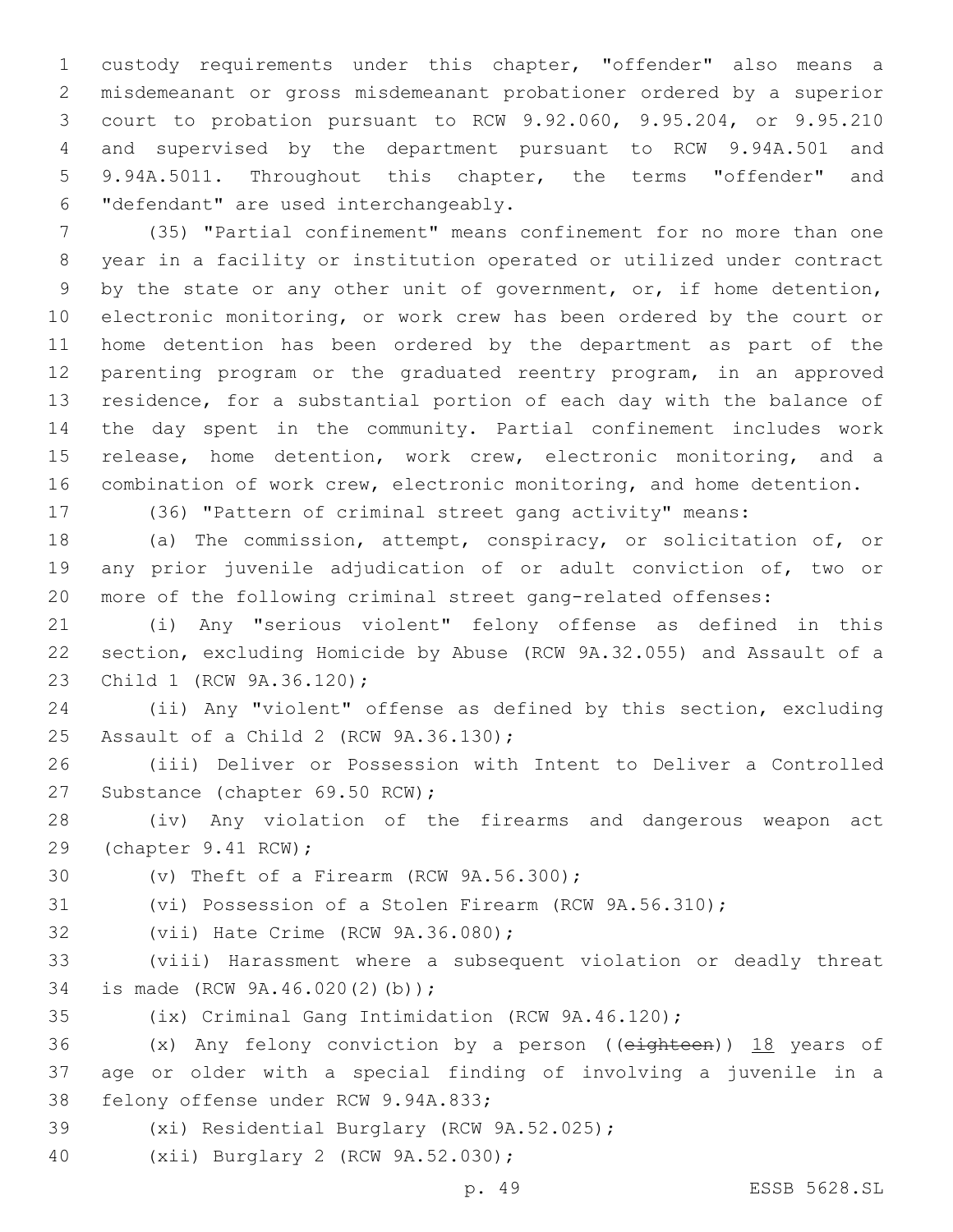(xiii) Malicious Mischief 1 (RCW 9A.48.070);1 (xiv) Malicious Mischief 2 (RCW 9A.48.080);2 3 (xv) Theft of a Motor Vehicle (RCW 9A.56.065); (xvi) Possession of a Stolen Motor Vehicle (RCW 9A.56.068); (xvii) Taking a Motor Vehicle Without Permission 1 (RCW  $9A.56.070$ ; (xviii) Taking a Motor Vehicle Without Permission 2 (RCW  $8\qquad 9A.56.075$ ; 9 (xix) Extortion 1 (RCW 9A.56.120); 10 (xx) Extortion 2 (RCW 9A.56.130);  $(xxi)$  Intimidating a Witness (RCW 9A.72.110); (xxii) Tampering with a Witness (RCW 9A.72.120); (xxiii) Reckless Endangerment (RCW 9A.36.050); 14 (xxiv) Coercion (RCW 9A.36.070); (xxv) Harassment (RCW 9A.46.020); or15 16 (xxvi) Malicious Mischief 3 (RCW 9A.48.090); (b) That at least one of the offenses listed in (a) of this subsection shall have occurred after July 1, 2008; (c) That the most recent committed offense listed in (a) of this subsection occurred within three years of a prior offense listed in 21 (a) of this subsection; and (d) Of the offenses that were committed in (a) of this subsection, the offenses occurred on separate occasions or were 24 committed by two or more persons. (37) "Persistent offender" is an offender who: (a)(i) Has been convicted in this state of any felony considered 27 a most serious offense; and (ii) Has, before the commission of the offense under (a) of this subsection, been convicted as an offender on at least two separate occasions, whether in this state or elsewhere, of felonies that under the laws of this state would be considered most serious offenses and would be included in the offender score under RCW 9.94A.525; provided that of the two or more previous convictions, at least one conviction must have occurred before the commission of any of the other most serious offenses for which the offender was previously convicted; or (b)(i) Has been convicted of: (A) Rape in the first degree, rape of a child in the first degree, child molestation in the first degree, rape in the second degree, rape of a child in the second degree, or indecent liberties by forcible compulsion; (B) any of the following offenses with a finding of sexual motivation: Murder in the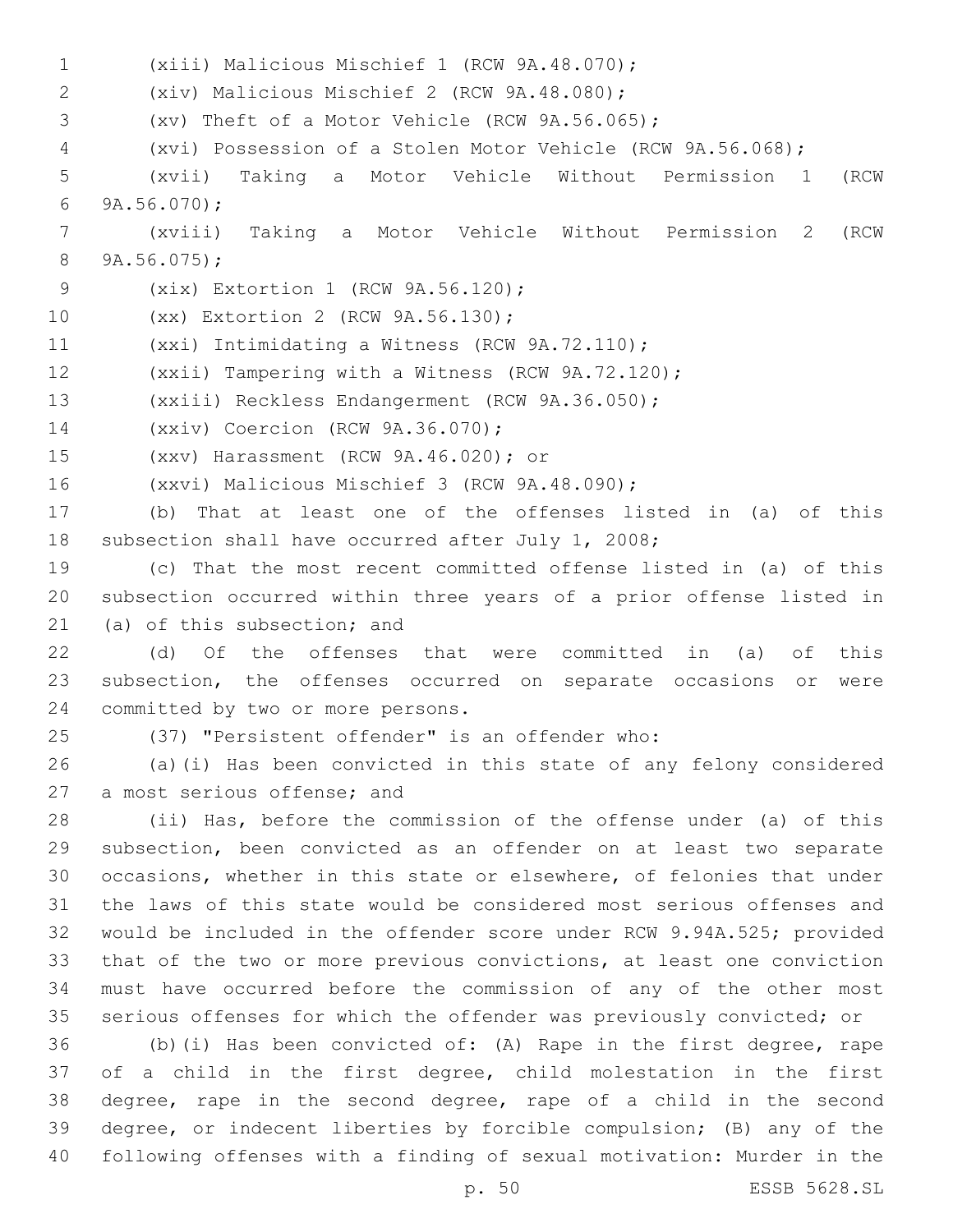first degree, murder in the second degree, homicide by abuse, kidnapping in the first degree, kidnapping in the second degree, assault in the first degree, assault in the second degree, assault of a child in the first degree, assault of a child in the second degree, or burglary in the first degree; or (C) an attempt to commit any 6 crime listed in this subsection  $(37)$  (b) (i); and

 (ii) Has, before the commission of the offense under (b)(i) of this subsection, been convicted as an offender on at least one occasion, whether in this state or elsewhere, of an offense listed in (b)(i) of this subsection or any federal or out-of-state offense or offense under prior Washington law that is comparable to the offenses listed in (b)(i) of this subsection. A conviction for rape of a child in the first degree constitutes a conviction under (b)(i) of this 14 subsection only when the offender was ((sixteen)) 16 years of age or older when the offender committed the offense. A conviction for rape of a child in the second degree constitutes a conviction under (b)(i) 17 of this subsection only when the offender was ((eighteen)) 18 years of age or older when the offender committed the offense.

 (38) "Predatory" means: (a) The perpetrator of the crime was a stranger to the victim, as defined in this section; (b) the perpetrator established or promoted a relationship with the victim prior to the offense and the victimization of the victim was a significant reason the perpetrator established or promoted the relationship; or (c) the perpetrator was: (i) A teacher, counselor, volunteer, or other person in authority in any public or private school and the victim was a student of the school under his or her authority or supervision. For purposes of this subsection, "school" does not include home-based instruction as defined in RCW 28A.225.010; (ii) a coach, trainer, volunteer, or other person in authority in any recreational activity and the victim was a participant in the activity under his or her authority or supervision; (iii) a pastor, elder, volunteer, or other person in authority in any church or religious organization, and the victim was a member or participant of the organization under his or her authority; or (iv) a teacher, counselor, volunteer, or other person in authority providing home-based instruction and the victim was a student receiving home-based instruction while under his or her authority or supervision. For purposes of this subsection: (A) "Home- based instruction" has the same meaning as defined in RCW 28A.225.010; and (B) "teacher, counselor, volunteer, or other person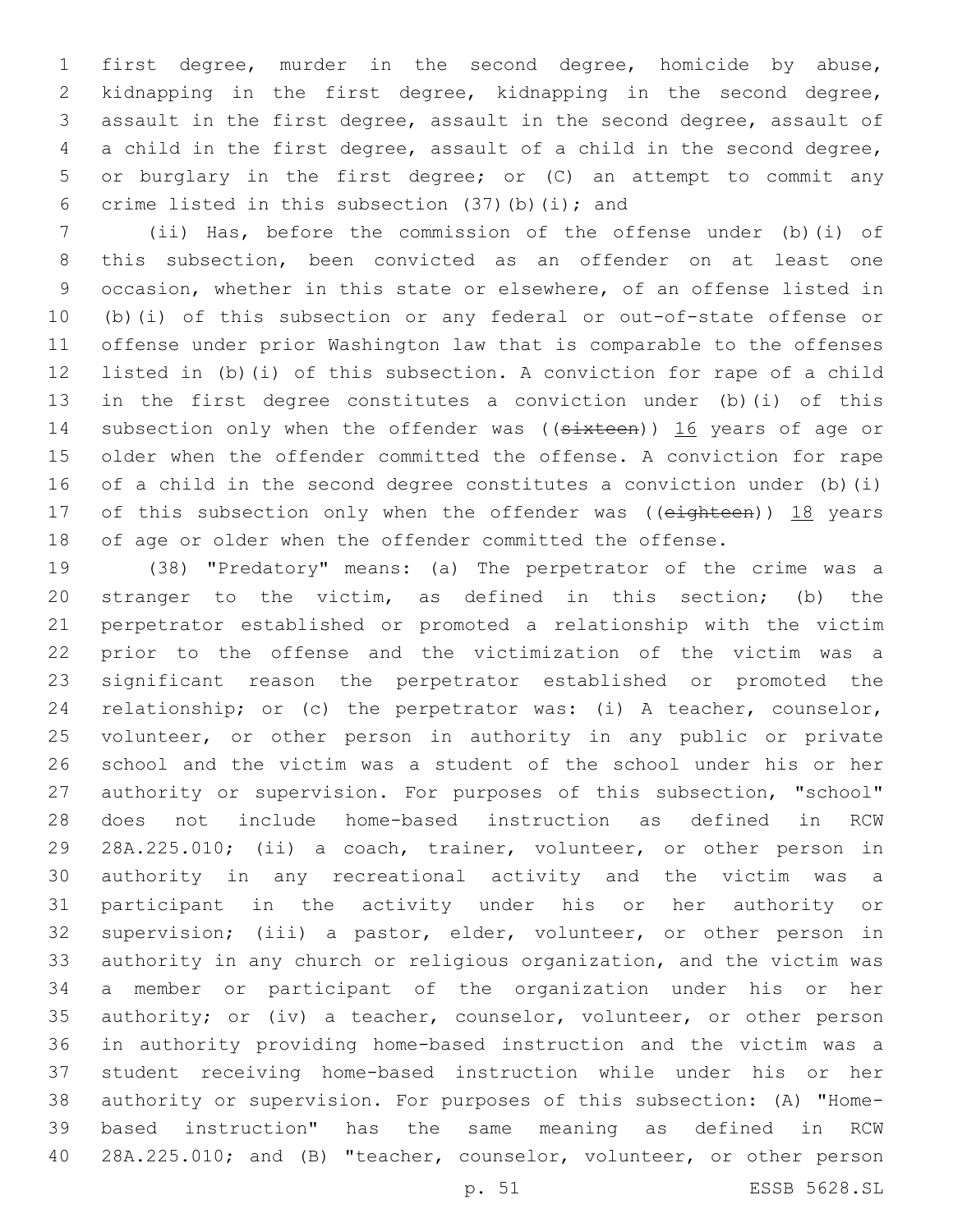in authority" does not include the parent or legal guardian of the victim.2 (39) "Private school" means a school regulated under chapter 28A.195 or 28A.205 RCW.4 (40) "Public school" has the same meaning as in RCW 28A.150.010. (41) "Recidivist offense" means a felony offense where a prior conviction of the same offense or other specified offense is an element of the crime including, but not limited to: (a) Assault in the fourth degree where domestic violence is 10 pleaded and proven, RCW 9A.36.041(3); 11 (b)  $(\text{Cyberstalking})$  Cyber harassment, RCW 9.61.260 $((+3)+(a))$  $(2)(b)(i)$  (as recodified by this act); 13 (c) Harassment, RCW 9A.46.020(2)(b)(i); 14 (d) Indecent exposure, RCW 9A.88.010(2)(c); (e) Stalking, RCW 9A.46.110(5)(b) (i) and (iii); (f) Telephone harassment, RCW 9.61.230(2)(a); and (g) Violation of a no-contact or protection order, RCW 7.105.450 18 or former RCW 26.50.110(5). (42) "Repetitive domestic violence offense" means any: (a)(i) Domestic violence assault that is not a felony offense 21 under RCW 9A.36.041; (ii) Domestic violence violation of a no-contact order under 23 chapter 10.99 RCW that is not a felony offense; (iii) Domestic violence violation of a protection order under chapter 26.09, 26.26A, or 26.26B RCW or former chapter 26.50 RCW, or violation of a domestic violence protection order under chapter 7.105 27 RCW, that is not a felony offense; (iv) Domestic violence harassment offense under RCW 9A.46.020 29 that is not a felony offense; or (v) Domestic violence stalking offense under RCW 9A.46.110 that 31 is not a felony offense; or (b) Any federal, out-of-state, tribal court, military, county, or municipal conviction for an offense that under the laws of this state would be classified as a repetitive domestic violence offense under 35 (a) of this subsection. (43) "Restitution" means a specific sum of money ordered by the sentencing court to be paid by the offender to the court over a specified period of time as payment of damages. The sum may include 39 both public and private costs.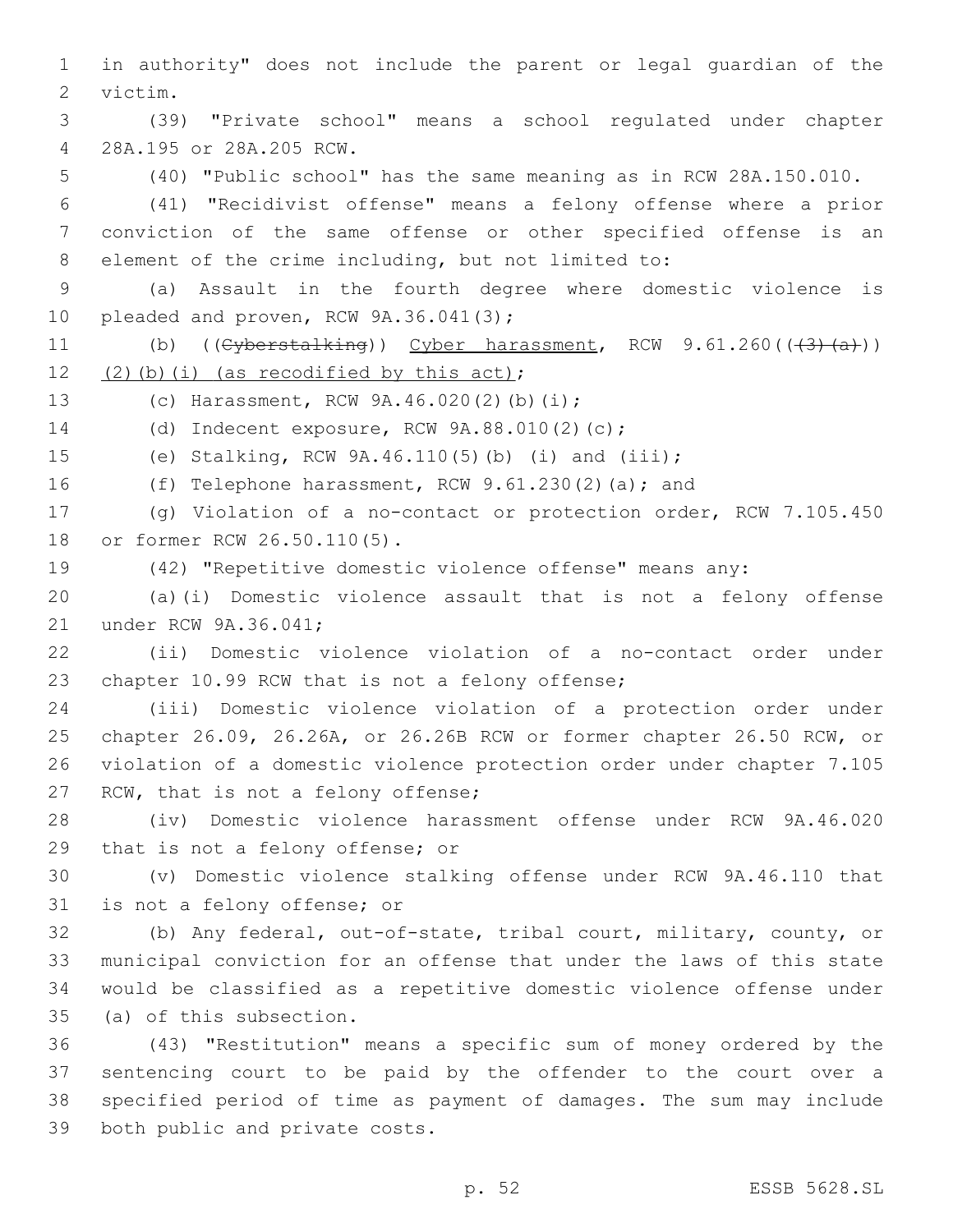(44) "Risk assessment" means the application of the risk instrument recommended to the department by the Washington state institute for public policy as having the highest degree of predictive accuracy for assessing an offender's risk of reoffense.

(45) "Serious traffic offense" means:5

 (a) Nonfelony driving while under the influence of intoxicating liquor or any drug (RCW 46.61.502), nonfelony actual physical control while under the influence of intoxicating liquor or any drug (RCW 46.61.504), reckless driving (RCW 46.61.500), or hit-and-run an 10 attended vehicle (RCW 46.52.020(5)); or

11 (b) Any federal, out-of-state, county, or municipal conviction 12 for an offense that under the laws of this state would be classified 13 as a serious traffic offense under (a) of this subsection.

14 (46) "Serious violent offense" is a subcategory of violent 15 offense and means:

16 (a)(i) Murder in the first degree;

17 (ii) Homicide by abuse;

18 (iii) Murder in the second degree;

19 (iv) Manslaughter in the first degree;

20 (v) Assault in the first degree;

21 (vi) Kidnapping in the first degree;

22 (vii) Rape in the first degree;

23 (viii) Assault of a child in the first degree; or

24 (ix) An attempt, criminal solicitation, or criminal conspiracy to 25 commit one of these felonies; or

26 (b) Any federal or out-of-state conviction for an offense that 27 under the laws of this state would be a felony classified as a 28 serious violent offense under (a) of this subsection.

(47) "Sex offense" means:29

30 (a)(i) A felony that is a violation of chapter 9A.44 RCW other 31 than RCW 9A.44.132;

32 (ii) A violation of RCW 9A.64.020;

33 (iii) A felony that is a violation of chapter 9.68A RCW other 34 than RCW 9.68A.080;

35 (iv) A felony that is, under chapter 9A.28 RCW, a criminal 36 attempt, criminal solicitation, or criminal conspiracy to commit such 37 crimes; or

38 (v) A felony violation of RCW 9A.44.132(1) (failure to register 39 as a sex offender) if the person has been convicted of violating RCW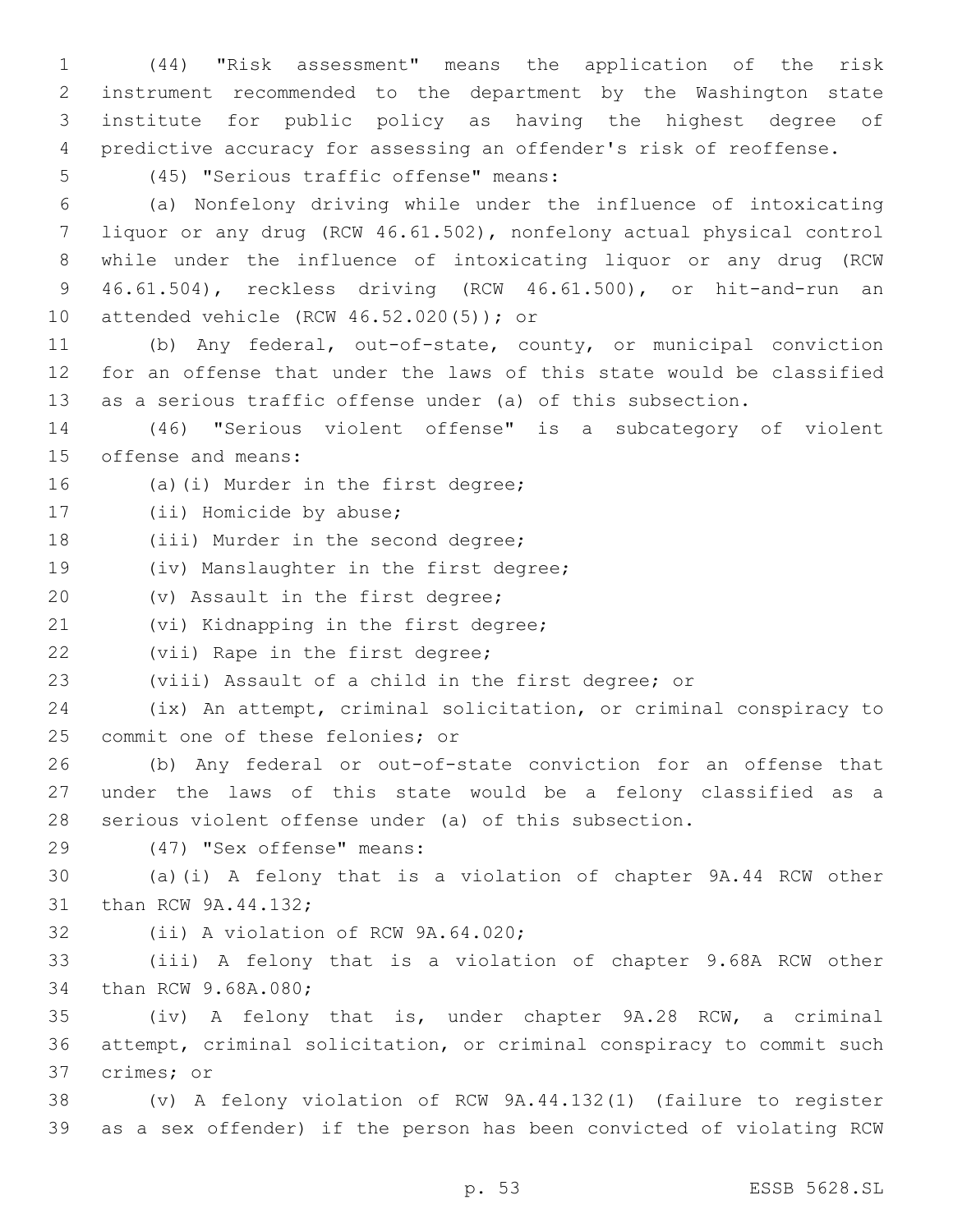9A.44.132(1) (failure to register as a sex offender) or 9A.44.130 prior to June 10, 2010, on at least one prior occasion;

 (b) Any conviction for a felony offense in effect at any time prior to July 1, 1976, that is comparable to a felony classified as a 5 sex offense in (a) of this subsection;

 (c) A felony with a finding of sexual motivation under RCW 7 9.94A.835 or 13.40.135; or

 (d) Any federal or out-of-state conviction for an offense that under the laws of this state would be a felony classified as a sex 10 offense under (a) of this subsection.

 (48) "Sexual motivation" means that one of the purposes for which the defendant committed the crime was for the purpose of his or her 13 sexual gratification.

 (49) "Standard sentence range" means the sentencing court's discretionary range in imposing a nonappealable sentence.

 (50) "Statutory maximum sentence" means the maximum length of time for which an offender may be confined as punishment for a crime as prescribed in chapter 9A.20 RCW, RCW 9.92.010, the statute defining the crime, or other statute defining the maximum penalty for 20 a crime.

 (51) "Stranger" means that the victim did not know the offender 22 (( $t$ wenty-four)) 24 hours before the offense.

 (52) "Total confinement" means confinement inside the physical boundaries of a facility or institution operated or utilized under 25 contract by the state or any other unit of government for ((twenty- $f_{\text{out}}$ )) 24 hours a day, or pursuant to RCW 72.64.050 and 72.64.060.

 (53) "Transition training" means written and verbal instructions and assistance provided by the department to the offender during the two weeks prior to the offender's successful completion of the work ethic camp program. The transition training shall include instructions in the offender's requirements and obligations during 32 the offender's period of community custody.

 (54) "Victim" means any person who has sustained emotional, psychological, physical, or financial injury to person or property as 35 a direct result of the crime charged.

 (55) "Victim of domestic violence" means an intimate partner or household member who has been subjected to the infliction of physical harm or sexual and psychological abuse by an intimate partner or household member as part of a pattern of assaultive, coercive, and controlling behaviors directed at achieving compliance from or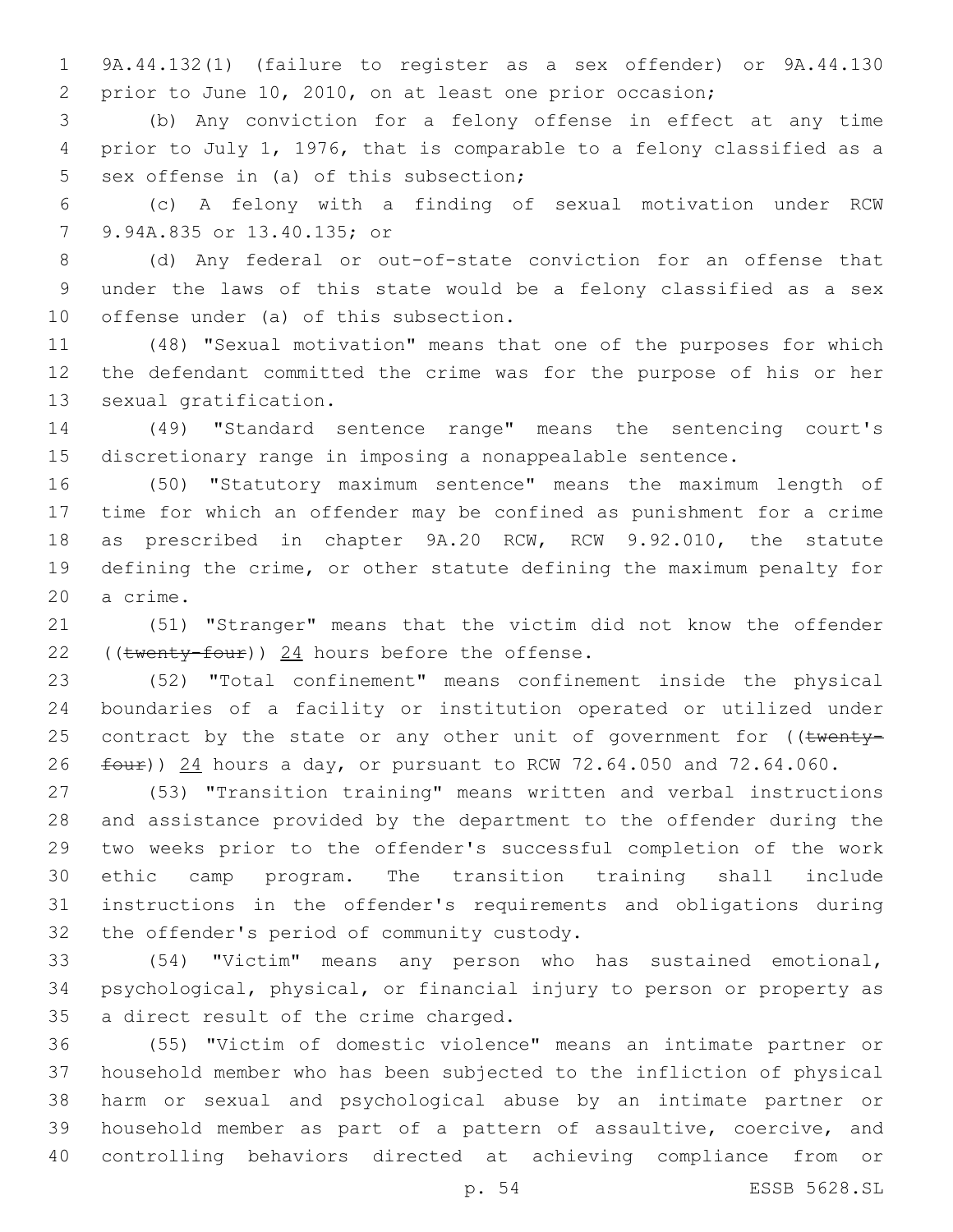control over that intimate partner or household member. Domestic violence includes, but is not limited to, the offenses listed in RCW 10.99.020 and 26.50.010 committed by an intimate partner or household member against a victim who is an intimate partner or household 5 member.

 (56) "Victim of sex trafficking, prostitution, or commercial sexual abuse of a minor" means a person who has been forced or coerced to perform a commercial sex act including, but not limited to, being a victim of offenses defined in RCW 9A.40.100, 9A.88.070, 9.68A.101, and the trafficking victims protection act of 2000, 22 U.S.C. Sec. 7101 et seq.; or a person who was induced to perform a commercial sex act when they were less than 18 years of age including but not limited to the offenses defined in chapter 9.68A RCW.

 (57) "Victim of sexual assault" means any person who is a victim of a sexual assault offense, nonconsensual sexual conduct, or nonconsensual sexual penetration and as a result suffers physical, emotional, financial, or psychological impacts. Sexual assault offenses include, but are not limited to, the offenses defined in 19 chapter 9A.44 RCW.

(58) "Violent offense" means:20

21 (a) Any of the following felonies:

22 (i) Any felony defined under any law as a class A felony or an 23 attempt to commit a class A felony;

24 (ii) Criminal solicitation of or criminal conspiracy to commit a 25 class A felony;

26 (iii) Manslaughter in the first degree;

27 (iv) Manslaughter in the second degree;

28 (v) Indecent liberties if committed by forcible compulsion;

29 (vi) Kidnapping in the second degree;

30 (vii) Arson in the second degree;

31 (viii) Assault in the second degree;

32 (ix) Assault of a child in the second degree;

33 (x) Extortion in the first degree;

34 (xi) Robbery in the second degree;

35 (xii) Drive-by shooting;

 (xiii) Vehicular assault, when caused by the operation or driving of a vehicle by a person while under the influence of intoxicating liquor or any drug or by the operation or driving of a vehicle in a 39 reckless manner; and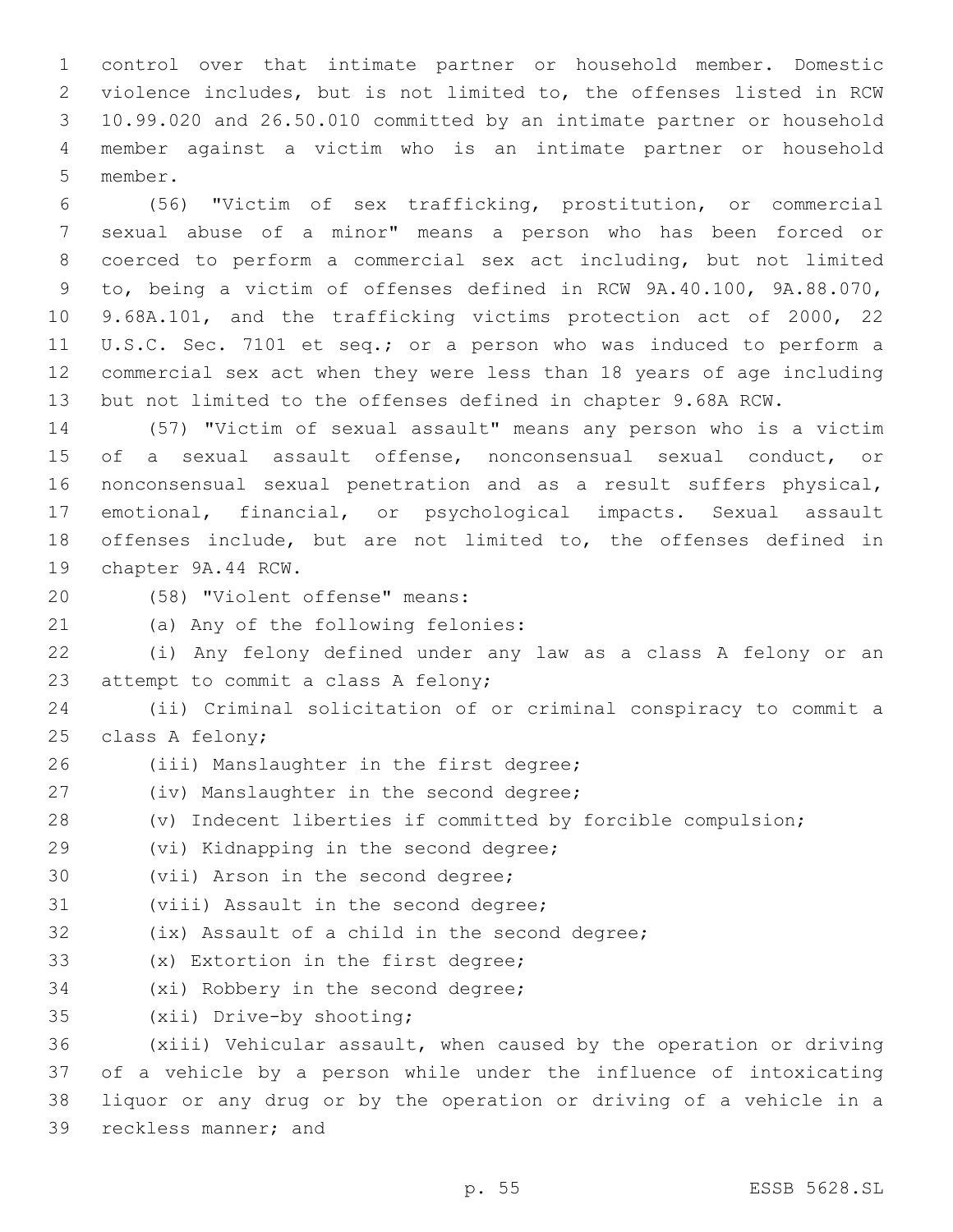(xiv) Vehicular homicide, when proximately caused by the driving of any vehicle by any person while under the influence of intoxicating liquor or any drug as defined by RCW 46.61.502, or by 4 the operation of any vehicle in a reckless manner;

 (b) Any conviction for a felony offense in effect at any time prior to July 1, 1976, that is comparable to a felony classified as a 7 violent offense in (a) of this subsection; and

 (c) Any federal or out-of-state conviction for an offense that under the laws of this state would be a felony classified as a violent offense under (a) or (b) of this subsection.

 (59) "Work crew" means a program of partial confinement consisting of civic improvement tasks for the benefit of the 13 community that complies with RCW 9.94A.725.

 (60) "Work ethic camp" means an alternative incarceration program as provided in RCW 9.94A.690 designed to reduce recidivism and lower the cost of corrections by requiring offenders to complete a comprehensive array of real-world job and vocational experiences, character-building work ethics training, life management skills development, substance abuse rehabilitation, counseling, literacy 20 training, and basic adult education.

 (61) "Work release" means a program of partial confinement available to offenders who are employed or engaged as a student in a 23 regular course of study at school.

 **Sec. 12.** RCW 9.94A.515 and 2020 c 344 s 4 are each amended to 25 read as follows:

| 26 |      | <b>TABLE 2</b>                      |
|----|------|-------------------------------------|
| 27 |      | CRIMES INCLUDED WITHIN EACH         |
| 28 |      | <b>SERIOUSNESS LEVEL</b>            |
| 29 | XVI. | Aggravated Murder 1 (RCW 10.95.020) |
| 30 | XV   | Homicide by abuse (RCW 9A.32.055)   |
| 31 |      | Malicious explosion 1 (RCW)         |
| 32 |      | 70.74.280(1)                        |
| 33 |      | Murder 1 (RCW 9A.32.030)            |
| 34 | XIV  | Murder 2 (RCW 9A.32.050)            |
| 35 |      | Trafficking 1 (RCW 9A.40.100(1))    |
|    |      |                                     |

p. 56 ESSB 5628.SL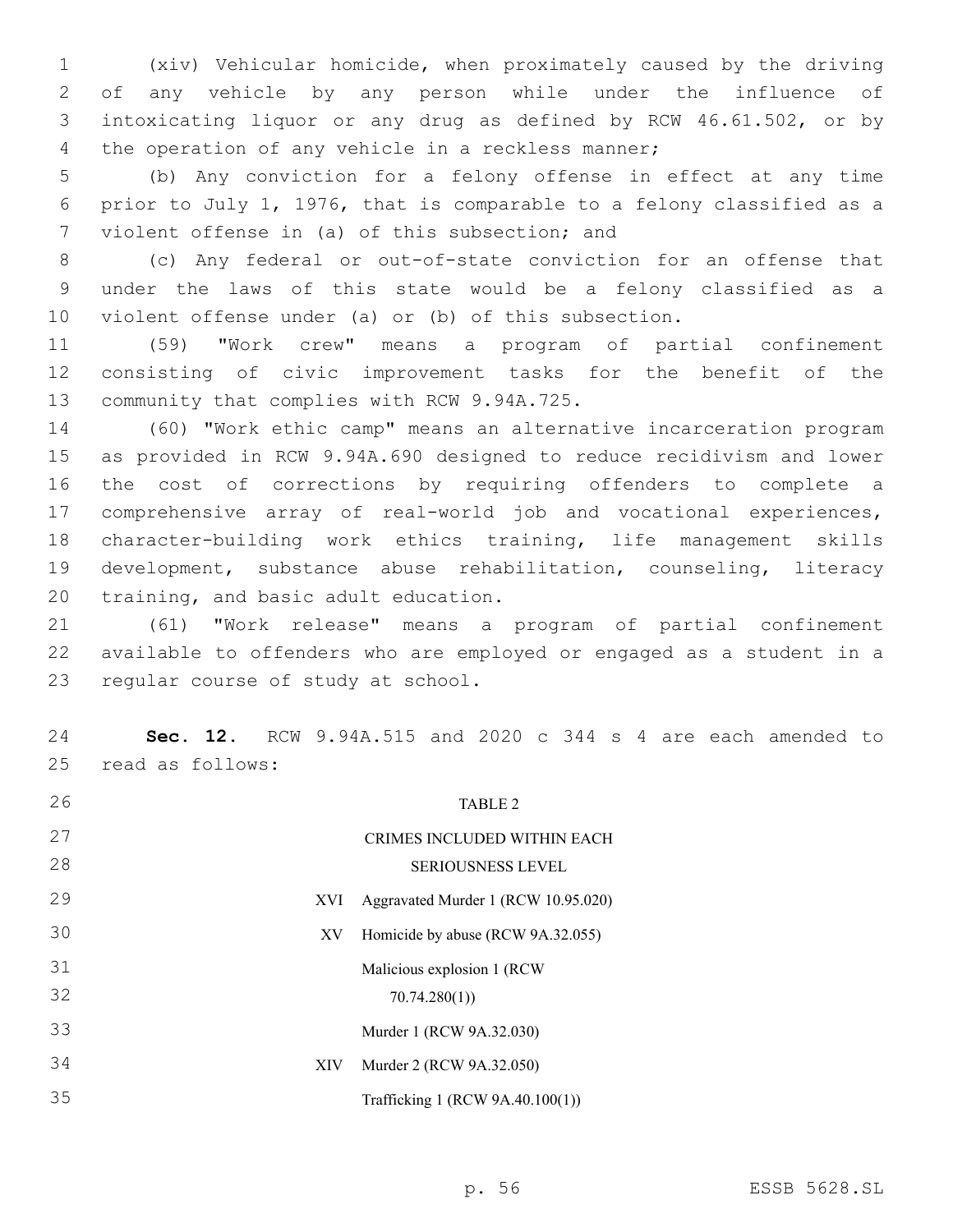| $\mathbf 1$   | XIII | Malicious explosion 2 (RCW              |
|---------------|------|-----------------------------------------|
| 2             |      | 70.74.280(2)                            |
| 3             |      | Malicious placement of an explosive 1   |
| 4             |      | (RCW 70.74.270(1))                      |
| 5             | XII  | Assault 1 (RCW 9A.36.011)               |
| 6             |      | Assault of a Child 1 (RCW 9A.36.120)    |
| 7             |      | Malicious placement of an imitation     |
| 8             |      | device 1 (RCW 70.74.272(1)(a))          |
| $\mathcal{G}$ |      | Promoting Commercial Sexual Abuse of    |
| 10            |      | a Minor (RCW 9.68A.101)                 |
| 11            |      | Rape 1 (RCW 9A.44.040)                  |
| 12            |      | Rape of a Child 1 (RCW 9A.44.073)       |
| 13            |      | Trafficking 2 (RCW 9A.40.100(3))        |
| 14            | XI   | Manslaughter 1 (RCW 9A.32.060)          |
| 15            |      | Rape 2 (RCW 9A.44.050)                  |
| 16            |      | Rape of a Child 2 (RCW 9A.44.076)       |
| 17            |      | Vehicular Homicide, by being under the  |
| 18            |      | influence of intoxicating liquor or     |
| 19            |      | any drug (RCW 46.61.520)                |
| 20            |      | Vehicular Homicide, by the operation of |
| 21            |      | any vehicle in a reckless manner        |
| 22            |      | (RCW 46.61.520)                         |
| 23            | X    | Child Molestation 1 (RCW 9A.44.083)     |
| 24            |      | Criminal Mistreatment 1 (RCW            |
| 25            |      | 9A.42.020)                              |
| 26<br>27      |      | Indecent Liberties (with forcible       |
| 28            |      | compulsion) (RCW<br>9A.44.100(1)(a)     |
| 29            |      | Kidnapping 1 (RCW 9A.40.020)            |
| 30            |      | Leading Organized Crime (RCW            |
| 31            |      | 9A.82.060(1)(a)                         |
| 32            |      | Malicious explosion 3 (RCW              |
| 33            |      | 70.74.280(3)                            |
| 34            |      | Sexually Violent Predator Escape (RCW   |
| 35            |      | 9A.76.115)                              |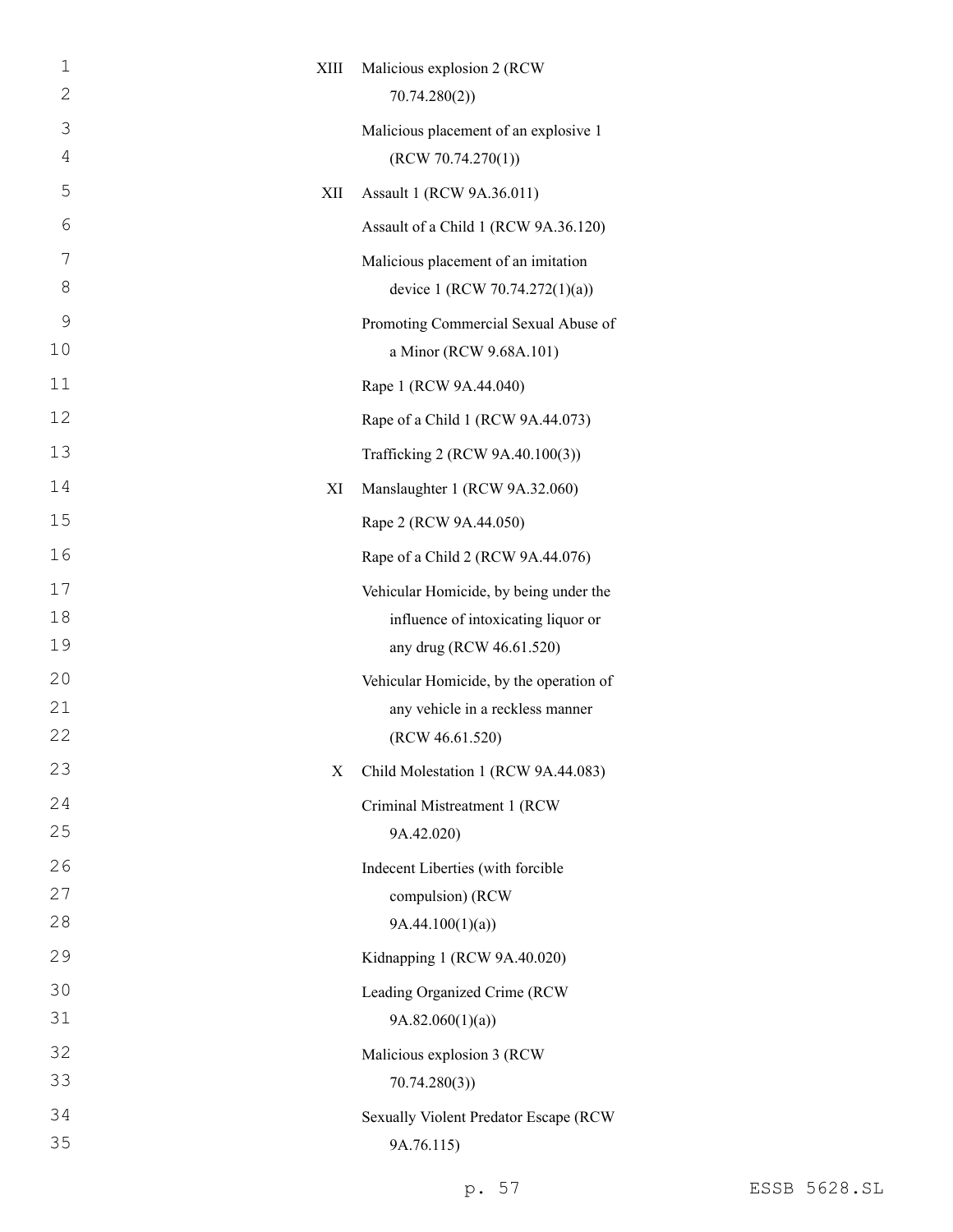| 1  | IX   | Abandonment of Dependent Person 1      |
|----|------|----------------------------------------|
| 2  |      | (RCW 9A.42.060)                        |
| 3  |      | Assault of a Child 2 (RCW 9A.36.130)   |
| 4  |      | Explosive devices prohibited (RCW      |
| 5  |      | 70.74.180)                             |
| 6  |      | Hit and Run-Death (RCW                 |
| 7  |      | 46.52.020(4)(a)                        |
| 8  |      | Homicide by Watercraft, by being under |
| 9  |      | the influence of intoxicating liquor   |
| 10 |      | or any drug (RCW 79A.60.050)           |
| 11 |      | Inciting Criminal Profiteering (RCW    |
| 12 |      | 9A.82.060(1)(b)                        |
| 13 |      | Malicious placement of an explosive 2  |
| 14 |      | (RCW 70.74.270(2))                     |
| 15 |      | Robbery 1 (RCW 9A.56.200)              |
| 16 |      | Sexual Exploitation (RCW 9.68A.040)    |
| 17 | VIII | Arson 1 (RCW 9A.48.020)                |
| 18 |      | Commercial Sexual Abuse of a Minor     |
| 19 |      | (RCW 9.68A.100)                        |
| 20 |      | Homicide by Watercraft, by the         |
| 21 |      | operation of any vessel in a reckless  |
| 22 |      | manner (RCW 79A.60.050)                |
| 23 |      | Manslaughter 2 (RCW 9A.32.070)         |
| 24 |      | Promoting Prostitution 1 (RCW          |
| 25 |      | 9A.88.070)                             |
| 26 |      | Theft of Ammonia (RCW 69.55.010)       |
| 27 | VII  | Air bag diagnostic systems (causing    |
| 28 |      | bodily injury or death) (RCW           |
| 29 |      | 46.37.660(2)(b)                        |
| 30 |      | Air bag replacement requirements       |
| 31 |      | (causing bodily injury or death)       |
| 32 |      | (RCW 46.37.660(1)(b))                  |
| 33 |      | Burglary 1 (RCW 9A.52.020)             |
| 34 |      | Child Molestation 2 (RCW 9A.44.086)    |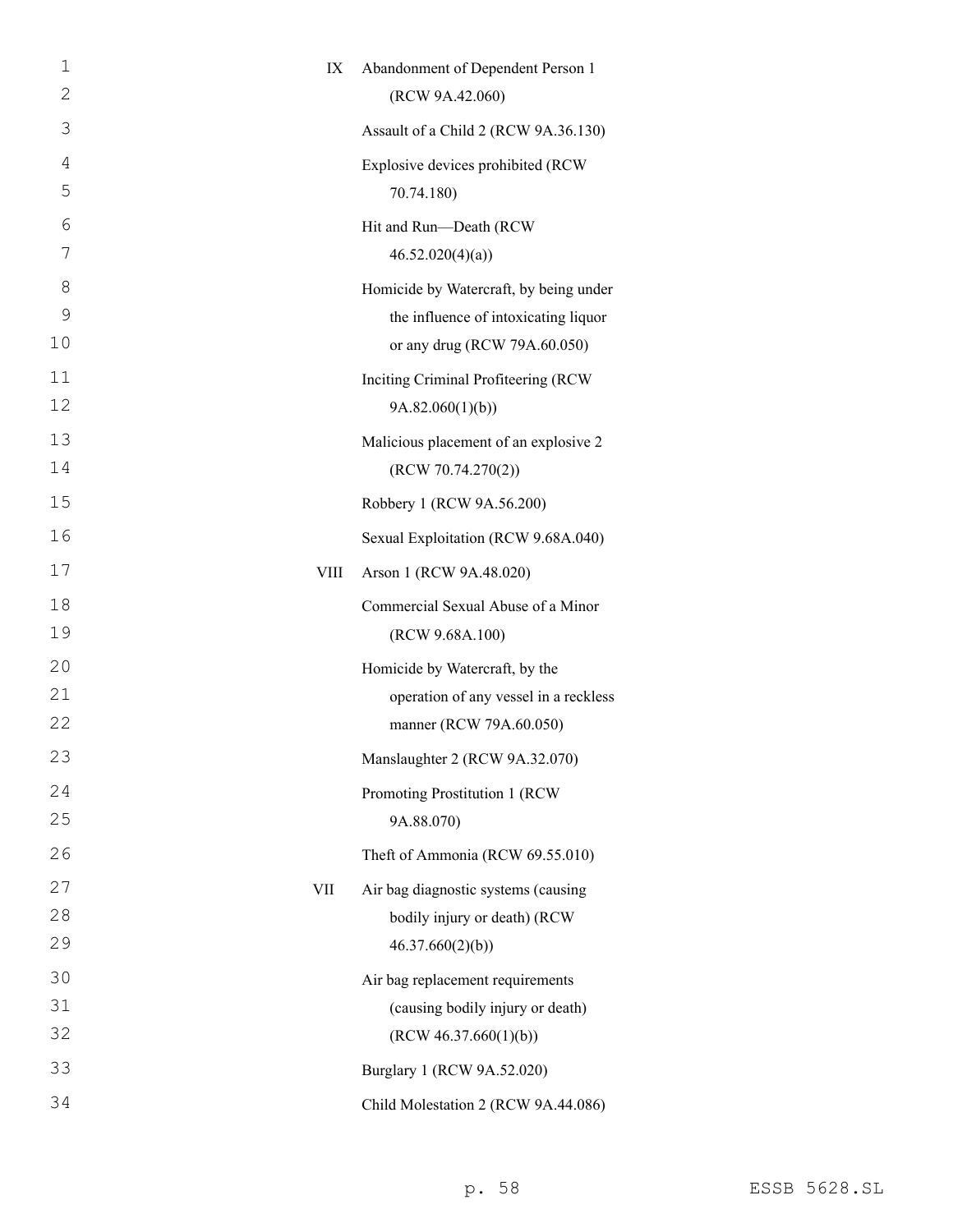| $\mathbf 1$    | Civil Disorder Training (RCW             |
|----------------|------------------------------------------|
| $\mathbf{2}$   | 9A.48.120)                               |
| 3              | Dealing in depictions of minor engaged   |
| $\overline{4}$ | in sexually explicit conduct 1           |
| 5              | (RCW 9.68A.050(1))                       |
| 6              | Drive-by Shooting (RCW 9A.36.045)        |
| 7              | False Reporting 1 (RCW                   |
| 8              | 9A.84.040(2)(a)                          |
| 9              | Homicide by Watercraft, by disregard     |
| 10             | for the safety of others (RCW            |
| 11             | 79A.60.050)                              |
| 12             | Indecent Liberties (without forcible     |
| 13             | compulsion) (RCW 9A.44.100(1)            |
| 14             | $(b)$ and $(c)$ )                        |
| 15             | Introducing Contraband 1 (RCW            |
| 16             | 9A.76.140)                               |
| 17             | Malicious placement of an explosive 3    |
| 18             | (RCW 70.74.270(3))                       |
| 19             | Manufacture or import counterfeit,       |
| 20             | nonfunctional, damaged, or               |
| 21             | previously deployed air bag              |
| 22             | (causing bodily injury or death)         |
| 23             | (RCW 46.37.650(1)(b))                    |
| 24             | Negligently Causing Death By Use of a    |
| 25             | Signal Preemption Device (RCW            |
| 26             | 46.37.675)                               |
| 27             | Sell, install, or reinstall counterfeit, |
| 28             | nonfunctional, damaged, or               |
| 29             | previously deployed airbag (RCW          |
| 30             | 46.37.650(2)(b)                          |
| 31             | Sending, bringing into state depictions  |
| 32             | of minor engaged in sexually             |
| 33             | explicit conduct 1 (RCW                  |
| 34             | 9.68A.060(1)                             |
| 35             | Unlawful Possession of a Firearm in the  |
| 36             | first degree (RCW $9.41.040(1)$ )        |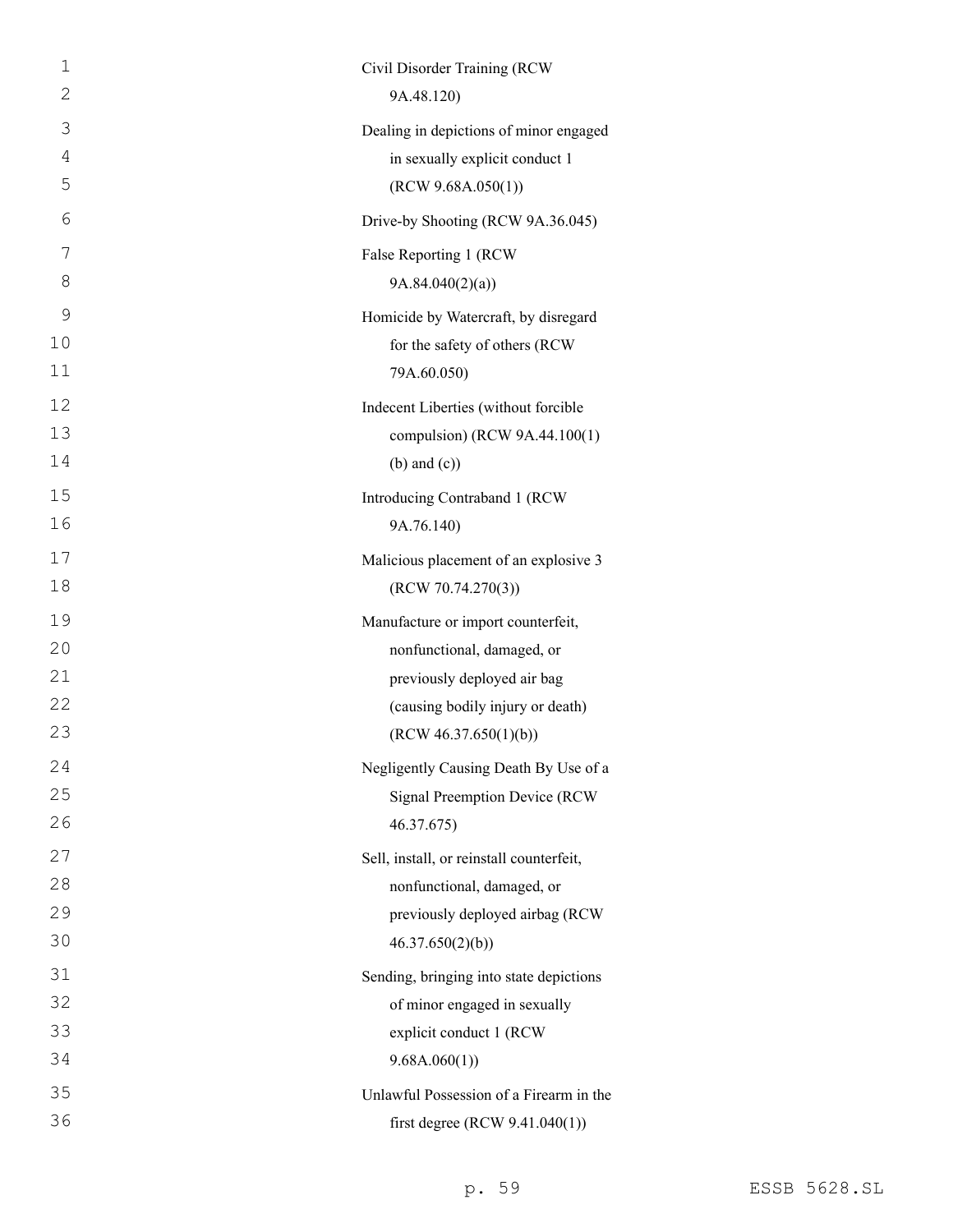| $\mathbf 1$    |    | Use of a Machine Gun or Bump-fire    |
|----------------|----|--------------------------------------|
| 2              |    | Stock in Commission of a Felony      |
| 3              |    | (RCW 9.41.225)                       |
| $\overline{4}$ |    | Vehicular Homicide, by disregard for |
| 5              |    | the safety of others (RCW            |
| 6              |    | 46.61.520)                           |
| 7              | VI | Bail Jumping with Murder 1 (RCW      |
| 8              |    | 9A.76.170(3)(a)                      |
| 9              |    | Bribery (RCW 9A.68.010)              |
| 10             |    | Incest 1 (RCW $9A.64.020(1)$ )       |
| 11             |    | Intimidating a Judge (RCW 9A.72.160) |
| 12             |    | Intimidating a Juror/Witness (RCW    |
| 13             |    | 9A.72.110, 9A.72.130)                |
| 14             |    | Malicious placement of an imitation  |
| 15             |    | device 2 (RCW 70.74.272(1)(b))       |
| 16             |    | Possession of Depictions of a Minor  |
| 17             |    | Engaged in Sexually Explicit         |
| 18             |    | Conduct 1 (RCW 9.68A.070(1))         |
| 19             |    | Rape of a Child 3 (RCW 9A.44.079)    |
| 20             |    | Theft of a Firearm (RCW 9A.56.300)   |
| 21             |    | Theft from a Vulnerable Adult 1 (RCW |
| 22             |    | 9A.56.400(1)                         |
| 23             |    | Unlawful Storage of Ammonia (RCW     |
| 24             |    | 69.55.020)                           |
| 25             | V  | Abandonment of Dependent Person 2    |
| 26             |    | (RCW 9A.42.070)                      |
| 27             |    | Advancing money or property for      |
| 28             |    | extortionate extension of credit     |
| 29             |    | (RCW 9A.82.030)                      |
| 30             |    | Air bag diagnostic systems (RCW      |
| 31             |    | 46.37.660(2)(c)                      |
| 32             |    | Air bag replacement requirements     |
| 33             |    | (RCW 46.37.660(1)(c))                |
| 34             |    | Bail Jumping with class A Felony     |
| 35             |    | (RCW 9A.76.170(3)(b))                |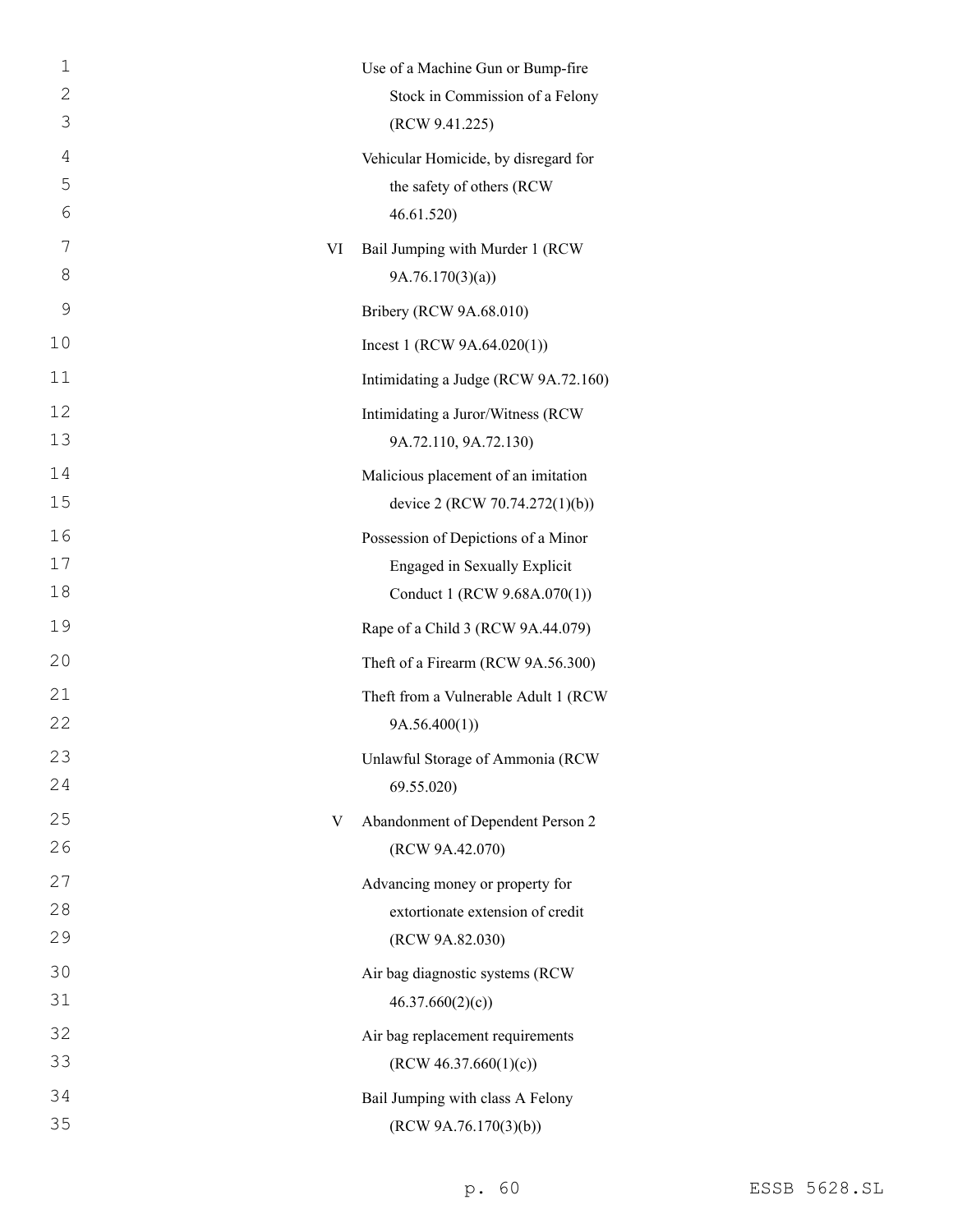| $\mathbf 1$    | Child Molestation 3 (RCW 9A.44.089)   |
|----------------|---------------------------------------|
| 2              | Criminal Mistreatment 2 (RCW          |
| 3              | 9A.42.030)                            |
| $\overline{4}$ | Custodial Sexual Misconduct 1 (RCW    |
| 5              | 9A.44.160)                            |
| 6              | Dealing in Depictions of Minor        |
| 7              | Engaged in Sexually Explicit          |
| 8              | Conduct 2 (RCW 9.68A.050(2))          |
| 9              | Domestic Violence Court Order         |
| 10             | Violation (RCW 10.99.040,             |
| 11             | 10.99.050, 26.09.300, 26.10.220,      |
| 12             | 26.26B.050, 26.50.110, 26.52.070,     |
| 13             | or 74.34.145)                         |
| 14             | Extortion 1 (RCW 9A.56.120)           |
| 15             | Extortionate Extension of Credit (RCW |
| 16             | 9A.82.020)                            |
| 17             | <b>Extortionate Means to Collect</b>  |
| 18             | Extensions of Credit (RCW             |
| 19             | 9A.82.040)                            |
| 20             | Incest 2 (RCW $9A.64.020(2)$ )        |
| 21             | Kidnapping 2 (RCW 9A.40.030)          |
| 22             | Manufacture or import counterfeit,    |
| 23             | nonfunctional, damaged, or            |
| 24             | previously deployed air bag (RCW      |
| 25             | 46.37.650(1)(c)                       |
| 26             | Perjury 1 (RCW 9A.72.020)             |
| 27             | Persistent prison misbehavior (RCW    |
| 28             | 9.94.070)                             |
| 29             | Possession of a Stolen Firearm (RCW   |
| 30             | 9A.56.310)                            |
| 31             | Rape 3 (RCW 9A.44.060)                |
| 32             | Rendering Criminal Assistance 1 (RCW  |
| 33             | 9A.76.070)                            |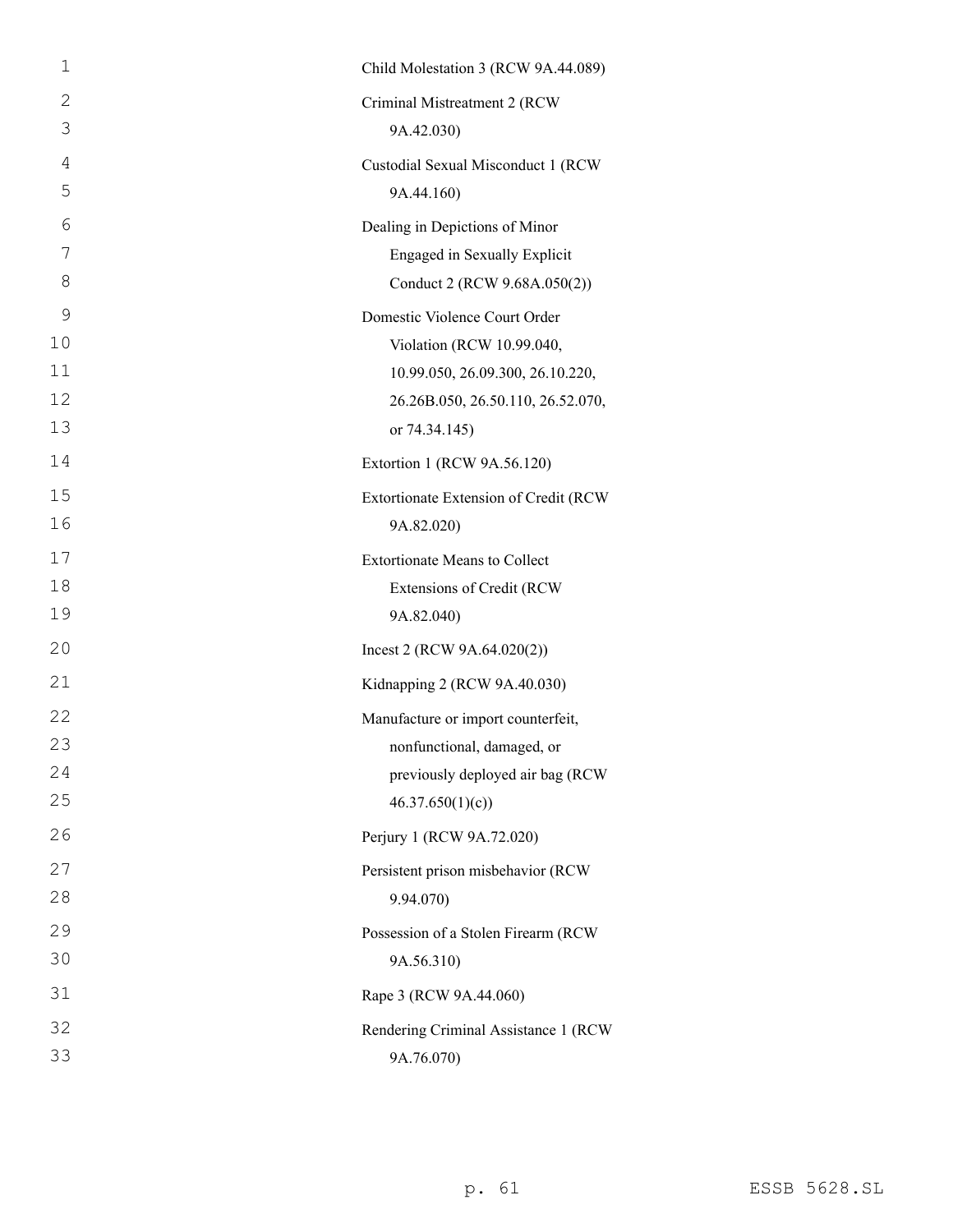| $\mathbf 1$ | Sell, install, or reinstall counterfeit, |
|-------------|------------------------------------------|
| 2           | nonfunctional, damaged, or               |
| 3           | previously deployed airbag (RCW          |
| 4           | 46.37.650(2)(c)                          |
| 5           | Sending, Bringing into State Depictions  |
| 6           | of Minor Engaged in Sexually             |
| 7           | <b>Explicit Conduct 2 (RCW</b>           |
| 8           | 9.68A.060(2))                            |
| 9           | Sexual Misconduct with a Minor 1         |
| 10          | (RCW 9A.44.093)                          |
| 11          | Sexually Violating Human Remains         |
| 12          | (RCW 9A.44.105)                          |
| 13          | Stalking (RCW 9A.46.110)                 |
| 14          | Taking Motor Vehicle Without             |
| 15          | Permission 1 (RCW 9A.56.070)             |
| 16          | IV<br>Arson 2 (RCW 9A.48.030)            |
| 17          | Assault 2 (RCW 9A.36.021)                |
| 18          | Assault 3 (of a Peace Officer with a     |
| 19          | Projectile Stun Gun) (RCW                |
| 20          | 9A.36.031(1)(h)                          |
| 21          | Assault 4 (third domestic violence       |
| 22          | offense) (RCW 9A.36.041(3))              |
| 23          | Assault by Watercraft (RCW               |
| 24          | 79A.60.060)                              |
| 25          | Bribing a Witness/Bribe Received by      |
| 26          | Witness (RCW 9A.72.090,                  |
| 27          | 9A.72.100)                               |
| 28          | Cheating 1 (RCW 9.46.1961)               |
| 29          | Commercial Bribery (RCW 9A.68.060)       |
| 30          | Counterfeiting (RCW 9.16.035(4))         |
| 31          | Driving While Under the Influence        |
| 32          | (RCW 46.61.502(6))                       |
| 33          | Endangerment with a Controlled           |
| 34          | Substance (RCW 9A.42.100)                |
| 35          | Escape 1 (RCW 9A.76.110)                 |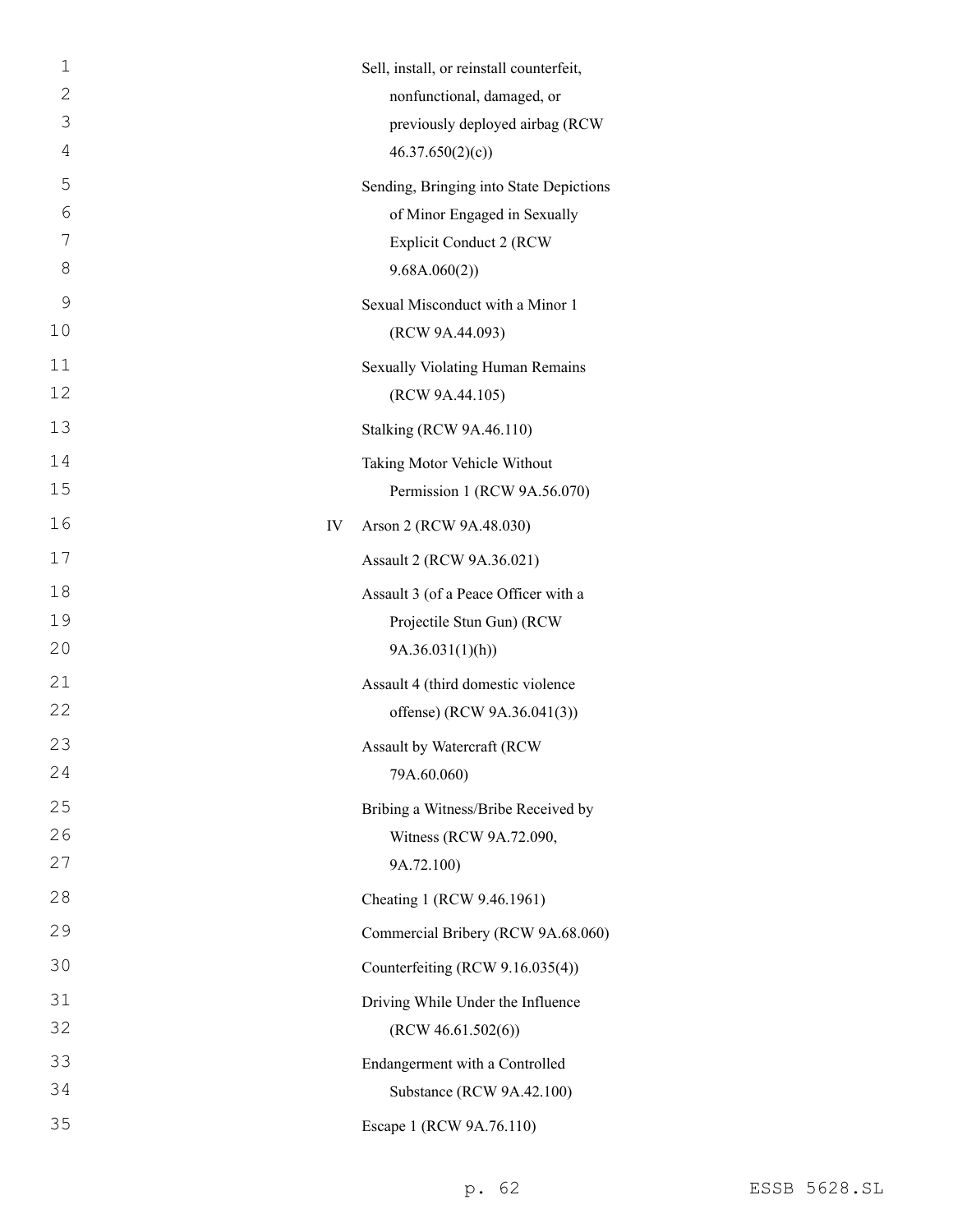| $\mathbf 1$ | Hate Crime (RCW 9A.36.080)               |
|-------------|------------------------------------------|
| 2           | Hit and Run-Injury (RCW                  |
| 3           | 46.52.020(4)(b)                          |
| 4           | Hit and Run with Vessel-Injury           |
| 5           | Accident (RCW 79A.60.200(3))             |
| 6           | Identity Theft 1 (RCW 9.35.020(2))       |
| 7           | Indecent Exposure to Person Under Age    |
| 8           | $((\text{Fourteen}))$ 14 (subsequent sex |
| 9           | offense) (RCW 9A.88.010)                 |
| 10          | Influencing Outcome of Sporting Event    |
| 11          | (RCW 9A.82.070)                          |
| 12          | Physical Control of a Vehicle While      |
| 13          | Under the Influence (RCW                 |
| 14          | 46.61.504(6)                             |
| 15          | Possession of Depictions of a Minor      |
| 16          | Engaged in Sexually Explicit             |
| 17          | Conduct 2 (RCW 9.68A.070(2))             |
| 18          | Residential Burglary (RCW 9A.52.025)     |
| 19          | Robbery 2 (RCW 9A.56.210)                |
| 20          | Theft of Livestock 1 (RCW 9A.56.080)     |
| 21          | Threats to Bomb (RCW 9.61.160)           |
| 22          | Trafficking in Stolen Property 1 (RCW    |
| 23          | 9A.82.050)                               |
| 24          | Unlawful factoring of a credit card or   |
| 25          | payment card transaction (RCW            |
| 26          | 9A.56.290(4)(b)                          |
| 27          | Unlawful transaction of health coverage  |
| 28          | as a health care service contractor      |
| 29          | (RCW 48.44.016(3))                       |
| 30          | Unlawful transaction of health coverage  |
| 31          | as a health maintenance                  |
| 32          | organization (RCW 48.46.033(3))          |
| 33          | Unlawful transaction of insurance        |
| 34          | business (RCW 48.15.023(3))              |
| 35          | Unlicensed practice as an insurance      |
| 36          | professional (RCW 48.17.063(2))          |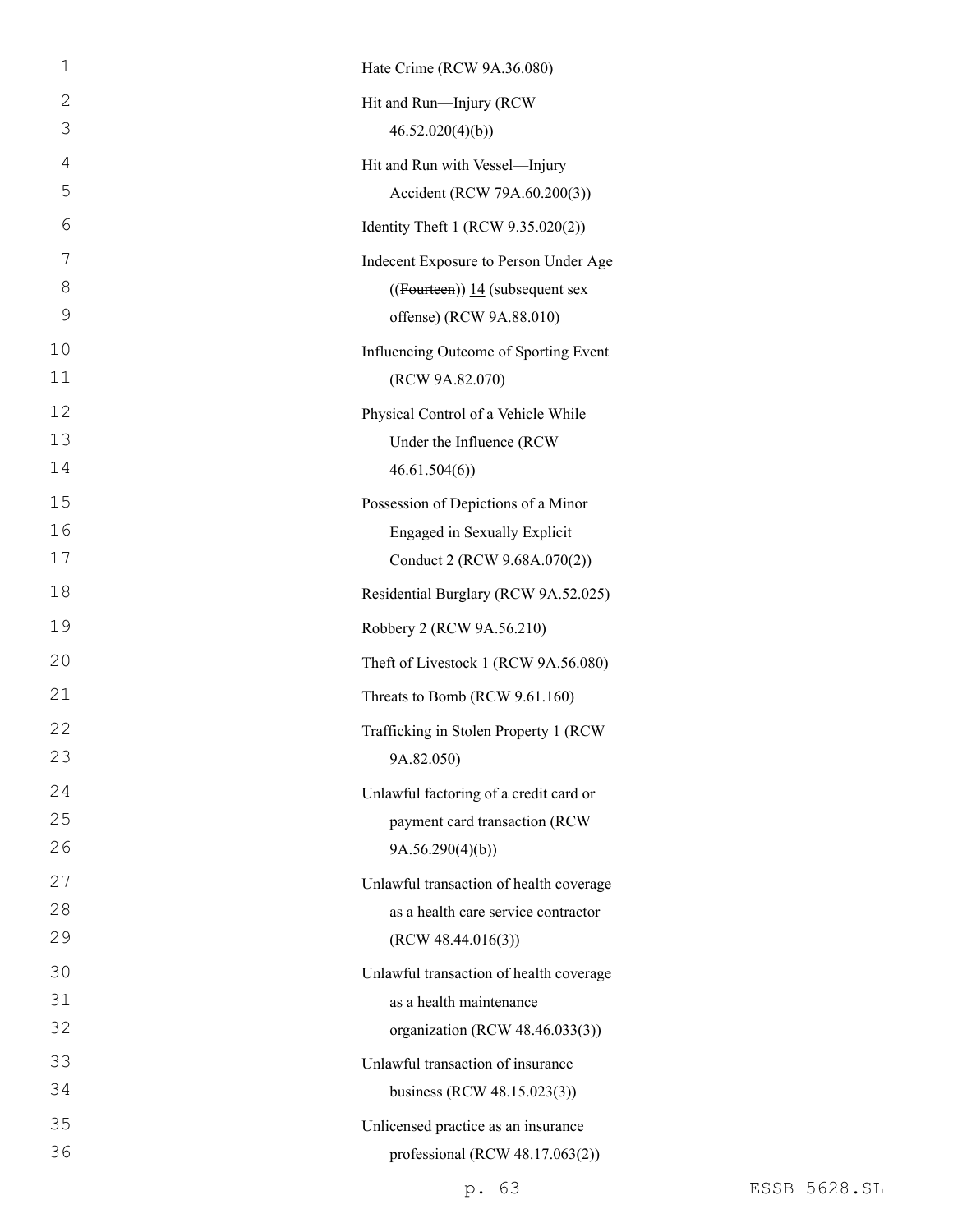| $\mathbf{1}$ | Use of Proceeds of Criminal              |
|--------------|------------------------------------------|
| $\mathbf{2}$ | Profiteering (RCW 9A.82.080 (1)          |
| 3            | and $(2)$ )                              |
| 4            | Vehicle Prowling 2 (third or subsequent  |
| 5            | offense) (RCW 9A.52.100(3))              |
| 6            | Vehicular Assault, by being under the    |
| 7            | influence of intoxicating liquor or      |
| 8            | any drug, or by the operation or         |
| 9            | driving of a vehicle in a reckless       |
| 10           | manner (RCW 46.61.522)                   |
| 11           | Viewing of Depictions of a Minor         |
| 12           | Engaged in Sexually Explicit             |
| 13           | Conduct 1 (RCW 9.68A.075(1))             |
| 14           | Willful Failure to Return from Furlough  |
| 15           | (RCW 72.66.060)                          |
| 16           | Animal Cruelty 1 (Sexual Conduct or<br>Ш |
| 17           | Contact) (RCW 16.52.205(3))              |
| 18           | Assault 3 (Except Assault 3 of a Peace   |
| 19           | Officer With a Projectile Stun Gun)      |
| 20           | (RCW 9A.36.031 except subsection         |
| 21           | (1)(h))                                  |
| 22           | Assault of a Child 3 (RCW 9A.36.140)     |
| 23           | Bail Jumping with class B or C Felony    |
| 24           | (RCW 9A.76.170(3)(c))                    |
| 25           | Burglary 2 (RCW 9A.52.030)               |
| 26           | Communication with a Minor for           |
| 27           | <b>Immoral Purposes (RCW)</b>            |
| 28           | 9.68A.090)                               |
| 29           | Criminal Gang Intimidation (RCW          |
| 30           | 9A.46.120)                               |
| 31           | Custodial Assault (RCW 9A.36.100)        |
| 32           | ((Cyberstalking (subsequent conviction   |
| 33           | or threat of death))) Cyber              |
| 34           | Harassment (RCW $9.61.260((3))$ )        |
| 35           | $(2)(b)$ (as recodified by this act))    |
| 36           | Escape 2 (RCW 9A.76.120)                 |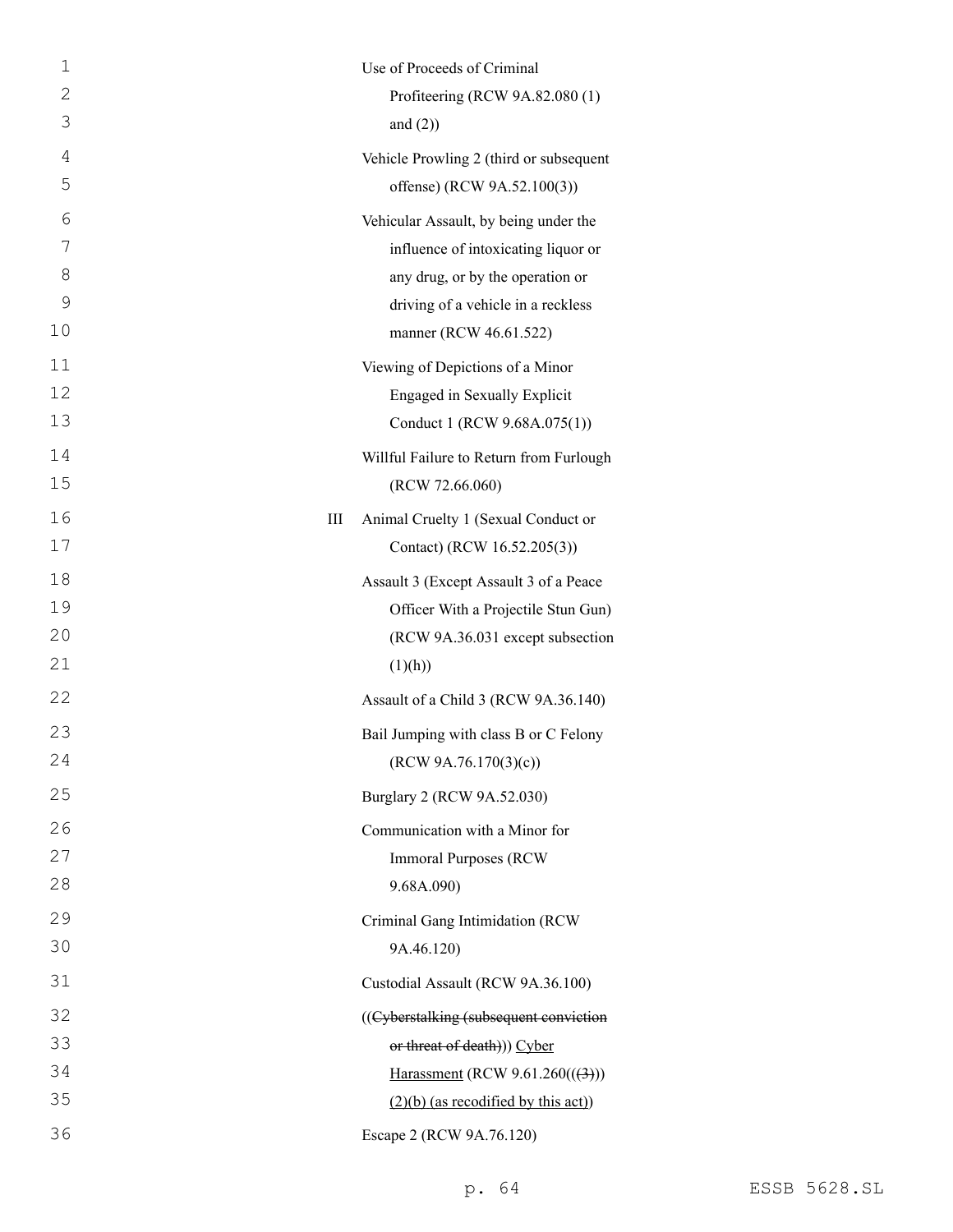| $\mathbf 1$    | Extortion 2 (RCW 9A.56.130)             |
|----------------|-----------------------------------------|
| 2              | False Reporting 2 (RCW                  |
| 3              | 9A.84.040(2)(b)                         |
| $\overline{4}$ | Harassment (RCW 9A.46.020)              |
| 5              | Intimidating a Public Servant (RCW      |
| 6              | 9A.76.180)                              |
| 7              | Introducing Contraband 2 (RCW           |
| 8              | 9A.76.150)                              |
| $\mathsf 9$    | Malicious Injury to Railroad Property   |
| 10             | (RCW 81.60.070)                         |
| 11             | Manufacture of Untraceable Firearm      |
| 12             | with Intent to Sell (RCW 9.41.190)      |
| 13             | Manufacture or Assembly of an           |
| 14             | Undetectable Firearm or                 |
| 15             | Untraceable Firearm (RCW                |
| 16             | 9.41.325)                               |
| 17             | Mortgage Fraud (RCW 19.144.080)         |
| 18             | Negligently Causing Substantial Bodily  |
| 19             | Harm By Use of a Signal                 |
| 20             | Preemption Device (RCW                  |
| 21             | 46.37.674)                              |
| 22             | Organized Retail Theft 1 (RCW           |
| 23             | 9A.56.350(2)                            |
| 24             | Perjury 2 (RCW 9A.72.030)               |
| 25             | Possession of Incendiary Device (RCW    |
| 26             | 9.40.120)                               |
| 27             | Possession of Machine Gun, Bump-Fire    |
| 28             | Stock, Undetectable Firearm, or         |
| 29             | Short-Barreled Shotgun or Rifle         |
| 30             | (RCW 9.41.190)                          |
| 31             | Promoting Prostitution 2 (RCW           |
| 32             | 9A.88.080)                              |
| 33             | Retail Theft with Special Circumstances |
| 34             | 1 (RCW 9A.56.360(2))                    |
| 35             | Securities Act violation (RCW           |
| 36             | 21.20.400)                              |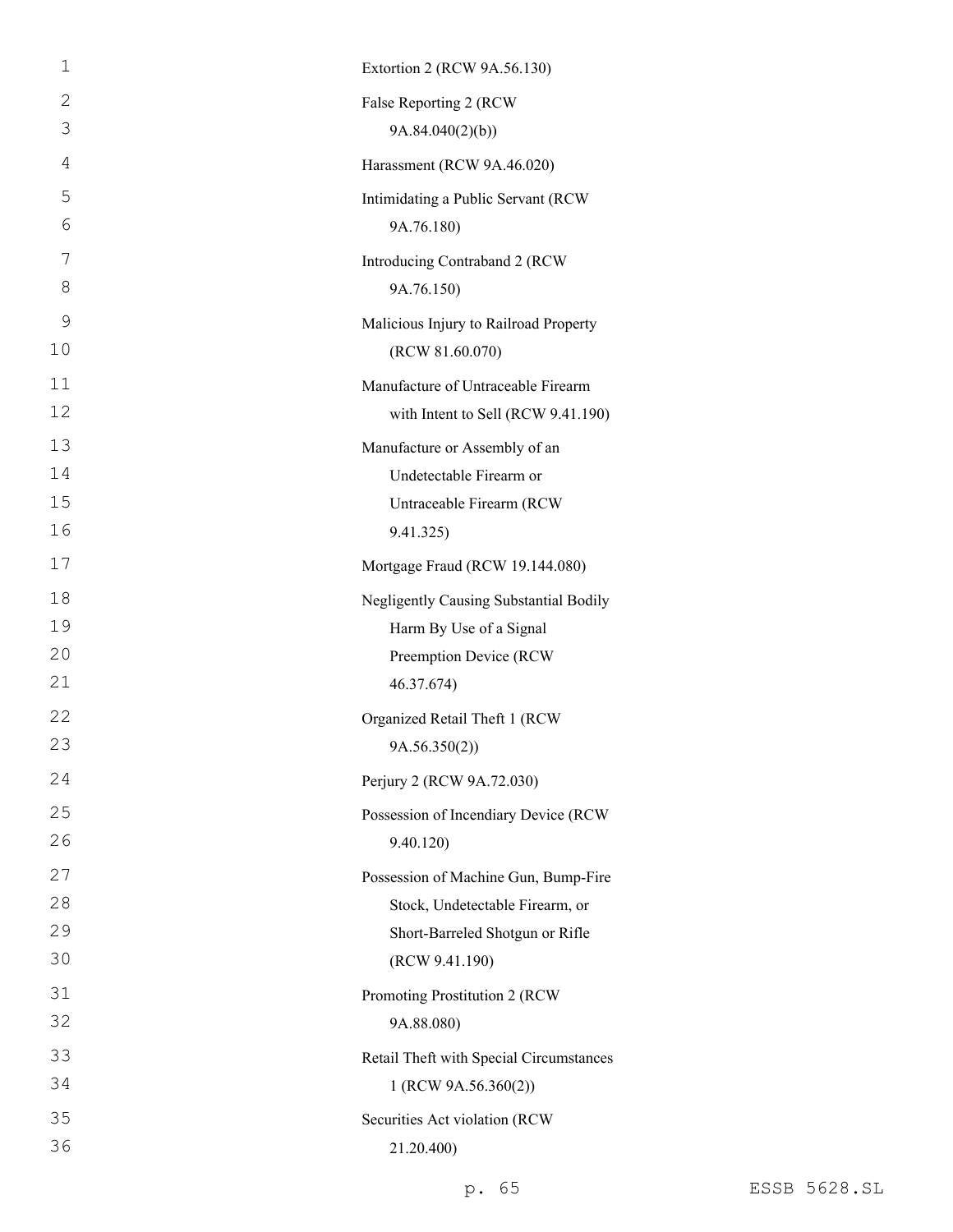| 1<br>$\mathbf{2}$ | Tampering with a Witness (RCW<br>9A.72.120)             |
|-------------------|---------------------------------------------------------|
| 3                 | Telephone Harassment (subsequent                        |
| 4                 | conviction or threat of death) (RCW                     |
| 5                 | 9.61.230(2)                                             |
| 6                 | Theft of Livestock 2 (RCW 9A.56.083)                    |
| 7<br>8            | Theft with the Intent to Resell 1 (RCW)<br>9A.56.340(2) |
| 9                 | Trafficking in Stolen Property 2 (RCW                   |
| 10                | 9A.82.055)                                              |
| 11<br>12          | Unlawful Hunting of Big Game 1 (RCW)<br>77.15.410(3)(b) |
| 13                | Unlawful Imprisonment (RCW                              |
| 14                | 9A.40.040)                                              |
| 15                | Unlawful Misbranding of Fish or                         |
| 16                | Shellfish 1 (RCW 77.140.060(3))                         |
| 17                | Unlawful possession of firearm in the                   |
| 18                | second degree $(RCW 9.41.040(2))$                       |
| 19                | Unlawful Taking of Endangered Fish or                   |
| 20                | Wildlife 1 (RCW 77.15.120(3)(b))                        |
| 21                | Unlawful Trafficking in Fish, Shellfish,                |
| 22                | or Wildlife 1 (RCW                                      |
| 23                | 77.15.260(3)(b)                                         |
| 24                | Unlawful Use of a Nondesignated                         |
| 25                | Vessel (RCW 77.15.530(4))                               |
| 26                | Vehicular Assault, by the operation or                  |
| 27                | driving of a vehicle with disregard                     |
| 28                | for the safety of others (RCW                           |
| 29                | 46.61.522)                                              |
| 30                | Willful Failure to Return from Work                     |
| 31                | Release (RCW 72.65.070)                                 |
| 32                | Commercial Fishing Without a License<br>$\rm{II}$       |
| 33                | 1 (RCW 77.15.500(3)(b))                                 |
| 34                | Computer Trespass 1 (RCW 9A.90.040)                     |
| 35                | Counterfeiting (RCW 9.16.035(3))                        |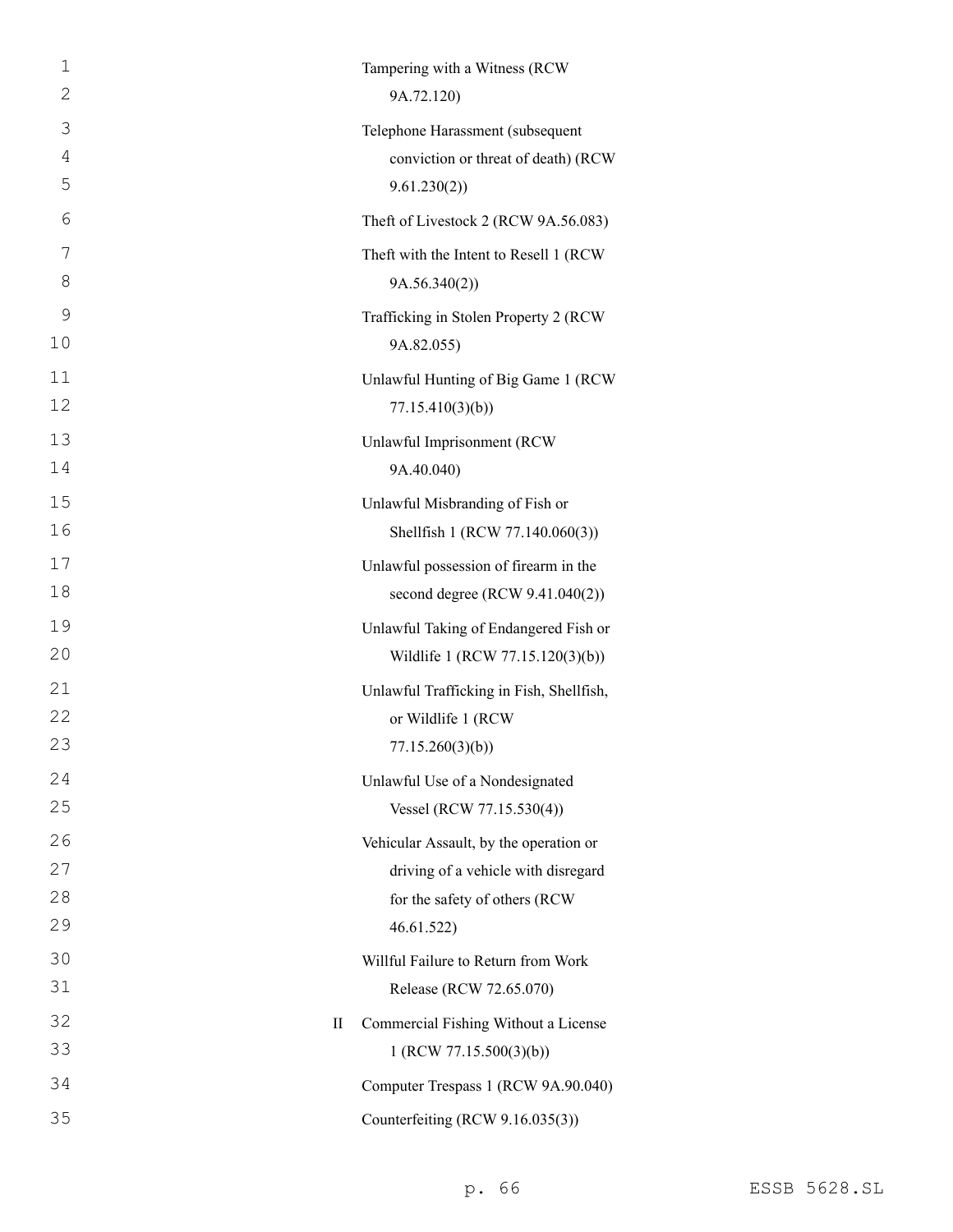| 1  | Electronic Data Service Interference    |
|----|-----------------------------------------|
| 2  | (RCW 9A.90.060)                         |
| 3  | Electronic Data Tampering 1 (RCW        |
| 4  | 9A.90.080)                              |
| 5  | Electronic Data Theft (RCW 9A.90.100)   |
| 6  | Engaging in Fish Dealing Activity       |
| 7  | Unlicensed 1 (RCW 77.15.620(3))         |
| 8  | Escape from Community Custody           |
| 9  | (RCW 72.09.310)                         |
| 10 | Failure to Register as a Sex Offender   |
| 11 | (second or subsequent offense)          |
| 12 | (RCW 9A.44.130 prior to June 10,        |
| 13 | 2010, and RCW 9A.44.132)                |
| 14 | Health Care False Claims (RCW           |
| 15 | 48.80.030)                              |
| 16 | Identity Theft 2 (RCW 9.35.020(3))      |
| 17 | <b>Improperly Obtaining Financial</b>   |
| 18 | Information (RCW 9.35.010)              |
| 19 | Malicious Mischief 1 (RCW 9A.48.070)    |
| 20 | Organized Retail Theft 2 (RCW           |
| 21 | 9A.56.350(3)                            |
| 22 | Possession of Stolen Property 1 (RCW    |
| 23 | 9A.56.150)                              |
| 24 | Possession of a Stolen Vehicle (RCW     |
| 25 | 9A.56.068)                              |
| 26 | Retail Theft with Special Circumstances |
| 27 | 2 (RCW 9A.56.360(3))                    |
| 28 | Scrap Processing, Recycling, or         |
| 29 | Supplying Without a License             |
| 30 | (second or subsequent offense)          |
| 31 | (RCW 19.290.100)                        |
| 32 | Theft 1 (RCW 9A.56.030)                 |
| 33 | Theft of a Motor Vehicle (RCW           |
| 34 | 9A.56.065)                              |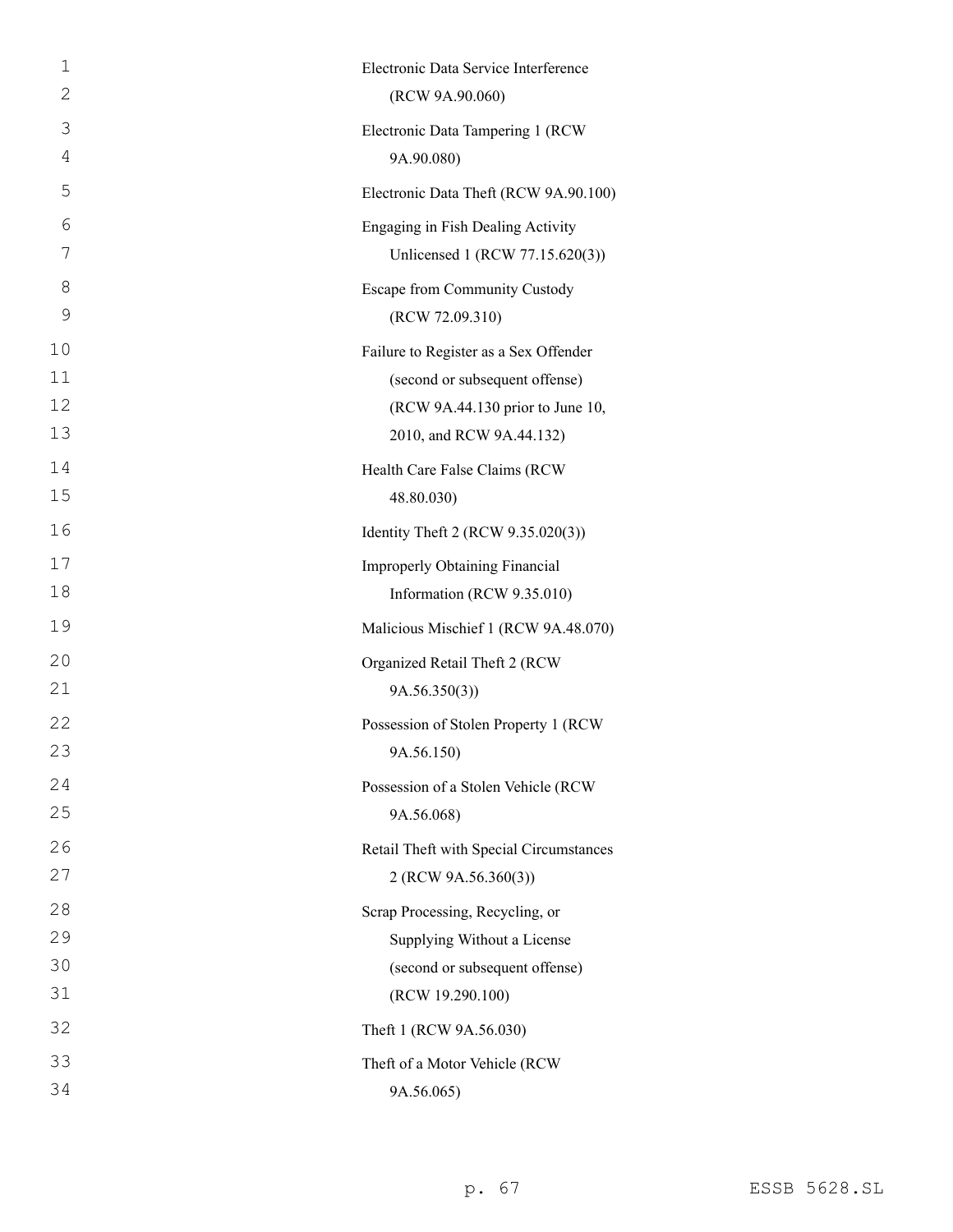| 1              | Theft of Rental, Leased, Lease-          |
|----------------|------------------------------------------|
| 2              | purchased, or Loaned Property            |
| 3              | (valued at ((five thousand dollars))     |
| $\overline{4}$ | \$5,000 or more) (RCW                    |
| 5              | 9A.56.096(5)(a)                          |
| 6              | Theft with the Intent to Resell 2 (RCW   |
| 7              | 9A.56.340(3)                             |
| 8              | Trafficking in Insurance Claims (RCW     |
| 9              | 48.30A.015)                              |
| 10             | Unlawful factoring of a credit card or   |
| 11             | payment card transaction (RCW            |
| 12             | 9A.56.290(4)(a)                          |
| 13             | Unlawful Participation of Non-Indians    |
| 14             | in Indian Fishery (RCW                   |
| 15             | 77.15.570(2)                             |
| 16             | Unlawful Practice of Law (RCW            |
| 17             | 2.48.180)                                |
| 18             | Unlawful Purchase or Use of a License    |
| 19             | (RCW 77.15.650(3)(b))                    |
| 20             | Unlawful Trafficking in Fish, Shellfish, |
| 21             | or Wildlife 2 (RCW                       |
| 22             | 77.15.260(3)(a)                          |
| 23             | Unlicensed Practice of a Profession or   |
| 24             | Business (RCW 18.130.190(7))             |
| 25             | Voyeurism 1 (RCW 9A.44.115)              |
| 26<br>I        | Attempting to Elude a Pursuing Police    |
| 27             | Vehicle (RCW 46.61.024)                  |
| 28             | False Verification for Welfare (RCW      |
| 29             | 74.08.055)                               |
| 30             | Forgery (RCW 9A.60.020)                  |
| 31             | Fraudulent Creation or Revocation of a   |
| 32             | Mental Health Advance Directive          |
| 33             | (RCW 9A.60.060)                          |
| 34             | Malicious Mischief 2 (RCW 9A.48.080)     |
| 35             | Mineral Trespass (RCW 78.44.330)         |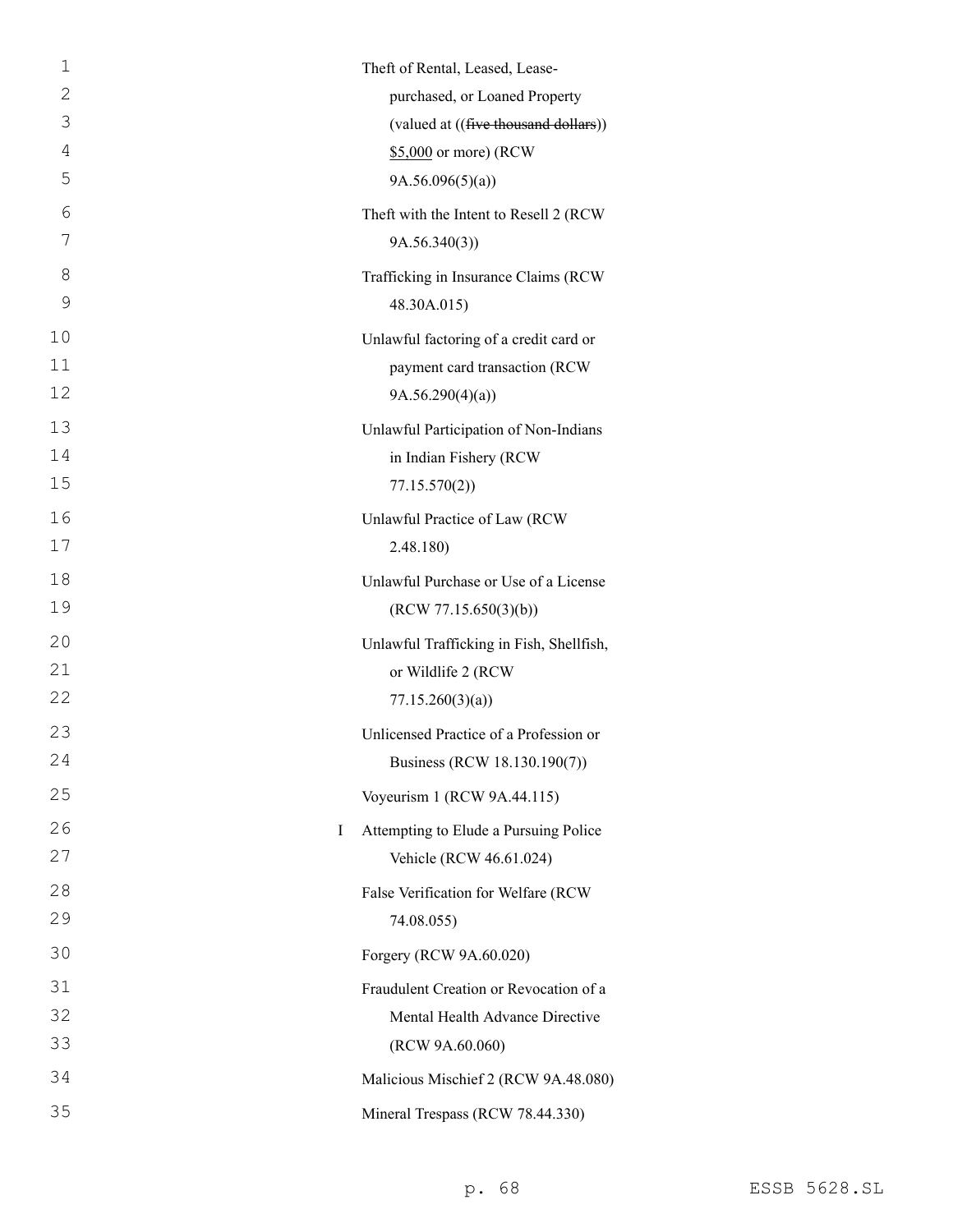| $\mathbf 1$ | Possession of Stolen Property 2 (RCW                |
|-------------|-----------------------------------------------------|
| 2           | 9A.56.160)                                          |
| 3           | Reckless Burning 1 (RCW 9A.48.040)                  |
| 4           | Spotlighting Big Game 1 (RCW                        |
| 5           | 77.15.450(3)(b)                                     |
| 6           | Suspension of Department Privileges 1               |
| 7           | (RCW 77.15.670(3)(b))                               |
| 8           | Taking Motor Vehicle Without                        |
| 9           | Permission 2 (RCW 9A.56.075)                        |
| 10          | Theft 2 (RCW 9A.56.040)                             |
| 11          | Theft from a Vulnerable Adult 2 (RCW                |
| 12          | 9A.56.400(2)                                        |
| 13          | Theft of Rental, Leased, Lease-                     |
| 14          | purchased, or Loaned Property                       |
| 15          | (valued at ((seven hundred fifty                    |
| 16          | $\frac{1}{2}$ dollars)) \$750 or more but less than |
| 17          | $((\text{five thousand dollars}))$ \$5,000)         |
| 18          | (RCW 9A.56.096(5)(b))                               |
| 19          | Transaction of insurance business                   |
| 20          | beyond the scope of licensure                       |
| 21          | (RCW 48.17.063)                                     |
| 22          | Unlawful Fish and Shellfish Catch                   |
| 23          | Accounting (RCW 77.15.630(3)(b))                    |
| 24          | Unlawful Issuance of Checks or Drafts               |
| 25          | (RCW 9A.56.060)                                     |
| 26          | <b>Unlawful Possession of Fictitious</b>            |
| 27          | Identification (RCW 9A.56.320)                      |
| 28          | Unlawful Possession of Instruments of               |
| 29          | Financial Fraud (RCW 9A.56.320)                     |
| 30          | Unlawful Possession of Payment                      |
| 31          | Instruments (RCW 9A.56.320)                         |
| 32          | Unlawful Possession of a Personal                   |
| 33          | Identification Device (RCW                          |
| 34          | 9A.56.320)                                          |
| 35          | Unlawful Production of Payment                      |
| 36          | Instruments (RCW 9A.56.320)                         |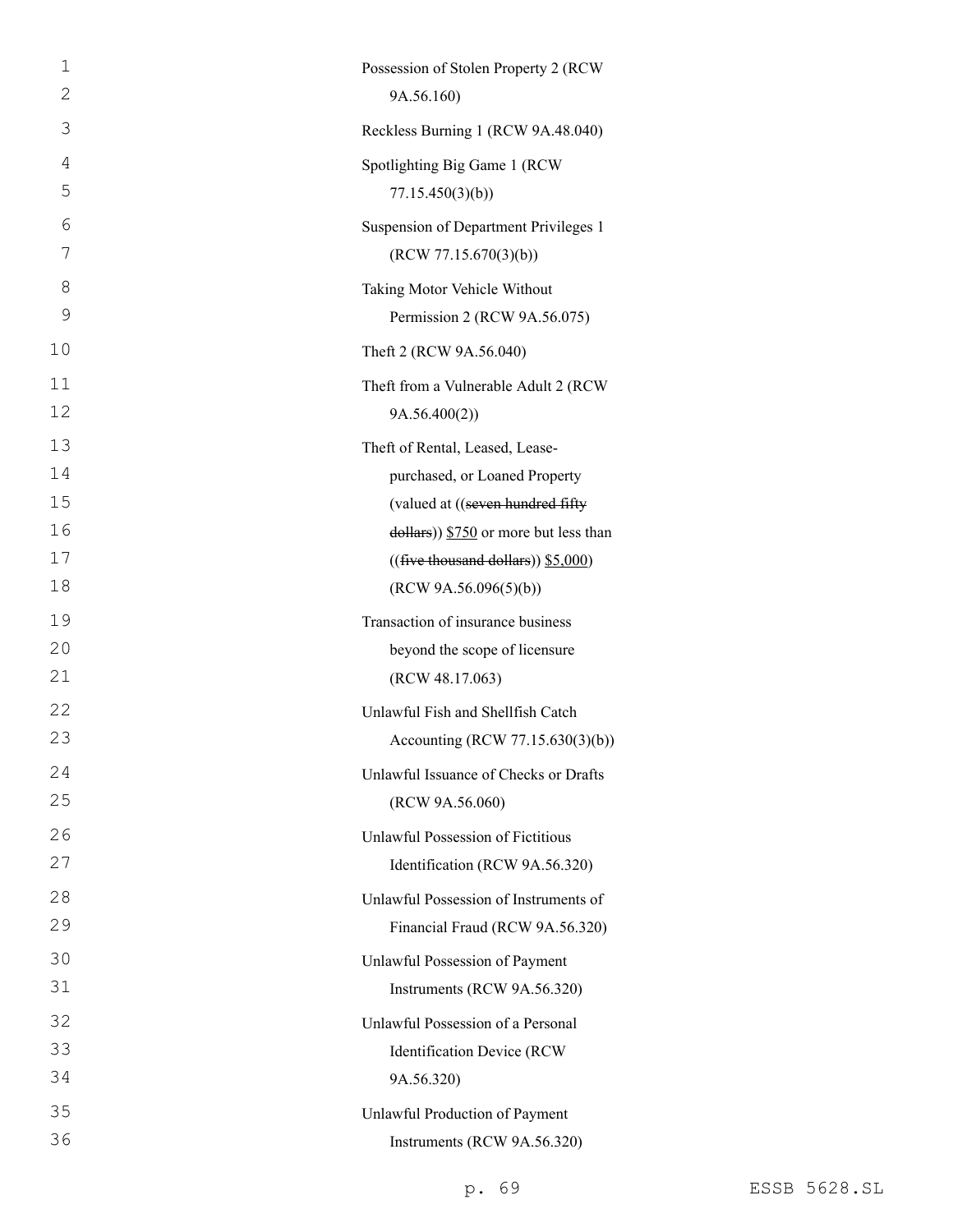| $\mathbf 1$ |                  |      | Unlawful Releasing, Planting,                         |  |  |
|-------------|------------------|------|-------------------------------------------------------|--|--|
| 2           |                  |      | Possessing, or Placing Deleterious                    |  |  |
| 3           |                  |      | Exotic Wildlife (RCW                                  |  |  |
| 4           |                  |      | 77.15.250(2)(b)                                       |  |  |
| 5           |                  |      | Unlawful Trafficking in Food Stamps                   |  |  |
| 6           |                  |      | (RCW 9.91.142)                                        |  |  |
| 7           |                  |      | Unlawful Use of Food Stamps (RCW                      |  |  |
| 8           |                  |      | 9.91.144)                                             |  |  |
| 9           |                  |      | Unlawful Use of Net to Take Fish 1                    |  |  |
| 10          |                  |      | (RCW 77.15.580(3)(b))                                 |  |  |
| 11          |                  |      | Unlawful Use of Prohibited Aquatic                    |  |  |
| 12          |                  |      | Animal Species (RCW                                   |  |  |
| 13          |                  |      | 77.15.253(3)                                          |  |  |
| 14          |                  |      | Vehicle Prowl 1 (RCW 9A.52.095)                       |  |  |
| 15          |                  |      | Violating Commercial Fishing Area or                  |  |  |
| 16          |                  |      | Time 1 (RCW 77.15.550(3)(b))                          |  |  |
|             |                  |      |                                                       |  |  |
| 17          | Sec. 13.         |      | RCW 9.94A.515 and 2021 c 215 s 99 are each amended to |  |  |
| 18          | read as follows: |      |                                                       |  |  |
| 19          |                  |      | <b>TABLE 2</b>                                        |  |  |
| 20          |                  |      | CRIMES INCLUDED WITHIN EACH                           |  |  |
| 21          |                  |      | SERIOUSNESS LEVEL                                     |  |  |
| 22          |                  | XVI  | Aggravated Murder 1 (RCW 10.95.020)                   |  |  |
| 23          |                  | XV   | Homicide by abuse (RCW 9A.32.055)                     |  |  |
| 24          |                  |      | Malicious explosion 1 (RCW                            |  |  |
| 25          |                  |      | 70.74.280(1)                                          |  |  |
| 26          |                  |      | Murder 1 (RCW 9A.32.030)                              |  |  |
| 27          |                  | XIV  | Murder 2 (RCW 9A.32.050)                              |  |  |
| 28          |                  |      | Trafficking 1 (RCW 9A.40.100(1))                      |  |  |
| 29          |                  |      |                                                       |  |  |
| 30          |                  | XIII | Malicious explosion 2 (RCW<br>70.74.280(2)            |  |  |
| 31          |                  |      |                                                       |  |  |
|             |                  |      |                                                       |  |  |
|             |                  |      | Malicious placement of an explosive 1                 |  |  |
| 32          |                  |      | (RCW 70.74.270(1))                                    |  |  |
| 33          |                  | XII  | Assault 1 (RCW 9A.36.011)                             |  |  |
| 34          |                  |      | Assault of a Child 1 (RCW 9A.36.120)                  |  |  |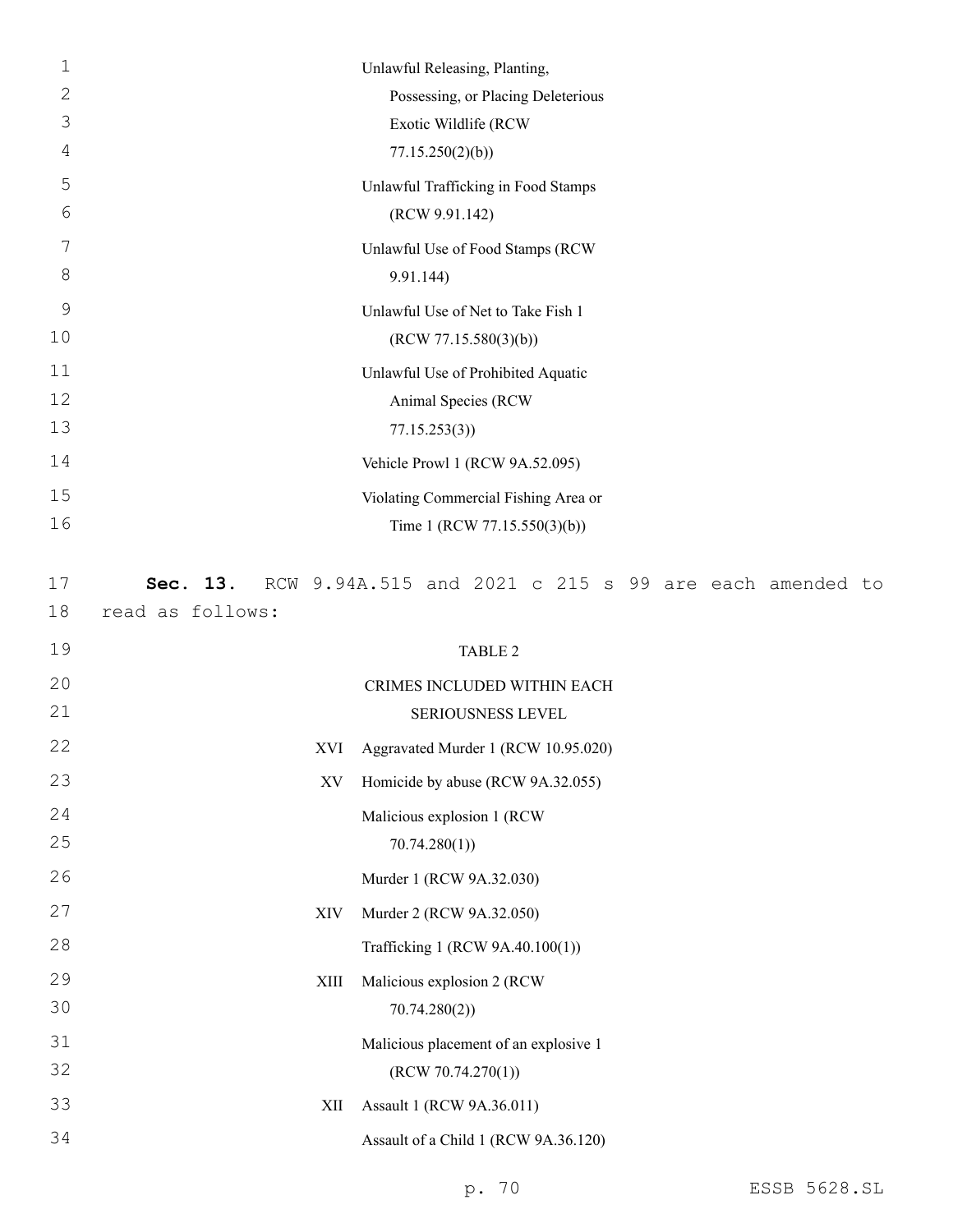| Malicious placement of an imitation                                       |
|---------------------------------------------------------------------------|
| device 1 (RCW 70.74.272(1)(a))                                            |
| Promoting Commercial Sexual Abuse of                                      |
| a Minor (RCW 9.68A.101)                                                   |
|                                                                           |
| Rape of a Child 1 (RCW 9A.44.073)                                         |
| Trafficking 2 (RCW 9A.40.100(3))                                          |
| Manslaughter 1 (RCW 9A.32.060)                                            |
|                                                                           |
| Rape of a Child 2 (RCW 9A.44.076)                                         |
| Vehicular Homicide, by being under the                                    |
| influence of intoxicating liquor or<br>any drug (RCW 46.61.520)           |
| Vehicular Homicide, by the operation of                                   |
| any vehicle in a reckless manner                                          |
|                                                                           |
| Child Molestation 1 (RCW 9A.44.083)                                       |
| Criminal Mistreatment 1 (RCW                                              |
|                                                                           |
| Indecent Liberties (with forcible                                         |
|                                                                           |
|                                                                           |
| Kidnapping 1 (RCW 9A.40.020)                                              |
| Leading Organized Crime (RCW                                              |
|                                                                           |
|                                                                           |
|                                                                           |
|                                                                           |
| Sexually Violent Predator Escape (RCW                                     |
|                                                                           |
| Abandonment of Dependent Person 1                                         |
|                                                                           |
| Assault of a Child 2 (RCW 9A.36.130)<br>Explosive devices prohibited (RCW |
|                                                                           |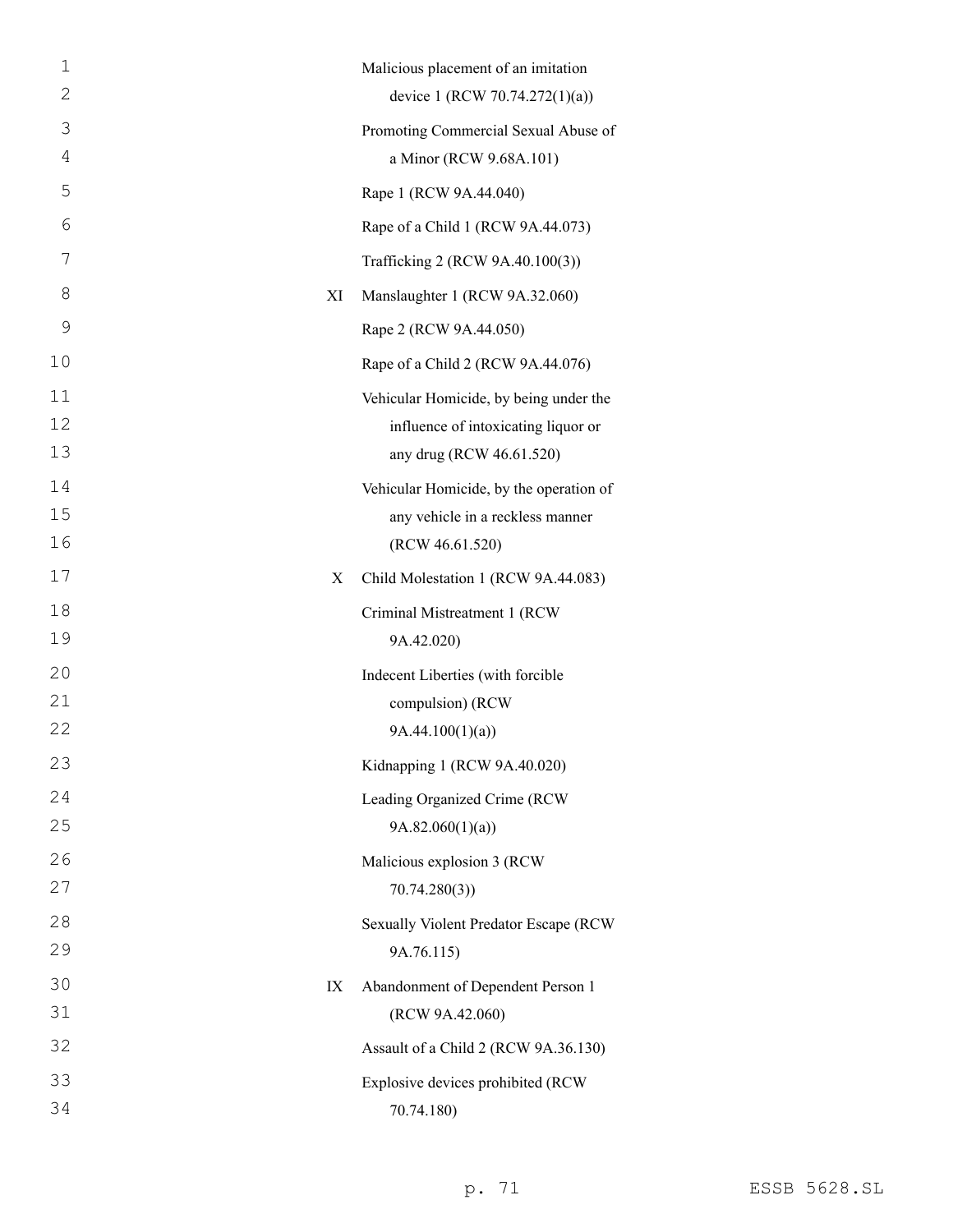| 1              |      | Hit and Run-Death (RCW                 |
|----------------|------|----------------------------------------|
| 2              |      | 46.52.020(4)(a)                        |
| 3              |      | Homicide by Watercraft, by being under |
| $\overline{4}$ |      | the influence of intoxicating liquor   |
| 5              |      | or any drug (RCW 79A.60.050)           |
| 6              |      | Inciting Criminal Profiteering (RCW    |
| 7              |      | 9A.82.060(1)(b)                        |
| 8              |      | Malicious placement of an explosive 2  |
| 9              |      | (RCW 70.74.270(2))                     |
| 10             |      | Robbery 1 (RCW 9A.56.200)              |
| 11             |      | Sexual Exploitation (RCW 9.68A.040)    |
| 12             | VIII | Arson 1 (RCW 9A.48.020)                |
| 13             |      | Commercial Sexual Abuse of a Minor     |
| 14             |      | (RCW 9.68A.100)                        |
| 15             |      | Homicide by Watercraft, by the         |
| 16             |      | operation of any vessel in a reckless  |
| 17             |      | manner (RCW 79A.60.050)                |
| 18             |      | Manslaughter 2 (RCW 9A.32.070)         |
| 19             |      | Promoting Prostitution 1 (RCW          |
| 20             |      | 9A.88.070)                             |
| 21             |      | Theft of Ammonia (RCW 69.55.010)       |
| 22             | VII  | Air bag diagnostic systems (causing    |
| 23             |      | bodily injury or death) (RCW           |
| 24             |      | 46.37.660(2)(b)                        |
| 25             |      | Air bag replacement requirements       |
| 26             |      | (causing bodily injury or death)       |
| 27             |      | (RCW 46.37.660(1)(b))                  |
| 28             |      | Burglary 1 (RCW 9A.52.020)             |
| 29             |      | Child Molestation 2 (RCW 9A.44.086)    |
| 30             |      | Civil Disorder Training (RCW           |
| 31             |      | 9A.48.120)                             |
| 32             |      | Dealing in depictions of minor engaged |
| 33             |      | in sexually explicit conduct 1         |
| 34             |      | (RCW 9.68A.050(1))                     |
| 35             |      | Drive-by Shooting (RCW 9A.36.045)      |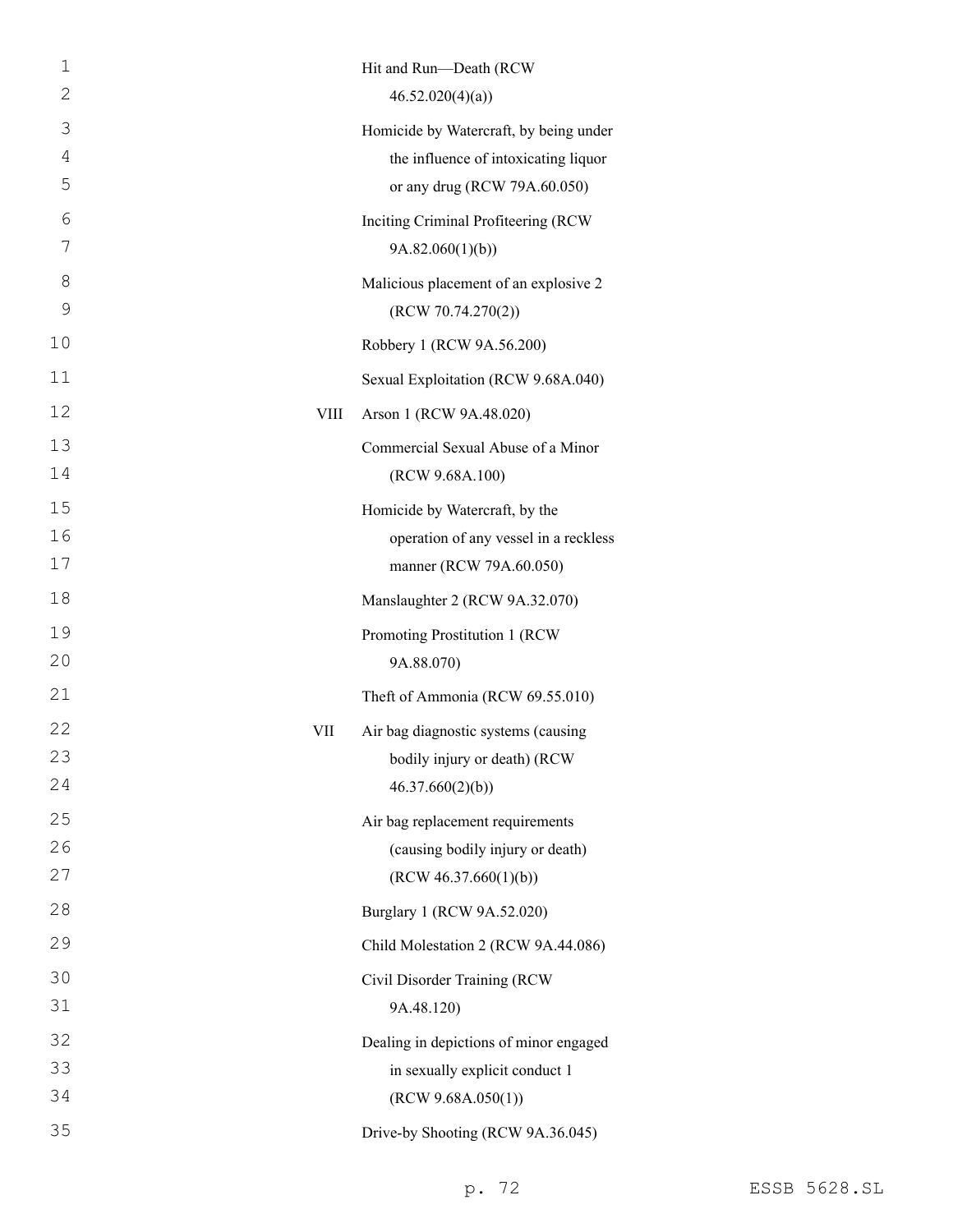| $\mathbf{1}$ | False Reporting 1 (RCW                   |
|--------------|------------------------------------------|
| 2            | 9A.84.040(2)(a)                          |
| 3            | Homicide by Watercraft, by disregard     |
| 4            | for the safety of others (RCW            |
| 5            | 79A.60.050)                              |
| 6            | Indecent Liberties (without forcible     |
| 7            | compulsion) (RCW 9A.44.100(1)            |
| 8            | $(b)$ and $(c)$ )                        |
| 9            | Introducing Contraband 1 (RCW            |
| 10           | 9A.76.140)                               |
| 11           | Malicious placement of an explosive 3    |
| 12           | (RCW 70.74.270(3))                       |
| 13           | Manufacture or import counterfeit,       |
| 14           | nonfunctional, damaged, or               |
| 15           | previously deployed air bag              |
| 16           | (causing bodily injury or death)         |
| 17           | (RCW 46.37.650(1)(b))                    |
| 18           | Negligently Causing Death By Use of a    |
| 19           | Signal Preemption Device (RCW            |
| 20           | 46.37.675)                               |
| 21           | Sell, install, or reinstall counterfeit, |
| 22           | nonfunctional, damaged, or               |
| 23           | previously deployed airbag (RCW          |
| 24           | 46.37.650(2)(b)                          |
| 25           | Sending, bringing into state depictions  |
| 26           | of minor engaged in sexually             |
| 27           | explicit conduct 1 (RCW                  |
| 28           | 9.68A.060(1)                             |
| 29           | Unlawful Possession of a Firearm in the  |
| 30           | first degree (RCW $9.41.040(1)$ )        |
| 31           | Use of a Machine Gun or Bump-fire        |
| 32           | Stock in Commission of a Felony          |
| 33           | (RCW 9.41.225)                           |
| 34           | Vehicular Homicide, by disregard for     |
| 35           | the safety of others (RCW                |
| 36           | 46.61.520)                               |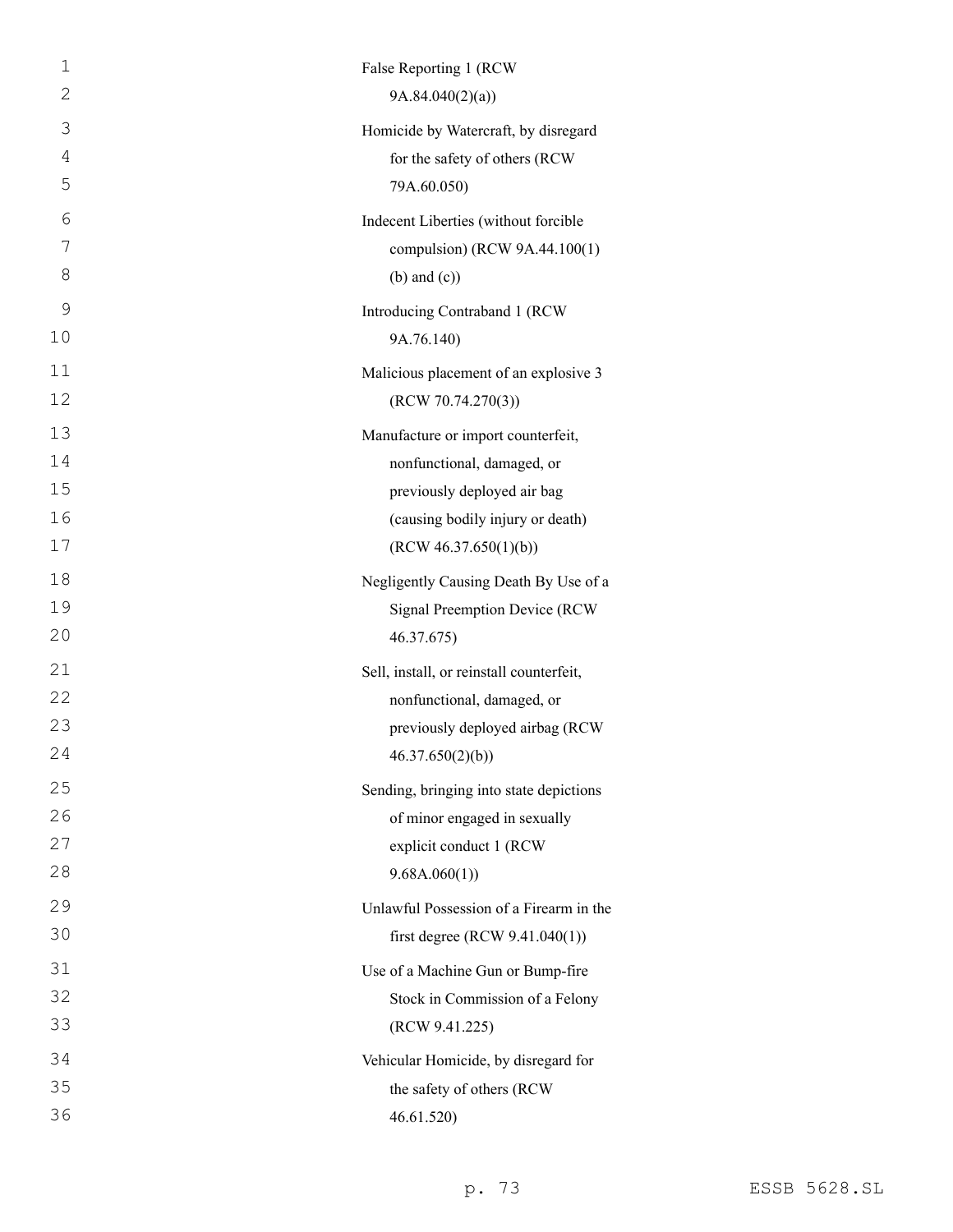| 1  | VI | Bail Jumping with Murder 1 (RCW      |
|----|----|--------------------------------------|
| 2  |    | 9A.76.170(3)(a)                      |
| 3  |    | Bribery (RCW 9A.68.010)              |
| 4  |    | Incest 1 (RCW $9A.64.020(1)$ )       |
| 5  |    | Intimidating a Judge (RCW 9A.72.160) |
| 6  |    | Intimidating a Juror/Witness (RCW    |
| 7  |    | 9A.72.110, 9A.72.130)                |
| 8  |    | Malicious placement of an imitation  |
| 9  |    | device 2 (RCW 70.74.272(1)(b))       |
| 10 |    | Possession of Depictions of a Minor  |
| 11 |    | Engaged in Sexually Explicit         |
| 12 |    | Conduct 1 (RCW 9.68A.070(1))         |
| 13 |    | Rape of a Child 3 (RCW 9A.44.079)    |
| 14 |    | Theft of a Firearm (RCW 9A.56.300)   |
| 15 |    | Theft from a Vulnerable Adult 1 (RCW |
| 16 |    | 9A.56.400(1)                         |
| 17 |    | Unlawful Storage of Ammonia (RCW     |
| 18 |    | 69.55.020)                           |
| 19 | V  | Abandonment of Dependent Person 2    |
| 20 |    | (RCW 9A.42.070)                      |
| 21 |    | Advancing money or property for      |
| 22 |    | extortionate extension of credit     |
| 23 |    | (RCW 9A.82.030)                      |
| 24 |    | Air bag diagnostic systems (RCW      |
| 25 |    | 46.37.660(2)(c)                      |
| 26 |    | Air bag replacement requirements     |
| 27 |    | (RCW 46.37.660(1)(c))                |
| 28 |    | Bail Jumping with class A Felony     |
| 29 |    | (RCW 9A.76.170(3)(b))                |
| 30 |    | Child Molestation 3 (RCW 9A.44.089)  |
| 31 |    | Criminal Mistreatment 2 (RCW         |
| 32 |    | 9A.42.030)                           |
| 33 |    | Custodial Sexual Misconduct 1 (RCW   |
| 34 |    | 9A.44.160)                           |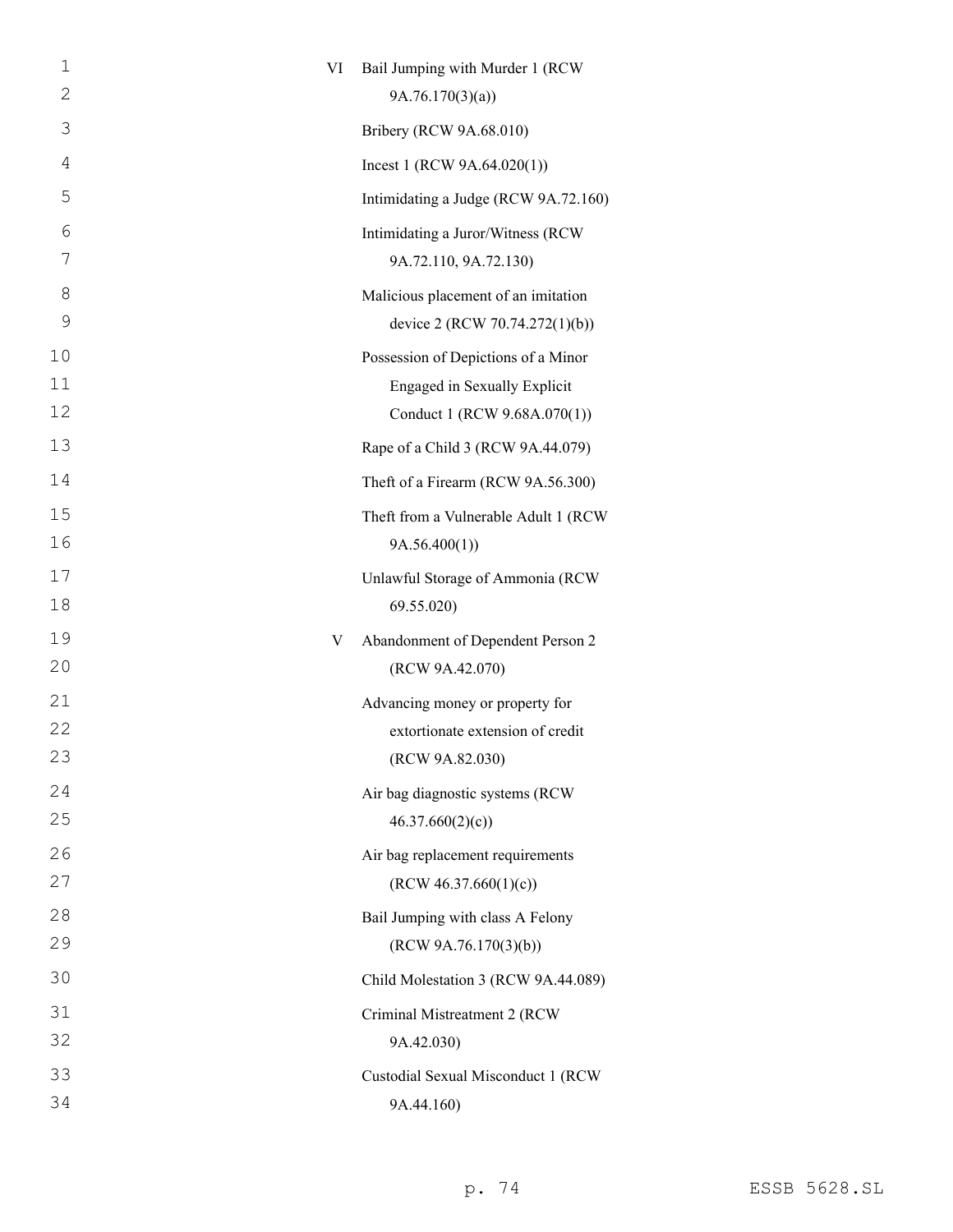| 1  | Dealing in Depictions of Minor           |
|----|------------------------------------------|
| 2  | Engaged in Sexually Explicit             |
| 3  | Conduct 2 (RCW 9.68A.050(2))             |
| 4  | Domestic Violence Court Order            |
| 5  | Violation (RCW 7.105.450,                |
| 6  | 10.99.040, 10.99.050, 26.09.300,         |
| 7  | 26.10.220, 26.26B.050, 26.50.110,        |
| 8  | 26.52.070, or 74.34.145)                 |
| 9  | Extortion 1 (RCW 9A.56.120)              |
| 10 | Extortionate Extension of Credit (RCW    |
| 11 | 9A.82.020)                               |
| 12 | <b>Extortionate Means to Collect</b>     |
| 13 | Extensions of Credit (RCW                |
| 14 | 9A.82.040)                               |
| 15 | Incest 2 (RCW 9A.64.020(2))              |
| 16 | Kidnapping 2 (RCW 9A.40.030)             |
| 17 | Manufacture or import counterfeit,       |
| 18 | nonfunctional, damaged, or               |
| 19 | previously deployed air bag (RCW         |
| 20 | 46.37.650(1)(c)                          |
| 21 | Perjury 1 (RCW 9A.72.020)                |
| 22 | Persistent prison misbehavior (RCW       |
| 23 | 9.94.070)                                |
| 24 | Possession of a Stolen Firearm (RCW      |
| 25 | 9A.56.310)                               |
| 26 | Rape 3 (RCW 9A.44.060)                   |
| 27 | Rendering Criminal Assistance 1 (RCW     |
| 28 | 9A.76.070)                               |
| 29 | Sell, install, or reinstall counterfeit, |
| 30 | nonfunctional, damaged, or               |
| 31 | previously deployed airbag (RCW          |
| 32 | 46.37.650(2)(c)                          |
| 33 | Sending, Bringing into State Depictions  |
| 34 | of Minor Engaged in Sexually             |
| 35 | <b>Explicit Conduct 2 (RCW</b>           |
| 36 | 9.68A.060(2)                             |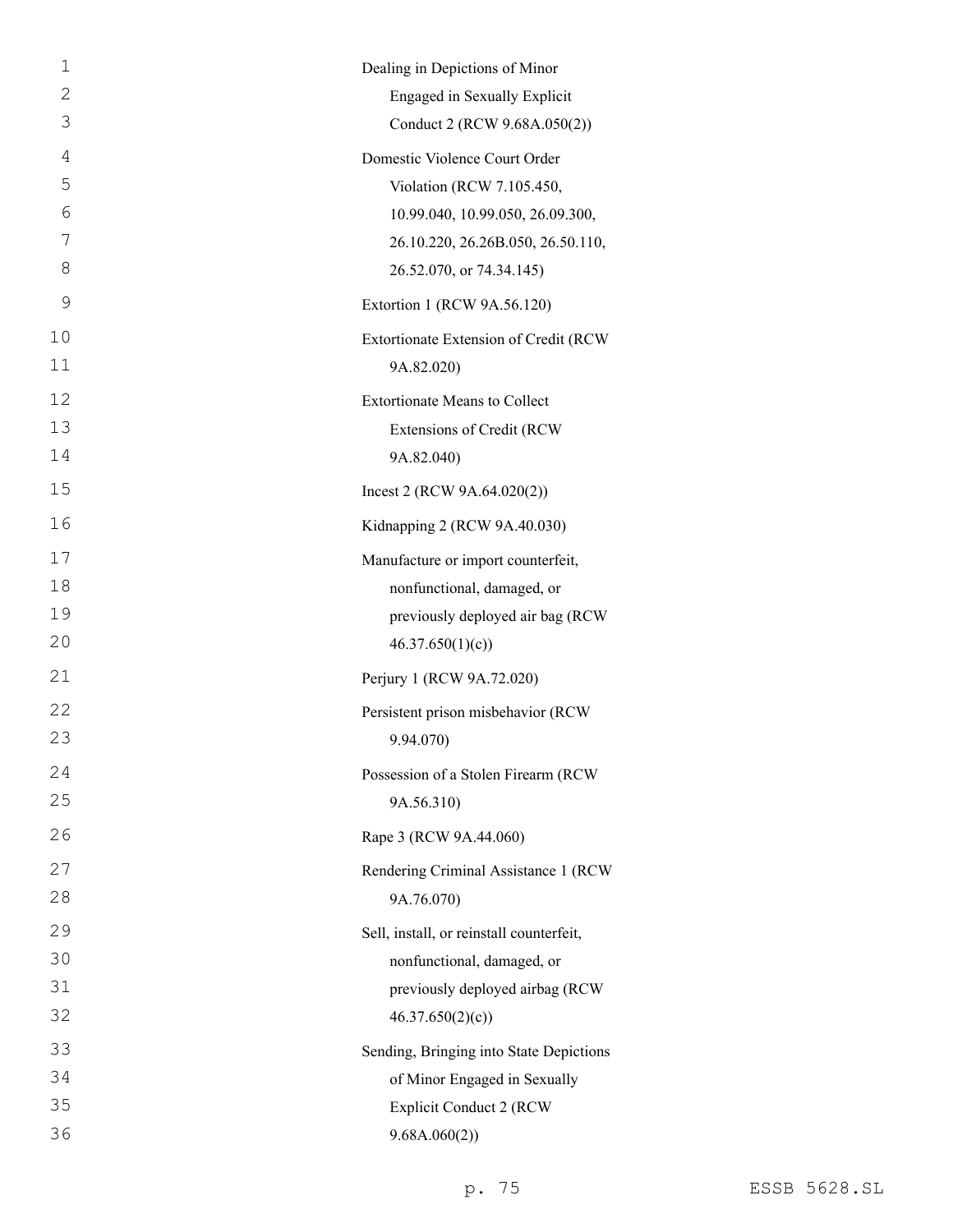| $\mathbf 1$ |    | Sexual Misconduct with a Minor 1     |
|-------------|----|--------------------------------------|
| 2           |    | (RCW 9A.44.093)                      |
| 3           |    | Sexually Violating Human Remains     |
| 4           |    | (RCW 9A.44.105)                      |
| 5           |    | <b>Stalking (RCW 9A.46.110)</b>      |
| 6           |    | Taking Motor Vehicle Without         |
| 7           |    | Permission 1 (RCW 9A.56.070)         |
| 8           | IV | Arson 2 (RCW 9A.48.030)              |
| 9           |    | Assault 2 (RCW 9A.36.021)            |
| 10          |    | Assault 3 (of a Peace Officer with a |
| 11          |    | Projectile Stun Gun) (RCW            |
| 12          |    | 9A.36.031(1)(h)                      |
| 13          |    | Assault 4 (third domestic violence   |
| 14          |    | offense) (RCW 9A.36.041(3))          |
| 15          |    | Assault by Watercraft (RCW           |
| 16          |    | 79A.60.060)                          |
| 17          |    | Bribing a Witness/Bribe Received by  |
| 18          |    | Witness (RCW 9A.72.090,              |
| 19          |    | 9A.72.100)                           |
| 20          |    | Cheating 1 (RCW 9.46.1961)           |
| 21          |    | Commercial Bribery (RCW 9A.68.060)   |
| 22          |    | Counterfeiting (RCW 9.16.035(4))     |
| 23          |    | Driving While Under the Influence    |
| 24          |    | (RCW 46.61.502(6))                   |
| 25          |    | Endangerment with a Controlled       |
| 26          |    | Substance (RCW 9A.42.100)            |
| 27          |    | Escape 1 (RCW 9A.76.110)             |
| 28          |    | Hate Crime (RCW 9A.36.080)           |
| 29          |    | Hit and Run-Injury (RCW              |
| 30          |    | 46.52.020(4)(b)                      |
| 31          |    | Hit and Run with Vessel-Injury       |
| 32          |    | Accident (RCW 79A.60.200(3))         |
| 33          |    | Identity Theft 1 (RCW 9.35.020(2))   |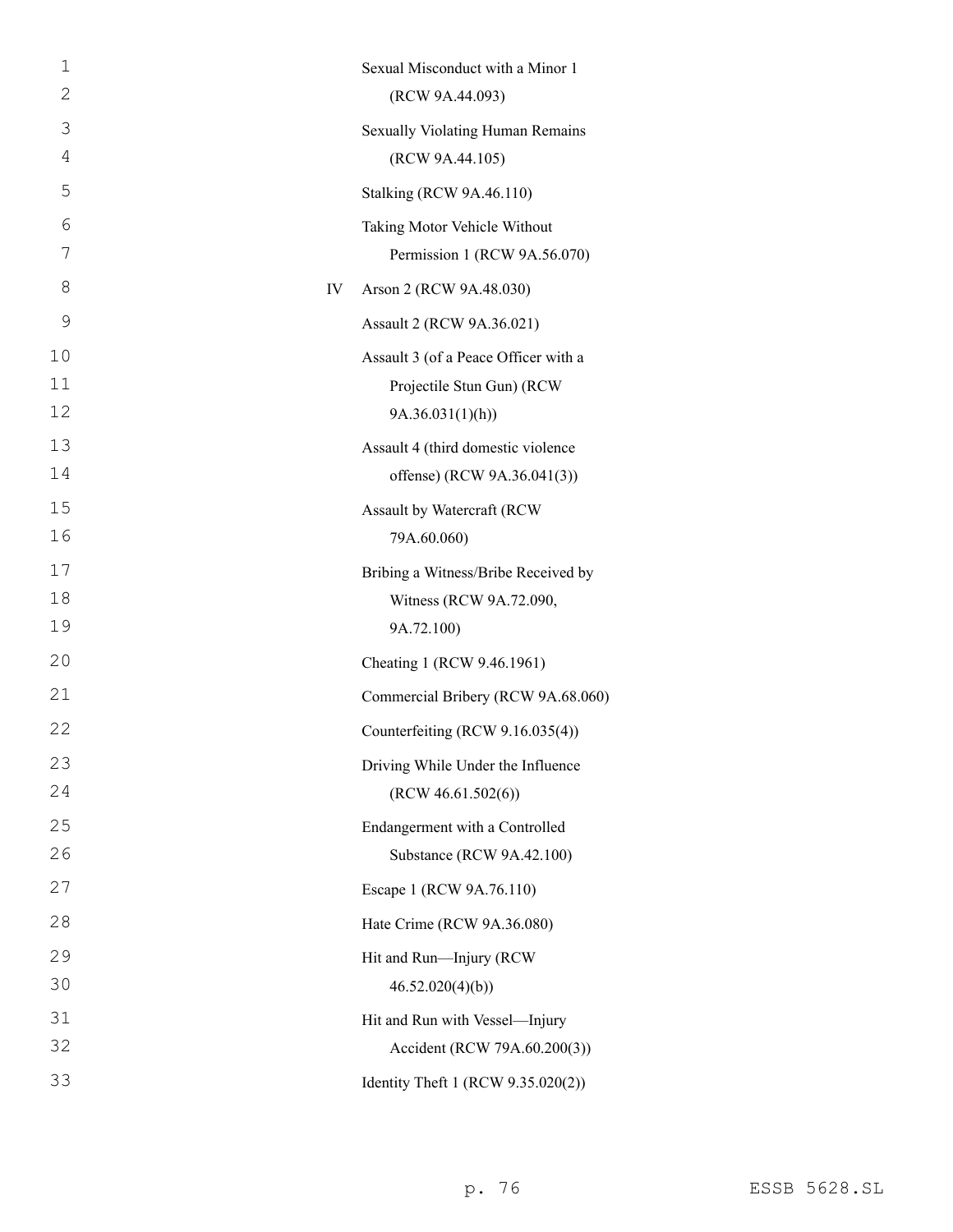| 1  | Indecent Exposure to Person Under Age   |
|----|-----------------------------------------|
| 2  | $((Foutteen))$ 14 (subsequent sex       |
| 3  | offense) (RCW 9A.88.010)                |
| 4  | Influencing Outcome of Sporting Event   |
| 5  | (RCW 9A.82.070)                         |
| 6  | Physical Control of a Vehicle While     |
| 7  | Under the Influence (RCW                |
| 8  | 46.61.504(6)                            |
| 9  | Possession of Depictions of a Minor     |
| 10 | <b>Engaged in Sexually Explicit</b>     |
| 11 | Conduct 2 (RCW 9.68A.070(2))            |
| 12 | Residential Burglary (RCW 9A.52.025)    |
| 13 | Robbery 2 (RCW 9A.56.210)               |
| 14 | Theft of Livestock 1 (RCW 9A.56.080)    |
| 15 | Threats to Bomb (RCW 9.61.160)          |
| 16 | Trafficking in Stolen Property 1 (RCW)  |
| 17 | 9A.82.050)                              |
| 18 | Unlawful factoring of a credit card or  |
| 19 | payment card transaction (RCW           |
| 20 | 9A.56.290(4)(b)                         |
| 21 | Unlawful transaction of health coverage |
| 22 | as a health care service contractor     |
| 23 | (RCW 48.44.016(3))                      |
| 24 | Unlawful transaction of health coverage |
| 25 | as a health maintenance                 |
| 26 | organization (RCW 48.46.033(3))         |
| 27 | Unlawful transaction of insurance       |
| 28 | business (RCW 48.15.023(3))             |
| 29 | Unlicensed practice as an insurance     |
| 30 | professional (RCW 48.17.063(2))         |
| 31 | Use of Proceeds of Criminal             |
| 32 | Profiteering (RCW 9A.82.080 (1)         |
| 33 | and $(2)$ )                             |
| 34 | Vehicle Prowling 2 (third or subsequent |
| 35 | offense) (RCW 9A.52.100(3))             |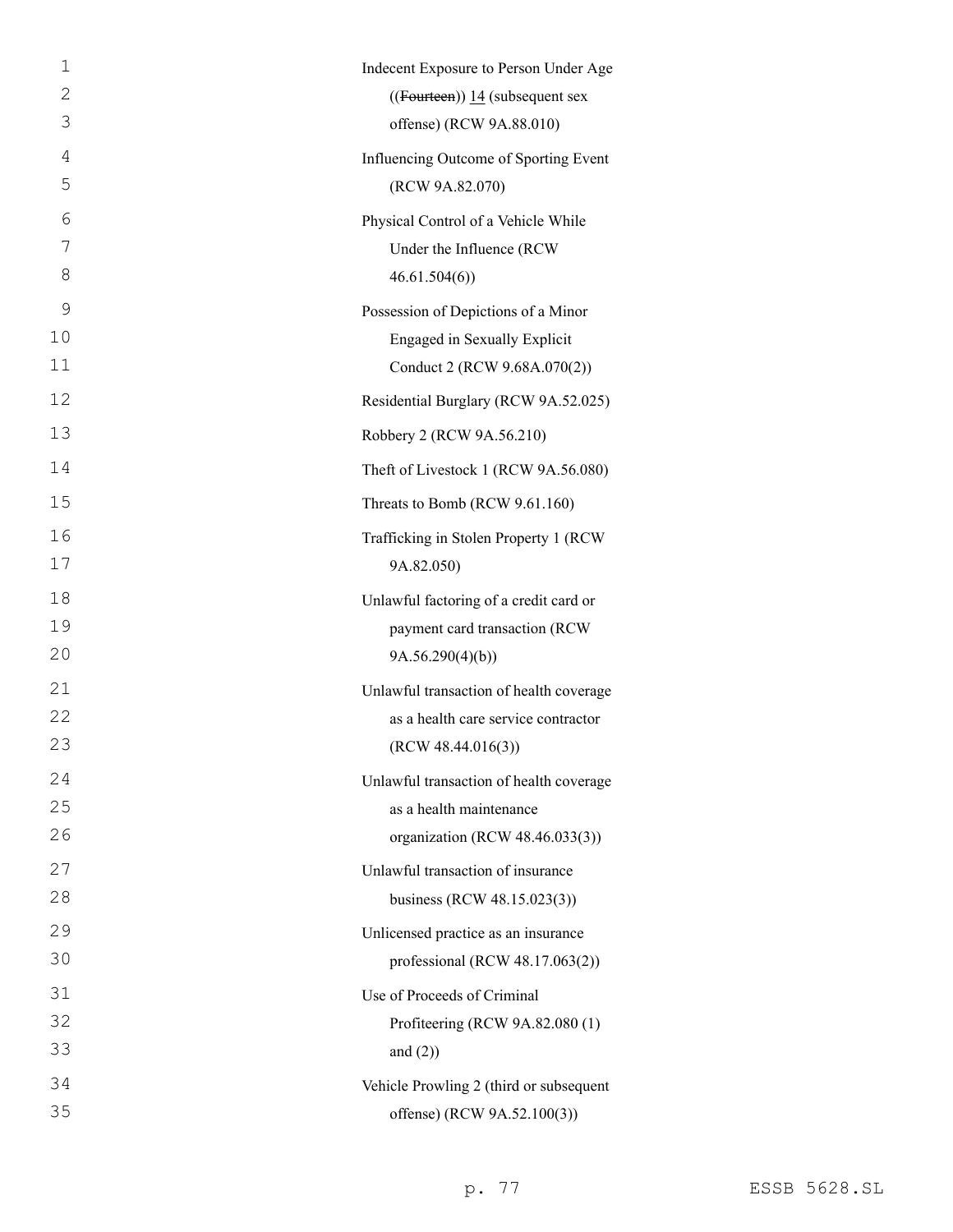| 1  |   | Vehicular Assault, by being under the   |
|----|---|-----------------------------------------|
| 2  |   | influence of intoxicating liquor or     |
| 3  |   | any drug, or by the operation or        |
| 4  |   | driving of a vehicle in a reckless      |
| 5  |   | manner (RCW 46.61.522)                  |
| 6  |   | Viewing of Depictions of a Minor        |
| 7  |   | Engaged in Sexually Explicit            |
| 8  |   | Conduct 1 (RCW 9.68A.075(1))            |
| 9  |   | Willful Failure to Return from Furlough |
| 10 |   | (RCW 72.66.060)                         |
| 11 | Ш | Animal Cruelty 1 (Sexual Conduct or     |
| 12 |   | Contact) (RCW 16.52.205(3))             |
| 13 |   | Assault 3 (Except Assault 3 of a Peace  |
| 14 |   | Officer With a Projectile Stun Gun)     |
| 15 |   | (RCW 9A.36.031 except subsection        |
| 16 |   | (1)(h))                                 |
| 17 |   | Assault of a Child 3 (RCW 9A.36.140)    |
| 18 |   | Bail Jumping with class B or C Felony   |
| 19 |   | (RCW 9A.76.170(3)(c))                   |
| 20 |   | Burglary 2 (RCW 9A.52.030)              |
| 21 |   | Communication with a Minor for          |
| 22 |   | <b>Immoral Purposes (RCW)</b>           |
| 23 |   | 9.68A.090)                              |
| 24 |   | Criminal Gang Intimidation (RCW         |
| 25 |   | 9A.46.120)                              |
| 26 |   | Custodial Assault (RCW 9A.36.100)       |
| 27 |   | ((Cyberstalking (subsequent conviction  |
| 28 |   | or threat of death))) Cyber             |
| 29 |   | Harassment (RCW 9.61.260 $((3))$ )      |
| 30 |   | $(2)(b)$ (as recodified by this act))   |
| 31 |   | Escape 2 (RCW 9A.76.120)                |
| 32 |   | Extortion 2 (RCW 9A.56.130)             |
| 33 |   | False Reporting 2 (RCW                  |
| 34 |   | 9A.84.040(2)(b)                         |
| 35 |   | Harassment (RCW 9A.46.020)              |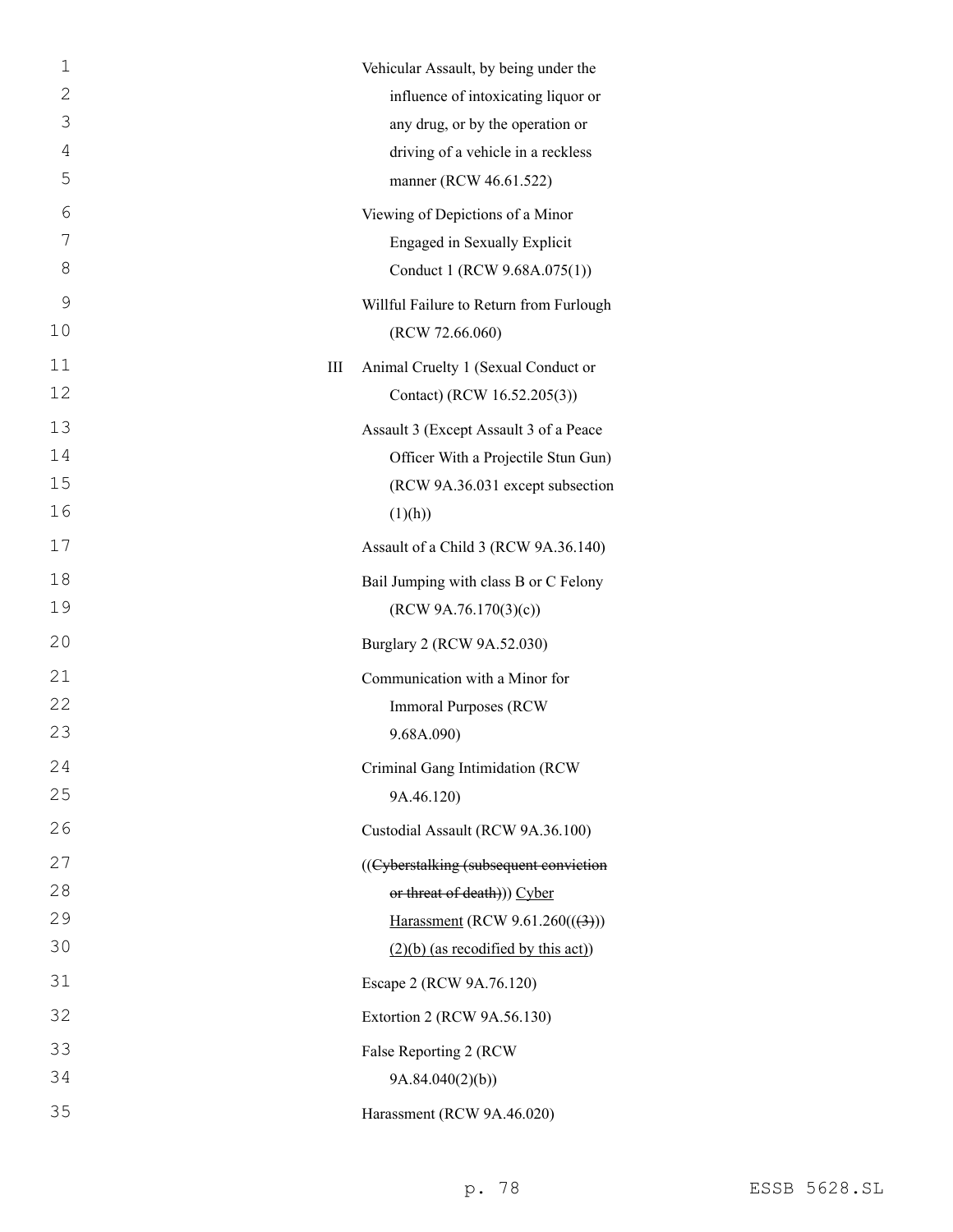| 1             | Intimidating a Public Servant (RCW      |
|---------------|-----------------------------------------|
| 2             | 9A.76.180)                              |
| 3             | Introducing Contraband 2 (RCW           |
| 4             | 9A.76.150)                              |
| 5             | Malicious Injury to Railroad Property   |
| 6             | (RCW 81.60.070)                         |
| 7             | Manufacture of Untraceable Firearm      |
| 8             | with Intent to Sell (RCW 9.41.190)      |
| $\mathcal{G}$ | Manufacture or Assembly of an           |
| 10            | Undetectable Firearm or                 |
| 11            | Untraceable Firearm (RCW                |
| 12            | 9.41.325)                               |
| 13            | Mortgage Fraud (RCW 19.144.080)         |
| 14            | Negligently Causing Substantial Bodily  |
| 15            | Harm By Use of a Signal                 |
| 16            | Preemption Device (RCW                  |
| 17            | 46.37.674)                              |
| 18            | Organized Retail Theft 1 (RCW           |
| 19            | 9A.56.350(2)                            |
| 20            | Perjury 2 (RCW 9A.72.030)               |
| 21            | Possession of Incendiary Device (RCW    |
| 22            | 9.40.120)                               |
| 23            | Possession of Machine Gun, Bump-Fire    |
| 24            | Stock, Undetectable Firearm, or         |
| 25            | Short-Barreled Shotgun or Rifle         |
| 26            | (RCW 9.41.190)                          |
| 27            | Promoting Prostitution 2 (RCW           |
| 28            | 9A.88.080)                              |
| 29            | Retail Theft with Special Circumstances |
| 30            | 1 (RCW 9A.56.360(2))                    |
| 31            | Securities Act violation (RCW           |
| 32            | 21.20.400)                              |
| 33            | Tampering with a Witness (RCW           |
| 34            | 9A.72.120)                              |
|               |                                         |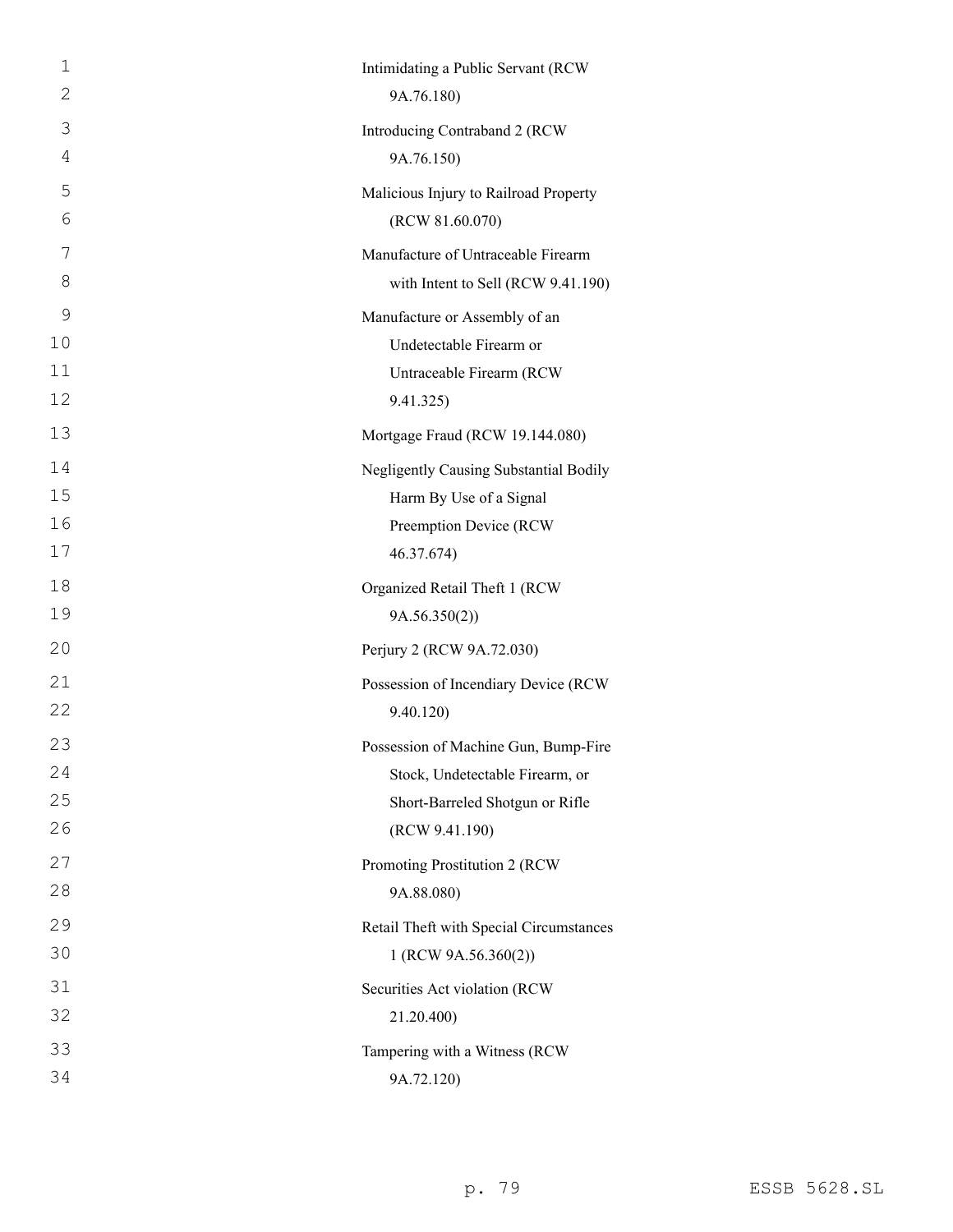| $\mathbf{1}$ | Telephone Harassment (subsequent                                               |
|--------------|--------------------------------------------------------------------------------|
| $\mathbf{2}$ | conviction or threat of death) (RCW                                            |
| 3            | 9.61.230(2)                                                                    |
| 4            | Theft of Livestock 2 (RCW 9A.56.083)                                           |
| 5            | Theft with the Intent to Resell 1 (RCW                                         |
| 6            | 9A.56.340(2)                                                                   |
| 7            | Trafficking in Stolen Property 2 (RCW                                          |
| 8            | 9A.82.055)                                                                     |
| 9            | Unlawful Hunting of Big Game 1 (RCW                                            |
| 10           | 77.15.410(3)(b)                                                                |
| 11           | Unlawful Imprisonment (RCW                                                     |
| 12           | 9A.40.040)                                                                     |
| 13           | Unlawful Misbranding of Fish or                                                |
| 14           | Shellfish 1 (RCW 77.140.060(3))                                                |
| 15           | Unlawful possession of firearm in the                                          |
| 16           | second degree $(RCW 9.41.040(2))$                                              |
| 17           | Unlawful Taking of Endangered Fish or                                          |
| 18           | Wildlife 1 (RCW 77.15.120(3)(b))                                               |
| 19           | Unlawful Trafficking in Fish, Shellfish,                                       |
| 20           | or Wildlife 1 (RCW                                                             |
| 21           | 77.15.260(3)(b)                                                                |
| 22           | Unlawful Use of a Nondesignated                                                |
| 23           | Vessel (RCW 77.15.530(4))                                                      |
| 24           | Vehicular Assault, by the operation or                                         |
| 25           | driving of a vehicle with disregard                                            |
| 26           | for the safety of others (RCW                                                  |
| 27           | 46.61.522)                                                                     |
| 28           | Willful Failure to Return from Work                                            |
| 29           | Release (RCW 72.65.070)                                                        |
| 30<br>31     | Commercial Fishing Without a License<br>$_{\rm II}$<br>1 (RCW 77.15.500(3)(b)) |
| 32           | Computer Trespass 1 (RCW 9A.90.040)                                            |
| 33           | Counterfeiting (RCW 9.16.035(3))                                               |
| 34           | Electronic Data Service Interference                                           |
| 35           | (RCW 9A.90.060)                                                                |
|              |                                                                                |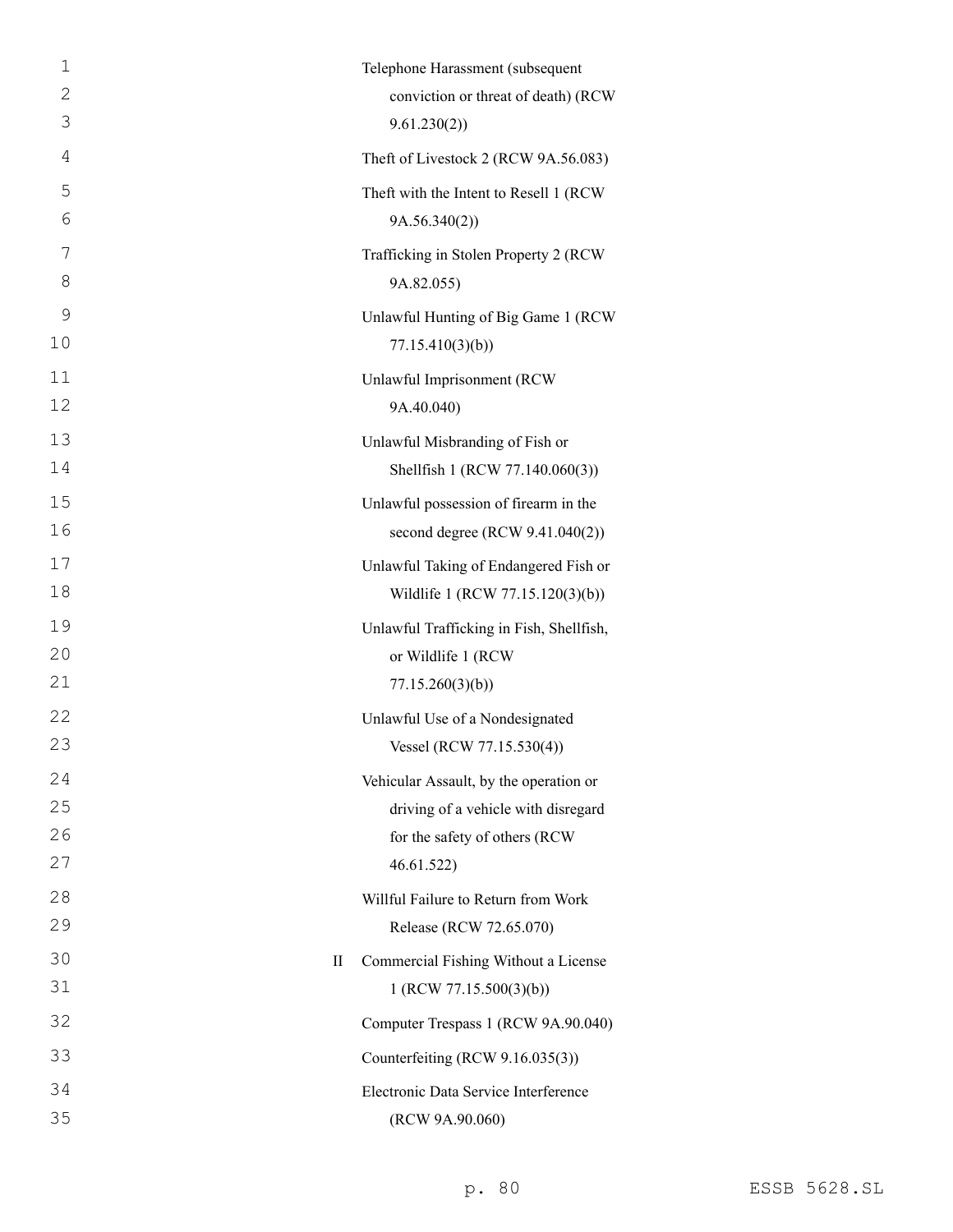| $\mathbf 1$<br>$\mathbf{2}$ | Electronic Data Tampering 1 (RCW<br>9A.90.080) |
|-----------------------------|------------------------------------------------|
| 3                           | Electronic Data Theft (RCW 9A.90.100)          |
| 4                           | Engaging in Fish Dealing Activity              |
| 5                           | Unlicensed 1 (RCW 77.15.620(3))                |
| 6                           | Escape from Community Custody                  |
| 7                           | (RCW 72.09.310)                                |
| 8                           | Failure to Register as a Sex Offender          |
| 9                           | (second or subsequent offense)                 |
| 10                          | (RCW 9A.44.130 prior to June 10,               |
| 11                          | 2010, and RCW 9A.44.132)                       |
| 12                          | Health Care False Claims (RCW                  |
| 13                          | 48.80.030)                                     |
| 14                          | Identity Theft 2 (RCW 9.35.020(3))             |
| 15                          | <b>Improperly Obtaining Financial</b>          |
| 16                          | Information (RCW 9.35.010)                     |
| 17                          | Malicious Mischief 1 (RCW 9A.48.070)           |
| 18                          | Organized Retail Theft 2 (RCW                  |
| 19                          | 9A.56.350(3)                                   |
| 20                          | Possession of Stolen Property 1 (RCW           |
| 21                          | 9A.56.150)                                     |
| 22                          | Possession of a Stolen Vehicle (RCW            |
| 23                          | 9A.56.068)                                     |
| 24                          | Retail Theft with Special Circumstances        |
| 25                          | 2 (RCW 9A.56.360(3))                           |
| 26                          | Scrap Processing, Recycling, or                |
| 27                          | Supplying Without a License                    |
| 28                          | (second or subsequent offense)                 |
| 29                          | (RCW 19.290.100)                               |
| 30                          | Theft 1 (RCW 9A.56.030)                        |
| 31                          | Theft of a Motor Vehicle (RCW                  |
| 32                          | 9A.56.065)                                     |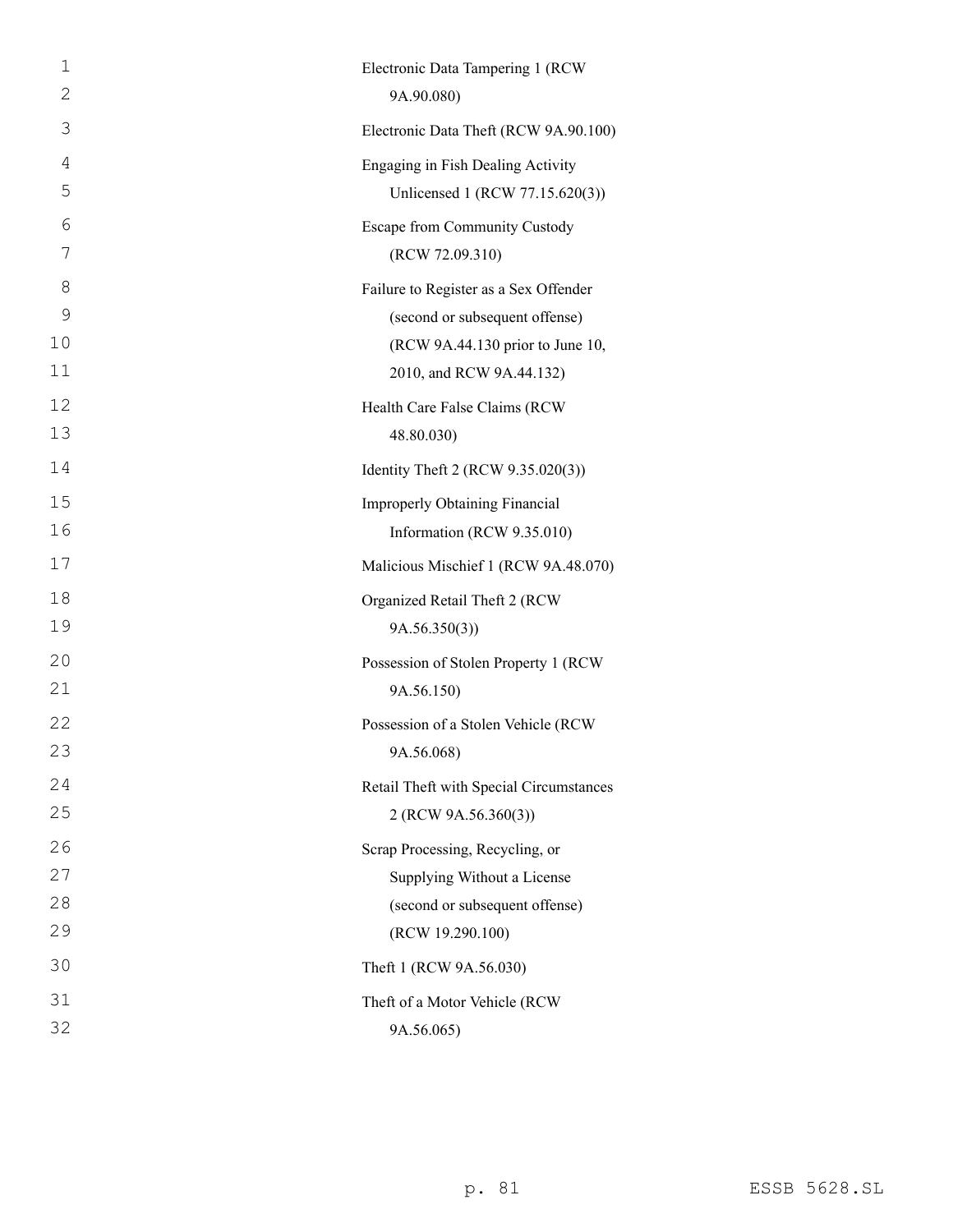| 1              | Theft of Rental, Leased, Lease-          |
|----------------|------------------------------------------|
| 2              | purchased, or Loaned Property            |
| 3              | (valued at ((five thousand dollars))     |
| $\overline{4}$ | \$5,000 or more) (RCW                    |
| 5              | 9A.56.096(5)(a)                          |
| 6              | Theft with the Intent to Resell 2 (RCW   |
| 7              | 9A.56.340(3)                             |
| 8              | Trafficking in Insurance Claims (RCW     |
| 9              | 48.30A.015)                              |
| 10             | Unlawful factoring of a credit card or   |
| 11             | payment card transaction (RCW            |
| 12             | 9A.56.290(4)(a)                          |
| 13             | Unlawful Participation of Non-Indians    |
| 14             | in Indian Fishery (RCW                   |
| 15             | 77.15.570(2)                             |
| 16             | Unlawful Practice of Law (RCW            |
| 17             | 2.48.180)                                |
| 18             | Unlawful Purchase or Use of a License    |
| 19             | (RCW 77.15.650(3)(b))                    |
| 20             | Unlawful Trafficking in Fish, Shellfish, |
| 21             | or Wildlife 2 (RCW                       |
| 22             | 77.15.260(3)(a)                          |
| 23             | Unlicensed Practice of a Profession or   |
| 24             | Business (RCW 18.130.190(7))             |
| 25             | Voyeurism 1 (RCW 9A.44.115)              |
| 26<br>I        | Attempting to Elude a Pursuing Police    |
| 27             | Vehicle (RCW 46.61.024)                  |
| 28             | False Verification for Welfare (RCW      |
| 29             | 74.08.055)                               |
| 30             | Forgery (RCW 9A.60.020)                  |
| 31             | Fraudulent Creation or Revocation of a   |
| 32             | Mental Health Advance Directive          |
| 33             | (RCW 9A.60.060)                          |
| 34             | Malicious Mischief 2 (RCW 9A.48.080)     |
| 35             | Mineral Trespass (RCW 78.44.330)         |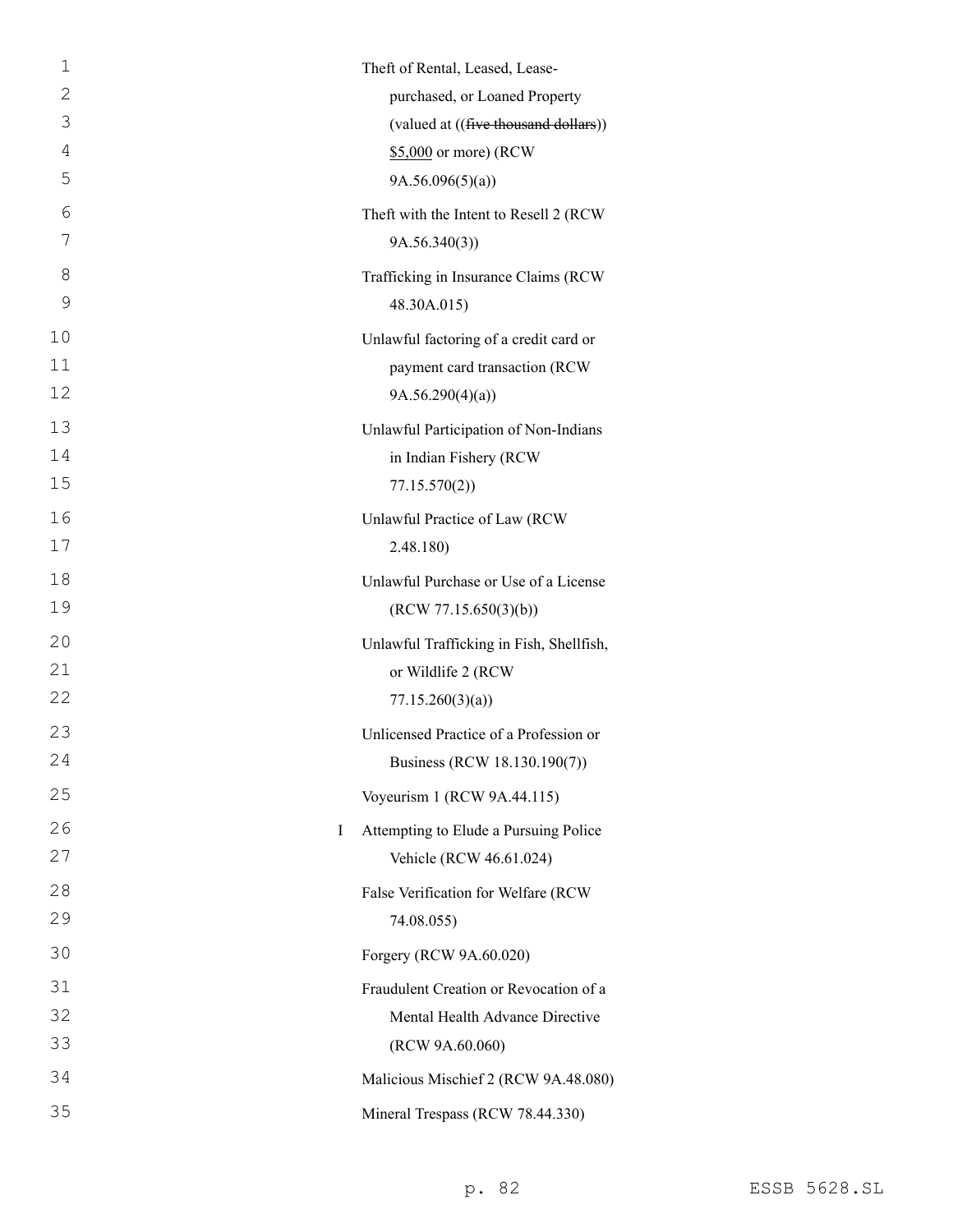| 1        | Possession of Stolen Property 2 (RCW                           |
|----------|----------------------------------------------------------------|
| 2        | 9A.56.160)                                                     |
| 3        | Reckless Burning 1 (RCW 9A.48.040)                             |
| 4<br>5   | Spotlighting Big Game 1 (RCW<br>77.15.450(3)(b)                |
| 6<br>7   | Suspension of Department Privileges 1<br>(RCW 77.15.670(3)(b)) |
| 8        | Taking Motor Vehicle Without                                   |
| 9        | Permission 2 (RCW 9A.56.075)                                   |
| 10       | Theft 2 (RCW 9A.56.040)                                        |
| 11<br>12 | Theft from a Vulnerable Adult 2 (RCW<br>9A.56.400(2)           |
| 13       | Theft of Rental, Leased, Lease-                                |
| 14       | purchased, or Loaned Property                                  |
| 15       | (valued at ((seven hundred fifty                               |
| 16       | $\frac{1}{2}$ dollars)) \$750 or more but less than            |
| 17       | $((\text{five thousand dollars}))$ \$5,000)                    |
| 18       | (RCW 9A.56.096(5)(b))                                          |
| 19       | Transaction of insurance business                              |
| 20       | beyond the scope of licensure                                  |
| 21       | (RCW 48.17.063)                                                |
| 22       | Unlawful Fish and Shellfish Catch                              |
| 23       | Accounting (RCW 77.15.630(3)(b))                               |
| 24       | Unlawful Issuance of Checks or Drafts                          |
| 25       | (RCW 9A.56.060)                                                |
| 26       | Unlawful Possession of Fictitious                              |
| 27       | Identification (RCW 9A.56.320)                                 |
| 28       | Unlawful Possession of Instruments of                          |
| 29       | Financial Fraud (RCW 9A.56.320)                                |
| 30       | Unlawful Possession of Payment                                 |
| 31       | Instruments (RCW 9A.56.320)                                    |
| 32       | Unlawful Possession of a Personal                              |
| 33       | Identification Device (RCW                                     |
| 34       | 9A.56.320)                                                     |
| 35       | Unlawful Production of Payment                                 |
| 36       | Instruments (RCW 9A.56.320)                                    |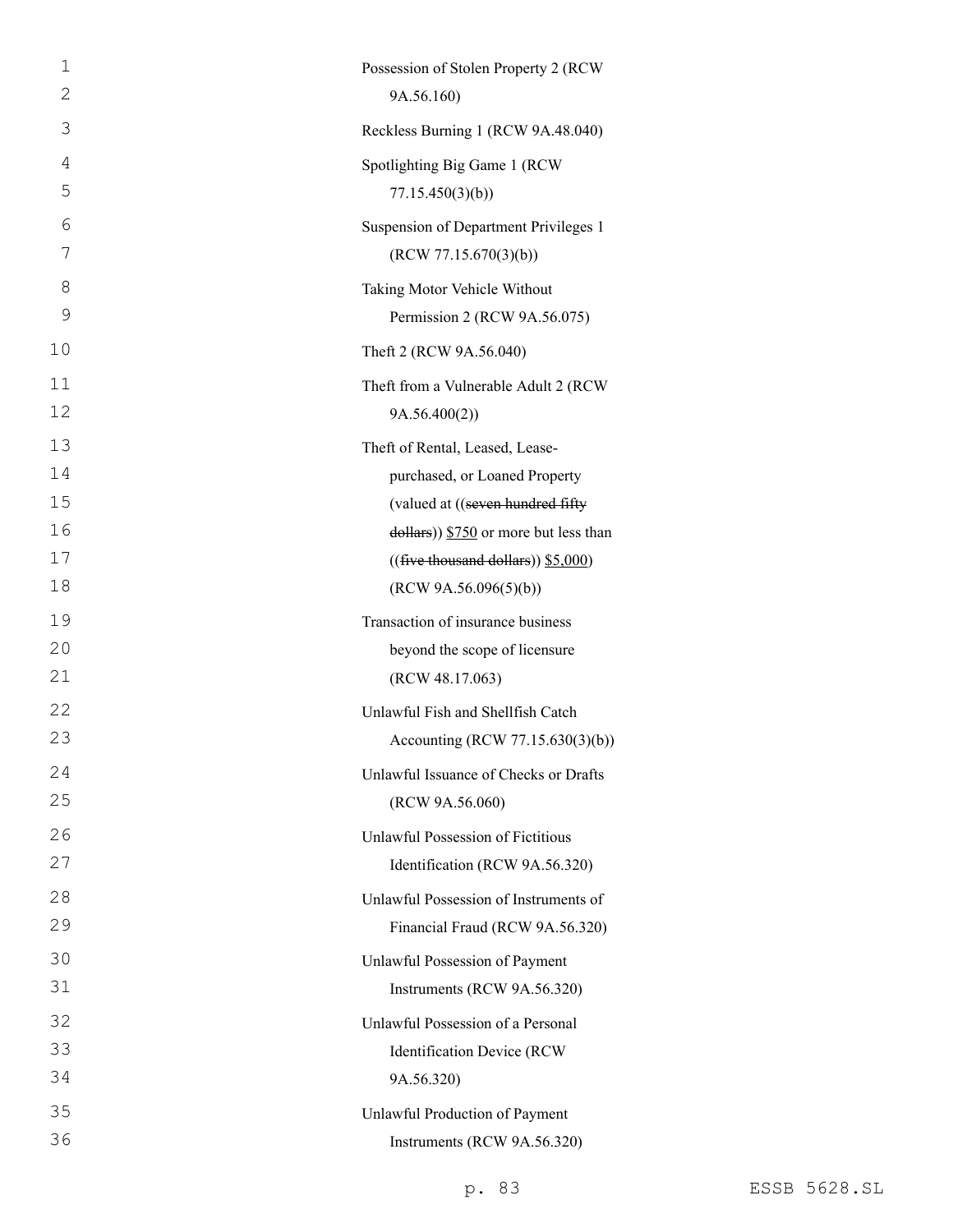| $\mathbf 1$ | Unlawful Releasing, Planting,                                    |
|-------------|------------------------------------------------------------------|
| 2           | Possessing, or Placing Deleterious                               |
| 3           | Exotic Wildlife (RCW                                             |
| 4           | 77.15.250(2)(b)                                                  |
| 5           | Unlawful Trafficking in Food Stamps                              |
| 6           | (RCW 9.91.142)                                                   |
| 7           | Unlawful Use of Food Stamps (RCW                                 |
| 8           | 9.91.144)                                                        |
| 9           | Unlawful Use of Net to Take Fish 1                               |
| 10          | (RCW 77.15.580(3)(b))                                            |
| 11          | Unlawful Use of Prohibited Aquatic                               |
| 12          | Animal Species (RCW                                              |
| 13          | 77.15.253(3)                                                     |
| 14          | Vehicle Prowl 1 (RCW 9A.52.095)                                  |
| 15          | Violating Commercial Fishing Area or                             |
| 16          | Time 1 (RCW 77.15.550(3)(b))                                     |
|             |                                                                  |
| 17          | RCW 9A.46.060 and 2019 c 271 s 8 are each amended to<br>Sec. 14. |
| 18          | read as follows:                                                 |
| 19          | As used in this chapter, "harassment" may include but is not     |
| 20          | limited to any of the following crimes:                          |
| 21          | (1) Harassment (RCW 9A.46.020);                                  |
| 22          | (2) Hate crime (RCW 9A.36.080);                                  |
| 23          | (3) Telephone harassment (RCW 9.61.230);                         |
| 24          | (4) Assault in the first degree (RCW 9A.36.011);                 |
| 25          | (5) Assault of a child in the first degree (RCW 9A.36.120);      |
| 26          | (6) Assault in the second degree (RCW 9A.36.021);                |
| 27          | (7) Assault of a child in the second degree (RCW 9A.36.130);     |
| 28          | (8) Assault in the fourth degree (RCW 9A.36.041);                |
| 29          | (9) Reckless endangerment (RCW 9A.36.050);                       |
| 30          | $(10)$ Extortion in the first degree (RCW 9A.56.120);            |
| 31          | (11) Extortion in the second degree (RCW $9A.56.130$ );          |
| 32          | (12) Coercion (RCW 9A.36.070);                                   |
| 33          | (13) Burglary in the first degree (RCW 9A.52.020);               |
| 34          | $(14)$ Burglary in the second degree (RCW 9A.52.030);            |
| 35          | (15) Criminal trespass in the first degree (RCW 9A.52.070);      |
| 36          | (16) Criminal trespass in the second degree (RCW 9A.52.080);     |
| 37          | (17) Malicious mischief in the first degree (RCW 9A.48.070);     |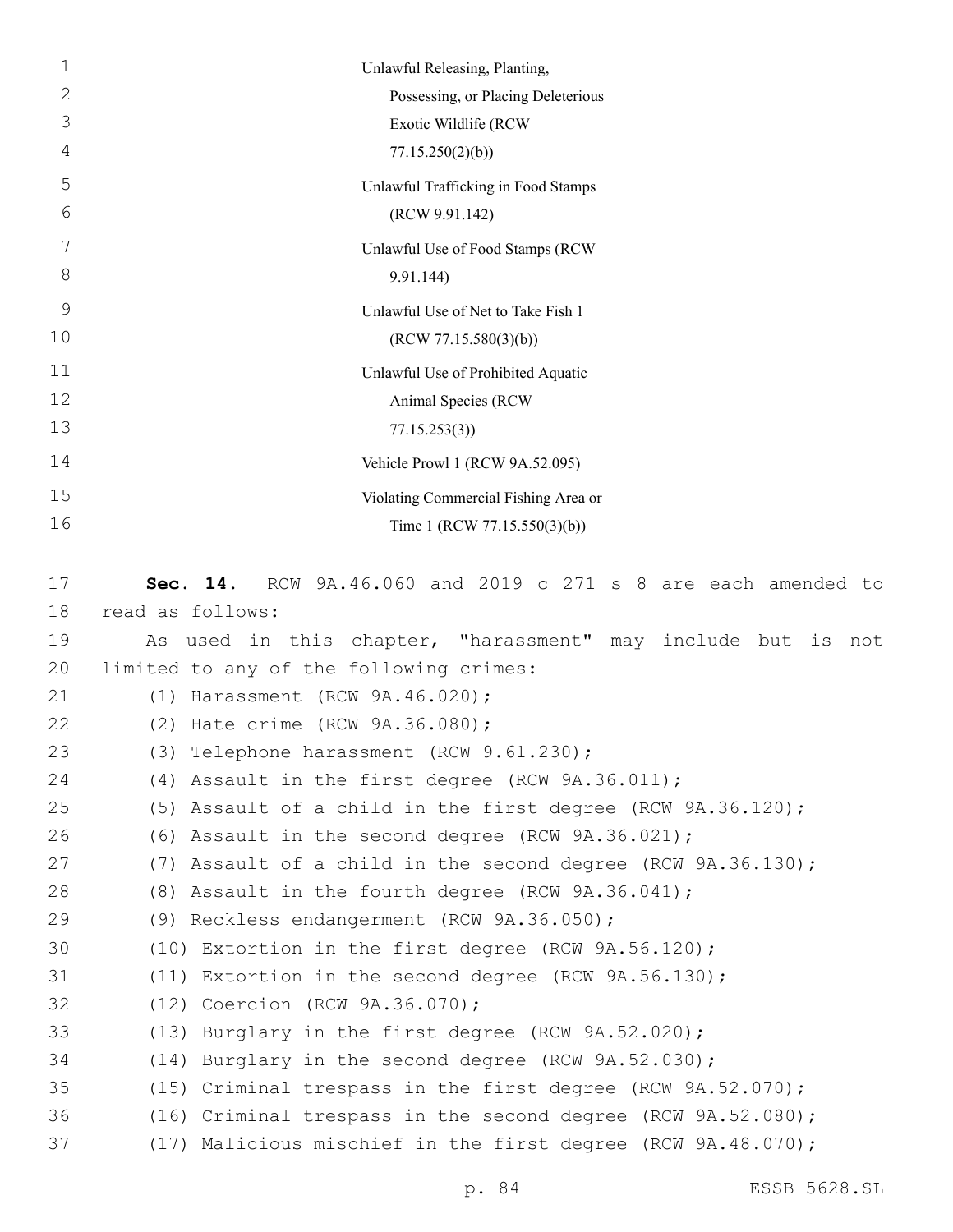1 (18) Malicious mischief in the second degree (RCW 9A.48.080); 2 (19) Malicious mischief in the third degree (RCW 9A.48.090); 3 (20) Kidnapping in the first degree (RCW 9A.40.020); 4 (21) Kidnapping in the second degree (RCW 9A.40.030); 5 (22) Unlawful imprisonment (RCW 9A.40.040); 6  $(23)$  Rape in the first degree (RCW  $9A.44.040$ ); 7 (24) Rape in the second degree (RCW 9A.44.050); 8 (25) Rape in the third degree (RCW 9A.44.060); 9 (26) Indecent liberties (RCW 9A.44.100); 10 (27) Rape of a child in the first degree (RCW 9A.44.073); 11 (28) Rape of a child in the second degree (RCW 9A.44.076); 12 (29) Rape of a child in the third degree (RCW 9A.44.079); 13 (30) Child molestation in the first degree (RCW 9A.44.083); 14 (31) Child molestation in the second degree (RCW 9A.44.086); 15 (32) Child molestation in the third degree (RCW 9A.44.089); (33) Stalking (RCW 9A.46.110);16 17 (34) ((Cyberstalking)) Cyber harassment (RCW 9.61.260 (as 18 recodified by this  $act$ ); 19 (35) Residential burglary (RCW 9A.52.025); 20 (36) Violation of a temporary, permanent, or final protective 21 order issued pursuant to chapter 7.90, 9A.46, 10.14, 10.99, 26.09, or 22 26.50 RCW; 23 (37) Unlawful discharge of a laser in the first degree (RCW 24 9A.49.020); and 25 (38) Unlawful discharge of a laser in the second degree (RCW 9A.49.030).26 27 **Sec. 15.** RCW 9A.46.060 and 2021 c 215 s 109 are each amended to read as follows:28 29 As used in this chapter, "harassment" may include but is not 30 limited to any of the following crimes: 31 (1) Harassment (RCW 9A.46.020); 32 (2) Hate crime (RCW 9A.36.080); 33 (3) Telephone harassment (RCW 9.61.230); 34 (4) Assault in the first degree (RCW 9A.36.011); 35 (5) Assault of a child in the first degree (RCW 9A.36.120); 36 (6) Assault in the second degree (RCW 9A.36.021); 37 (7) Assault of a child in the second degree (RCW 9A.36.130); 38 (8) Assault in the fourth degree (RCW 9A.36.041); 39 (9) Reckless endangerment (RCW 9A.36.050);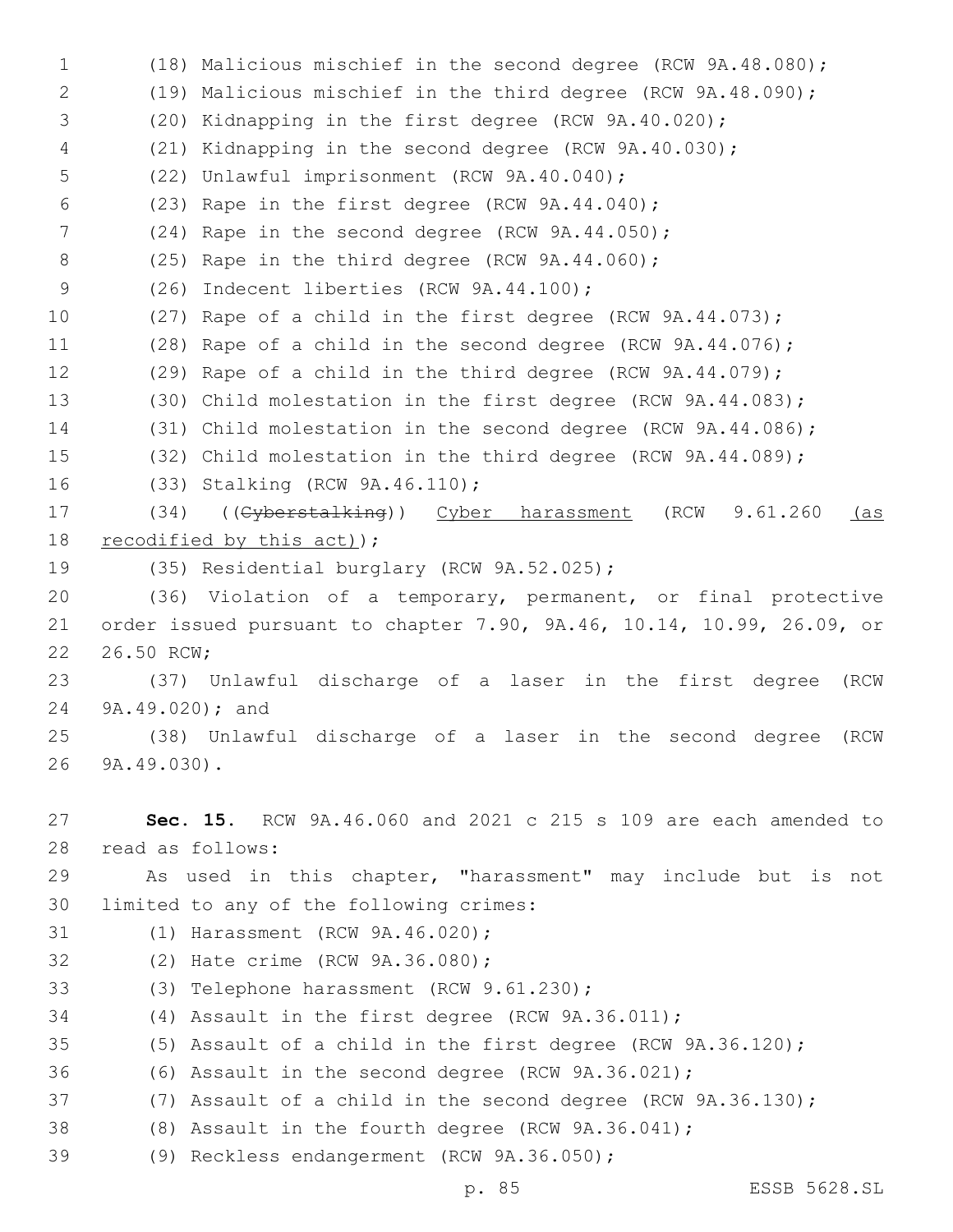(10) Extortion in the first degree (RCW 9A.56.120); (11) Extortion in the second degree (RCW 9A.56.130); 3 (12) Coercion (RCW 9A.36.070); (13) Burglary in the first degree (RCW 9A.52.020); (14) Burglary in the second degree (RCW 9A.52.030); (15) Criminal trespass in the first degree (RCW 9A.52.070); (16) Criminal trespass in the second degree (RCW 9A.52.080); 8 (17) Malicious mischief in the first degree (RCW 9A.48.070); (18) Malicious mischief in the second degree (RCW 9A.48.080); (19) Malicious mischief in the third degree (RCW 9A.48.090); (20) Kidnapping in the first degree (RCW 9A.40.020); (21) Kidnapping in the second degree (RCW 9A.40.030); 13 (22) Unlawful imprisonment (RCW 9A.40.040); (23) Rape in the first degree (RCW 9A.44.040); (24) Rape in the second degree (RCW 9A.44.050); (25) Rape in the third degree (RCW 9A.44.060); 17 (26) Indecent liberties (RCW 9A.44.100); (27) Rape of a child in the first degree (RCW 9A.44.073); (28) Rape of a child in the second degree (RCW 9A.44.076); (29) Rape of a child in the third degree (RCW 9A.44.079); (30) Child molestation in the first degree (RCW 9A.44.083); (31) Child molestation in the second degree (RCW 9A.44.086); (32) Child molestation in the third degree (RCW 9A.44.089); (33) Stalking (RCW 9A.46.110);24 25 (34) ((Cyberstalking)) Cyber harassment (RCW 9.61.260 (as 26 recodified by this  $act$ ); 27 (35) Residential burglary (RCW 9A.52.025); (36) Violation of a temporary, permanent, or final protective order issued pursuant to chapter 9A.44, 9A.46, 10.99, or 26.09 RCW or any of the former chapters 7.90, 10.14, and 26.50 RCW, or violation of a domestic violence protection order, sexual assault protection order, or antiharassment protection order issued under chapter 7.105 33 RCW; (37) Unlawful discharge of a laser in the first degree (RCW 35 9A.49.020); and (38) Unlawful discharge of a laser in the second degree (RCW 37 9A.49.030).

 **Sec. 16.** RCW 26.50.060 and 2020 c 311 s 9 are each amended to 39 read as follows: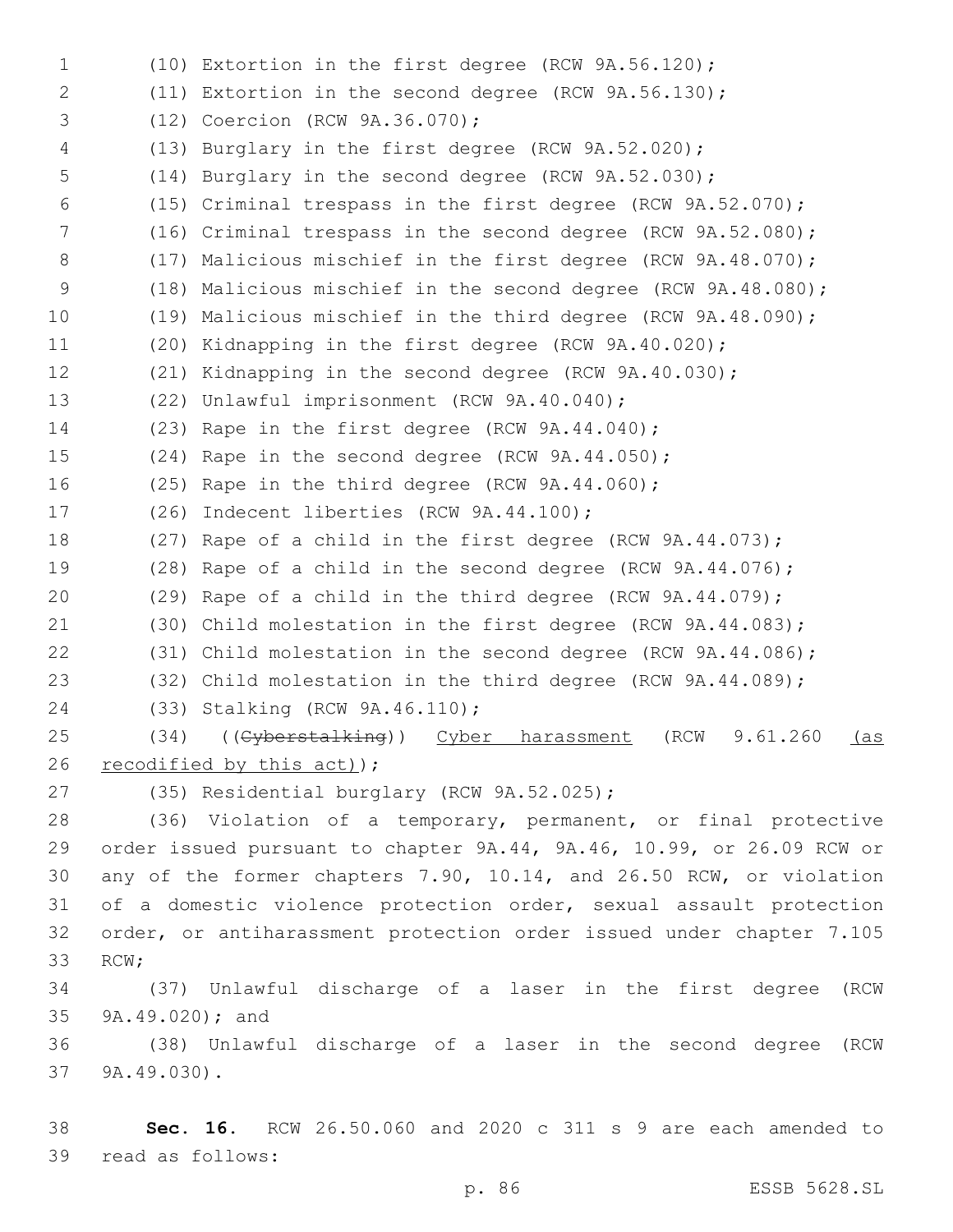(1) Upon notice and after hearing, the court may provide relief 2 as follows:

 (a) Restrain the respondent from committing acts of domestic violence;4

 (b) Exclude the respondent from the dwelling that the parties share, from the residence, workplace, or school of the petitioner, or 7 from the day care or school of a child;

 (c) Prohibit the respondent from knowingly coming within, or knowingly remaining within, a specified distance from a specified 10 location;

 (d) On the same basis as is provided in chapter 26.09 RCW, the court shall make residential provision with regard to minor children of the parties. However, parenting plans as specified in chapter 26.09 RCW shall not be required under this chapter;

 (e) Order the respondent to participate in a domestic violence 16 perpetrator treatment program approved under RCW 26.50.150;

 (f) Order other relief as it deems necessary for the protection of the petitioner and other family or household members sought to be protected, including orders or directives to a peace officer, as 20 allowed under this chapter;

 (g) Require the respondent to pay the administrative court costs and service fees, as established by the county or municipality incurring the expense and to reimburse the petitioner for costs incurred in bringing the action, including reasonable attorneys' fees or limited license legal technician fees when such fees are incurred by a person licensed and practicing in accordance with the state supreme court's admission to practice rule 28, the limited practice 28 rule for limited license legal technicians;

 (h) Restrain the respondent from having any contact with the victim of domestic violence or the victim's children or members of 31 the victim's household;

 (i) Restrain the respondent from harassing, following, keeping 33 under physical or electronic surveillance, ((eyberstalking)) cyber harassment as defined in RCW 9.61.260 (as recodified by this act), and using telephonic, audiovisual, or other electronic means to monitor the actions, location, or communication of a victim of domestic violence, the victim's children, or members of the victim's household. For the purposes of this subsection, "communication" includes both "wire communication" and "electronic communication" as 40 defined in RCW 9.73.260;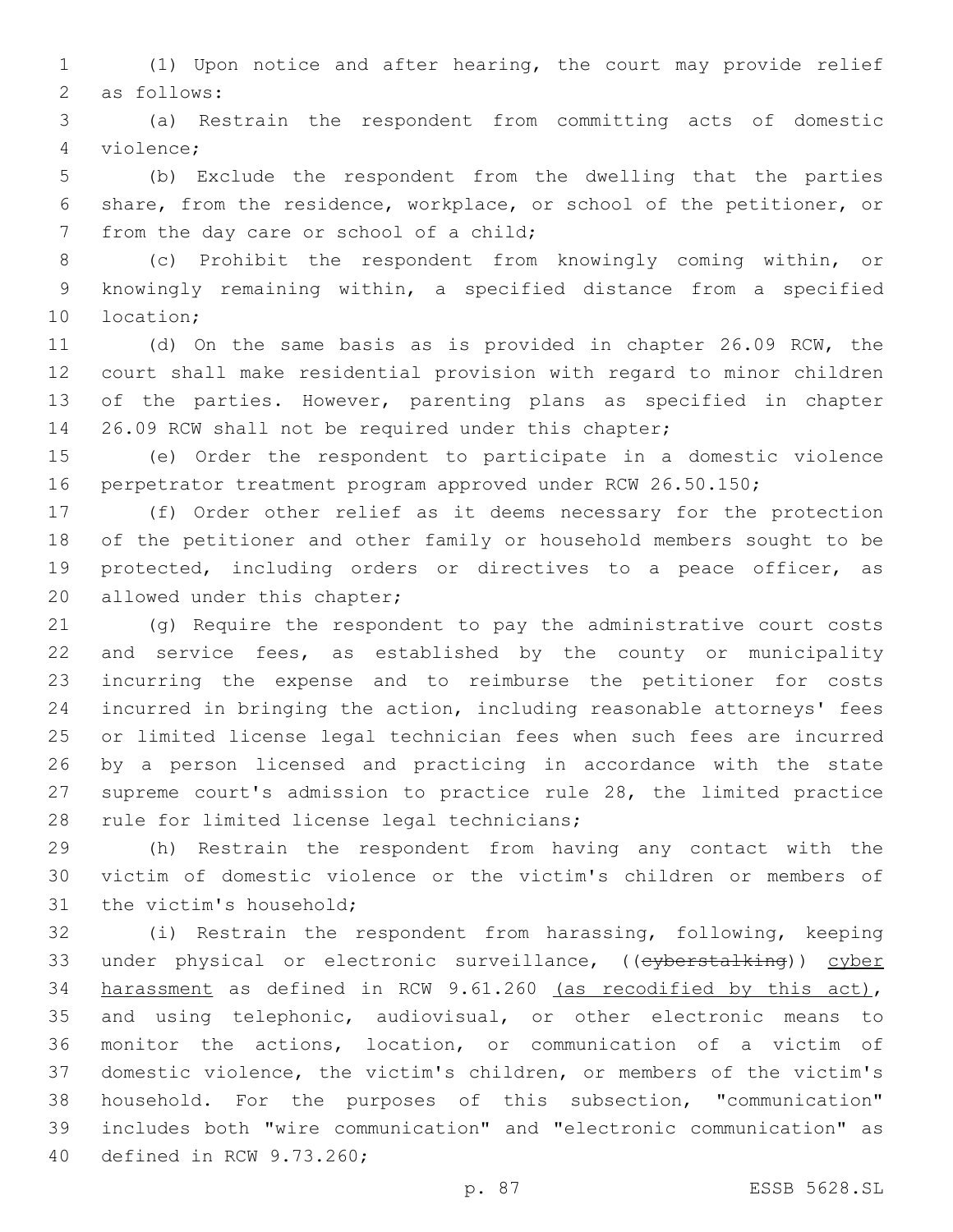(j) Require the respondent to submit to electronic monitoring. The order shall specify who shall provide the electronic monitoring services and the terms under which the monitoring must be performed. The order also may include a requirement that the respondent pay the costs of the monitoring. The court shall consider the ability of the 6 respondent to pay for electronic monitoring;

(k) Consider the provisions of RCW 9.41.800;

 (l) Order possession and use of essential personal effects. The court shall list the essential personal effects with sufficient specificity to make it clear which property is included. Personal effects may include pets. The court may order that a petitioner be granted the exclusive custody or control of any pet owned, possessed, leased, kept, or held by the petitioner, respondent, or minor child residing with either the petitioner or respondent and may prohibit the respondent from interfering with the petitioner's efforts to remove the pet. The court may also prohibit the respondent from knowingly coming within, or knowingly remaining within, a specified 18 distance of specified locations where the pet is regularly found;

19 (m) Order use of a vehicle; and

 (n) Enter an order restricting the respondent from engaging in abusive litigation as set forth in chapter 26.51 RCW. A petitioner may request this relief in the petition or by separate motion. A petitioner may request this relief by separate motion at any time within five years of the date the order for protection is entered even if the order has since expired. A stand-alone motion for an order restricting abusive litigation may be brought by a party who meets the requirements of chapter 26.51 RCW regardless of whether the party has previously sought an order for protection under this chapter, provided the motion is made within five years of the date the order that made a finding of domestic violence was entered. In cases where a finding of domestic violence was entered pursuant to an order under chapter 26.09, 26.26, or 26.26A RCW, a motion for an order restricting abusive litigation may be brought under the family law case or as a stand-alone action filed under this chapter, when it is not reasonable or practical to file under the family law case.

 (2) If a protection order restrains the respondent from contacting the respondent's minor children the restraint shall be for a fixed period not to exceed one year. This limitation is not applicable to orders for protection issued under chapter 26.09, 26.10, 26.26A, or 26.26B RCW. With regard to other relief, if the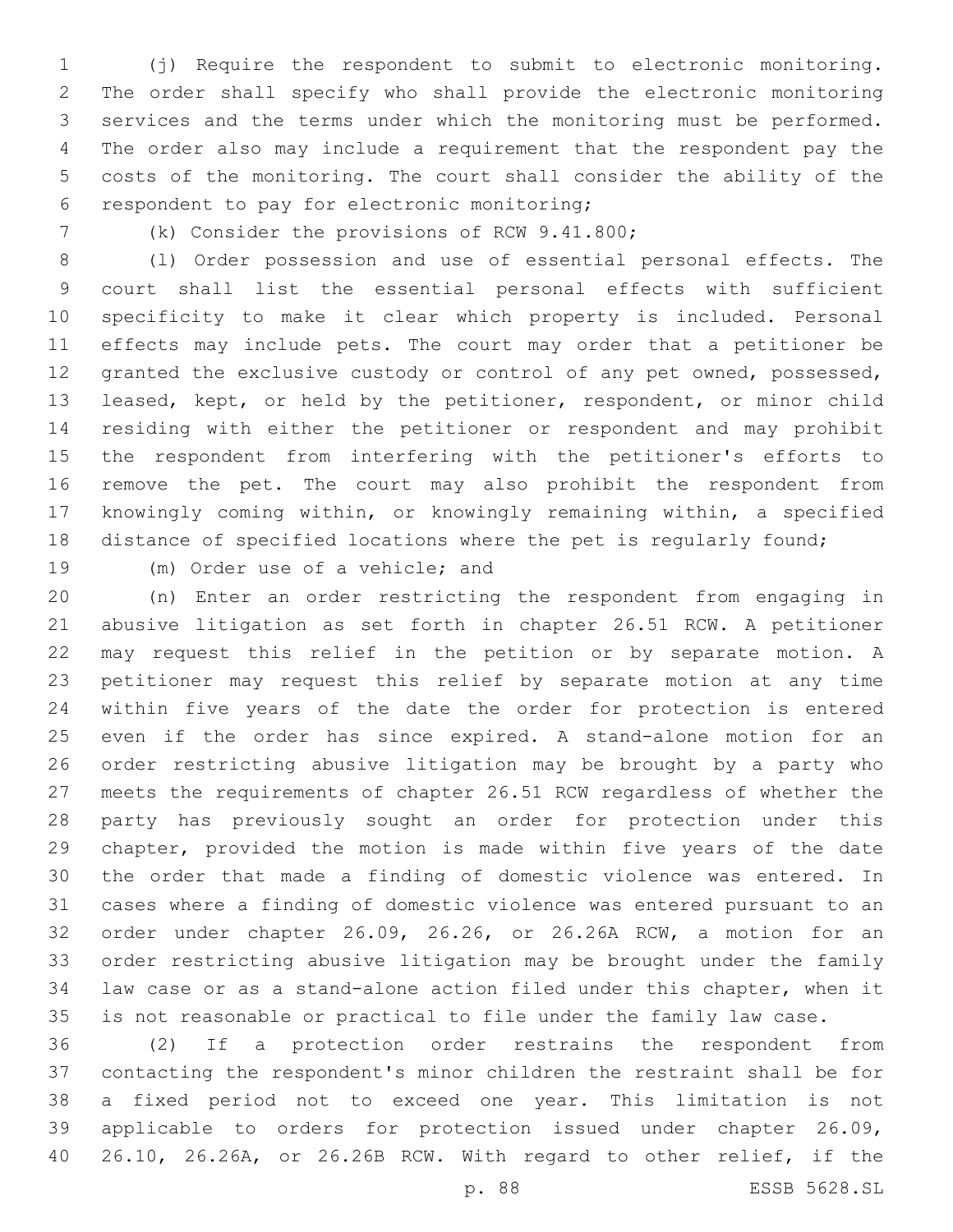petitioner has petitioned for relief on his or her own behalf or on behalf of the petitioner's family or household members or minor children, and the court finds that the respondent is likely to resume acts of domestic violence against the petitioner or the petitioner's family or household members or minor children when the order expires, the court may either grant relief for a fixed period or enter a 7 permanent order of protection.

 If the petitioner has petitioned for relief on behalf of the respondent's minor children, the court shall advise the petitioner that if the petitioner wants to continue protection for a period beyond one year the petitioner may either petition for renewal pursuant to the provisions of this chapter or may seek relief pursuant to the provisions of chapter 26.09, 26.26A, or 26.26B RCW.

 (3) If the court grants an order for a fixed time period, the petitioner may apply for renewal of the order by filing a petition for renewal at any time within the three months before the order expires. The petition for renewal shall state the reasons why the petitioner seeks to renew the protection order. Upon receipt of the petition for renewal the court shall order a hearing which shall be 20 not later than  $($  (fourteen))  $\frac{14}{14}$  days from the date of the order. Except as provided in RCW 26.50.085, personal service shall be made on the respondent not less than five days before the hearing. If timely service cannot be made the court shall set a new hearing date and shall either require additional attempts at obtaining personal service or permit service by publication as provided in RCW 26.50.085 or by mail as provided in RCW 26.50.123. If the court permits service by publication or mail, the court shall set the new hearing date not 28 later than ((twenty-four)) 24 days from the date of the order. If the order expires because timely service cannot be made the court shall grant an ex parte order of protection as provided in RCW 26.50.070. The court shall grant the petition for renewal unless the respondent proves by a preponderance of the evidence that the respondent will not resume acts of domestic violence against the petitioner or the petitioner's children or family or household members when the order expires. The court may renew the protection order for another fixed time period or may enter a permanent order as provided in this 37 section. The court may award court costs, service fees, and reasonable attorneys' fees as provided in subsection (1)(g) of this 39 section.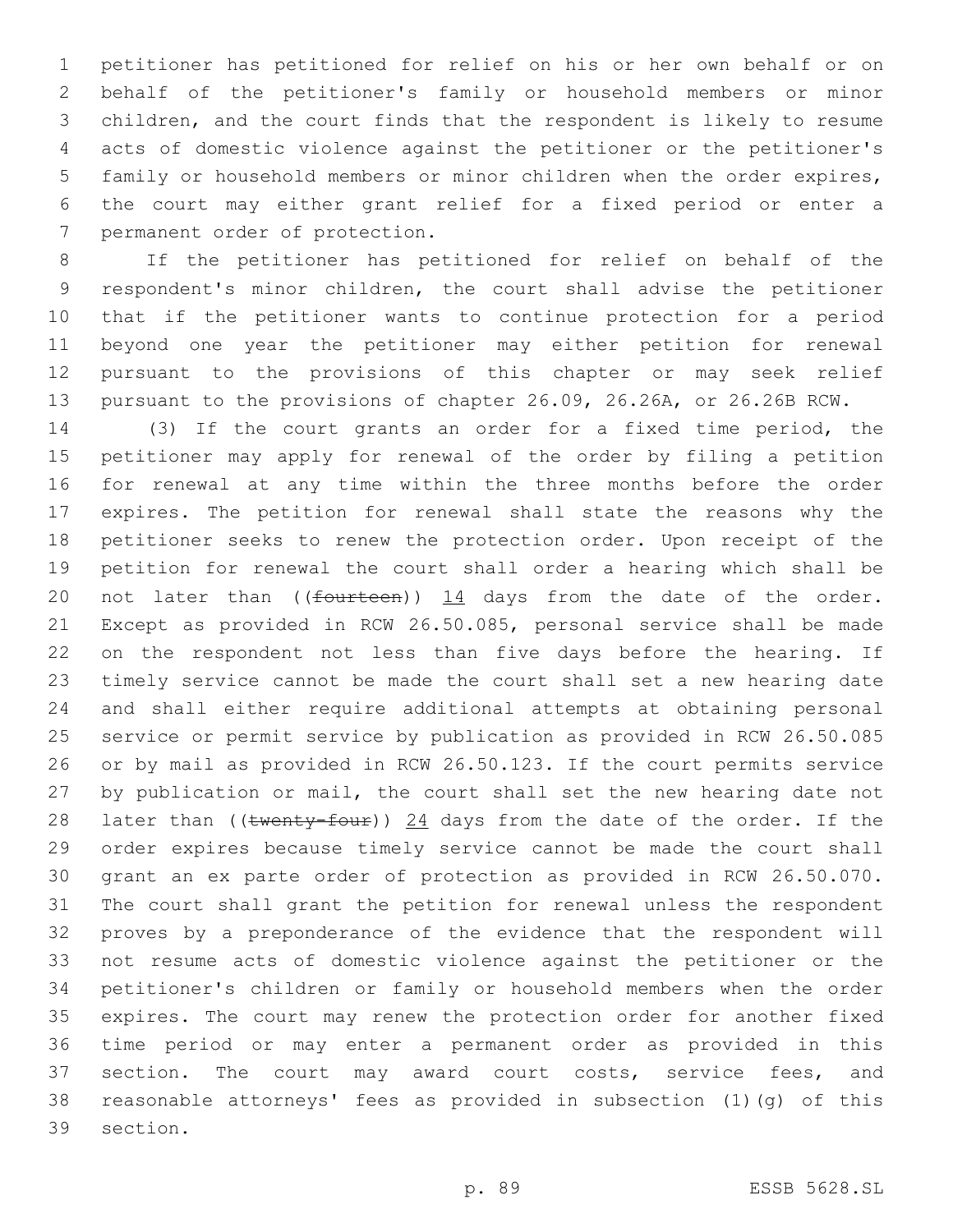(4) In providing relief under this chapter, the court may realign the designation of the parties as "petitioner" and "respondent" where the court finds that the original petitioner is the abuser and the original respondent is the victim of domestic violence and may issue an ex parte temporary order for protection in accordance with RCW 26.50.070 on behalf of the victim until the victim is able to prepare a petition for an order for protection in accordance with RCW 26.50.030.8

 (5) Except as provided in subsection (4) of this section, no order for protection shall grant relief to any party except upon notice to the respondent and hearing pursuant to a petition or counter-petition filed and served by the party seeking relief in 13 accordance with RCW 26.50.050.

 (6) The court order shall specify the date the order expires if any. The court order shall also state whether the court issued the protection order following personal service, service by publication, or service by mail and whether the court has approved service by publication or mail of an order issued under this section.

 (7) If the court declines to issue an order for protection or declines to renew an order for protection, the court shall state in writing on the order the particular reasons for the court's denial.

 **Sec. 17.** RCW 26.50.070 and 2019 c 245 s 14 are each amended to 23 read as follows:

 (1) Where an application under this section alleges that irreparable injury could result from domestic violence if an order is not issued immediately without prior notice to the respondent, the court may grant an ex parte temporary order for protection, pending a full hearing, and grant relief as the court deems proper, including 29 an order:

 (a) Restraining any party from committing acts of domestic 31 violence;

 (b) Restraining any party from going onto the grounds of or entering the dwelling that the parties share, from the residence, workplace, or school of the other, or from the day care or school of 35 a child until further order of the court;

 (c) Prohibiting any party from knowingly coming within, or knowingly remaining within, a specified distance from a specified 38 location;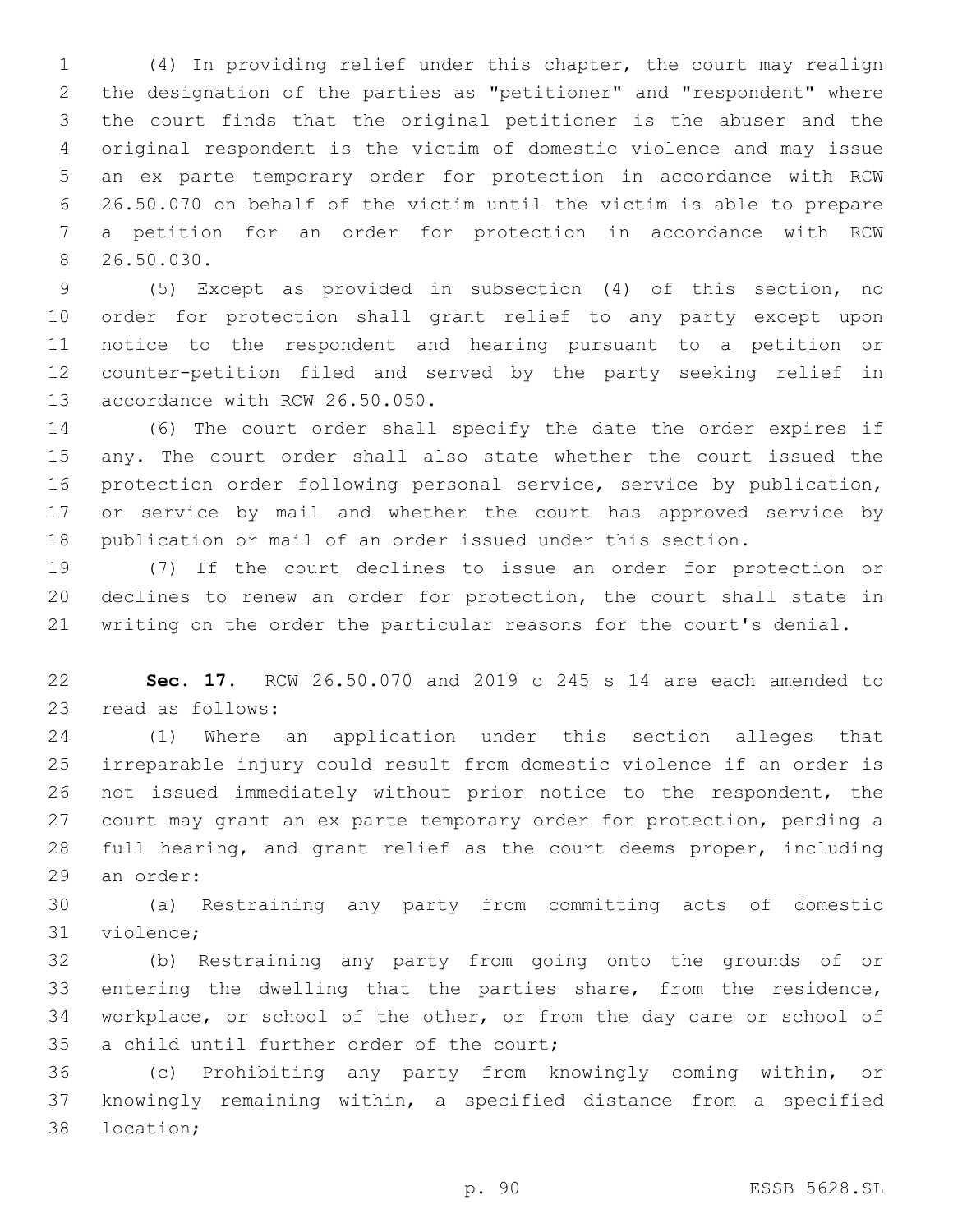(d) Restraining any party from interfering with the other's custody of the minor children or from removing the children from the 3 jurisdiction of the court;

 (e) Restraining any party from having any contact with the victim of domestic violence or the victim's children or members of the victim's household; and6

 (f) Restraining the respondent from harassing, following, keeping 8 under physical or electronic surveillance, ((eyberstalking)) cyber harassment as defined in RCW 9.61.260 (as recodified by this act), and using telephonic, audiovisual, or other electronic means to monitor the actions, location, or communication of a victim of domestic violence, the victim's children, or members of the victim's household. For the purposes of this subsection, "communication" includes both "wire communication" and "electronic communication" as 15 defined in RCW 9.73.260.

 (2) In issuing the order, the court shall consider the provisions of RCW 9.41.800, and shall order the respondent to surrender, and prohibit the respondent from possessing, all firearms, dangerous weapons, and any concealed pistol license as required in RCW 20 9.41.800.

 (3) Irreparable injury under this section includes but is not limited to situations in which the respondent has recently threatened petitioner with bodily injury or has engaged in acts of domestic 24 violence against the petitioner.

 (4) The court shall hold an ex parte hearing in person or by telephone on the day the petition is filed or on the following 27 judicial day.

 (5) An ex parte temporary order for protection shall be effective 29 for a fixed period not to exceed ( $(f<sub>outteen</sub>)$ ) 14 days or ( $(t<sub>wenty</sub> four)$ ) 24 days if the court has permitted service by publication under RCW 26.50.085 or by mail under RCW 26.50.123. The ex parte temporary order may be reissued. A full hearing, as provided in this 33 chapter, shall be set for not later than  $($  (fourteen))  $14$  days from the issuance of the ex parte temporary order or not later than 35 ((twenty-four)) 24 days if service by publication or by mail is permitted. Except as provided in RCW 26.50.050, 26.50.085, and 26.50.123, the respondent shall be personally served with a copy of the ex parte temporary order along with a copy of the petition and 39 notice of the date set for the hearing.